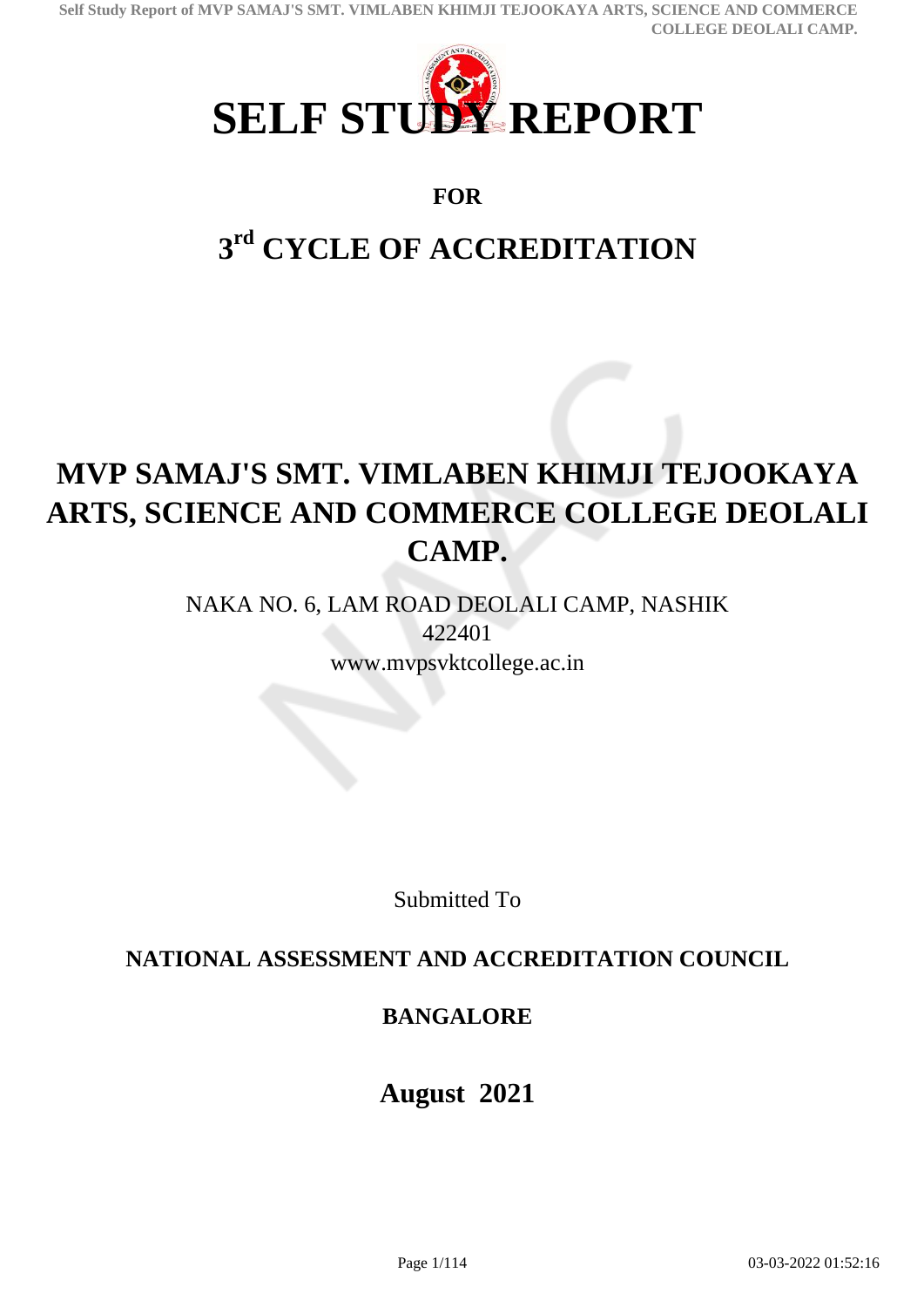# **1. EXECUTIVE SUMMARY**

# **1.1 INTRODUCTION**

It was in the year 1984 considering the need for an educational institute at the Deolali Camp area, the institute established the senior college, now popularly known as SVKT College, Deolali Camp, Nashik. Following the footprints of the parent institute, the college makes every attempt to cater to the educational needs of the needy students of society. Now a day the college has been recognized as one of the safest colleges for girls students. It has taken many safety measures for girls students resulting in having more girls students than boys. It runs UG as well as PG programs.Along with the conventional programs, the college has also been approved B.Voc & Community college Skill-based courses under UGC ( NSQF). Apart from the educational services the college has been known for providing many cocurricular and extracurricular facilities to students. The NSS unit of the college is actively involved in the various outreach programs as well as extension activities. As a reward for the attempts made by the college in tree plantation by going beyond the campus, the college has been bestowed with ' Shivchatrapati Vanashree Puraskar' by the Government of Maharashtra. Since the college is located in the Cantonment area, the NCC proves to be one of the important units. The college has both boys and girls NCC. Due to the various activities conducted by the NCC, students have a strong fascination for the NCC. Since the college is located in the area of Cantonment Board, it has its own restrictions as far as expansion of infrastructural facilities is concerned. The unique feature of this college is the maximum utilization of minimum resources. Following the norms of UGC about teaching 30 % of the syllabus through online mode, the college has adopted the Learning Management System, initiated by SPPU. More than fifty percent of the classrooms have been converted into digital classrooms. The college has also established a Video Recording Room for recording the lectures to be broadcasted through electronic media

#### **Vision**

To contribute to nation-building by imparting academic excellence, social awareness, and inculcating moral and ethical values amongst the students representing different strata of society.

#### **Mission**

To enhance the level of education in rural areas and support the students from underprivileged, rural, and defense backgrounds in acquiring an education that is appropriate for meeting the current challenges.

# **1.2 Strength, Weakness, Opportunity and Challenges(SWOC)**

#### **Institutional Strength**

- Well qualified, disciplined, and dedicated faculty.
- 100% ICT enabled classrooms and departments with Google workspace (G- suit) subscription for blended learning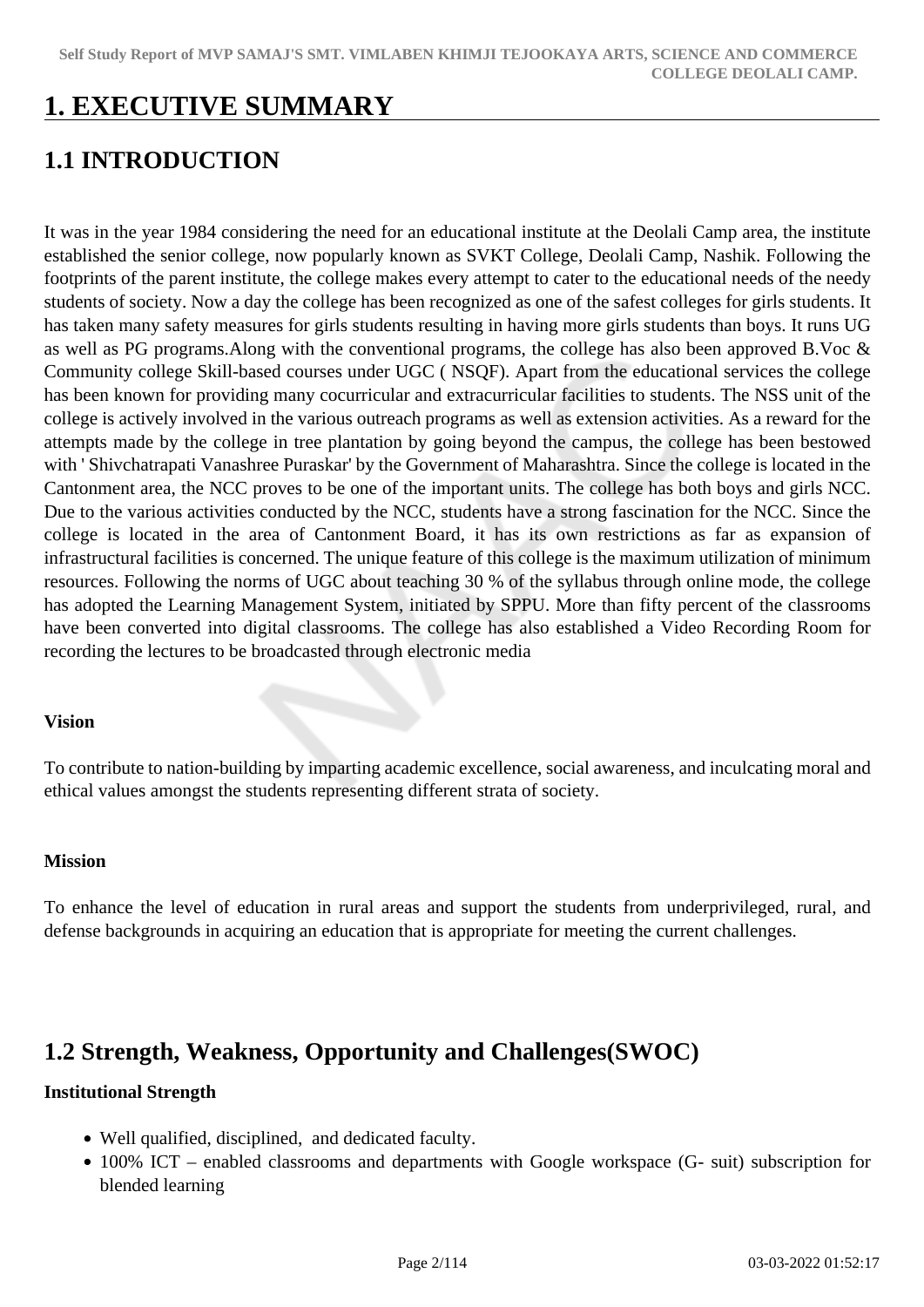- Wi-Fi enabled campus
- LMS studio for video lecture recording
- More number of female students
- Progressive management
- Digital teaching diary and work diary
- Well equipped laboratories
- Digital language lab
- Skill-based courses
- Student-friendly campus with sufficient infrastructural facilities
- Gender and environment-sensitive approach of management and faculty towards students
- Earn and Learn Scheme for economically backward and needy students.
- Computerized admission, examination, and other services.
- Library with Integrated Library Management System
- CCTV surveillance for safety and smooth administration.
- Bulk SMS service for effective communication with students.
- Organization of national, state-level seminars, conferences, workshops.
- Consistency in motivation to socioeconomically backward students
- Researchers with good no. of research publications.
- Participation of faculty in national and international seminars, conferences, workshops, and symposiums.
- Best learning resources in the library and departments.
- Implementation of Soft Skills development carrier guidance program, for competitive exams for students.
- Guidance for recruitment of college students in defense departments.
- Effective use of renewable energy resources. Rain Water Harvesting Green & Environmental Audit and Energy Audit.
- Renewable Energy Source-Solar photovoltaic System
- Implementation of Quality outreach & extension programs
- Active and supportive alumni

#### **Institutional Weakness**

- Limited PG programs
- Shortage of funds
- Space constraint for horizontal as well as vertical expansion
- Restriction on appointment of permanent staff from the government.
- Needs to enhance collaborative activities
- Lack of maintenance grant from the government

#### **Institutional Opportunity**

- To Strengthen collaborations and MoUs with the industry and institutions
- Plan to start more job oriented courses
- $\bullet$  Introduce More UG & PG programs
- To start research centers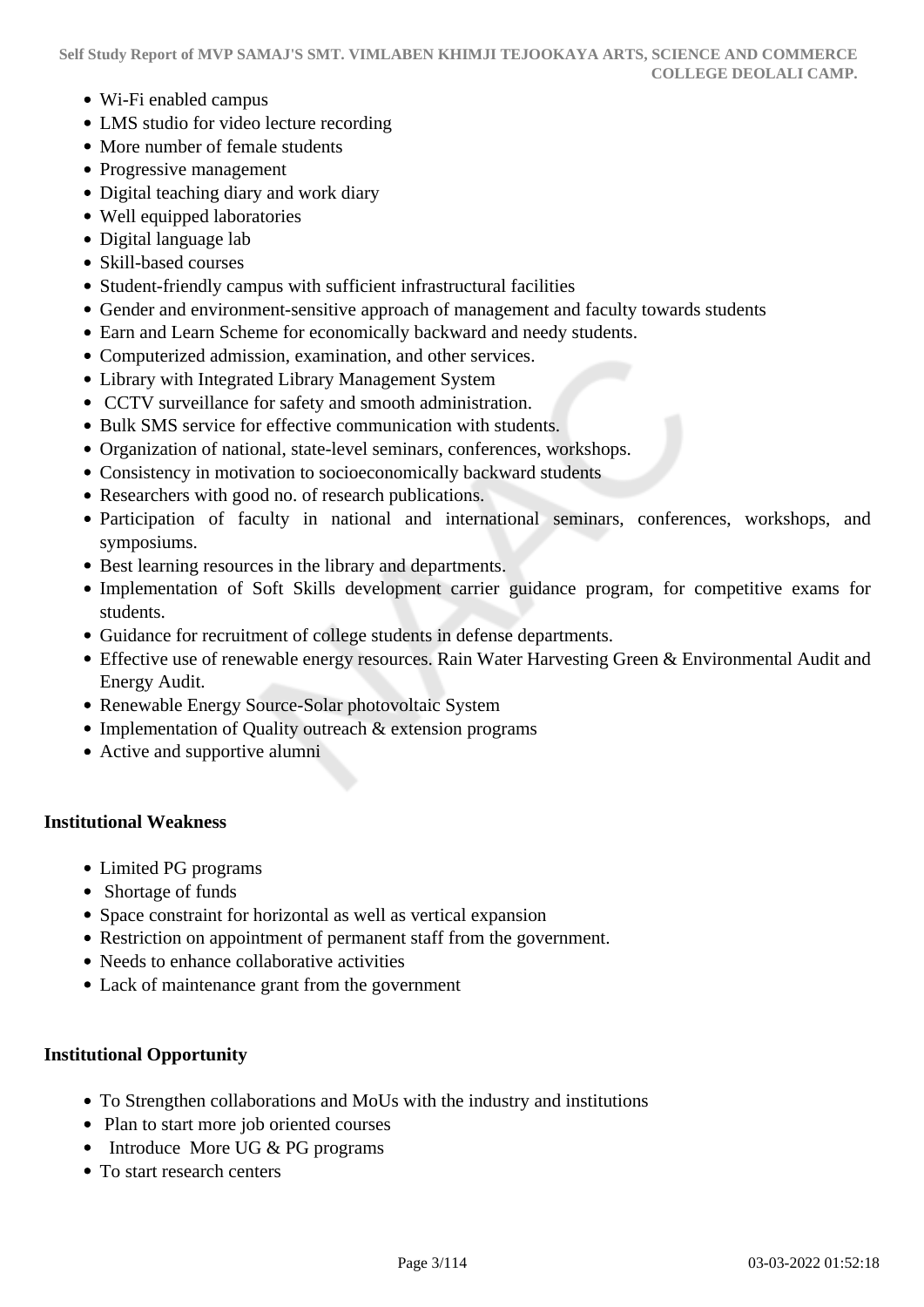#### **Institutional Challenge**

- Introduction of more number of Skill oriented courses
- Implementation of Self-financed courses
- To increase facilities for sports events

# **1.3 CRITERIA WISE SUMMARY**

#### **Curricular Aspects**

The College offers 10 UG and 02 PG programs affiliated with the Savitribai Phule Pune University, Pune. For the effective implementation of the curricula, a meticulous action plan is developed and executed. The academic calendar is prepared at the beginning of each academic year and every attempt is made to stick to the academic calendar including Continuous Internal Continuous Evaluation (CIE). From the academic year 2021-2022, the College has started a digital teaching diary for teaching faculty and a work diary for nonteaching staff. For better teaching practices, teachers participate in workshops on Curriculum Restructuring, Training Programmes, and Special Guidance on ICT-based Teaching Technology. Experienced faculty members participate in the procedure of curriculum design & development. Some faculty members are elected /nominated on BoS and other committees of SPPU, Pune. A great deal of flexibility in choosing courses is made available to students. A Choice Based Credit System has been introduced with a good range of subject options for UG and PG courses and various options have been made available to students as per the university circulars.

As far as crosscutting issues related to gender sensitization, global competency climate change, environmental education, and human rights are concerned every attempt is made by the college to integrate them into the Curriculum. Apart from it lot many initiatives are taken by the College under NSS, NCC units, and Women Development Cell. The college organizes study tours and field visits for students on regular basis. Projects work completion in the industry/firm has been made a mandatory part for the PG students for experiential learning.

Certificate and diploma courses like Employability Skills Development Program, Bio-fertilizers and Biopesticides Production, Medical Lab Technician and Blood Bank Assistant, Banking & Finance have been implemented during the assessment period.

Regular structured online feedback on the curriculum is obtained from all the stakeholders and after analysis, the same is communicated to the concerned authority for taking appropriate steps. The analysis on the Curriculum feedback and Action Taken Report on it is being floated on the official website of the college.

#### **Teaching-learning and Evaluation**

The admission process followed by the College is transparent and is completed by following all the norms of the Government of Maharashtra and SPPU, Pune. To pace up with the age of IT, the College has initiated a Centralized Admission Process for the entry-level programs controlled by the Parent Institute, Maratha Vidya Prasarak Samaj, Nashik. Along with all the conventional ways of giving publicity, the College publicizes its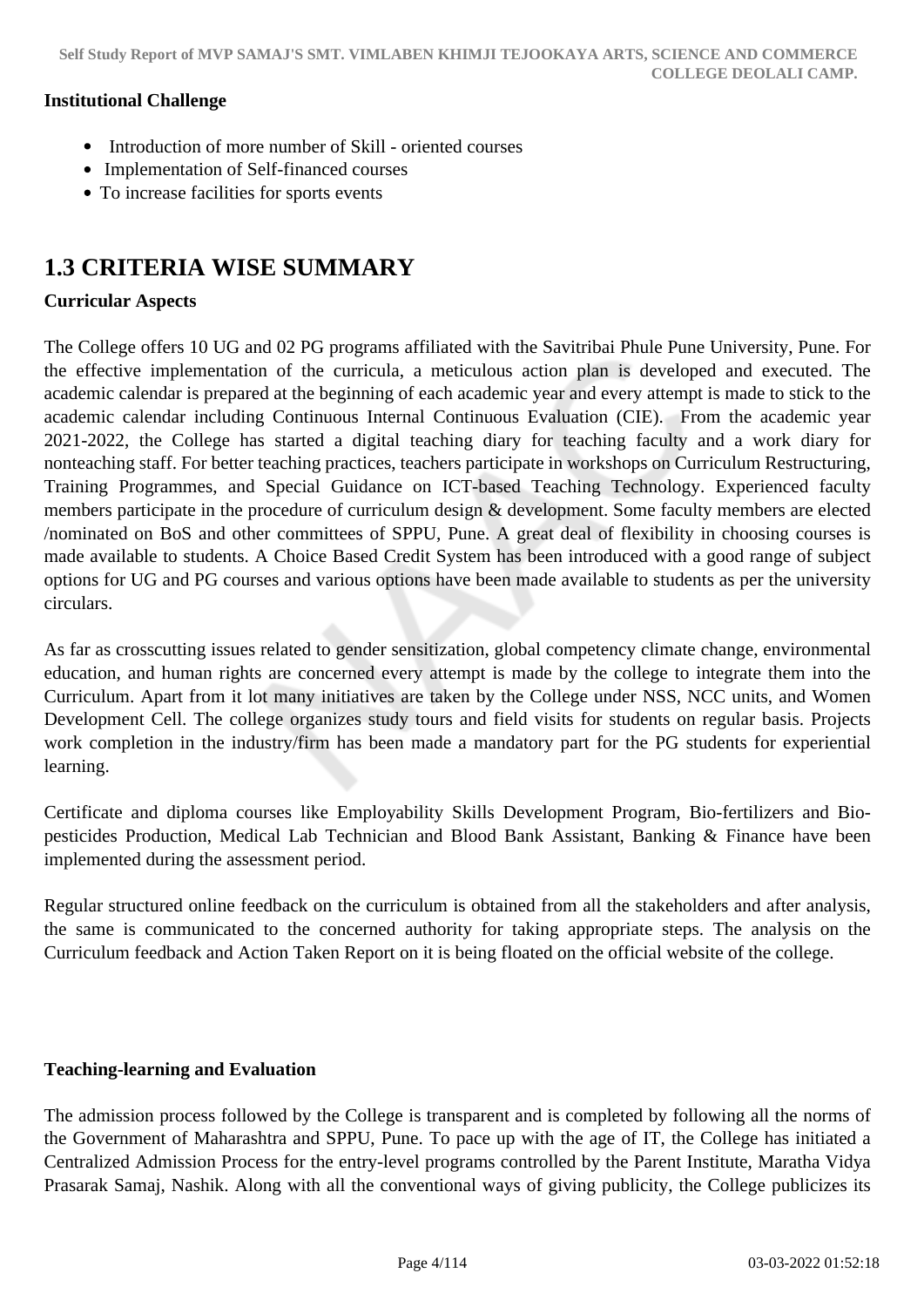announcement of the admissions by floating it on the official website of the College www.mvpsvktcollege.ac.in. Admissions to most of the programs are given on a merit basis. To bring out transparency, the merit lists are floated on the College website as well as on notice boards.

To bridge the knowledge gap different activities such as Remedial Teaching for weaker students, Bridge Courses for beginners, Expert Lecture Series, and Motivation for advanced learners to participate in various competitions.

The IQAC plays a crucial role in sustaining the Quality of teaching and learning. all the departments are provided with internet facilities and LCD projectors. More than 50 % of the classrooms have been converted into smart classrooms. Learning Management System (LMS) Studio is used for recording video lectures.

 There is a progressive increase in student enrolments. Average student enrollment is about 67.12% whereas, the reservation student enrollment is 76.09 %. The average number of teachers having Ph. D. degrees is 29 %. The students–teacher ratio is 39:1.

The academic calendar is followed while conducting continuous teaching, learning, and internal evaluation. It is well established, transparent, time-bound, and efficient mechanism to deal with grievances related to evaluation at the college level. As far as college results are concerned, it has been observed that there is a gradual growth in the results. As compared to the University results the college results are better.

The quality of teaching-learning is monitored by the College through the analysis of SSS sought from students. The feedback is analyzed by the committee comprising of the Principal and the Vice- Principals. Along with the analysis of the results of terminal examinations the Principal also gives surprise visits to the classes.

#### **Research, Innovations and Extension**

 The College has been playing a proactive role in promoting research culture. All the research activities are monitored by the Research Cell of the college. It plays a pivotal role in inculcating research aptitude among students as well as teachers. Faculty members are motivated to undertake research projects and publications. One major research project funded by DBT has been sanctioned and completed. Three Minor research projects, funded by SPPU, Pune, and UGC have been completed. Twelve faculty members have been recognized as research guides by SPPU. Twenty-eight research scholars have been registered for Ph. D under the guidance of the college faculty. The Entrepreneurship Development Cell and IPR Cell organize events with successful entrepreneurs. Due to Covid 19 Pandemic, no seminars and conferences were sanctioned by the university for the last two academic years but till then Four National and six State Level Conferences/Seminars were organized by the college.

Taking into consideration the need and value of research the faculty members are always motivated to publish their research papers in reputed international journals, as a result, the faculty members have published 51 research papers in UGC recognized/Care listed/ refereed/peer-reviewed journals. 64 conference papers and book chapters have been published/presented in International, National, and State level seminars and conferences. In order to inculcate research aptitude among students and prepare them for participating in Avishkar Research Project Competition, the college organized two District level Orientation Programmes in collaboration with SPPU.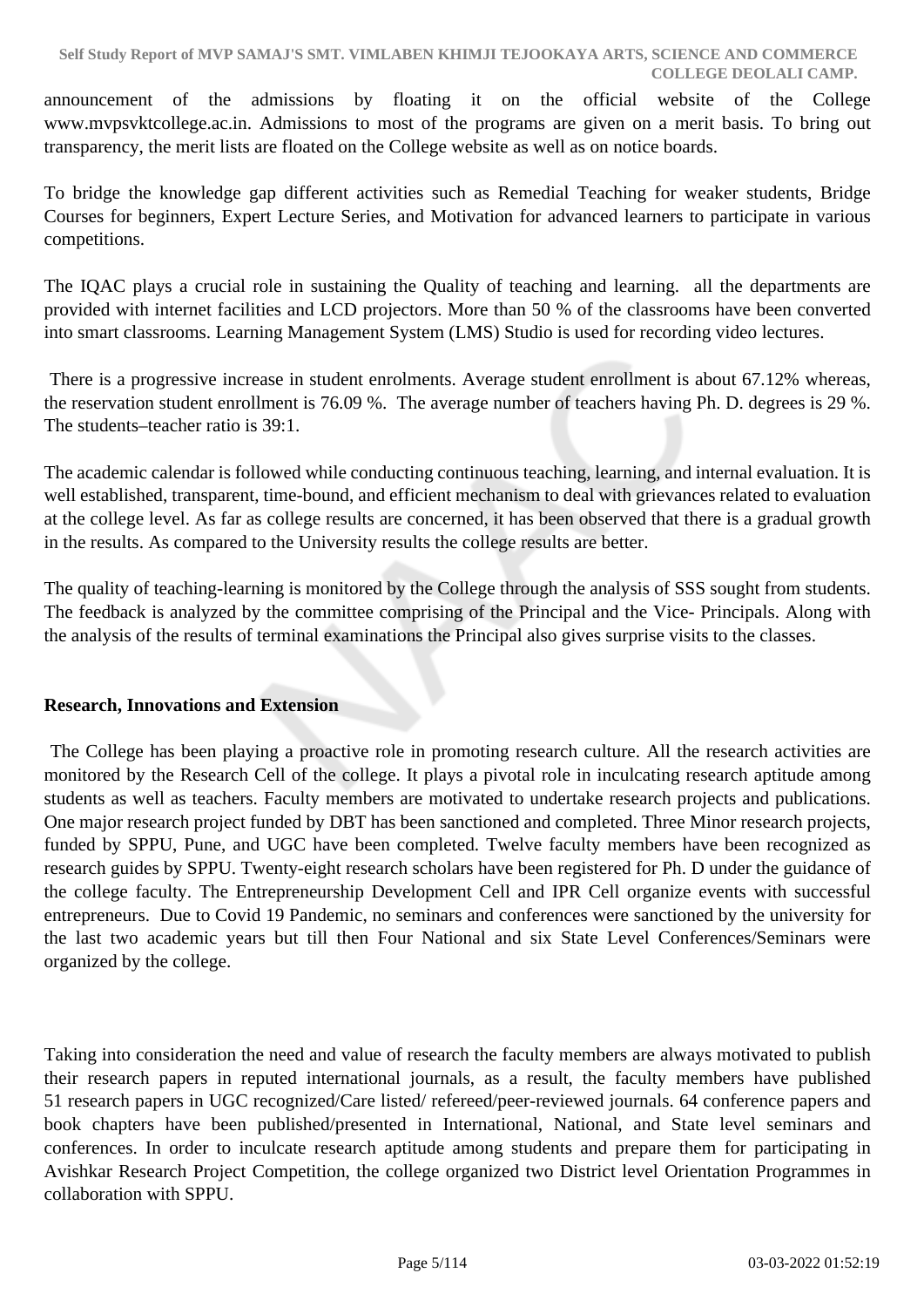To develop entrepreneur quality among the students 'Startup and Innovation cell' organizes and sends students for attending workshops and experts lectures.

To inculcate social responsibility among the staff and students the College conducts various activities. As recognition for rendering its services to the society tree plantation in the nearby area of the college, the government of Maharashtra conferred the college 'Vanashree Award'. SPPU awarded the college for its contribution with the 'Road Safety Award'.

The college has signed MoUs with Twenty two various recognized institutions and industries for collaboration. Eight research papers have been published as an output of the collaborative research.

#### **Infrastructure and Learning Resources**

The College has a spacious building comprising of classrooms, laboratories, a Digital Language Laboratory, and an automated library with a reading room, one recreational hall and one auditorium, an indoor gymnasium, etc. In order to enhance the teaching and learning process, the demanded infrastructural facilities are made available by the IQAC

The College promotes ICT based teaching by providing:

- G-suit ( Google workspace)
- LMS Studio
- LCD Projectors
- Interactive Smart Boards and LED panels
- Digital Language lab and Computer Labs

More than 50 % of the classrooms have been converted into smart rooms. Interactive Smart Boards are provided for online classes.

For co-curricular activities, a well-furnished Recreational Hall is used. Sometimes the Open stage is used for carrying out activities like celebrating International Yoga Day and Cultural Programmes. Botanical Garden enhances the campus.

The College has upgraded a Multi-station Gym, which is widely used by students as well as faculty. Along with its own playground, the College has signed MoU with Reputed Gymnasium. The College has 11 Cells for student support services. The administrative office has been made automated.

The Central Library has spacious reading rooms separately arranged for girls, boys, and faculty. The central library has 17318 textbooks, 4663 reference books, 43 journals, and 222 educational CD's/DVDs.

OPAC service is available in the library and INFLIBNET N-LIST having access to 6000+ e-journals and 3135000+ e-books and 36 Braille books, Audiobooks with NVDA screen reader software for visually handicapped students.

The entire campus is Wi-Fi enabled and under CCTV surveillance. A power Generator, UPS for electricity backup. Solar panels have been installed as an alternative energy source Considering the health awareness of the students and faculty members an advanced RO water purifier unit having 8 water distribution stations with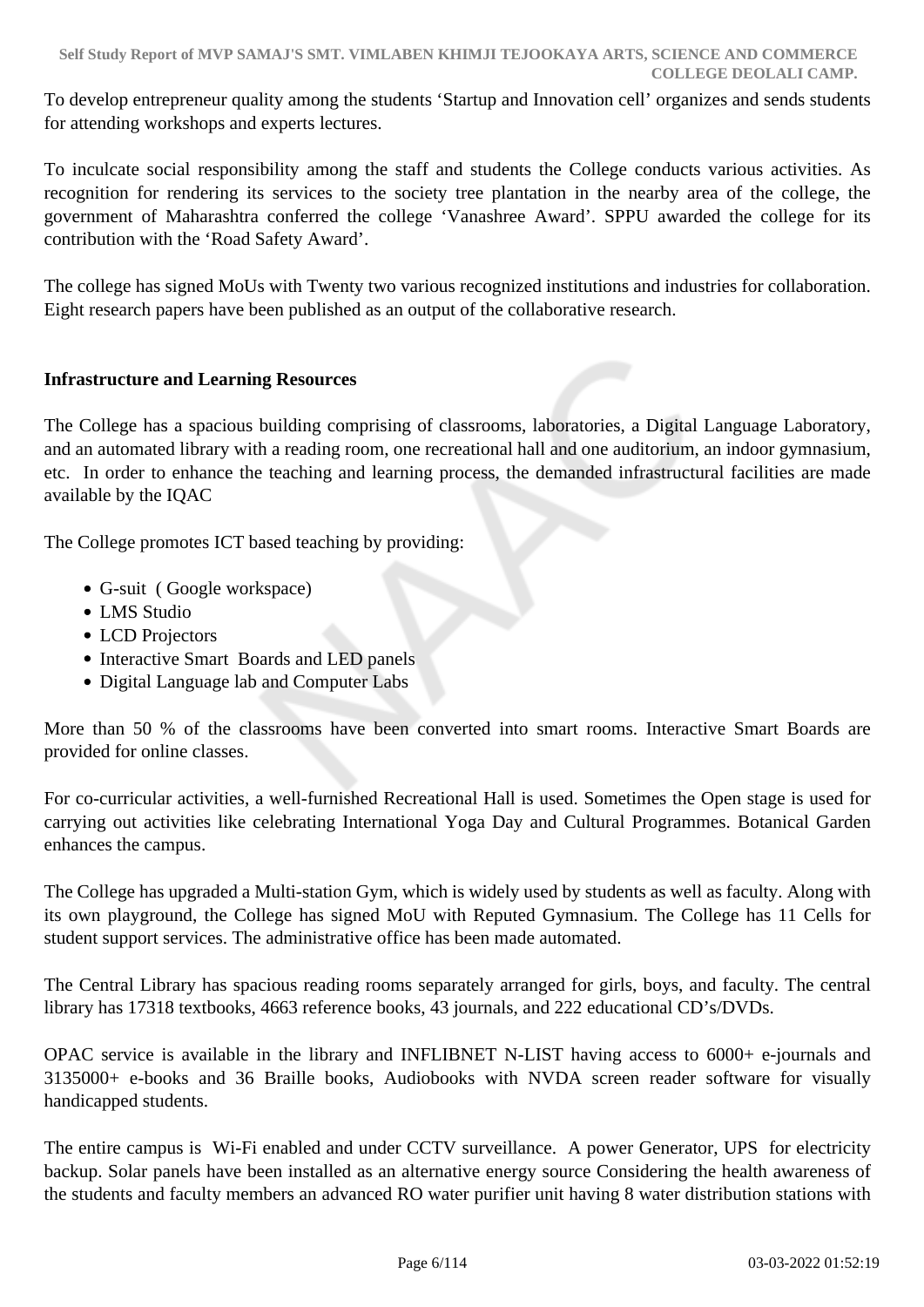36 taps.

 The college has started Snacks Center "*Puri-bhaji Kendra*" at the nominal cost of Rs. 6/- for the needy students along with canteen services. It has been made a practice that each faculty member celebrates his/her birthday by distributing Puri-bhaji free of cost to the students. The campus is well equipped with all modified services for divyangjans.

#### **Student Support and Progression**

Students, being the backbone of the College, are always communicated about the commitment and accountability of the College in terms of support. Along with the prospectus, the information about various support schemes is floated on the official website of the College. The financial aid in the form of various scholarships is disbursed from time to time to students as per the government norms. During the last five years, the total amount of Rs.15307541.5 has been disbursed under various scholarships and Free Ships. Along with the government scholarships the college also provides financial supports through non-government scholarships. Hindustan Petrochemical Ltd. Scholarship worth Rs. 524500 was sanctioned to 96 students. For the overall development of the students, various Guest lecturers of eminent personalities on Soft Skills, Personality Development, Health and Hygiene, Self-defense, Sangarsh Kanya Awards, Nirbhay Kanya Abhiyan, Disaster Management Programm, etc. are being organized on regular basis. Career Counseling Cell is established to provide the right platform for better career opportunities. The college has a women's welfare, Grievance Redressal Cell, an anti-ragging committee to probe into student's grievances. The complaints of students are redressed in a timely manner. The college has a Training & Placement cell which provides a good platform for aspiring future managers and professionals in the field of Arts, Science and Commerce.

 Care is taken in resolving issues pertaining to Sexual Harassment. Along with the Anti Sexual Harassment Cell, the College campus is under CCTV surveillance and the result is that no such complaint is lodged to the committee.

Through the active sports facility and guidance, the students are promoted to participate in All India, University, State, National, and sports tournaments. The College received the first prize in State level cultural competition.

The Alumni of the College play a pivotal role in the development of the College. They help in collecting the funds for college development as well as by organizing Blood Donation Camps, donating books, etc. Students are involved in most of the decision-making policies by giving representation on various college committees.

#### **Governance, Leadership and Management**

The Mission and Vision statement of the college is devoted to catering to the needs of society by preparing students to accept the challenges of life through curricular and extracurricular activities carried out on and offcampus. The vision and mission statement of the College are well communicated with the stakeholders through the College website, Prospectus, Induction Programme, Alumni meet, College Development Committee meets, Parents, meet.

Academic leadership and freedom are given by the Management to the Principal as well as by appointing the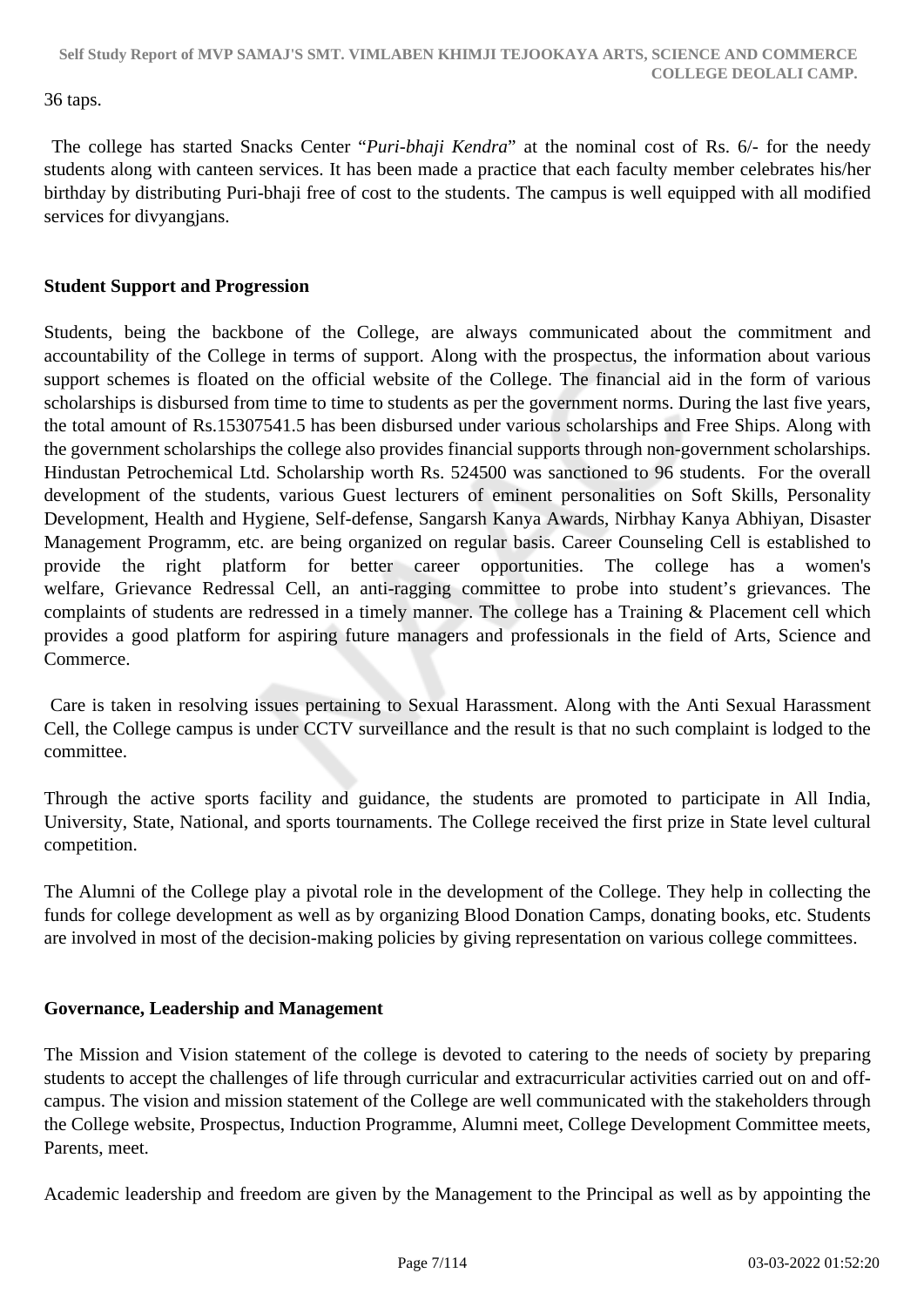Vice Principals. The responsibility of work is percolated down from the Principal- Vice-principals- Teaching Faculty - Administrative and Supportive Staff and Students. The College decentralizes the governance system by framing various committees. The faculty is motivated to perform the responsibility by giving full freedom as well as financial assistance.

 The IQAC prepares the perspective plan well in advance, CDC of the College and the Management of Parent Institute ensure that the plan is executed successfully.

Right from filling up the merit form to applying for TC, everything is done through the online process. Scholarships for students are directly deposited into students' accounts. Staff salary, financial audits, library work, examination-related work various kinds of software are being used. The teaching faculty is motivated to participate in various FDP as well as participation in seminars and conferences by providing financial support. The College organizes workshops on Profession Development for Non-Teaching faculty. Mediclaim facility for college staff and students is also made available. A Cooperative credit society for staff provides financial assistance by providing loan facilities. Performance Appraisal System for teaching and non-teaching staff is carried out in the college for the overall development. The College has generated substantial revenue with the help of the registered Alumni Association. The College has achieved its infrastructural & academic expansion from the donations and funds received from various government and non-government agencies. . The IQAC of the College plays a key role in institutionalizing Quality Assurance as far as overall Academic and Infrastructural growth of the college is concerned.

#### **Institutional Values and Best Practices**

The SVKT College is known for the safety of girl students as a result around 60 % of the enrolled students are girl students. Special programs for gender equity through the Women Development Cell of the College are being conducted. To empower girl students the college arranges a felicitation program entitled "Sangharsh Kanya" on International Women Day. Nirbhay Kanya Abhiyan's workshop is organized for self-defense training. Both girls, as well as boy students, have been provided with separate washrooms attached to the common room.

The Campus Development Committee looks after the issues related to Environmental Awareness on the campus as well as off-campus. Green Audit on the campus is carried out periodically. Energy Audit is conducted to optimize power consumption on college campuses. The suggestions given through audits are implemented. . Energy Conservation, Use of Renewable Energy, rain Water Harvesting, Plantation, Hazardous Waste Management, E-waste Management are some of the efforts of making the campus Eco-friendly with the involvement of students. The College has constituted a committee for preparing a code of conduct for teaching faculty, non-teaching staff, and students. The committee ensures that these are well communicated with the stakeholders through various means and the same are also being floated on the college website.

The Best Practice run by the college has succeeded in developing awareness about anemia, girl students have been given deworming tablets. The blood group of every faculty & girl student has been checked A Sanitary napkin vending machine has been installed in Girl's common room.

The practice of drinking water testing has created awareness about safe and hygienic drinking water amongst staff and students. This facility is free for all.

The institutional distinctiveness of the college is that it provides Hindustan Petroleum Scholarship to eligible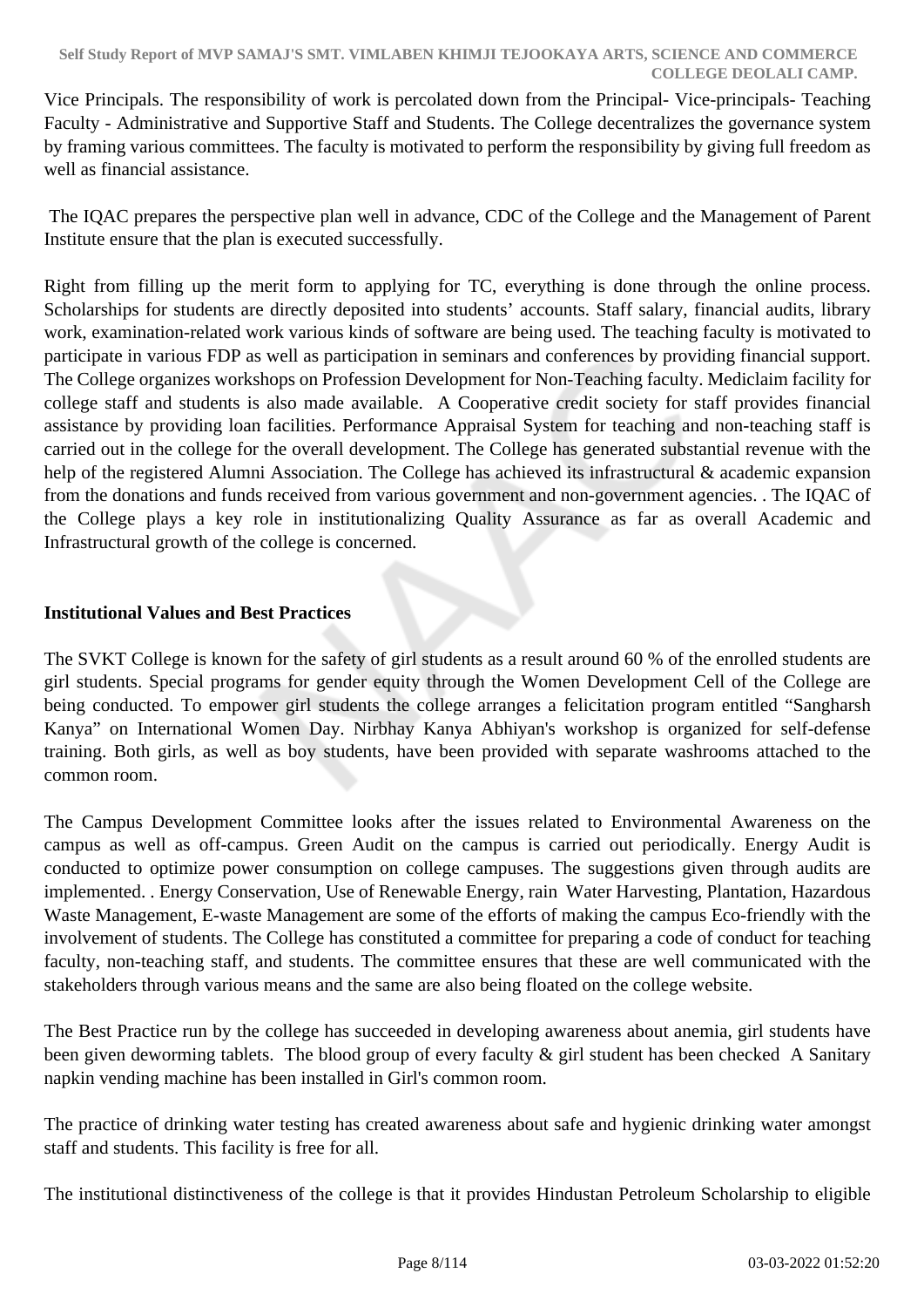students belonging to SC, ST, OBC, and PH. Helping economically backward students through poor boys fund. Secondly, for the needy students, puri-bhaji is made available on the campus at a nominal cost by starting Snack Center (Puri-bhaji Kendra).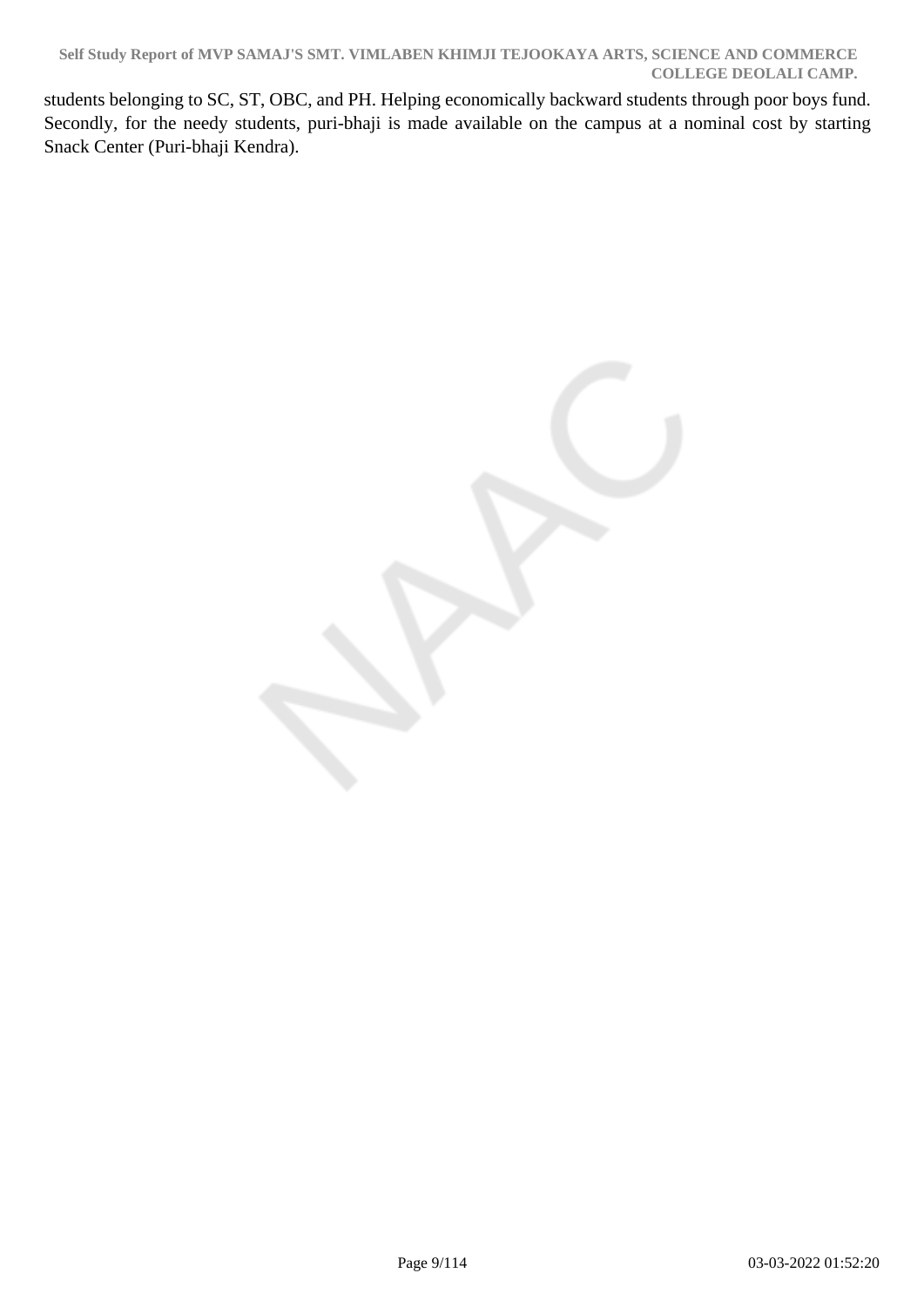# **2. PROFILE**

# **2.1 BASIC INFORMATION**

| Name and Address of the College |                                                                                                   |  |  |  |  |
|---------------------------------|---------------------------------------------------------------------------------------------------|--|--|--|--|
| Name                            | MVP SAMAJ'S SMT. VIMLABEN KHIMJI<br>TEJOOKAYA ARTS, SCIENCE AND<br>COMMERCE COLLEGE DEOLALI CAMP. |  |  |  |  |
| Address                         | NAKA NO. 6, LAM ROAD DEOLALI CAMP,<br><b>NASHIK</b>                                               |  |  |  |  |
| City                            | <b>NASHIK</b>                                                                                     |  |  |  |  |
| <b>State</b>                    | Maharashtra                                                                                       |  |  |  |  |
| Pin                             | 422401                                                                                            |  |  |  |  |
| Website                         | www.mypsyktcollege.ac.in                                                                          |  |  |  |  |

| <b>Contacts for Communication</b> |                               |                                          |               |                     |                                      |  |  |  |
|-----------------------------------|-------------------------------|------------------------------------------|---------------|---------------------|--------------------------------------|--|--|--|
| <b>Designation</b>                | <b>Name</b>                   | <b>Telephone with</b><br><b>STD Code</b> | <b>Mobile</b> | Fax                 | Email                                |  |  |  |
| Principal                         | Vijay<br>Jagannath<br>Medhane | 0253-2473132                             | 9975201656    | 0253-247313<br>2    | svktcollege@yaho<br>o.co.in          |  |  |  |
| IQAC / CIQA<br>coordinator        | Avinash<br>Sudhakar<br>Kale   | 0253-2473131                             | 9199752016    | 0253-253247<br>3132 | kale.avinash@mvp<br>svktcolege.ac.in |  |  |  |

| <b>Status of the Institution</b> |              |
|----------------------------------|--------------|
| <b>Institution Status</b>        | Grant-in-aid |

| Type of Institution |              |  |  |  |
|---------------------|--------------|--|--|--|
| By Gender           | Co-education |  |  |  |
| ∣ By Shift          | Regular      |  |  |  |

| Recognized Minority institution            |    |  |  |
|--------------------------------------------|----|--|--|
| If it is a recognized minroity institution | No |  |  |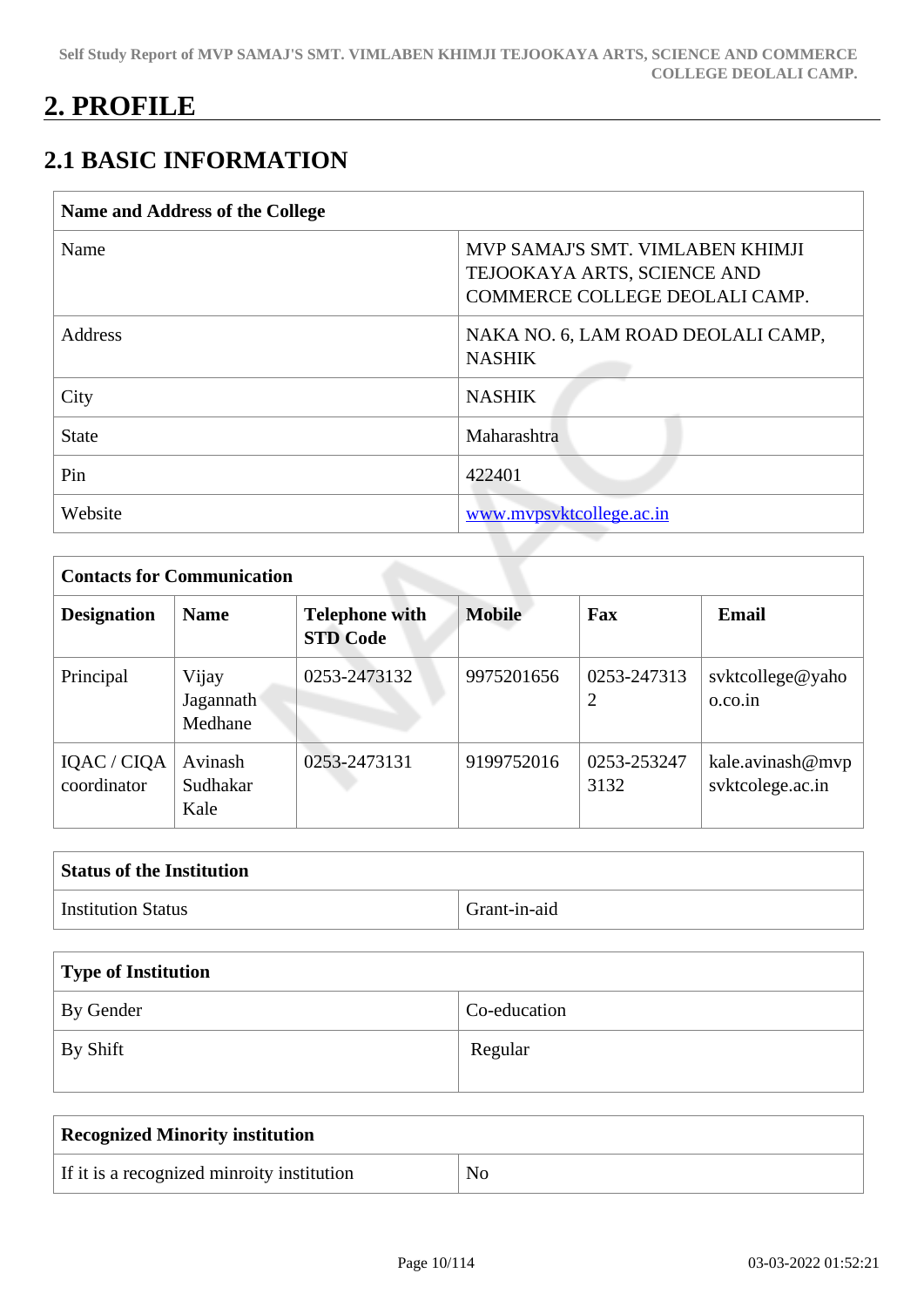| <b>Establishment Details</b>                              |                                                                                                                                                                                                 |             |                                        |            |                              |                      |                                                                                                     |  |
|-----------------------------------------------------------|-------------------------------------------------------------------------------------------------------------------------------------------------------------------------------------------------|-------------|----------------------------------------|------------|------------------------------|----------------------|-----------------------------------------------------------------------------------------------------|--|
|                                                           | Date of establishment of the college                                                                                                                                                            |             |                                        | 01-01-1984 |                              |                      |                                                                                                     |  |
| college)                                                  |                                                                                                                                                                                                 |             |                                        |            |                              |                      | University to which the college is affiliated/ or which governs the college (if it is a constituent |  |
| <b>State</b>                                              |                                                                                                                                                                                                 |             | <b>University name</b>                 |            |                              | <b>Document</b>      |                                                                                                     |  |
| Maharashtra                                               |                                                                                                                                                                                                 |             | Savitribai Phule Pune University       |            |                              |                      | <b>View Document</b>                                                                                |  |
| <b>Details of UGC recognition</b><br><b>Under Section</b> |                                                                                                                                                                                                 | <b>Date</b> |                                        |            |                              | <b>View Document</b> |                                                                                                     |  |
| 2f of UGC                                                 |                                                                                                                                                                                                 | 16-03-1990  |                                        |            | <b>View Document</b>         |                      |                                                                                                     |  |
| 12B of UGC                                                |                                                                                                                                                                                                 |             | 14-12-2007                             |            |                              | <b>View Document</b> |                                                                                                     |  |
| <b>Statutory</b><br><b>Regulatory</b><br><b>Authority</b> | Details of recognition/approval by stationary/regulatory bodies like<br>AICTE, NCTE, MCI, DCI, PCI, RCI etc(other than UGC)<br><b>Recognition/App</b><br>roval details Inst<br>itution/Departme |             | Day, Month and<br>year(dd-mm-<br>yyyy) |            | <b>Validity in</b><br>months |                      | <b>Remarks</b>                                                                                      |  |
|                                                           | nt programme                                                                                                                                                                                    |             |                                        |            |                              |                      |                                                                                                     |  |
| No contents                                               |                                                                                                                                                                                                 |             |                                        |            |                              |                      |                                                                                                     |  |

| <b>Details of autonomy</b>                                                                                                           |                                   |  |  |  |  |
|--------------------------------------------------------------------------------------------------------------------------------------|-----------------------------------|--|--|--|--|
| Does the affiliating university Act provide for<br>conferment of autonomy (as recognized by the<br>UGC), on its affiliated colleges? | Yes<br>autonomydoc 1626505798.pdf |  |  |  |  |
| If yes, has the College applied for availing the<br>autonomous status?                                                               | No                                |  |  |  |  |

| <b>Recognitions</b>                                                                   |    |  |  |  |
|---------------------------------------------------------------------------------------|----|--|--|--|
| Is the College recognized by UGC as a College<br>with Potential for Excellence (CPE)? | No |  |  |  |
| Is the College recognized for its performance by<br>any other governmental agency?    | No |  |  |  |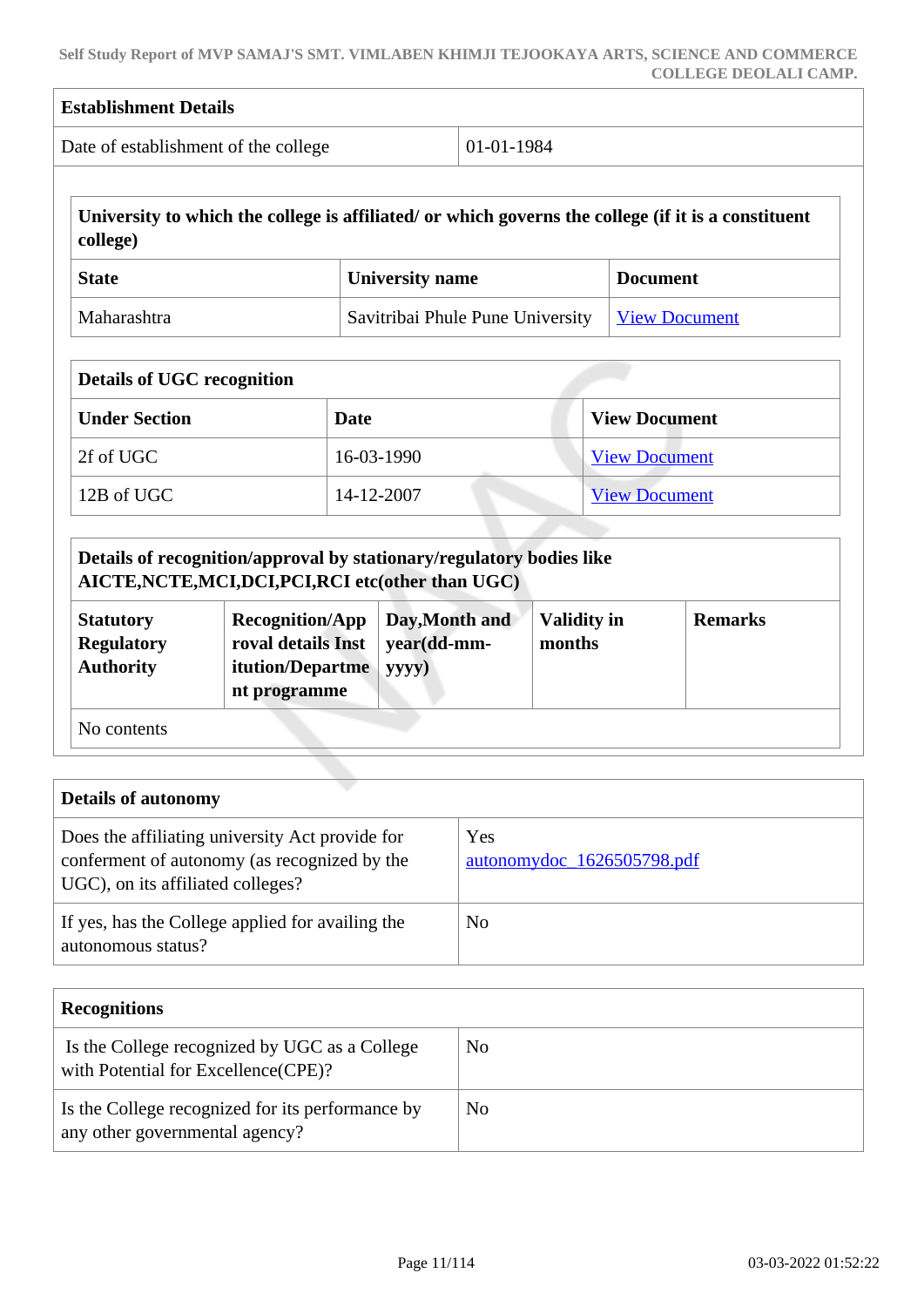| <b>Location and Area of Campus</b> |                                              |            |                                |                                    |  |  |  |  |
|------------------------------------|----------------------------------------------|------------|--------------------------------|------------------------------------|--|--|--|--|
| <b>Campus Type</b>                 | <b>Address</b>                               | Location*  | <b>Campus Area</b><br>in Acres | <b>Built up Area in</b><br>sq.mts. |  |  |  |  |
| Main campus<br>area                | NAKA NO. 6, LAM ROAD<br>DEOLALI CAMP, NASHIK | Semi-urban | 5650                           | 4171.89                            |  |  |  |  |

# **2.2 ACADEMIC INFORMATION**

|                    | Details of Programmes Offered by the College (Give Data for Current Academic year) |                                     |                                             |                                        |                                      |                                             |  |  |
|--------------------|------------------------------------------------------------------------------------|-------------------------------------|---------------------------------------------|----------------------------------------|--------------------------------------|---------------------------------------------|--|--|
| Programme<br>Level | <b>Name of Pr</b><br>ogramme/C<br>ourse                                            | <b>Duration</b> in<br><b>Months</b> | <b>Entry</b><br>Qualificatio<br>$\mathbf n$ | <b>Medium of</b><br><b>Instruction</b> | <b>Sanctioned</b><br><b>Strength</b> | No.of<br><b>Students</b><br><b>Admitted</b> |  |  |
| <b>UG</b>          | BA, English                                                                        | 36                                  | <b>HSC</b>                                  | English $+$<br>Marathi                 | 72                                   | 12                                          |  |  |
| <b>UG</b>          | <b>BA, History</b>                                                                 | 36                                  | <b>HSC</b>                                  | Marathi                                | 72                                   | 42                                          |  |  |
| <b>UG</b>          | BA, Psycholo<br>gy                                                                 | 36                                  | <b>HSC</b>                                  | Marathi                                | 72                                   | 30                                          |  |  |
| <b>UG</b>          | BCom,Com<br>merce                                                                  | 36                                  | <b>HSC</b>                                  | $English +$<br>Marathi                 | 360                                  | 192                                         |  |  |
| <b>UG</b>          | <b>BSc, Physics</b>                                                                | 36                                  | <b>HSC</b>                                  | English                                | 60                                   | 19                                          |  |  |
| <b>UG</b>          | <b>BSc,Chemist</b><br>ry                                                           | 36                                  | <b>HSC</b>                                  | English                                | 60                                   | 51                                          |  |  |
| <b>UG</b>          | BSc, Microbi<br>ology                                                              | 36                                  | <b>HSC</b>                                  | English                                | 60                                   | 23                                          |  |  |
| <b>UG</b>          | BSc, Botany                                                                        | 36                                  | <b>HSC</b>                                  | English                                | 60                                   | 35                                          |  |  |
| <b>UG</b>          | BA, Economi<br>$\mathbf{c}\mathbf{s}$                                              | 36                                  | <b>HSC</b>                                  | $English +$<br>Marathi                 | 72                                   | 38                                          |  |  |
| <b>UG</b>          | <b>BA, Politics</b>                                                                | 36                                  | <b>HSC</b>                                  | Marathi                                | 72                                   | 44                                          |  |  |
| PG                 | MA, Econom<br>ics                                                                  | 24                                  | <b>BA</b>                                   | $English +$<br>Marathi                 | 60                                   | 29                                          |  |  |
| PG                 | MCom,Pg<br>Commerce                                                                | 24                                  | <b>B.COM</b>                                | $English +$<br>Marathi                 | 60                                   | 49                                          |  |  |

**Position Details of Faculty & Staff in the College**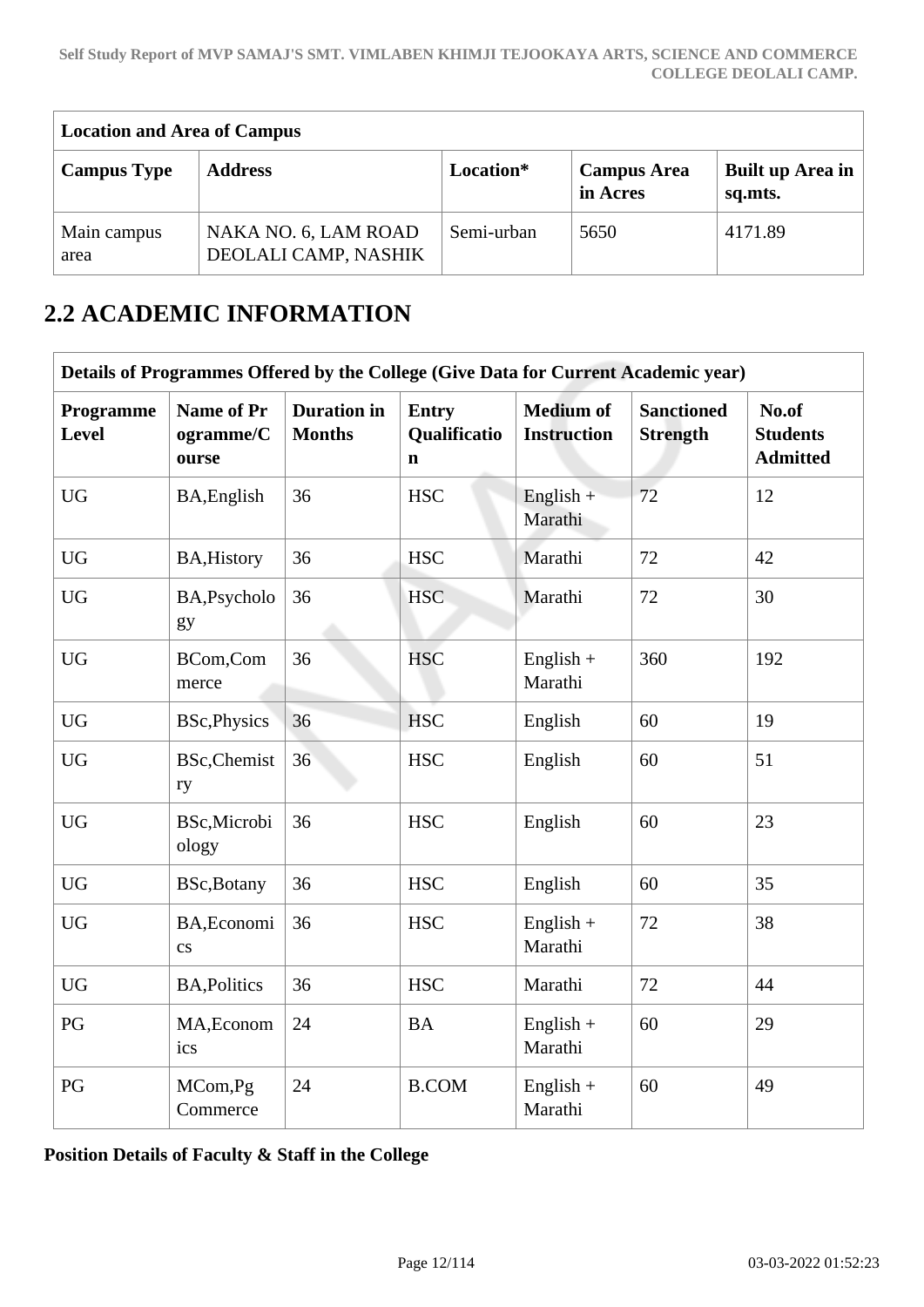|                                                                                     | <b>Teaching Faculty</b> |                |                |                |                  |                            |                |                         |        |                            |                |          |
|-------------------------------------------------------------------------------------|-------------------------|----------------|----------------|----------------|------------------|----------------------------|----------------|-------------------------|--------|----------------------------|----------------|----------|
|                                                                                     | <b>Professor</b>        |                |                |                |                  | <b>Associate Professor</b> |                |                         |        | <b>Assistant Professor</b> |                |          |
|                                                                                     | Male                    | Female         | Others         | Total          | Male             | Female                     | Others         | Total                   | Male   | Female                     | Others         | Total    |
| Sanctioned by the<br>UGC /University<br><b>State</b><br>Government                  |                         |                |                | $\overline{2}$ |                  |                            |                | 13                      |        |                            |                | 24       |
| Recruited                                                                           | $\overline{2}$          | $\overline{0}$ | $\overline{0}$ | $\overline{2}$ | 11               | $\overline{2}$             | $\overline{0}$ | 13                      | 12     | $\overline{7}$             | $\overline{0}$ | 19       |
| Yet to Recruit                                                                      |                         |                |                | $\overline{0}$ |                  |                            |                | $\boldsymbol{0}$        |        |                            |                | 5        |
| Sanctioned by the<br>Management/Soci<br>ety or Other<br>Authorized<br><b>Bodies</b> |                         |                |                | $\overline{0}$ |                  |                            |                | $\overline{0}$          |        |                            |                | 15       |
| Recruited                                                                           | $\boldsymbol{0}$        | $\overline{0}$ | $\mathbf{0}$   | $\overline{0}$ | $\boldsymbol{0}$ | $\overline{0}$             | $\overline{0}$ | $\boldsymbol{0}$        | $\tau$ | 8                          | $\overline{0}$ | 15       |
| Yet to Recruit                                                                      |                         |                |                | $\overline{0}$ |                  |                            |                | - 7<br>$\boldsymbol{0}$ |        |                            |                | $\theta$ |

| <b>Non-Teaching Staff</b>                                                       |             |                |                  |                |  |  |  |
|---------------------------------------------------------------------------------|-------------|----------------|------------------|----------------|--|--|--|
|                                                                                 | <b>Male</b> | <b>Female</b>  | <b>Others</b>    | <b>Total</b>   |  |  |  |
| Sanctioned by the<br><b>UGC</b> / University State<br>Government                |             |                |                  | 31             |  |  |  |
| Recruited                                                                       | 25          | $\mathbf{0}$   | $\boldsymbol{0}$ | 25             |  |  |  |
| Yet to Recruit                                                                  |             |                |                  | 6              |  |  |  |
| Sanctioned by the<br>Management/Society<br>or Other Authorized<br><b>Bodies</b> |             |                |                  | 15             |  |  |  |
| Recruited                                                                       | 11          | $\overline{4}$ | $\overline{0}$   | 15             |  |  |  |
| Yet to Recruit                                                                  |             |                |                  | $\overline{0}$ |  |  |  |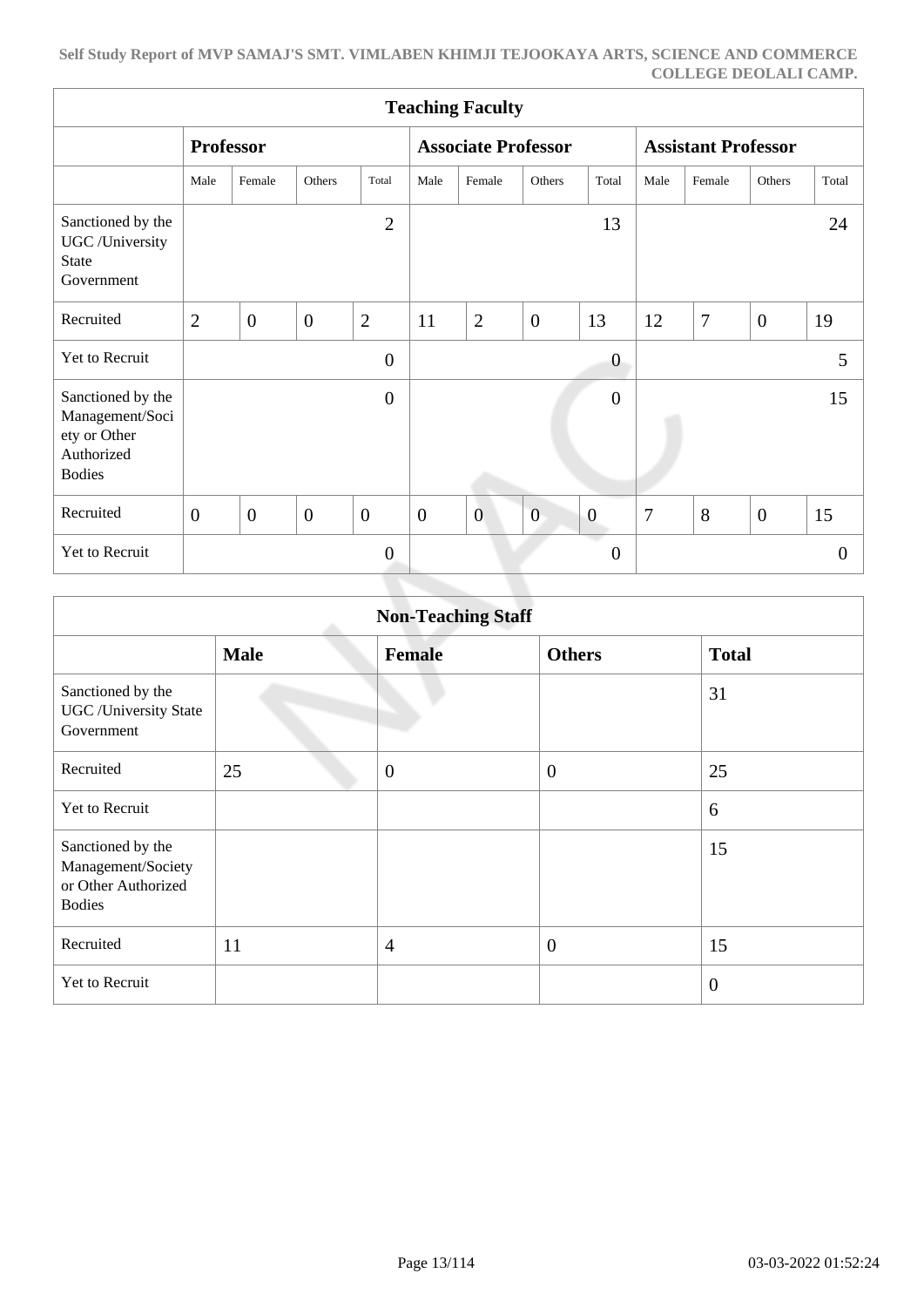| <b>Technical Staff</b>                                                          |              |              |                |                |  |  |  |  |
|---------------------------------------------------------------------------------|--------------|--------------|----------------|----------------|--|--|--|--|
|                                                                                 | <b>Male</b>  | Female       | <b>Others</b>  | <b>Total</b>   |  |  |  |  |
| Sanctioned by the<br>UGC/University State<br>Government                         |              |              |                | 18             |  |  |  |  |
| Recruited                                                                       | 6            | $\mathbf{0}$ | $\overline{0}$ | 6              |  |  |  |  |
| Yet to Recruit                                                                  |              |              |                | 12             |  |  |  |  |
| Sanctioned by the<br>Management/Society<br>or Other Authorized<br><b>Bodies</b> |              |              |                | $\overline{2}$ |  |  |  |  |
| Recruited                                                                       | $\mathbf{1}$ | $\bf{I}$     | $\overline{0}$ | $\overline{2}$ |  |  |  |  |
| Yet to Recruit                                                                  |              |              |                | $\overline{0}$ |  |  |  |  |

# **Qualification Details of the Teaching Staff**

|                                                         | <b>Permanent Teachers</b> |                            |                |                  |                            |                |          |                |                |              |
|---------------------------------------------------------|---------------------------|----------------------------|----------------|------------------|----------------------------|----------------|----------|----------------|----------------|--------------|
| <b>Professor</b><br><b>Highest</b><br>Qualificatio<br>n |                           | <b>Associate Professor</b> |                |                  | <b>Assistant Professor</b> |                |          |                |                |              |
|                                                         | Male                      | Female                     | Others         | Male             | Female                     | Others         | Male     | Female         | Others         | Total        |
| D.sc/D.Litt/<br><b>LLD</b>                              | $\overline{0}$            | $\overline{0}$             | $\overline{0}$ | $\boldsymbol{0}$ | $\boldsymbol{0}$           | $\theta$       | $\theta$ | $\overline{0}$ | $\overline{0}$ | $\mathbf{0}$ |
| Ph.D.                                                   | $\overline{2}$            | $\overline{0}$             | $\theta$       | 5                | $\mathbf{1}$               | $\overline{0}$ | 3        | $\overline{2}$ | $\overline{0}$ | 13           |
| M.Phil.                                                 | $\theta$                  | $\overline{0}$             | $\overline{0}$ | $\overline{0}$   | $\overline{0}$             | $\overline{0}$ | 3        | $\overline{0}$ | $\overline{0}$ | 3            |
| PG                                                      | $\overline{0}$            | $\overline{0}$             | $\overline{0}$ | 6                | $\mathbf{1}$               | 6              | 5        | $\overline{0}$ | $\overline{0}$ | 18           |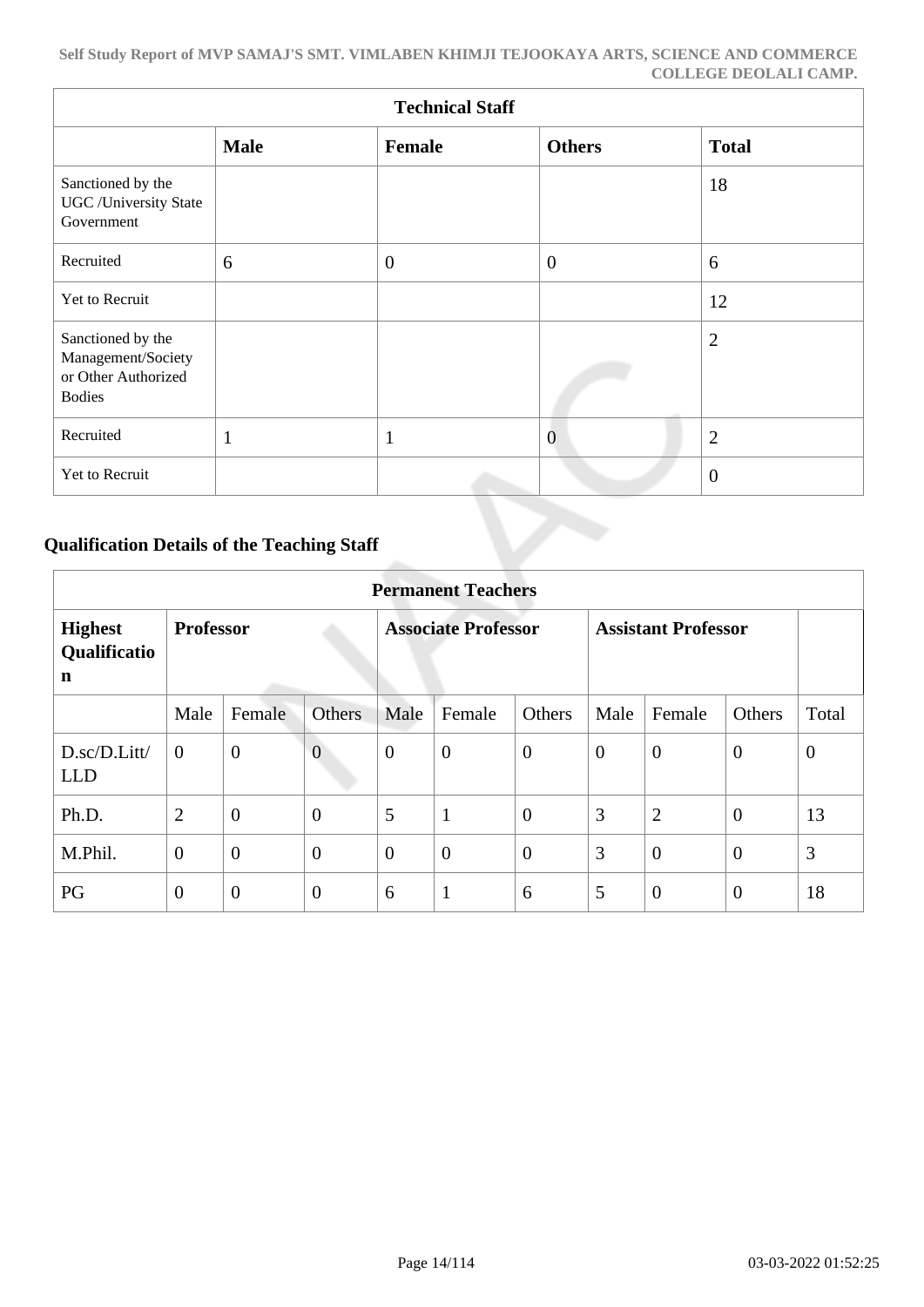| <b>Temporary Teachers</b>                     |                  |                  |                            |                  |                  |                            |                |                  |                |                  |
|-----------------------------------------------|------------------|------------------|----------------------------|------------------|------------------|----------------------------|----------------|------------------|----------------|------------------|
| <b>Highest</b><br>Qualificatio<br>$\mathbf n$ | <b>Professor</b> |                  | <b>Associate Professor</b> |                  |                  | <b>Assistant Professor</b> |                |                  |                |                  |
|                                               | Male             | Female           | Others                     | Male             | Female           | Others                     | Male           | Female           | Others         | Total            |
| D.sc/D.Litt/<br><b>LLD</b>                    | $\overline{0}$   | $\overline{0}$   | $\overline{0}$             | $\overline{0}$   | $\overline{0}$   | $\overline{0}$             | $\theta$       | $\theta$         | $\overline{0}$ | $\boldsymbol{0}$ |
| Ph.D.                                         | $\overline{0}$   | $\overline{0}$   | $\overline{0}$             | $\boldsymbol{0}$ | $\overline{0}$   | $\overline{0}$             | $\mathbf{1}$   | 3                | $\overline{0}$ | $\overline{4}$   |
| M.Phil.                                       | $\overline{0}$   | $\overline{0}$   | $\overline{0}$             | $\boldsymbol{0}$ | $\overline{0}$   | $\overline{0}$             | $\overline{0}$ | $\boldsymbol{0}$ | $\mathbf{0}$   | $\overline{0}$   |
| PG                                            | $\overline{0}$   | $\boldsymbol{0}$ | $\boldsymbol{0}$           | $\overline{0}$   | $\boldsymbol{0}$ | $\boldsymbol{0}$           | 6              | 5                | $\overline{0}$ | 11               |
|                                               |                  |                  |                            |                  |                  |                            |                |                  |                |                  |

|                                     | <b>Part Time Teachers</b> |                |                            |                  |                  |                            |                |                  |                |                |
|-------------------------------------|---------------------------|----------------|----------------------------|------------------|------------------|----------------------------|----------------|------------------|----------------|----------------|
| <b>Highest</b><br>Qualificatio<br>n | <b>Professor</b>          |                | <b>Associate Professor</b> |                  |                  | <b>Assistant Professor</b> |                |                  |                |                |
|                                     | Male                      | Female         | Others                     | Male             | Female           | Others                     | Male           | Female           | Others         | Total          |
| D.sc/D.Litt/<br><b>LLD</b>          | $\overline{0}$            | $\mathbf{0}$   | $\overline{0}$             | $\overline{0}$   | $\overline{0}$   | $\mathbf{0}$               | $\overline{0}$ | $\overline{0}$   | $\mathbf{0}$   | $\theta$       |
| Ph.D.                               | $\theta$                  | $\mathbf{0}$   | $\overline{0}$             | $\overline{0}$   | $\overline{0}$   | $\boldsymbol{0}$           | $\theta$       | $\boldsymbol{0}$ | $\overline{0}$ | $\overline{0}$ |
| M.Phil.                             | $\theta$                  | $\overline{0}$ | $\overline{0}$             | $\boldsymbol{0}$ | $\boldsymbol{0}$ | $\overline{0}$             | $\overline{0}$ | $\boldsymbol{0}$ | $\theta$       | $\theta$       |
| PG                                  | $\mathbf{0}$              | $\mathbf{0}$   | $\overline{0}$             | $\theta$         | $\boldsymbol{0}$ | $\theta$                   | $\overline{0}$ | $\overline{0}$   | $\theta$       | $\theta$       |

| <b>Details of Visting/Guest Faculties</b> |             |               |               |              |  |  |
|-------------------------------------------|-------------|---------------|---------------|--------------|--|--|
| <b>Number of Visiting/Guest Faculty</b>   | <b>Male</b> | <b>Female</b> | <b>Others</b> | <b>Total</b> |  |  |
| engaged with the college?                 |             |               |               |              |  |  |

**Provide the Following Details of Students Enrolled in the College During the Current Academic Year**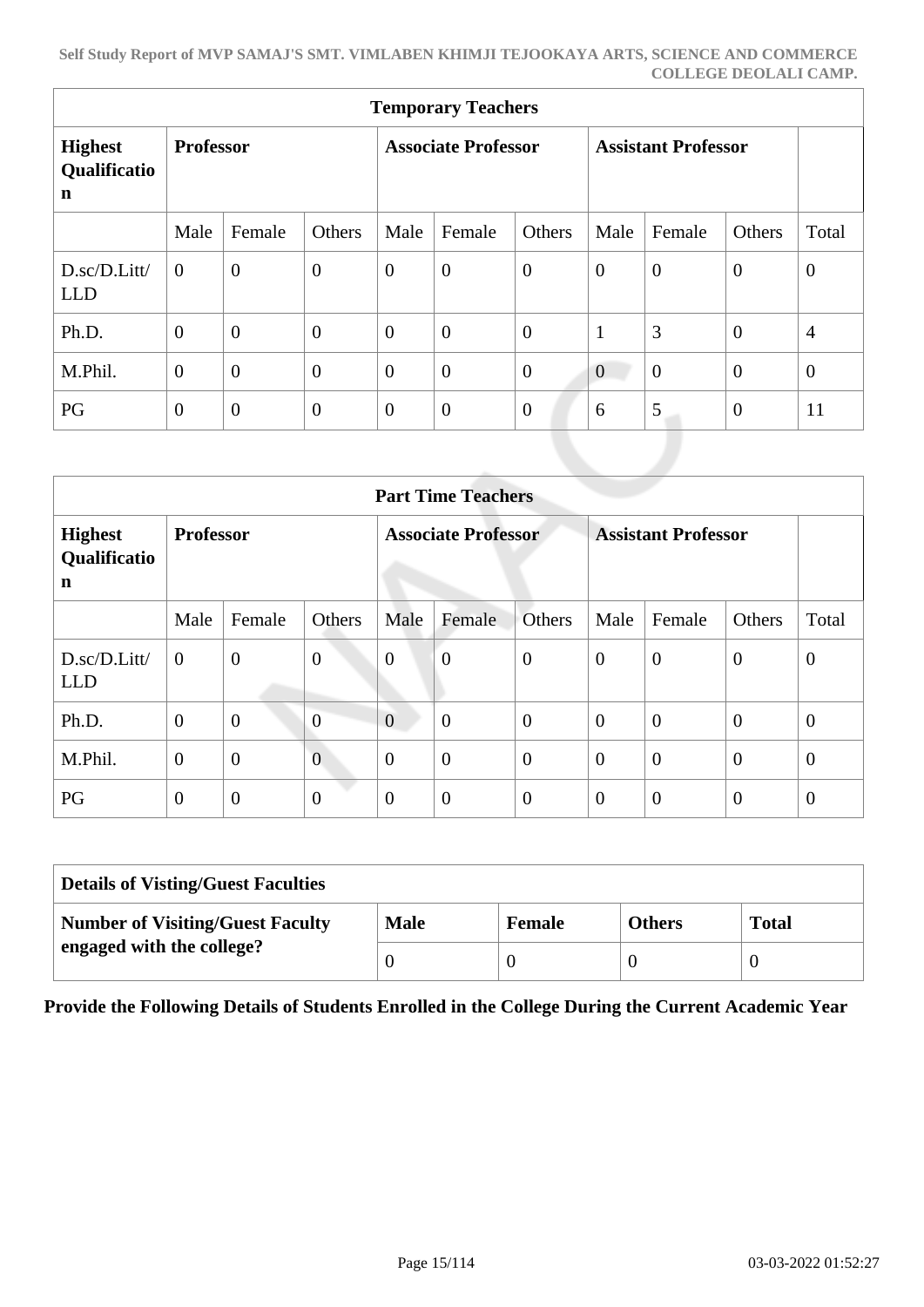| <b>Programme</b> |        | <b>From the State</b><br><b>Where College</b><br>is Located | <b>From Other</b><br><b>States of India</b> | <b>NRI Students</b> | Foreign<br><b>Students</b> | <b>Total</b> |
|------------------|--------|-------------------------------------------------------------|---------------------------------------------|---------------------|----------------------------|--------------|
| <b>UG</b>        | Male   | 802                                                         | $\theta$                                    | $\theta$            | $\theta$                   | 802          |
|                  | Female | 853                                                         | $\theta$                                    | $\overline{0}$      | $\theta$                   | 853          |
|                  | Others | $\overline{0}$                                              | $\overline{0}$                              | $\overline{0}$      | $\overline{0}$             | $\mathbf{0}$ |
| PG               | Male   | 66                                                          | $\theta$                                    | $\overline{0}$      | $\theta$                   | 66           |
|                  | Female | 89                                                          | $\overline{0}$                              | $\theta$            | $\theta$                   | 89           |
|                  | Others | $\overline{0}$                                              | $\overline{0}$                              | $\overline{0}$      | $\theta$                   | $\theta$     |

|       | <b>Provide the Following Details of Students admitted to the College During the last four Academic</b> |
|-------|--------------------------------------------------------------------------------------------------------|
| Years |                                                                                                        |

| Programme  |        | Year 1         | Year <sub>2</sub> | Year 3         | Year 4           |
|------------|--------|----------------|-------------------|----------------|------------------|
| ${\bf SC}$ | Male   | 135            | 111               | 123            | 115              |
|            | Female | 175            | 193               | 202            | 163              |
|            | Others | $\overline{0}$ | $\overline{0}$    | $\mathbf{0}$   | $\overline{0}$   |
| <b>ST</b>  | Male   | 40             | 49                | 53             | 40               |
|            | Female | 61             | 51                | 41             | 30               |
|            | Others | $\overline{0}$ | $\boldsymbol{0}$  | $\mathbf{0}$   | $\overline{0}$   |
| OBC        | Male   | 303            | 311               | 295            | 263              |
|            | Female | 331            | 338               | 345            | 264              |
|            | Others | $\overline{0}$ | $\boldsymbol{0}$  | $\overline{0}$ | $\boldsymbol{0}$ |
| General    | Male   | 300            | 329               | 332            | 342              |
|            | Female | 372            | 450               | 464            | 407              |
|            | Others | $\overline{0}$ | $\overline{0}$    | $\mathbf{0}$   | $\overline{0}$   |
| Others     | Male   | 70             | 64                | 59             | 64               |
|            | Female | 81             | 89                | 77             | 60               |
|            | Others | $\overline{0}$ | $\boldsymbol{0}$  | $\mathbf{0}$   | $\overline{0}$   |
| Total      |        | 1868           | 1985              | 1991           | 1748             |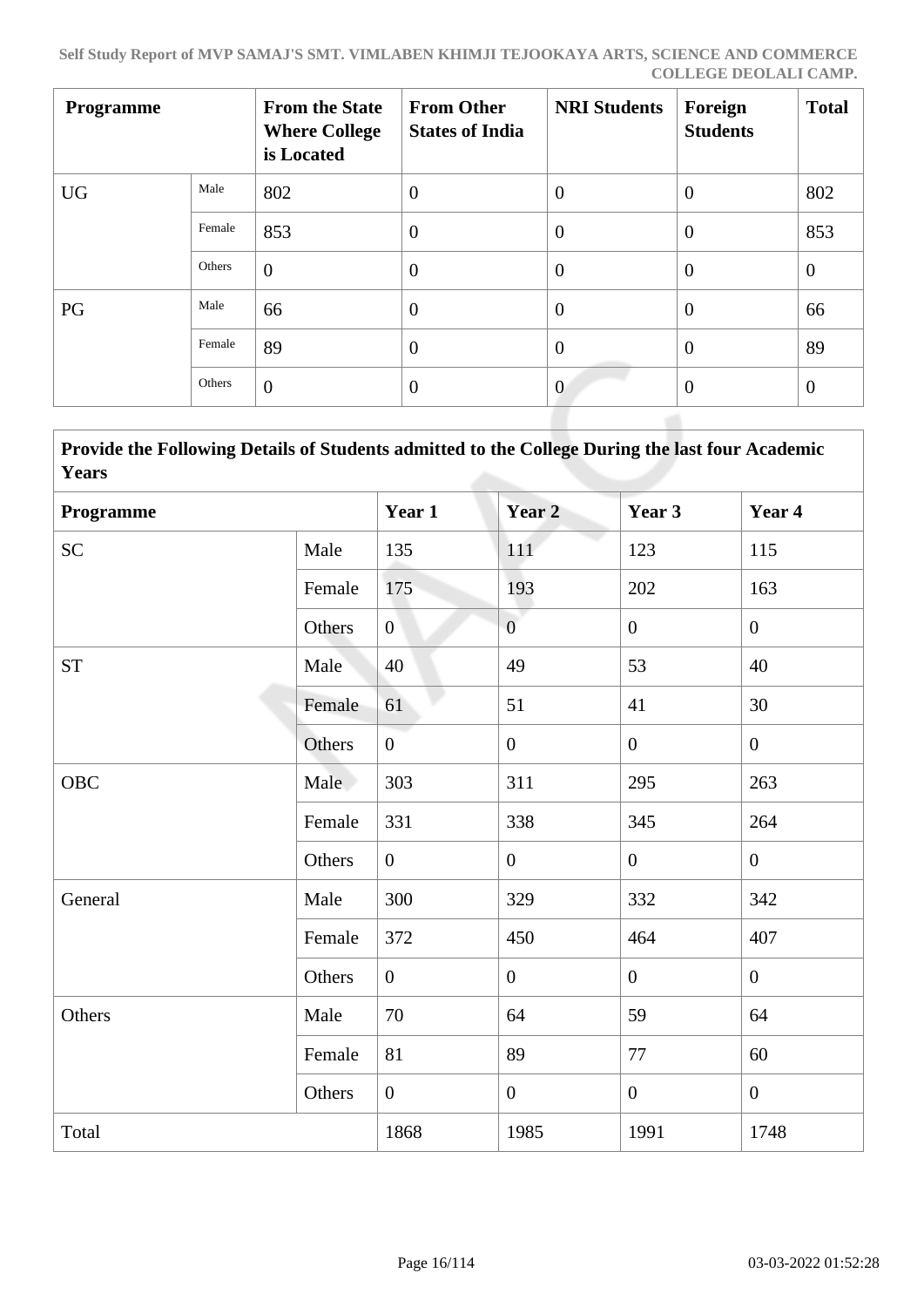# **Extended Profile**

# **1 Program**

# **1.1**

### **Number of courses offered by the Institution across all programs during the last five years**

| 2019-20                              | 2018-19 | 2017-18              |          | 2016-17 | 2015-16 |  |
|--------------------------------------|---------|----------------------|----------|---------|---------|--|
| 297                                  | 255     | 255                  |          | 255     | 225     |  |
| <b>File Description</b>              |         |                      | Document |         |         |  |
| Institutional data prescribed format |         | <b>View Document</b> |          |         |         |  |

### **1.2**

#### **Number of programs offered year-wise for last five years**

| 2019-20             | 2018-19        | 2017-18                   | 2016-17         | 2015-16 |
|---------------------|----------------|---------------------------|-----------------|---------|
| $1 \cap$<br>$\perp$ | $\overline{1}$ | 1 <sub>0</sub><br>$\perp$ | $1^{\sim}$<br>┸ | 10      |

# **2 Students**

### **2.1**

#### **Number of students year-wise during last five years**

| 2019-20                                 | 2018-19 | 2017-18 |                      | 2016-17 | 2015-16 |  |
|-----------------------------------------|---------|---------|----------------------|---------|---------|--|
| 1861                                    | 1984    | 1990    |                      | 1738    | 1429    |  |
| <b>File Description</b>                 |         |         | Document             |         |         |  |
| Institutional data in prescribed format |         |         | <b>View Document</b> |         |         |  |

#### **2.2**

### **Number of seats earmarked for reserved category as per GOI/State Govt rule year-wise during last five years**

| 2019-20 | 2018-19 | 2017-18 | 2016-17 | 2015-16         |
|---------|---------|---------|---------|-----------------|
| 1311    | 1311    | 1159    | 1008    | 85 <sup>7</sup> |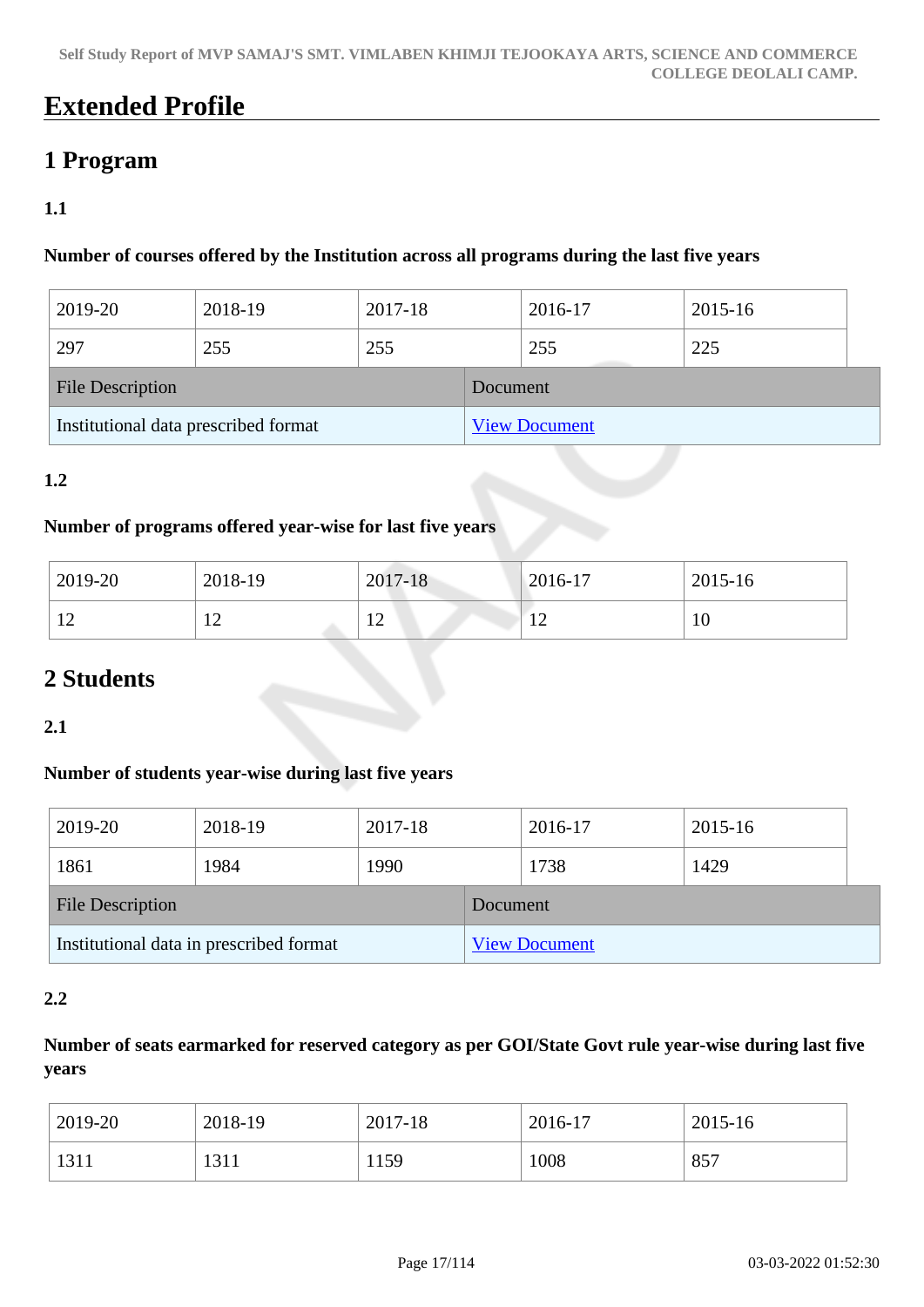| File Description                        | Document             |
|-----------------------------------------|----------------------|
| Institutional data in prescribed format | <b>View Document</b> |

### **2.3**

#### **Number of outgoing / final year students year-wise during last five years**

| 2019-20                                 | 2018-19 | 2017-18 |                      | 2016-17 | 2015-16 |  |
|-----------------------------------------|---------|---------|----------------------|---------|---------|--|
| 485                                     | 428     | 394     |                      | 297     | 315     |  |
| <b>File Description</b>                 |         |         | Document             |         |         |  |
| Institutional data in prescribed format |         |         | <b>View Document</b> |         |         |  |

# **3 Teachers**

### **3.1**

#### **Number of full time teachers year-wise during the last five years**

| 2019-20                                 | 2018-19 | 2017-18  |                      | 2016-17 | 2015-16 |  |
|-----------------------------------------|---------|----------|----------------------|---------|---------|--|
| 48                                      | 47      | 45       |                      | 44      | 39      |  |
| <b>File Description</b>                 |         | Document |                      |         |         |  |
| Institutional data in prescribed format |         |          | <b>View Document</b> |         |         |  |

### **3.2**

### **Number of sanctioned posts year-wise during last five years**

| 2019-20                                 | 2018-19 | 2017-18  |                      | 2016-17 | 2015-16 |
|-----------------------------------------|---------|----------|----------------------|---------|---------|
| 53                                      | 55      | 50       |                      | 51      | 49      |
| <b>File Description</b>                 |         | Document |                      |         |         |
| Institutional data in prescribed format |         |          | <b>View Document</b> |         |         |

# **4 Institution**

# **4.1**

**Total number of classrooms and seminar halls**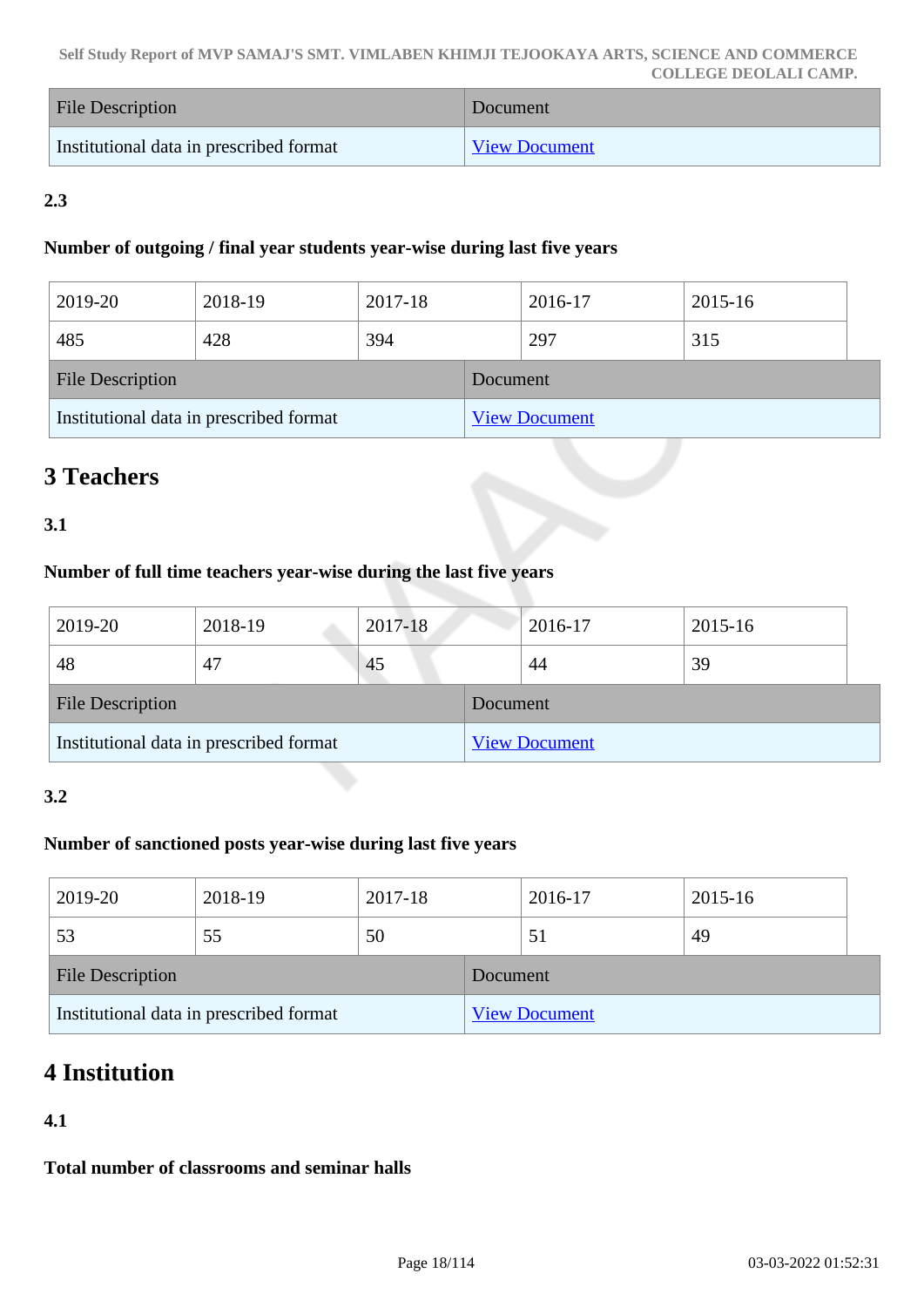# **Response: 23**

### **4.2**

### **Total Expenditure excluding salary year-wise during last five years ( INR in Lakhs)**

| 2019-20 | 2018-19 | 2017-18 | 2016-17       | 2015-16 |
|---------|---------|---------|---------------|---------|
| 69.11   | 69.70   | 56.72   | 5312<br>JJ.IJ | 45.12   |

**4.3**

**Number of Computers**

**Response: 80**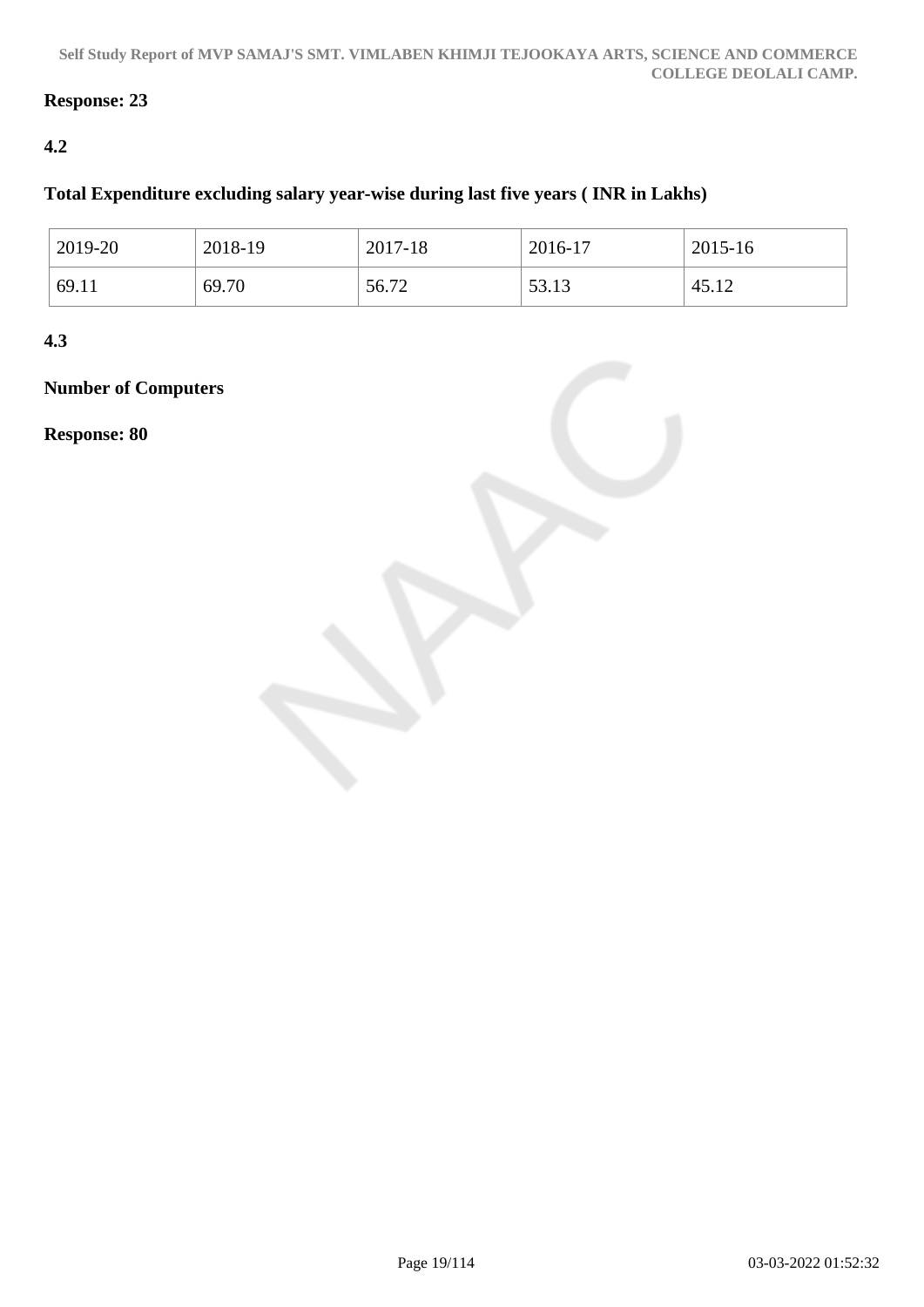# **4. Quality Indicator Framework(QIF)**

# **Criterion 1 - Curricular Aspects**

# **1.1 Curricular Planning and Implementation**

 **1.1.1 The Institution ensures effective curriculum delivery through a well planned and documented process**

#### **Response:**

The college is affiliated with Savitribai Phule University, Pune, hence it follows the university-prescribed curriculum. For effective implementation of curriculum, the academic & activity calendar is prepared by IQAC & the following mechanism is being used to ensure the effective implementation with proper documentation of the same.

• Coordination Meetings:

Towards the end of an academic year, the meeting is held in each department for course distribution for the next year, and based on the expertise of individual teachers, the syllabus is allotted to them by the department heads. The discussion is held on various methodologies that can be followed to orient new teachers particularly on different approaches to the curriculum.

Academic Calendar:

The academic calendar is prepared as per the guidelines of Savitribai Phule University, Pune,

• All departments prepare a pre-time table to check the feasibility of delivering the allotted curriculum by calculating the number of lectures/practicals in a particular term/ sem.

 At the beginning of each academic year, The IQAC prepares a Teachers Diary, which contains the academic calendar, working & teaching days available & teaching plans,s, etc. Online teaching diary has been introduced w.e.f the academic year 2021 academic year2020-21.

The lesson plan broadly includes course objectives, content/ topics, reference books, and course outcomes.

Execution of the action plans:

Effective implementation of the curriculum is periodically reviewed through departmental meetings. College provides necessary infrastructure & resources such as the latest reference books on the subject, internet facility, Computer & Language Lab, etc. The facilities like INFLIBNET also offer access to the latest online literature. Teachers devise their own methodology based on the needs of the subject & the content of the syllabus.

Workshops are organized in order to orient the teachers whenever the syllabi are revised or updated.

Most of the teachers actively participate in framing the curriculum in their own capacity as members of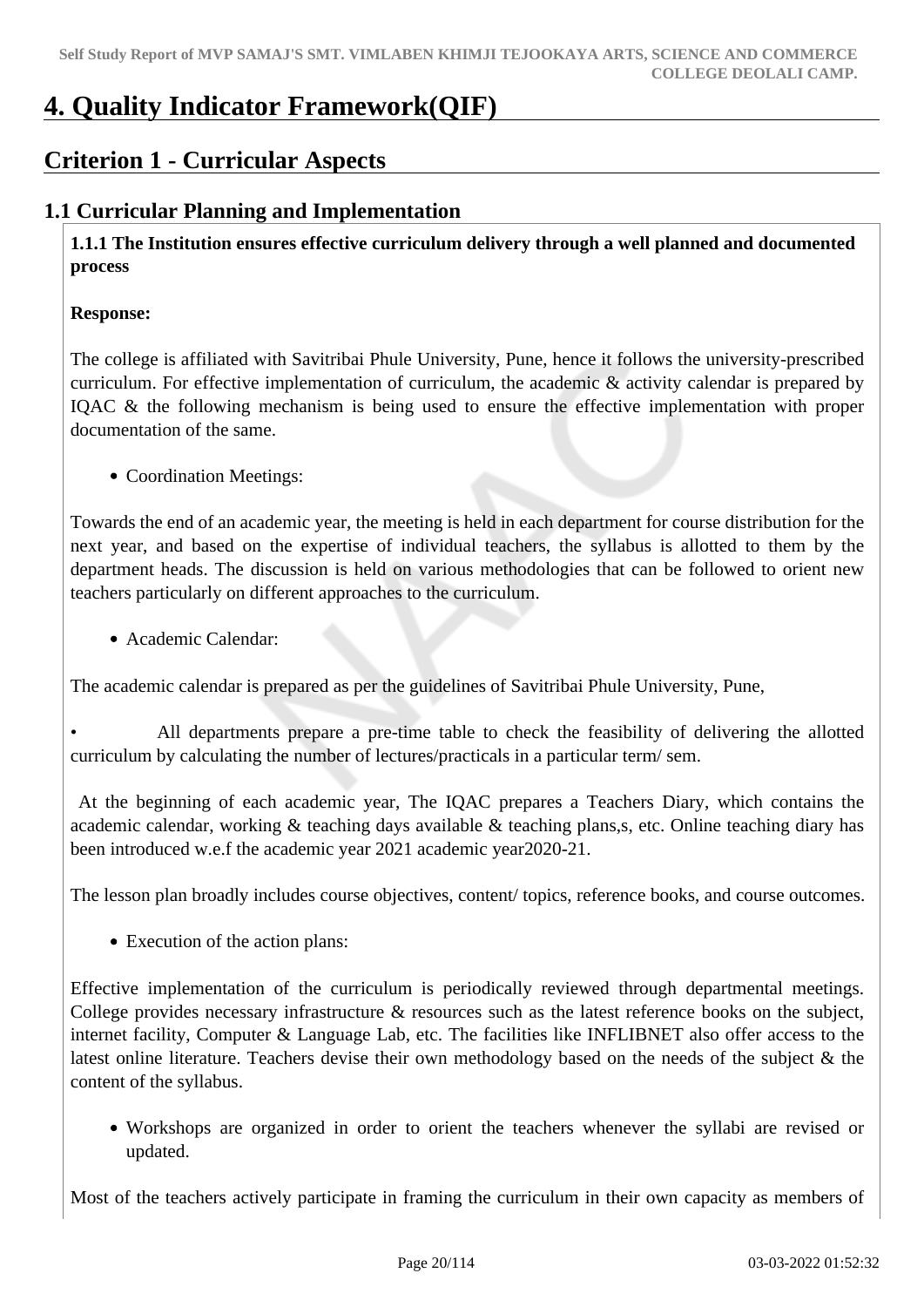BOS, subcommittee members, and so on

- Lectures, assignments, revisions workshops, as well as assessments, are conducted online.
- Expert lectures give students an opportunity to interact with experts from fields like academics & industry.
- In order to provide experiential exposure to our students, field visits are arranged in relevant fields.
- The curriculum is designed by the university with inherent flexibility for each Stream. Along with it, students have Options/ Choices in the subjects like Geography, History, Hindi, Marathi, Chemistry, physics, and so on.
- At PG (2013) and UG (2019) level Choice Based Credit System has been implemented which provides varied choices and options

| <b>File Description</b>              | <b>Document</b>      |
|--------------------------------------|----------------------|
| <b>Upload Additional information</b> | <b>View Document</b> |
| Link for Additional information      | <b>View Document</b> |

#### **1.1.2 The institution adheres to the academic calendar including for the conduct of CIE**

#### **Response:**

The IQAC of our Institute prepares a college academic calendar in accordance with the academic calendar of Savitribai Phule Pune University (SPPU)and the inputs received from the coordinators and HODs. The College academic calendar thus contains various details e.g. working days available during the academic year, major departmental and institutional events to be organized, special/ important days to be celebrated, during the year and so on. Utmost care is taken by the IQAC to ensure holistic development of the students. Therefore, the calendar is prepared for academic, co-curricular and extra-curricular activities. The faculty and students get a lucid picture of the activity schedule and adhere to the calendar. The College academic calendar is uploaded on the College website under the Academic heading.

The college broadly follows its academic calendar for conducting internal examinations. Continuous internal assessments of the students are done through various means i.e. assignments, projects, class seminars, surprise tests, field visits and viva /oral exam, which are scheduled by the college examination Committee by taking into consideration the minimum qualifying parameters suggested by SPPU. The final exams of all the streams and levels are scheduled and conducted by the University.

Final Exam Results are analyzed and corrective measures are discussed at the departmental /institutional level and implemented by the concerned Teachers.

The following are the important aspects of the academic calendar

- a.Admission and Examination Schedule
- b.The academic calendar of departmental activity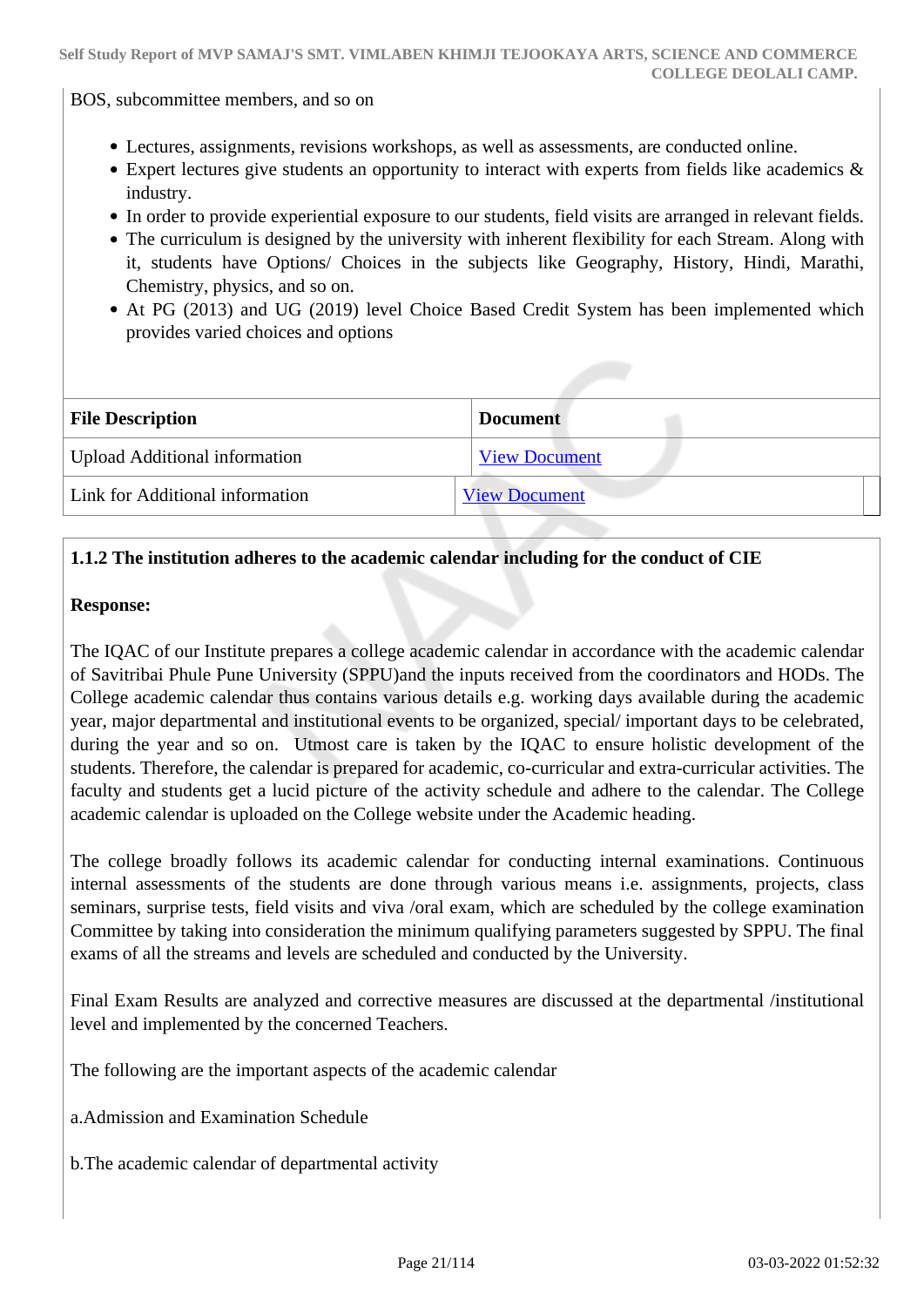c.Induction Program for the first-year students followed by bridge and remedial capsules for them.

d.Nomination of various committees followed by planning of multiple activities by respective committees.

e.Planning of extra-curricular activities of N.S.S., N.C.C. and art circle etc.

f.Activities planned by various Circles e.g., Science/ Commerce Association, Social Science & Kala Mandal

g.Planning of examination department of the college.

h.Tentative schedule of University Examinations.

i.Commencement and conclusion of the terms.

As the academic calendar is planned, events of various committees are interspaced to optimize holistic development of students. Over all the institute conceives a pragmatic approach for the conduct of CIE.

| <b>File Description</b>              | <b>Document</b>      |
|--------------------------------------|----------------------|
| <b>Upload Additional information</b> | <b>View Document</b> |
| Link for Additional information      | <b>View Document</b> |

 **1.1.3 Teachers of the Institution participate in following activities related to curriculum development and assessment of the affiliating University and/are represented on the following academic bodies during the last five years** 

**1.Academic council/BoS of Affiliating university**

**2.Setting of question papers for UG/PG programs** 

**3.Design and Development of Curriculum for Add on/ certificate/ Diploma Courses** 

**4.Assessment /evaluation process of the affiliating University**

**Response:** A. All of the above

| <b>File Description</b>                                                                                      | <b>Document</b>      |
|--------------------------------------------------------------------------------------------------------------|----------------------|
| Institutional data in prescribed format                                                                      | <b>View Document</b> |
| Details of participation of teachers in various<br>bodies/activities provided as a response to the<br>metric | <b>View Document</b> |
| Link for Additional information                                                                              | <b>View Document</b> |

# **1.2 Academic Flexibility**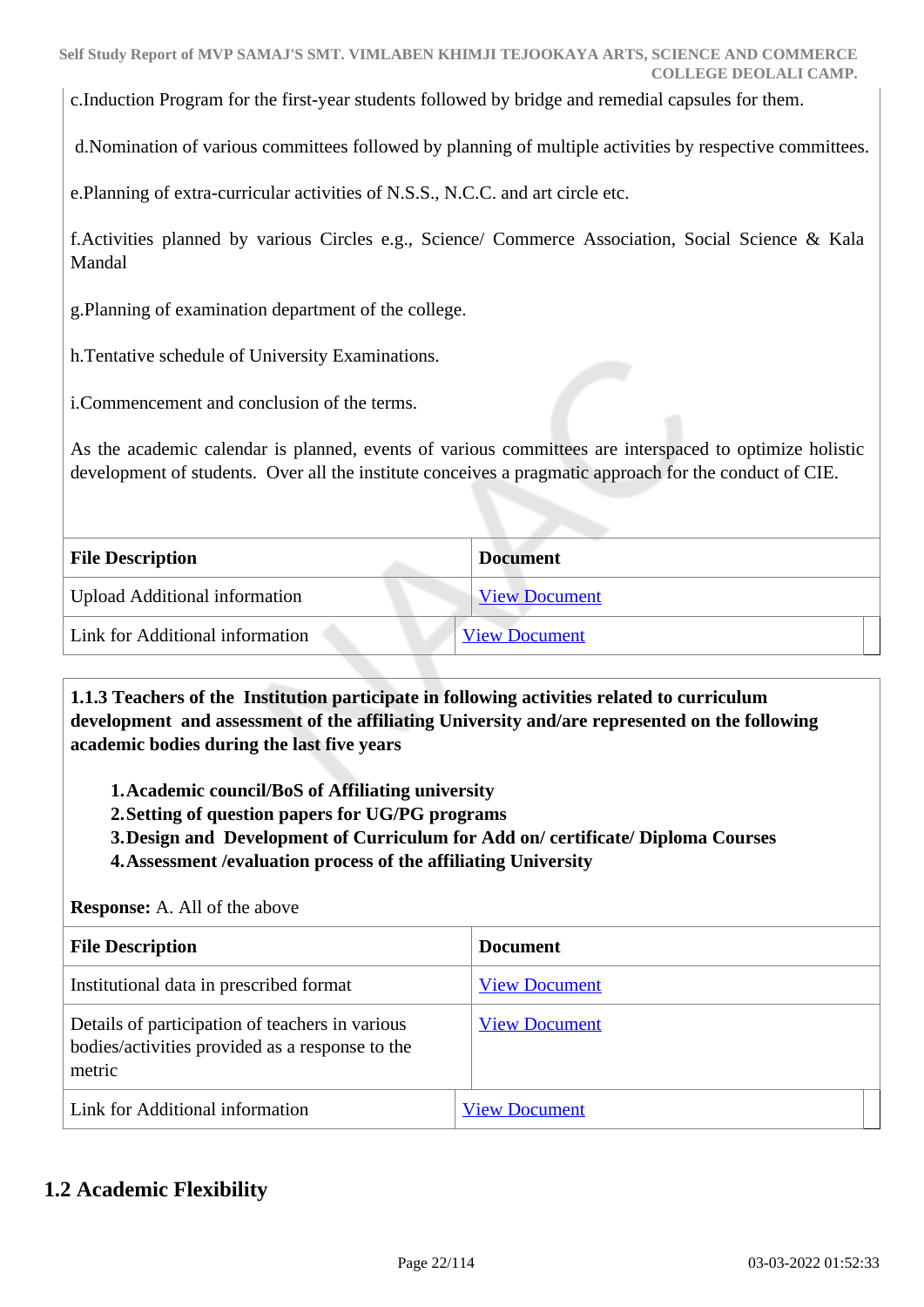#### **1.2.1 Percentage of Programmes in which Choice Based Credit System (CBCS)/ elective course system has been implemented**

#### **Response:** 100

#### 1.2.1.1 **Number of Programmes in which CBCS / Elective course system implemented.**

#### Response: 12

| <b>File Description</b>                 | <b>Document</b>      |
|-----------------------------------------|----------------------|
| Institutional data in prescribed format | <b>View Document</b> |
| Link for Additional information         | <b>View Document</b> |

#### **1.2.2 Number of Add on /Certificate programs offered during the last five years**

#### **Response:** 15

#### 1.2.2.1 **How many Add on /Certificate programs are offered within the last 5 years.**

| 2019-20       | 2018-19 | 2017-18 | 2016-17 | 2015-16 |
|---------------|---------|---------|---------|---------|
| $\sim$ $\sim$ |         | ∼       |         |         |

| <b>File Description</b>                                                    | <b>Document</b>      |
|----------------------------------------------------------------------------|----------------------|
| List of Add on /Certificate programs                                       | <b>View Document</b> |
| Brochure or any other document relating to Add on<br>/Certificate programs | <b>View Document</b> |
| Link for Additional information                                            | <b>View Document</b> |

#### **1.2.3 Average percentage of students enrolled in Certificate/ Add-on programs as against the total number of students during the last five years**

**Response:** 10.14

### 1.2.3.1 **Number of students enrolled in subject related Certificate or Add-on programs year wise during last five years**

| 2019-20 | 2018-19 | 2017-18           | 2016-17 | 2015-16 |
|---------|---------|-------------------|---------|---------|
| 194     | 184     | $\mathbf{z}$<br>∼ | 330     | 120     |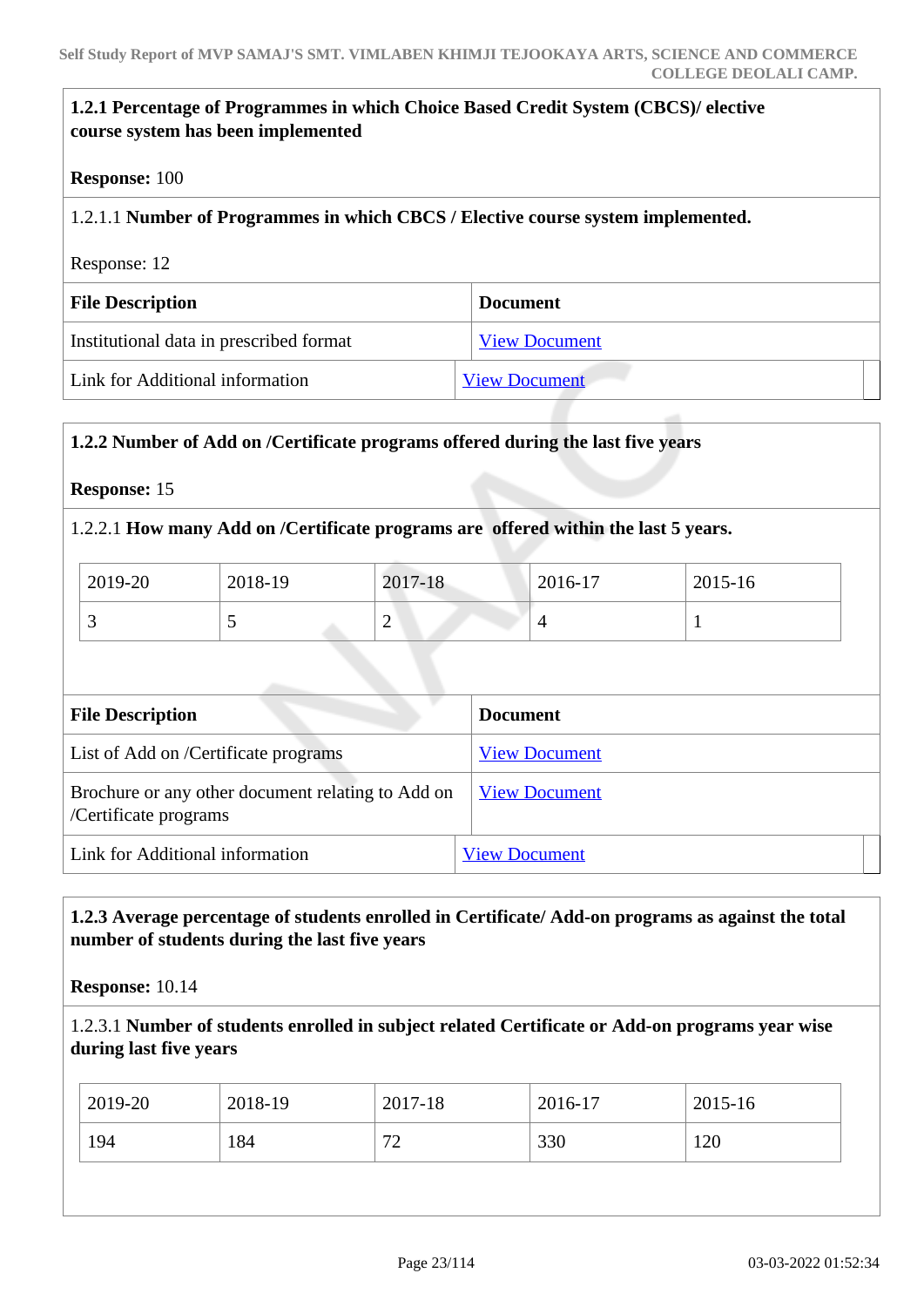| <b>File Description</b>                                                                | <b>Document</b>      |
|----------------------------------------------------------------------------------------|----------------------|
| Details of the students enrolled in Subjects related<br>to certificate/Add-on programs | <b>View Document</b> |
| Any additional information                                                             | <b>View Document</b> |

# **1.3 Curriculum Enrichment**

 **1.3.1 Institution integrates crosscutting issues relevant to Professional Ethics ,Gender, Human Values ,Environment and Sustainability into the Curriculum**

#### **Response:**

The vision, mission, motto, and core values of the college speak volumes about these cross-cutting issues. The institution integrates various life skills, Ethics, values, local and global challenges through its curriculum delivery. The college offers 12 programs and a number of add-on courses in which each and every issue such as civic sense and responsibility, gender, environmental sustainability, and human values are addressed. Each teacher integrates all these issues as a part of their teaching-learning process. In the traditional faculties like Arts, Science, and Commerce, all these aspects are practically addressed. At the PG level, we also have an additional credit course of 'Human Rights and Cybersecurity. The college has an extremely proactive student council that helps in creating awareness regarding social issues such as Professional Ethics, gender, environmental awareness & human rights through the following activities.

i.Social Survey.

ii. Street play on issues of social relevance.

iii. Eco-friendly college/ departmental fests.

iv. E-waste awareness campaign & collective drive.

v.Say "No" to the plastic campaign.

- vi. Develop Zero- waste, campus model.
- vii. Film screening with discussions.

viii. Addressing gender issues through workshops, poster exhibitions & street plays.

ix. Extension lectures, seminars & workshops for all students.

x.Train student volunteers to ensure eco-friendly festivals.

xi. All students have to study  $\&$  pass a compulsory paper in environment awareness at the S.Y. level as a part of the University curriculum.

xii. All first-year PG students have to study compulsory papers in Cyber Security Human Rights under the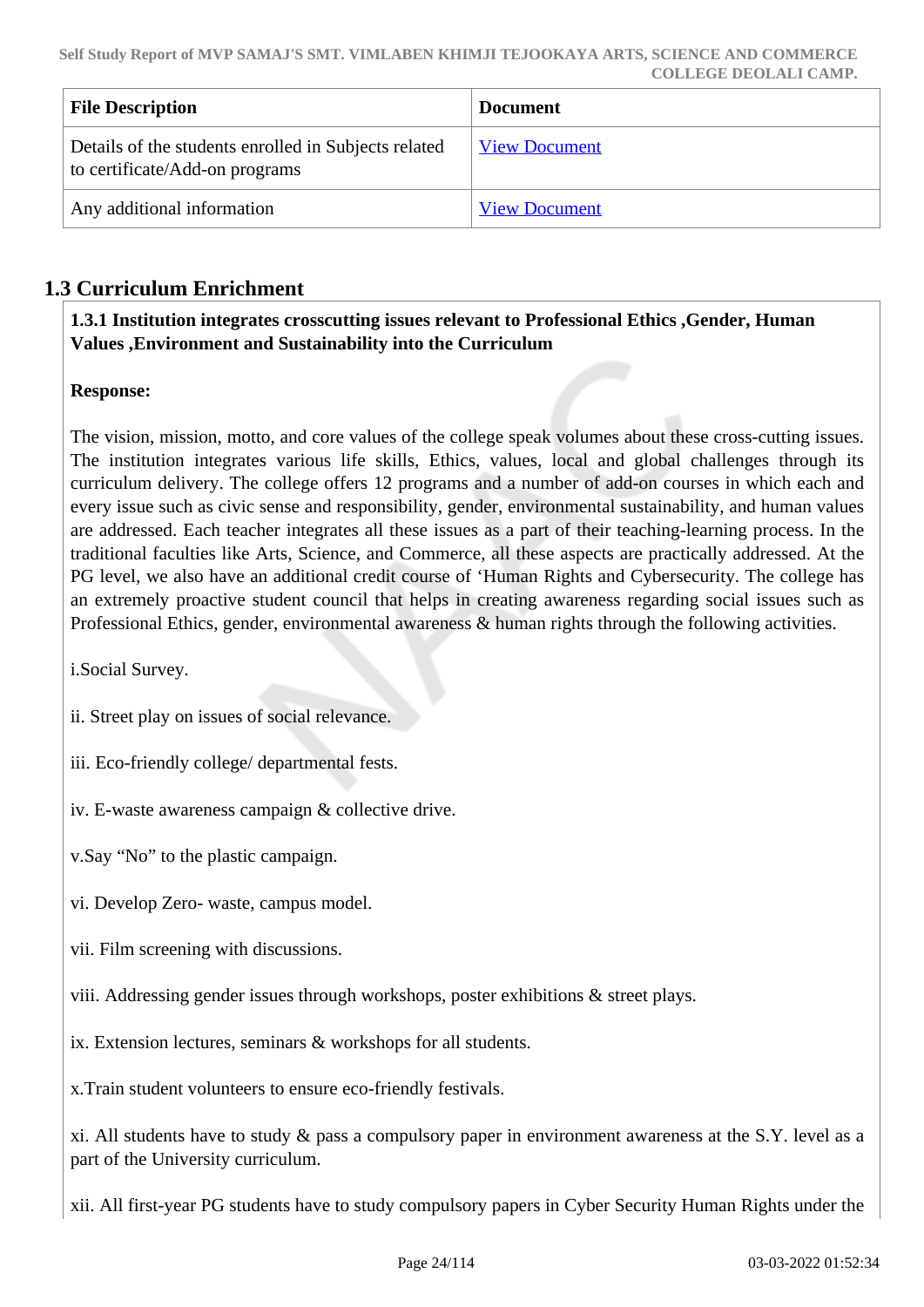new University curriculum introduced in June 2013.

xiii. Activities are conducted to supplements the teaching on gender & caste-related issues.

xiv. The Department of Economics has signed an MOU with a reputed self-help group, through which girl students are trained for self-help income.

The college consistently motivates its faculty and students for tree plantation and for that even our college is awarded Vanshree Puraskar.

Every year our college organizes a self-defense training program for girl students.

| <b>File Description</b>                                                                                                                                              | <b>Document</b>      |
|----------------------------------------------------------------------------------------------------------------------------------------------------------------------|----------------------|
| Upload the list and description of courses which<br>address the Professional Ethics, Gender, Human<br>Values, Environment and Sustainability into the<br>Curriculum. | <b>View Document</b> |

#### **1.3.2 Average percentage of courses that include experiential learning through project work/field work/internship during last five years**

**Response:** 3.13

1.3.2.1 **Number of courses that include experiential learning through project work/field work/internship year-wise during last five years**

| 2019-20 | 2018-19 | 2017-18 | 2016-17 | 2015-16 |
|---------|---------|---------|---------|---------|
|         | v       | v       | $\circ$ | $\circ$ |

| <b>File Description</b>                                                                                                                                                          | <b>Document</b>      |
|----------------------------------------------------------------------------------------------------------------------------------------------------------------------------------|----------------------|
| Programme / Curriculum/ Syllabus of the courses                                                                                                                                  | <b>View Document</b> |
| MoU's with relevant organizations for these courses,<br>if any Average percentage of courses that include<br>experiential learning through project work/field<br>work/internship | <b>View Document</b> |

# **1.3.3 Percentage of students undertaking project work/field work/ internships (Data for the latest completed academic year**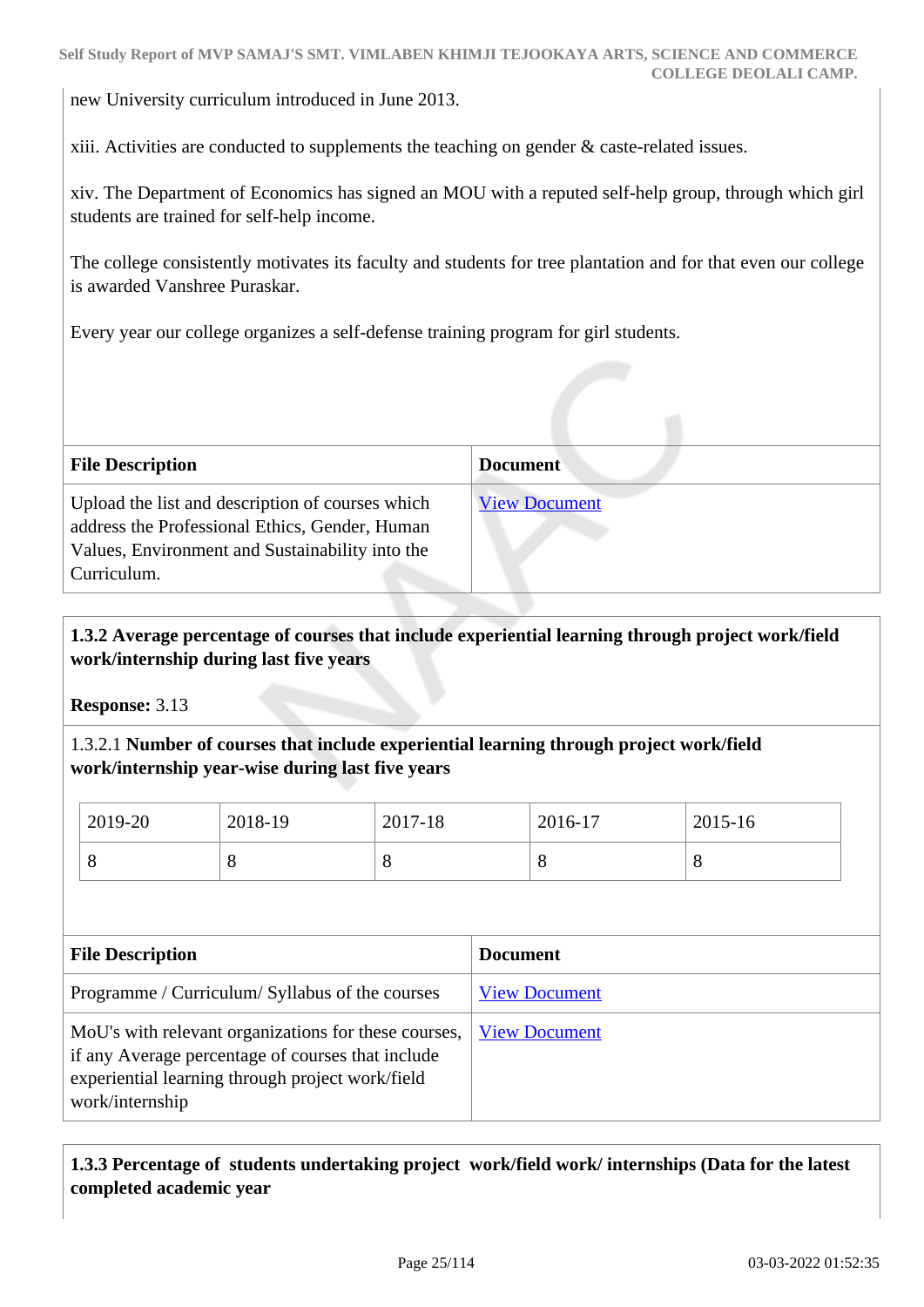#### **Response:** 31.65

#### 1.3.3.1 **Number of students undertaking project work/field work / internships**

Response: 589

| <b>File Description</b>                                                                       | <b>Document</b>      |
|-----------------------------------------------------------------------------------------------|----------------------|
| List of programmes and number of students<br>undertaking project work/field work//internships | <b>View Document</b> |

#### **1.4 Feedback System**

 **1.4.1** *Institution obtains feedback on the syllabus and its transaction at the institution from the following stakeholders 1) Students 2)Teachers 3)Employers 4)Alumni*  **Response:** A. All of the above

| <b>File Description</b>             | <b>Document</b>      |
|-------------------------------------|----------------------|
| URL for stakeholder feedback report | <b>View Document</b> |

**1.4.2 Feedback process of the Institution may be classified as follows: Options:**

- **1.Feedback collected, analysed and action taken and feedback available on website**
- **2.Feedback collected, analysed and action has been taken**
- **3.Feedback collected and analysed**
- **4.Feedback collected**
- **5. Feedback not collected**

**Response:** A. Feedback collected, analysed and action taken and feedback available on website

| <b>File Description</b>           | <b>Document</b>      |
|-----------------------------------|----------------------|
| Upload any additional information | <b>View Document</b> |
| URL for feedback report           | <b>View Document</b> |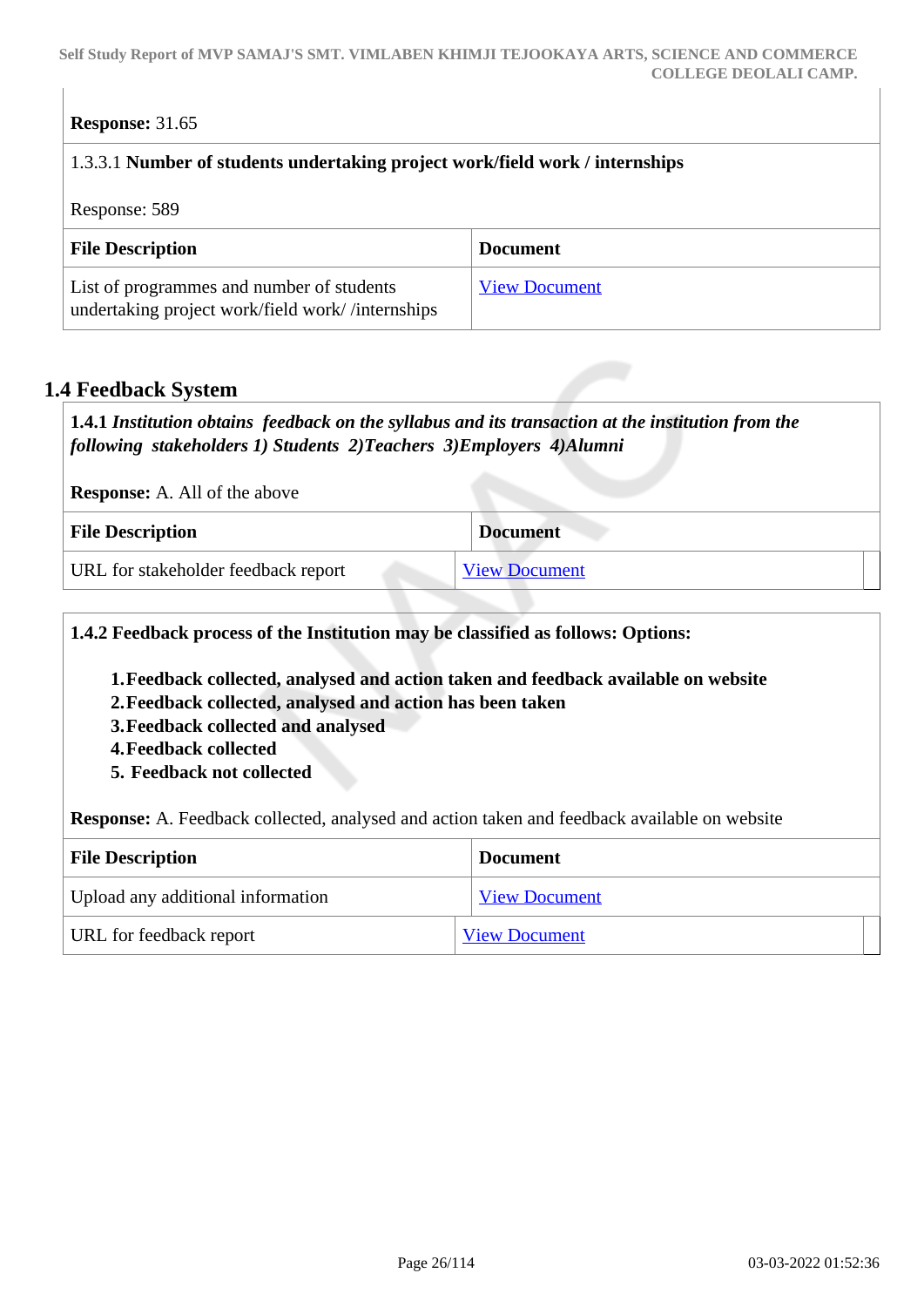# **Criterion 2 - Teaching-learning and Evaluation**

### **2.1 Student Enrollment and Profile**

| <b>Response: 88.11</b>                                               |         |         |         |         |
|----------------------------------------------------------------------|---------|---------|---------|---------|
| 2.1.1.1 Number of students admitted year-wise during last five years |         |         |         |         |
| 2019-20                                                              | 2018-19 | 2017-18 | 2016-17 | 2015-16 |
| 865                                                                  | 914     | 1081    | 977     | 614     |

#### 2.1.1.2 **Number of sanctioned seats year wise during last five years**

| 2019-20 | 2018-19 | 2017-18 | 2016-17 | 2015-16 |
|---------|---------|---------|---------|---------|
| 1080    | 1080    | 1080    | 1080    | 720     |

| <b>File Description</b>                 | <b>Document</b>      |
|-----------------------------------------|----------------------|
| Institutional data in prescribed format | <b>View Document</b> |
| Any additional information              | <b>View Document</b> |

#### **2.1.2 Average percentage of seats filled against reserved categories (SC, ST, OBC, Divyangjan, etc. as per applicable reservation policy ) during the last five years ( exclusive of supernumerary seats)**

**Response:** 79.06

2.1.2.1 Number of actual students admitted from the reserved categories year-wise during the last five years

| 2019-20 | 2018-19 | 2017-18 | 2016-17 | 2015-16 |
|---------|---------|---------|---------|---------|
| 1009    | 1006    | 946     | 808     | 684     |

| <b>File Description</b>                                      | <b>Document</b>      |
|--------------------------------------------------------------|----------------------|
| Average percentage of seats filled against seats<br>reserved | <b>View Document</b> |
| Any additional information                                   | <b>View Document</b> |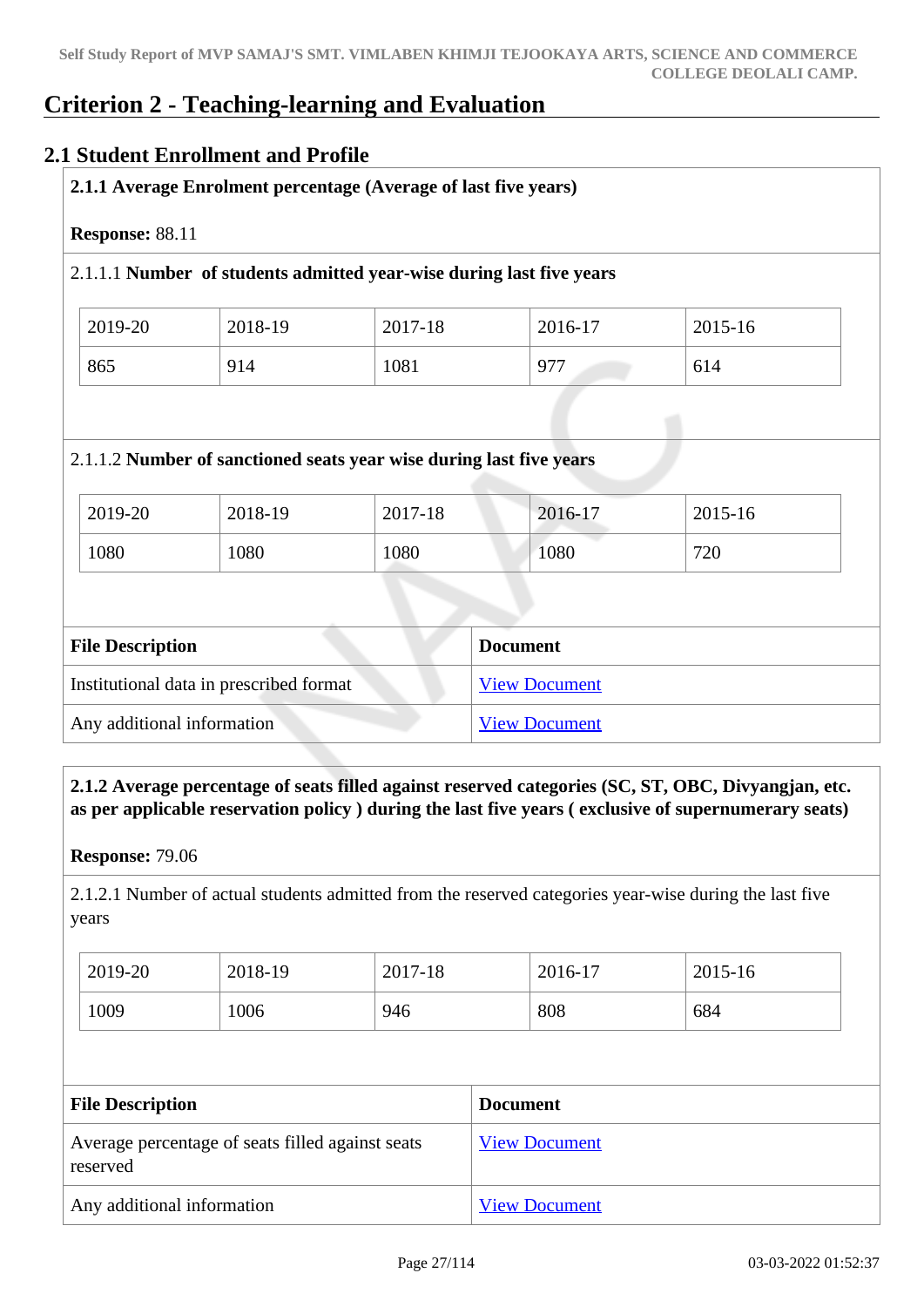# **2.2 Catering to Student Diversity**

#### **2.2.1 The institution assesses the learning levels of the students and organises special Programmes for advanced learners and slow learners**

#### **Response:**

The college is situated in the background of a semiurban and lower-income group community, majority of the students are from vernacular backgrounds having different linguistic competencies, technical and skillbased knowledge, and value education. After the completion of the admission process, slow learners and advanced learners are identified on the basis of marks scored by them in the previous examination. The college organizes various programs for both the group of students by considering their learning ability as well as requirements. Following are the initiatives are taken by the college.

#### **Programs/ Facilities for Advanced Learners:**

- Students are instigated to participate in essay, debate, and elocution competitions
- Guidance for competitive examinations
- Arranging expert lecture series
- Counseling
- Counseling
- Extended library timings
- Allotment of projects for '*Avishkar* Research Competition' inculcating research aptitude
- Involving them as volunteers for seminars, conferences, workshops
- Felicitating them on the occasion of 'Samaj Din' and in 'annual prize Function'
- Promoting for various intercollegiate competitions
- Motivated to write articles for college magazine
- **Programs/ Facilities for Slow Learners:**
- Bridge program
- Remedial Teaching
- Organizing motivational talks
- Providing extra study materials
- Personal guidance

| <b>File Description</b>              | <b>Document</b>      |
|--------------------------------------|----------------------|
| Past link for additional Information | <b>View Document</b> |

#### **2.2.2 Student- Full time teacher ratio (Data for the latest completed academic year)**

**Response:** 38.77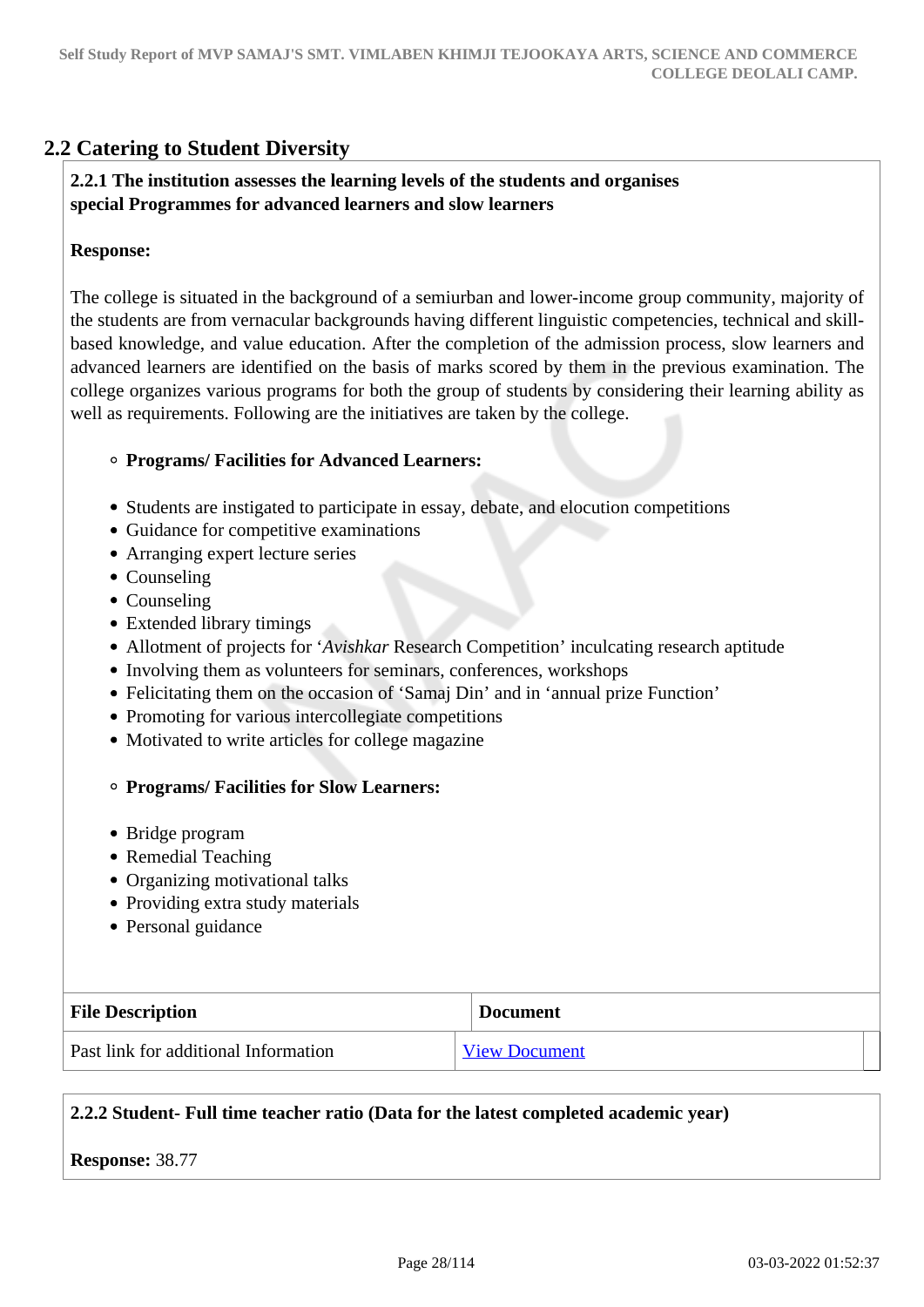| <b>File Description</b>    | <b>Document</b>      |
|----------------------------|----------------------|
| Any additional information | <b>View Document</b> |

# **2.3 Teaching- Learning Process**

 **2.3.1 Student centric methods, such as experiential learning, participative learning and problem solving methodologies are used for enhancing learning experiences**

#### **Response:**

A human being has the ability to learns partly from theory and mostly from practical, therefore, apart from theoretical knowledge the students are equipped with practical knowledge as well as hands-on experience by using various student-centric methods, such as experiential learning, participative learning, and problemsolving methodologies. Various strategies & mechanisms for student-centric learning are adopted by teachers to cater to the diverse needs of students in the classroom. Students are taken beyond the classrooms by organizing industrial and field visits, study tours, excursions, and field surveys.

#### **Experiential Learning:**

- Students of science and some social sciences departments have practical as a compulsory experiential component
- During practical, each student is imposed to involve and perform practicals individually
- Use of language lab for developing Personality and communication skills
- Students are asked to select projects based on experiential learning
- Focus is given on activities like Field visits, study tours, lab training, excursions, etc.
- Students are encouraged to take part in the 'Avishkar Research competition'
- The college organizes science exhibitions to sharpen their experiential skills
- Some UG/PG programs have projects and internship activity
- **Participative learning**:
- Students are given representation in various committees of the college and are involved in decision - making policies
- To experience participative learning, group discussion, projects, poster presentations, quiz competitions, seminars, workshop in Modi Script, exhibitions, article writing, soft skill development, sports activities, survey, and industrial training are practiced along with the regular teaching
- Involving students as volunteers in various college activities
- Under the CBCS, continuous evaluation of the students is carried out through assignments, seminar presentations, test tutorials, review writing, open-book test, etc. It provides opportunities to the students in organization and participation in various academic programs which build-up the selfconfidence.
- Organizing rallies, campaigns, roadshows, street plays on various social issues under NSS and NCC units
- Organizing blood donation camps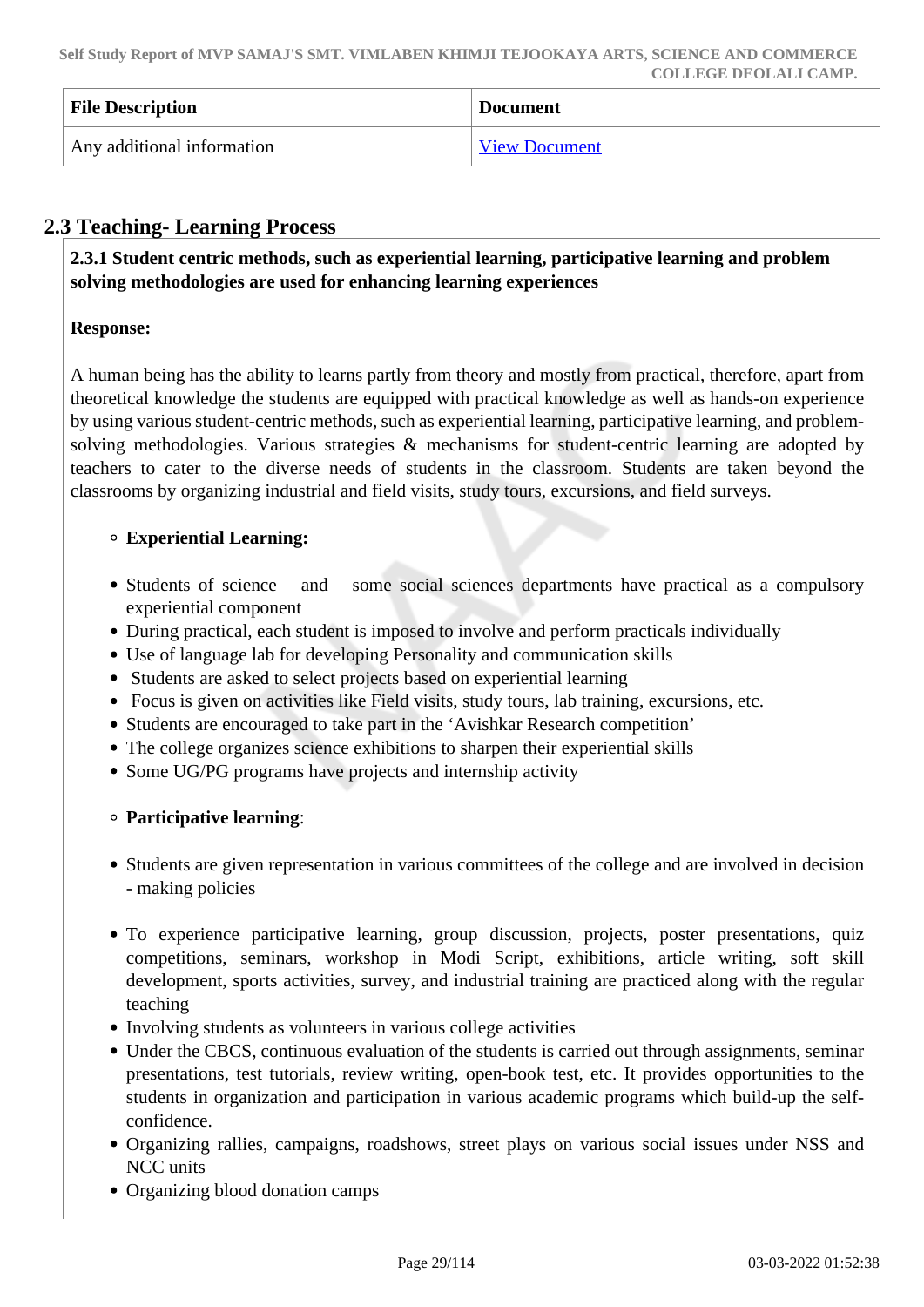- Students are motivated to celebrate and organize various days such as teacher day, Women's Day, welcome and farewell functions, etc.
- Students from the microbiology department participate in blood groups, hemoglobin checking, and drinking water analysis.
- During NSS special winter camp various activities are conducted such as village cleanliness, Shramdan, and awareness rallies are the part of experiential learning
- The activity 'Unnat Bharat Abhiyan" was conducted in which students exposed to understand rural reality by carrying surveys

#### **Problem Solving Methodologies:**

- The college has taken the initiative for the participation of the students in a research project
- While completing research project students are promoted for identification and selection of the problems to plan hypothesis, monitoring of experimental protocol, and to approach towards the expected conclusion
- Department of Microbiology conducts epidemiological surveys on various medical problems
- In the subject of Psychology problem-solving methods like heuristics, means-end analysis techniques are used
- The Environment awareness course at the second year of all streams have project and surveying activity
- Quiz contest has been conducted on various occasions

| <b>File Description</b>         | <b>Document</b>      |  |
|---------------------------------|----------------------|--|
| Link for additional information | <b>View Document</b> |  |

# **2.3.2 Teachers use ICT enabled tools for effective teaching-learning process.**

#### **Response:**

In the 21st century due to revolution in digitalization and Information and Technology it has been observed that students are well acquainted with the modern tools of teaching and learning. In order to achieve global competency and generate interest among students the teacher needs to adopt several innovative ways as well as has to be creative while dealing with the class. Innovation and creativity in teaching and learning also help to increase the attendance of the students in the class. It also explicates the difficult ideas and concepts in simpler ways. The use of innovation and creativity also makes the teaching-learning students participatory. Along with the traditional teaching and learning process, the college has taken an initiative to develop realistic, applicable, and constructive techniques. Followings are some of the initiatives taken by the college for making the teaching-learning system ICT enabled:

- All the departments are provided with **LCD projectors** and using them during the teaching & practical session has been made mandatory for the teachers
- 34 number of the classrooms have been converted into **smart rooms**
- Teachers are motivated to develop their own **e-content** that is being uploaded on college web site and **YouTube**
- Screening of the **text-based movies** are scheduled regularly to avoid the monotony of the lecture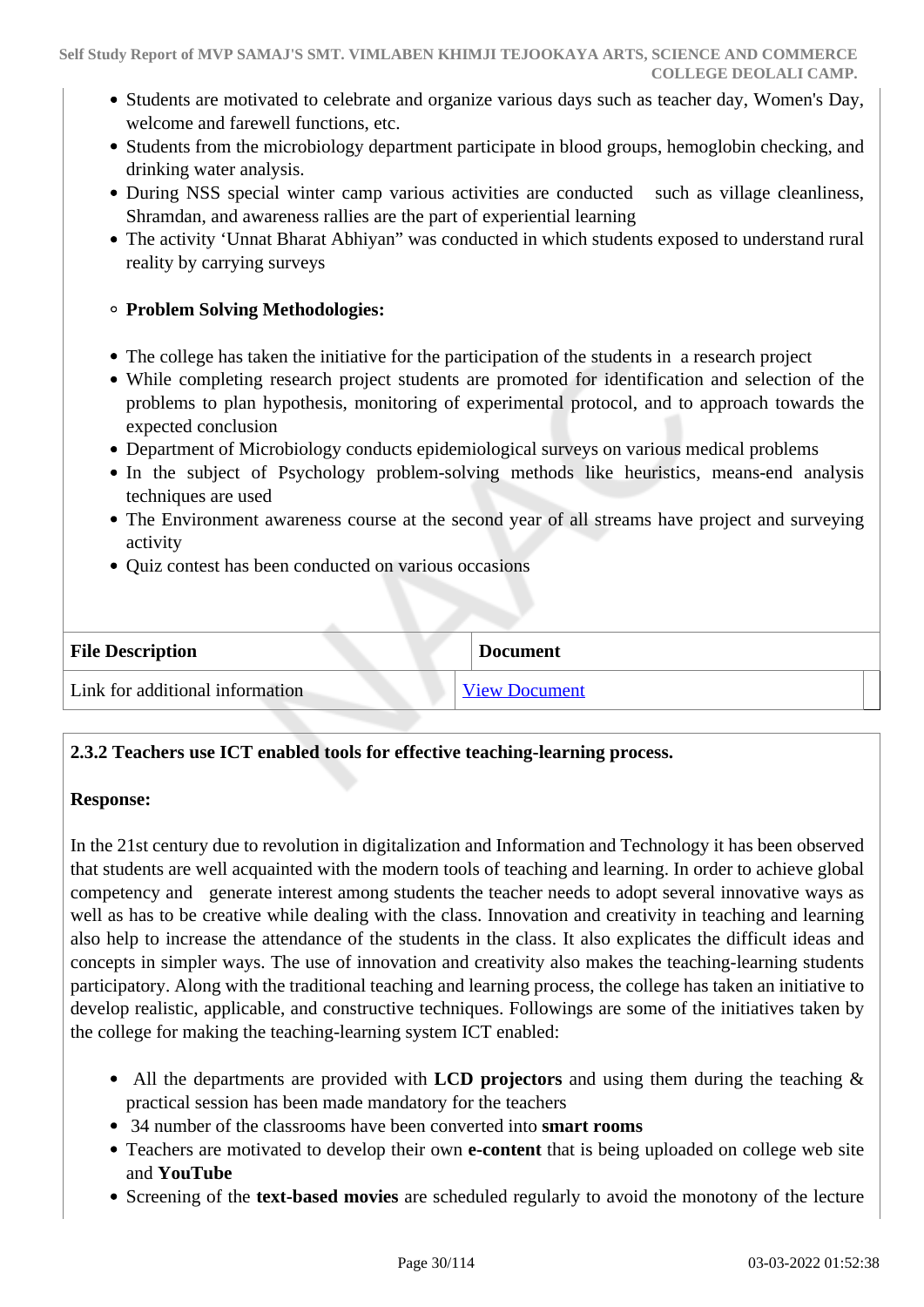method

- **Digital Language laboratory** is set up by the department of English to improve interpersonal communication of the students
- Most of the departments use **Google classrooms, G-suite** for distributing notes, **PPT** as well as same is being used for evaluating students
- The facility of **e-books** and journals enhances the learning ability of the students.
- At the beginning of the academic year, the librarian delivers a PowerPoint presentation regarding the use of **e-resources** to students.
- Teachers have access to **INFLIBNET** and a record of the same is being maintained by the library
- G-suite is used for conducting tests
- The innovation and creativity in teaching-learning has resulted in appreciable attendance and better involvement of students in learning
- Workshops on ICT are being organized for both teaching as well as non-teaching Staff
- Teachers are motivated to use interactive boards for classes

| <b>File Description</b>                                                                                 | <b>Document</b>      |
|---------------------------------------------------------------------------------------------------------|----------------------|
| Upload any additional information                                                                       | <b>View Document</b> |
| Provide link for webpage describing the ICT<br>enabled tools for effective teaching-learning<br>process | <b>View Document</b> |

#### **2.3.3 Ratio of students to mentor for academic and other related issues (Data for the latest completed academic year )**

**Response:** 39.6

2.3.3.1 Number of mentors

Response: 47

| <b>File Description</b>                                                          | <b>Document</b>      |
|----------------------------------------------------------------------------------|----------------------|
| Upload year wise, number of students enrolled and<br>full time teachers on roll. | <b>View Document</b> |
| mentor/mentee ratio                                                              | <b>View Document</b> |
| Circulars pertaining to assigning mentors to mentees   View Document             |                      |

# **2.4 Teacher Profile and Quality**

**2.4.1 Average percentage of full time teachers against sanctioned posts during the last five years**

**Response:** 86.38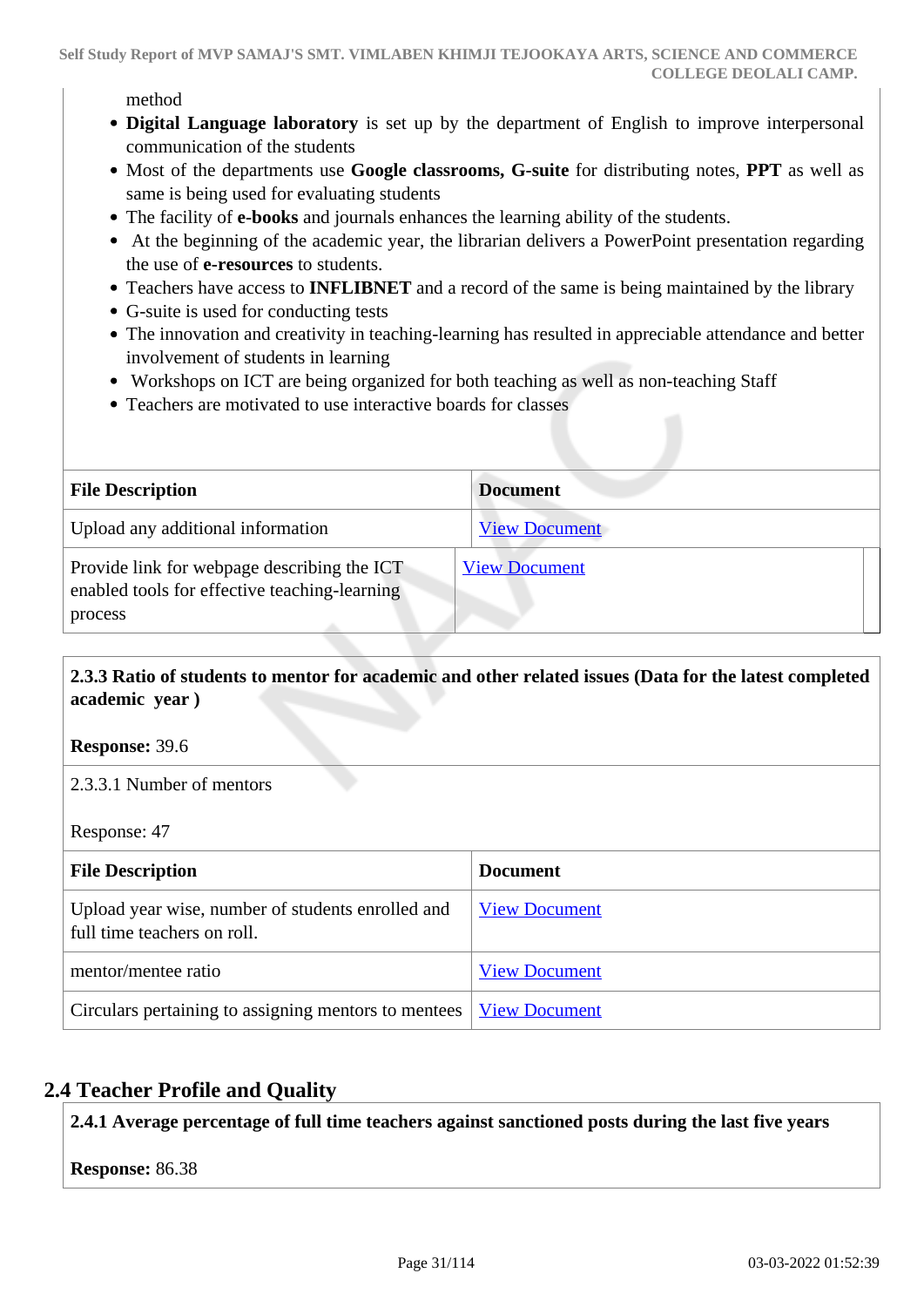| <b>File Description</b>                                                          | <b>Document</b>      |
|----------------------------------------------------------------------------------|----------------------|
| Year wise full time teachers and sanctioned posts<br>for 5 years (Data Template) | <b>View Document</b> |
| List of the faculty members authenticated by the<br>Head of HEI                  | <b>View Document</b> |

 **2.4.2 Average percentage of full time teachers with Ph. D. / D.M. / M.Ch. / D.N.B Superspeciality / D.Sc. / D.Litt. during the last five years (consider only highest degree for count)**

**Response:** 28.81

2.4.2.1 **Number of full time teachers with** *Ph. D. / D.M. / M.Ch. / D.N.B Superspeciality / D.Sc. / D.Litt.* **year wise during the last five years**

| 2019-20 | 2018-19      | 2017-18 | 2016-17 | 2015-16 |
|---------|--------------|---------|---------|---------|
| 16      | $\sim$<br>13 | . .     | 10      | 14      |

| <b>Document</b>      |
|----------------------|
| <b>View Document</b> |
| <b>View Document</b> |
|                      |

 **2.4.3 Average teaching experience of full time teachers in the same institution (Data for the latest completed academic year in number of years)** 

**Response:** 16.79

#### 2.4.3.1 **Total experience of full-time teachers**

Response: 806

| <b>File Description</b>                                                                           | <b>Document</b>      |
|---------------------------------------------------------------------------------------------------|----------------------|
| List of Teachers including their PAN, designation,<br>dept and experience details (Data Template) | <b>View Document</b> |
| Any additional information                                                                        | <b>View Document</b> |

# **2.5 Evaluation Process and Reforms**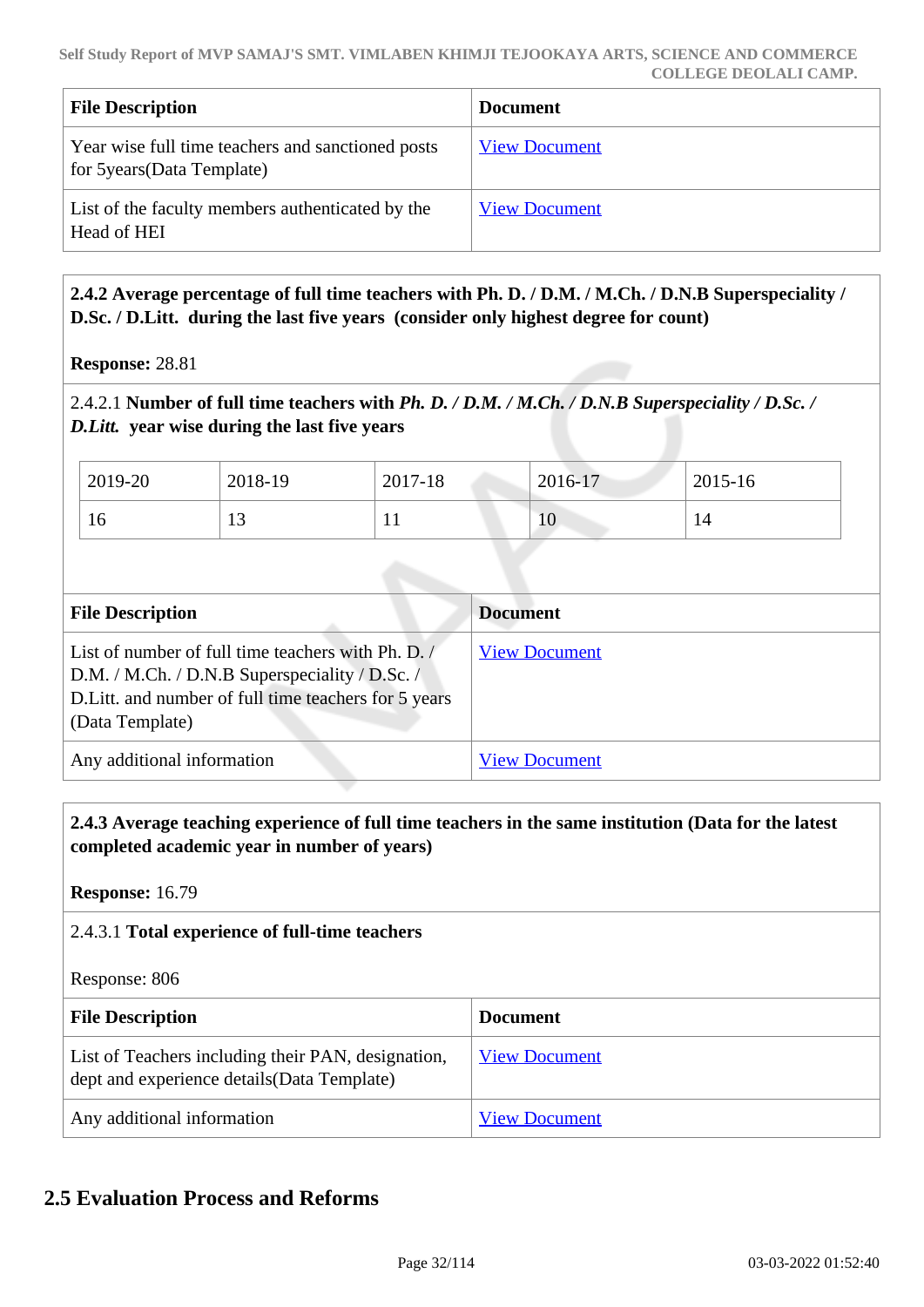#### **2.5.1 Mechanism of internal assessment is transparent and robust in terms of frequency and mode**

#### **Response:**

As far as internal assessment is concerned, the college strictly follows the guidelines given by the affiliated University. Wherever possible the departments as well as the individual teachers are given complete freedom for choosing the type of tests while conducting the internal examination and assessment to bring out variety in terms of tests. The assessment process is made completely transparent by distributing and discussing the answer scripts in the class. After the assessment, the results are displayed on the college notice board as well as uploaded on the official website of the college. The paper setting process for the term-end examination, till CBCS was implemented, was conducted centrally by the parent institute. The barcode and QR code systems are used for the internal examinations and assessment too.

- One of the senior faculty is recommended to the university to work as CEO and to look after the examination work
- Internal Squads are appointed (A vigilance Committee)
- Internal Examination time table scheduled and displayed on the notice board
- External and Internal senior supervisors are appointed for smooth conduction of examination for theory as well as practical examinations
- Central Assessment Program (CAP) is implemented for all first-year programs at college levels
- One of the senior faculty and office staff are appointed as CAP director for smooth functioning of the assessment process
- Hologram stickers are being used for masking answer sheets for making the assessment robust and impartial, examiners are appointed for paper assessment
- All the data entry related to CAP is done by using official software -E campus
- After the assessment answer scripts are moderated as per the university norms
- Because of the proper implementation of CAP results are declared in time
- Bar codes are used on the mark sheets to avoid malpractices
- Results are displayed on the official website of the college
- After the declaration of the results, the facility of providing a photocopy of the answer scripts as per demands is made available
- Students can apply for rechecking and re-evaluation of his answer paper
- The result of the rechecking and revaluation is displayed on the notice board of the examination department
- Paper setting process for the Term-end examination, till CBCS was implemented, was conducted centrally by the parent institute
- Supplementary examinations for sport, cultural participation students

| <b>File Description</b>         | <b>Document</b>      |
|---------------------------------|----------------------|
| Link for additional information | <b>View Document</b> |

#### **2.5.2 Mechanism to deal with internal/external examination related grievances is transparent, timebound and efficient**

**Response:**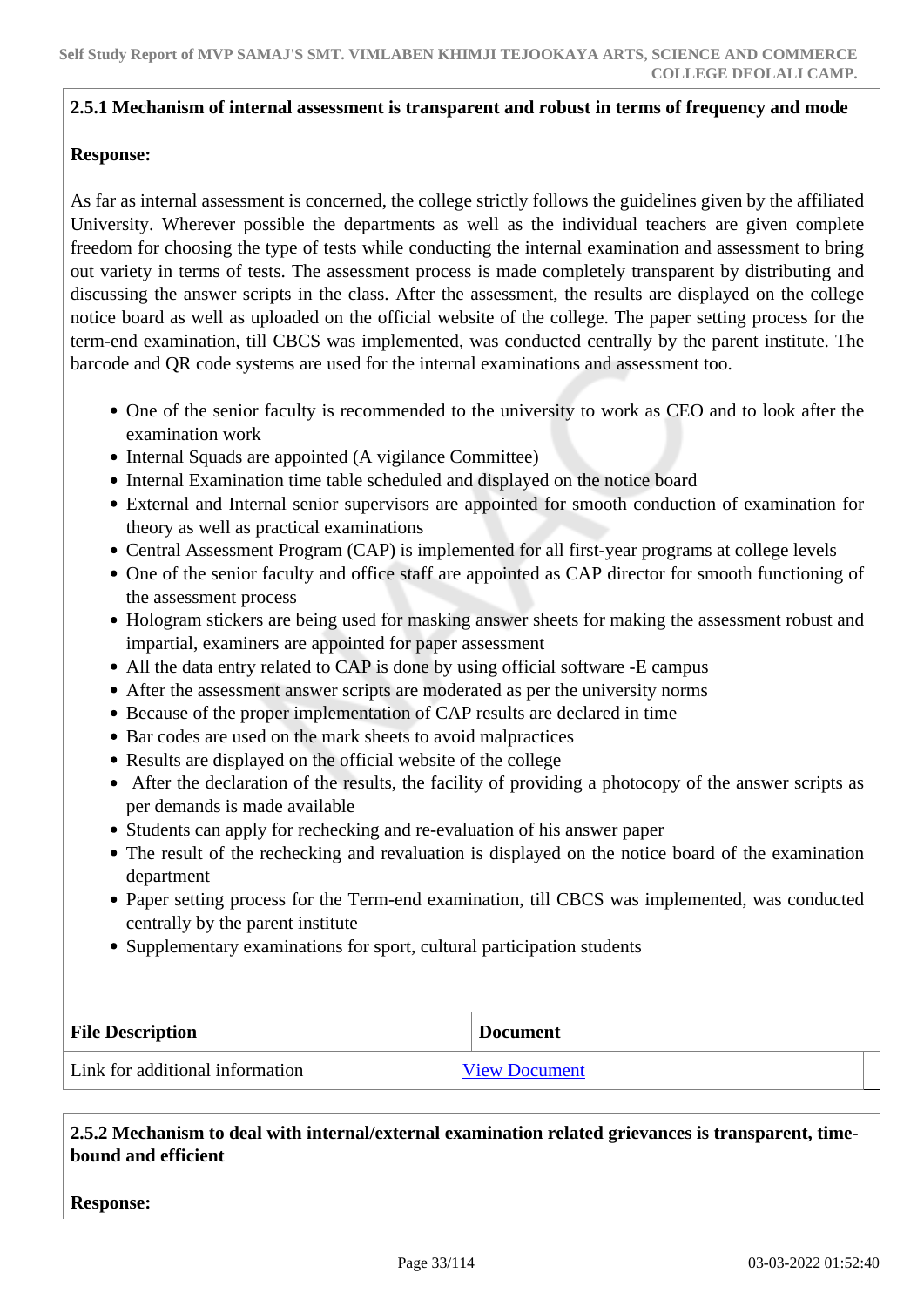Since the examination is an integral part of the evaluation of the student, intensive care is taken so that students will face the examination in a stress-free condition. A separate Examination cell is established as per norms laid down by the university. The principal of the college is a chairperson of the cell, whereas one of the senior faculty is appointed as a Chief Examination Officer (CEO) to look after all the issues related to examinations and the same looks into the matters related to grievances made by the students. All the grievances are resolved well in time.

- Due to the student-friendly atmosphere on the campus, the students can contact the subject teachers in case of exam related grievances, and the same is solved at the teacher level
- The grievances of the students related to examinations such as online form submission, queries related to hall ticket viz. correction in name/ subject/ subject code/program/ pattern, wrong entry of marks and absentee, etc. are addressed at college and university level in time-bound period.
- The process for applying for the photocopy of answer scripts, rechecking, re-evaluation, etc is done in stipulated time as per the University norms
- Evaluated answer scripts of internal theory exams are distributed and discussed in the class to bring out transparency in the exam system
- If the complaint is not solved at the teacher level the same is communicated to the exam department for getting it solved
- The serious grievances are forwarded to the principal of the college
- The grievances which cannot be resolved at the college level are communicated to the University authorities
- The college takes intensive care to ensure that the time taken for solving all grievances is least
- The grievance redressal mechanism pertaining to examinations is efficient as all complaints are entertained without exception

| <b>File Description</b>         | <b>Document</b>      |
|---------------------------------|----------------------|
| Link for additional information | <b>View Document</b> |

# **2.6 Student Performance and Learning Outcomes**

 **2.6.1 Programme and course outcomes for all Programmes offered by the institution are stated and displayed on website and communicated to teachers and students.**

### **Response:**

Following the vision and mission of the parent institute ''Bahujan Hitay, Bahujan Sukhay'', (education for masses), the college is keen on the program and course outcomes offered. The college has formulated the program and course outcomes considering the syllabus provided by the affiliating university, suggestions, and demands of the College Development Committee, Teachers' views, and local needs.

For teachers and student's awareness, POS and COS for Programmes offered are stated and displayed on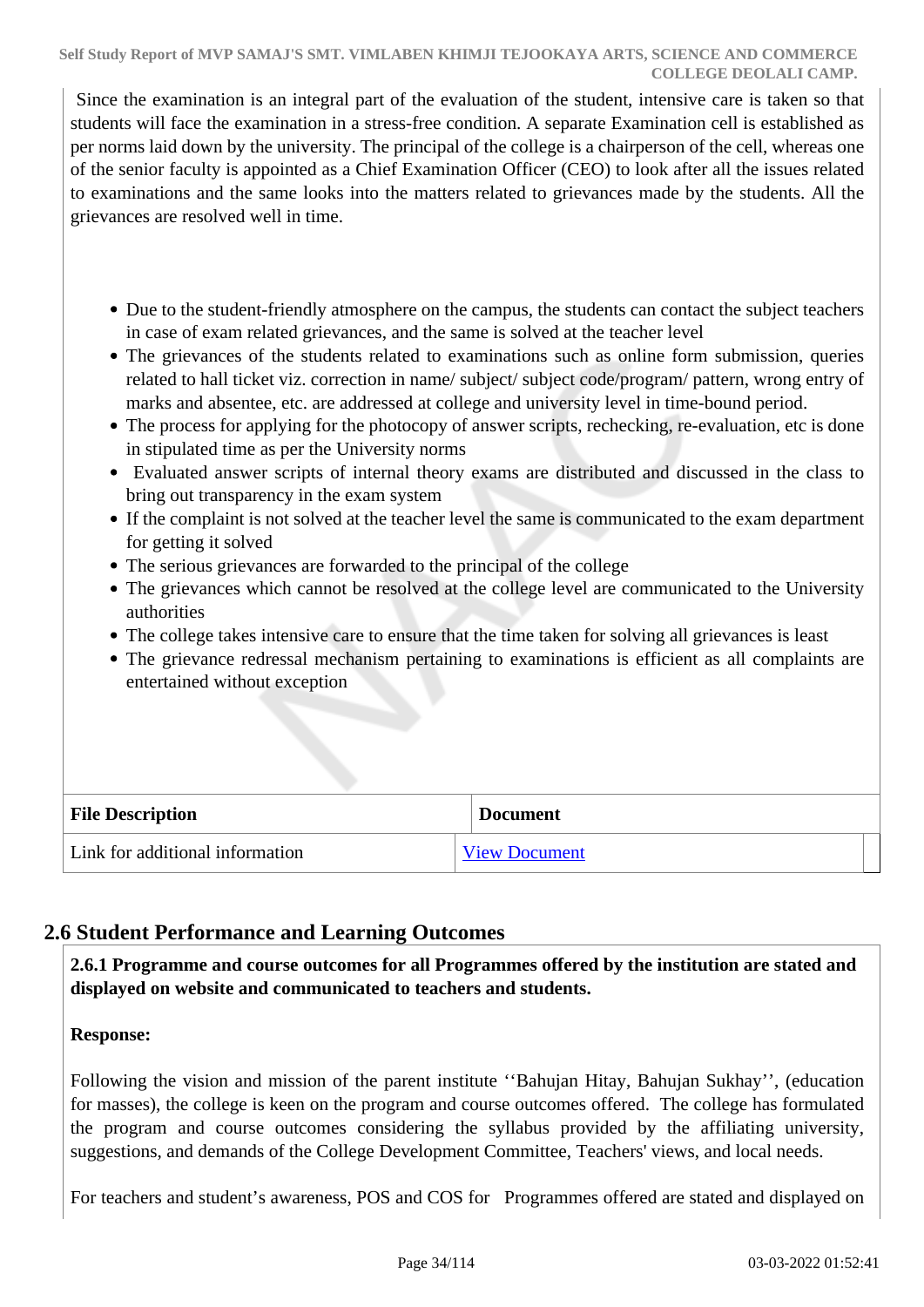the website. The college has stated learning outcomes for all programs. The students are aware of learning outcomes, during the Induction Programme where the principal addresses all the first-year students. The syllabus of every program also stated the learning outcomes which are displayed on the College website. The teachers formulated the outcome of each course which is communicated to the students at the beginning. These documents also highlight the achievements of the students and list the kind of jobs that students get after completing their programs. Each department displays what after the completion of the program and brought to the sight of students.

In the POS and COS, the college emphasizes on learning of the students, their abilities to review, evaluate & interpreted the information, develop analytical skills, department aware the students about major fields within the subject. Care is taken to enrich the emotional, social  $\&$  intelligence quotients of the students. The college aims to mold the students in a way that they work amicably with peers, to show teamwork, Team building. The college also emphasizes soft skills, stress management & the development of ethical, social, environmental issues and students should acquire proper communication skills. The students completing graduation from the college should be able to choose a profession as per stated outcomes. A collective list of marks obtained by the student in all internal assessments is displayed on the notice board so that students can notice their performance. Department prepares subject-wise results.

As the college is permanently affiliated to the SPPU, Pune, it follows the curricula prescribed by the University. The University has already prepared objectives and learning outcomes while preparing the curricula. These are displayed on web site of the University. The College has clearly stated the learning outcomes of all the programs and courses. The following method is used by the college to communicate the learning outcomes to the stakeholders

The University syllabi and Learning Outcomes of all the programs are available on the concerned website of the University as well as the college website

Syllabi are downloaded and kept in the college library for teachers and students

At the beginning of the year syllabi and learning outcomes are discussed in the Induction Programme

Students make aware, through classroom discussion, expert lectures, and practical

The college motivates teachers to attain workshops, seminars, conferences, and FDPs to enrich them to attain the outcomes while teaching and learning

The college organizes career counseling lectures, lecture series, carrier guidance talks to effectively communicate the learning objectives and expected outcomes.

| <b>File Description</b>              | <b>Document</b>      |
|--------------------------------------|----------------------|
| Upload any additional information    | <b>View Document</b> |
| Past link for Additional information | <b>View Document</b> |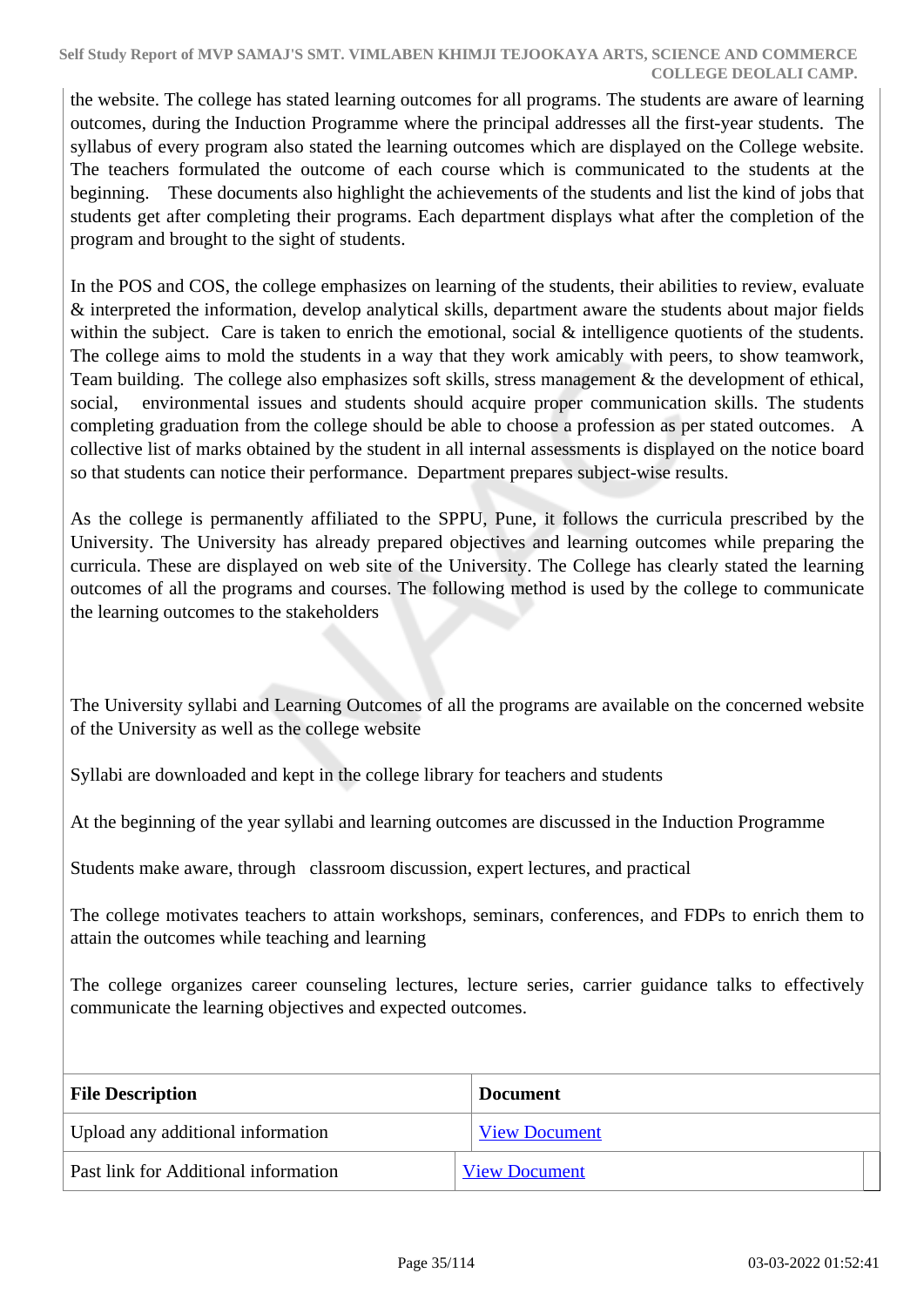#### **2.6.2 Attainment of programme outcomes and course outcomes are evaluated by the institution.**

#### **Response:**

The achievement of learning outcomes is ensured through results obtained, placements & higher education enrolment. The performance of teachers is obtained on the basis of feedback collected from students. Parent institutions and colleges regularly direct to the IQAC to execute the outcomes properly. There are twelve programs run by the college in Arts, Commerce, and Science streams. The college has been continuously working on the attainments of POs and COS. At the beginning of the academic year Induction talks of the Principal and expert state the learning attainment. feedback of alumni students also helps to evaluate the attainment of POS and COS.CIE, Google Classroom test, PPT Bank, MCQs, Home Assignments, Unit Tests, and university assessment are substantially helping to evaluate the learning outcomes. Value-added education courses incorporated in the curriculum inculcate the values and extend it through their life. Lectures on competitive examinations, career counseling and soft skills are play crucial role in the overall development and help to evaluate the students.

Program-specific outcomes are measured through both academic and non-academic performances of the students. The performance in the internal and external examinations, practical and assignments, participation in-class activities, the role of students in departmental activities are some of the measures by which program-specific outcomes are evaluated. Students are also encouraged to take part in competitions, seminars and conferences, research competitions, etc. Their performance on and off the college in the various academic events provides another evaluating measure of their learning levels. Course outcomes are measured through the performance of the students in the class, practical, internal evaluations, and external evaluations. Students are measured continuously based on their regularity, their receptiveness, participation in class discussions, their answering ability to questions by the teacher. Their internal examination performance provides an initial indication of their learning outcome and on the basis of that Teachers provide inputs to the students. Thus, students are helped to improve performance in the university assessment.

The college has the following mechanism to analyze the shortfalls in achieving the expected learning outcomes & suggest improvement measures.

- Subject wise analysis of results & mark lists showing comparative performance of students in internal assessments/examinations are prepared
- The analysis data helps in understanding the areas of academic weakness of the students
- By understanding area of weaknesses, it is followed by counseling the students to seek improvement
- Overall results help in making efforts to make the teaching methods more learner-oriented
- In case of poor performance in a specific subject, the concerned teacher is asked to undertake remedial measures
- ICT enabled teaching methods are followed
- Financial aid & book bank facilities are provided to the needy students
- Industrial visits & educational tours are organized
- The college monitors & ensures the achievement of learning outcomes stated by SPPU, Pune
- The departmental & staff meetings are organized to review the achievement of learning outcomes
- Progression and Placement of students helps to evaluate program outcomes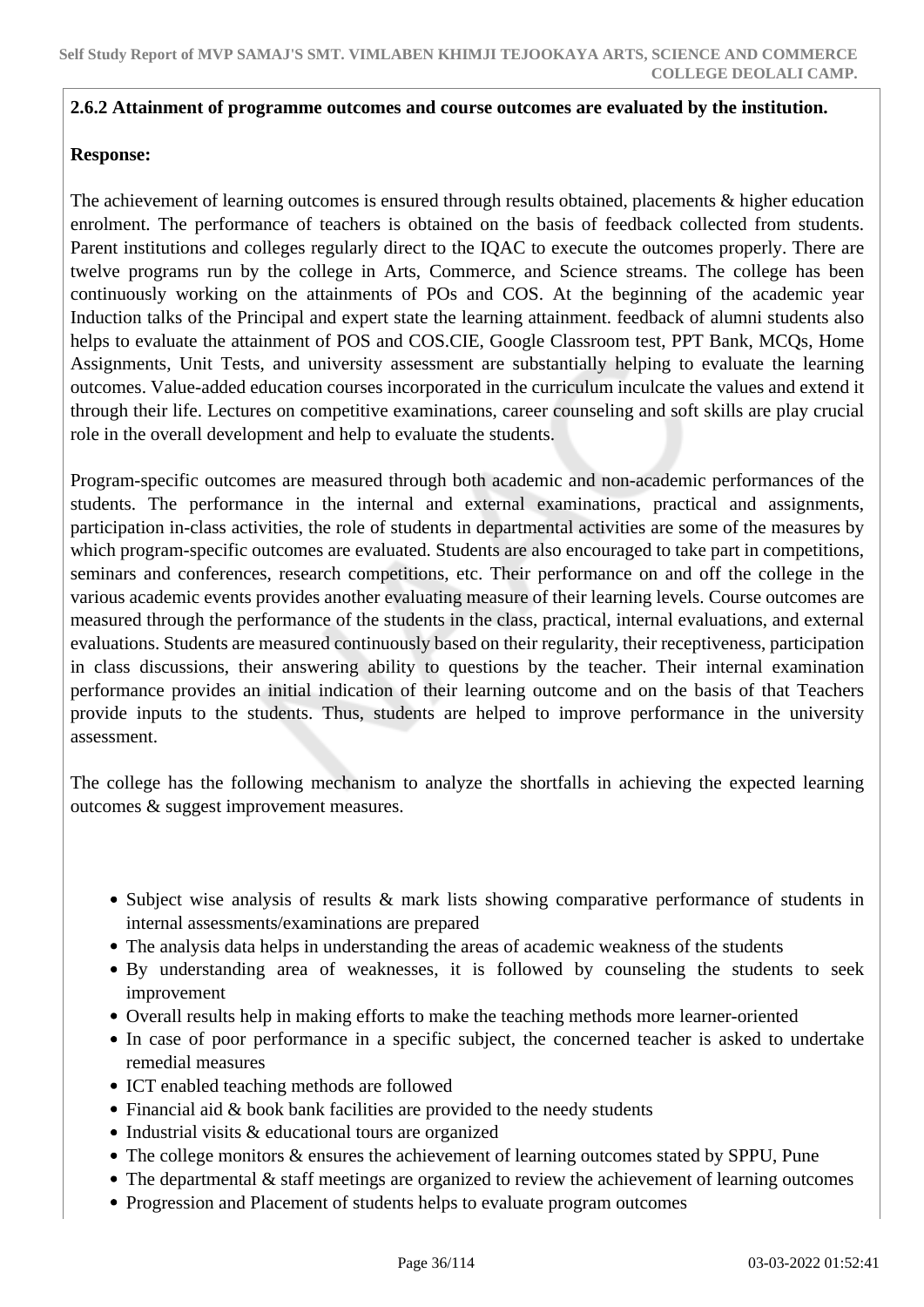| <b>File Description</b>               | <b>Document</b>      |
|---------------------------------------|----------------------|
| Upload any additional information     | <b>View Document</b> |
| Paste link for Additional information | <b>View Document</b> |

### **2.6.3 Average pass percentage of Students during last five years**

### **Response:** 60.14

2.6.3.1 **Number of final year students who passed the university examination year-wise during the last five years**

| 2019-20 | 2018-19 | 2017-18 | 2016-17 | 2015-16 |
|---------|---------|---------|---------|---------|
| 374     | 245     | 233     | 161     | 167     |

### 2.6.3.2 **Number of final year students who appeared for the university examination year-wise during the last five years**

| 2019-20 | 2018-19 | 2017-18 | 2016-17 | 2015-16    |
|---------|---------|---------|---------|------------|
| 485     | 428     | 394     | 297     | 215<br>31J |

| <b>File Description</b>                                                                                                  | <b>Document</b>      |
|--------------------------------------------------------------------------------------------------------------------------|----------------------|
| Upload list of Programmes and number of students<br>passed and appeared in the final year examination<br>(Data Template) | <b>View Document</b> |
| Paste link for the annual report                                                                                         | <b>View Document</b> |

### **2.7 Student Satisfaction Survey**

**2.7.1 Online student satisfaction survey regarding teaching learning process**

**Response:** 3.47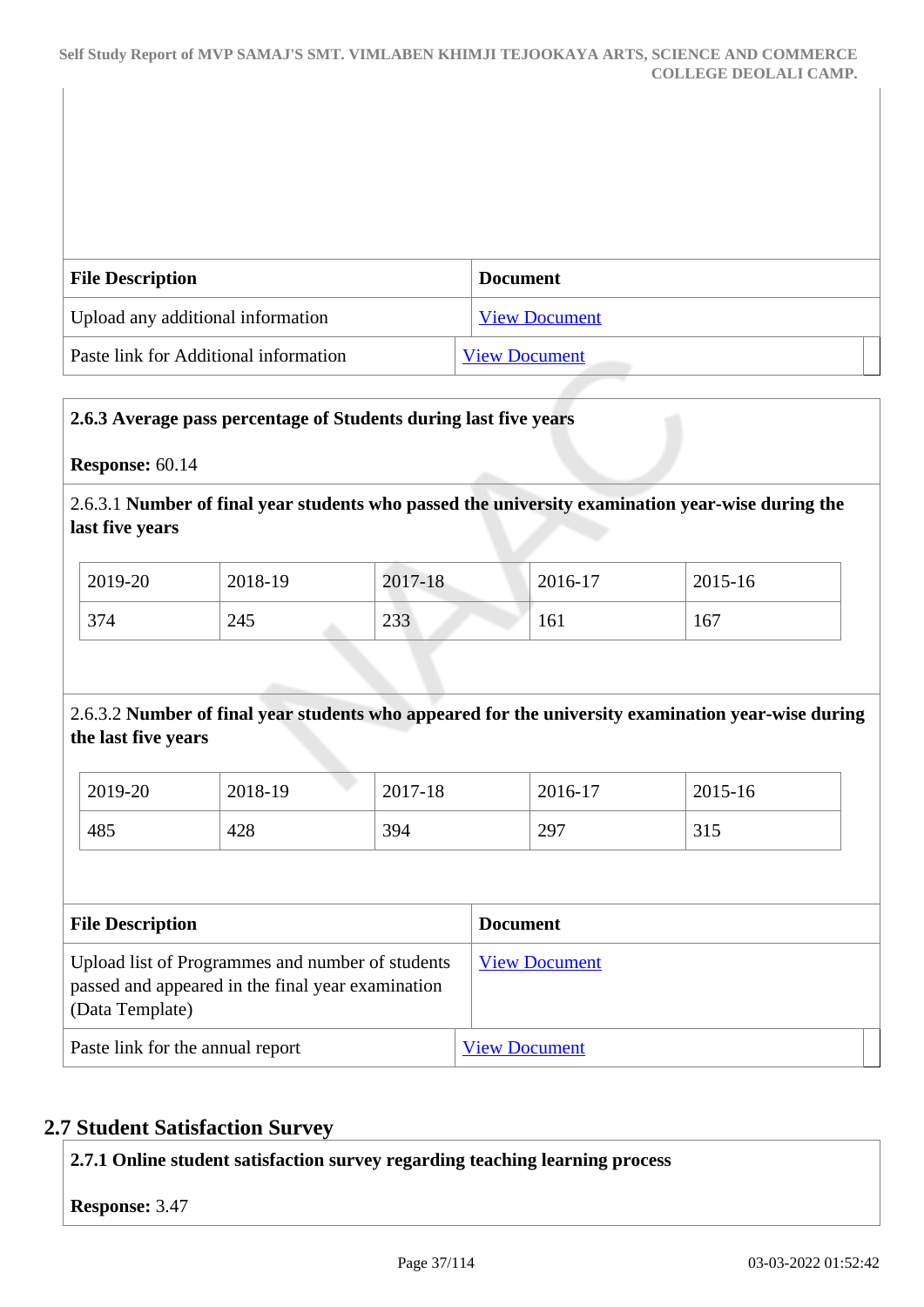| <b>File Description</b>                                               | <b>Document</b>      |
|-----------------------------------------------------------------------|----------------------|
| Upload database of all currently enrolled students<br>(Data Template) | <b>View Document</b> |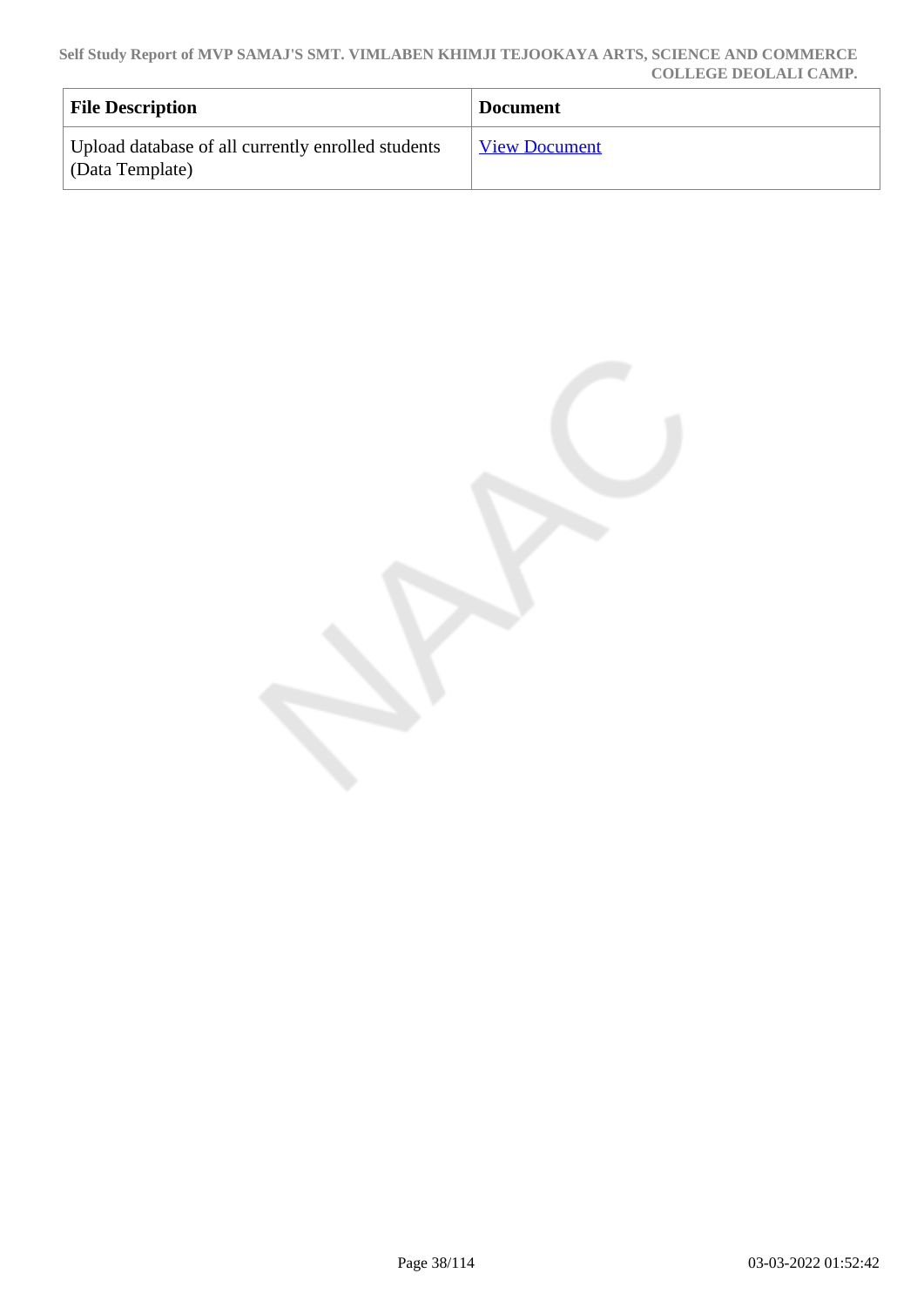# **Criterion 3 - Research, Innovations and Extension**

### **3.1 Resource Mobilization for Research**

 **3.1.1 Grants received from Government and non-governmental agencies for research projects, endowments, Chairs in the institution during the last five years (INR in Lakhs)** 

**Response:** 9.18

3.1.1.1 **Total Grants from Government and non-governmental agencies for research projects , endowments, Chairs in the institution during the last five years (INR in Lakhs)**

| 2019-20 | 2018-19 | 2017-18 | 2016-17 | 2015-16 |
|---------|---------|---------|---------|---------|
|         | 00      |         | 00      | 2.1849  |

| <b>File Description</b>                                                             | <b>Document</b>      |
|-------------------------------------------------------------------------------------|----------------------|
| List of endowments / projects with details of grants                                | <b>View Document</b> |
| e-copies of the grant award letters for sponsored<br>research projects / endowments | <b>View Document</b> |

# **3.1.2 Percentage of teachers recognized as research guides (latest completed academic year) Response:** 12.5 3.1.2.1 **Number of teachers recognized as research guides** Response: 6 **File Description Document** Institutional data in prescribed format [View Document](https://assessmentonline.naac.gov.in/storage/app/hei/SSR/102746/3.1.2_1626860493_6619.pdf)

### **3.1.3 Percentage of departments having Research projects funded by government and non government agencies during the last five years**

**Response:** 2.08

3.1.3.1 **Number of departments having Research projects funded by government and nongovernment agencies during the last five years**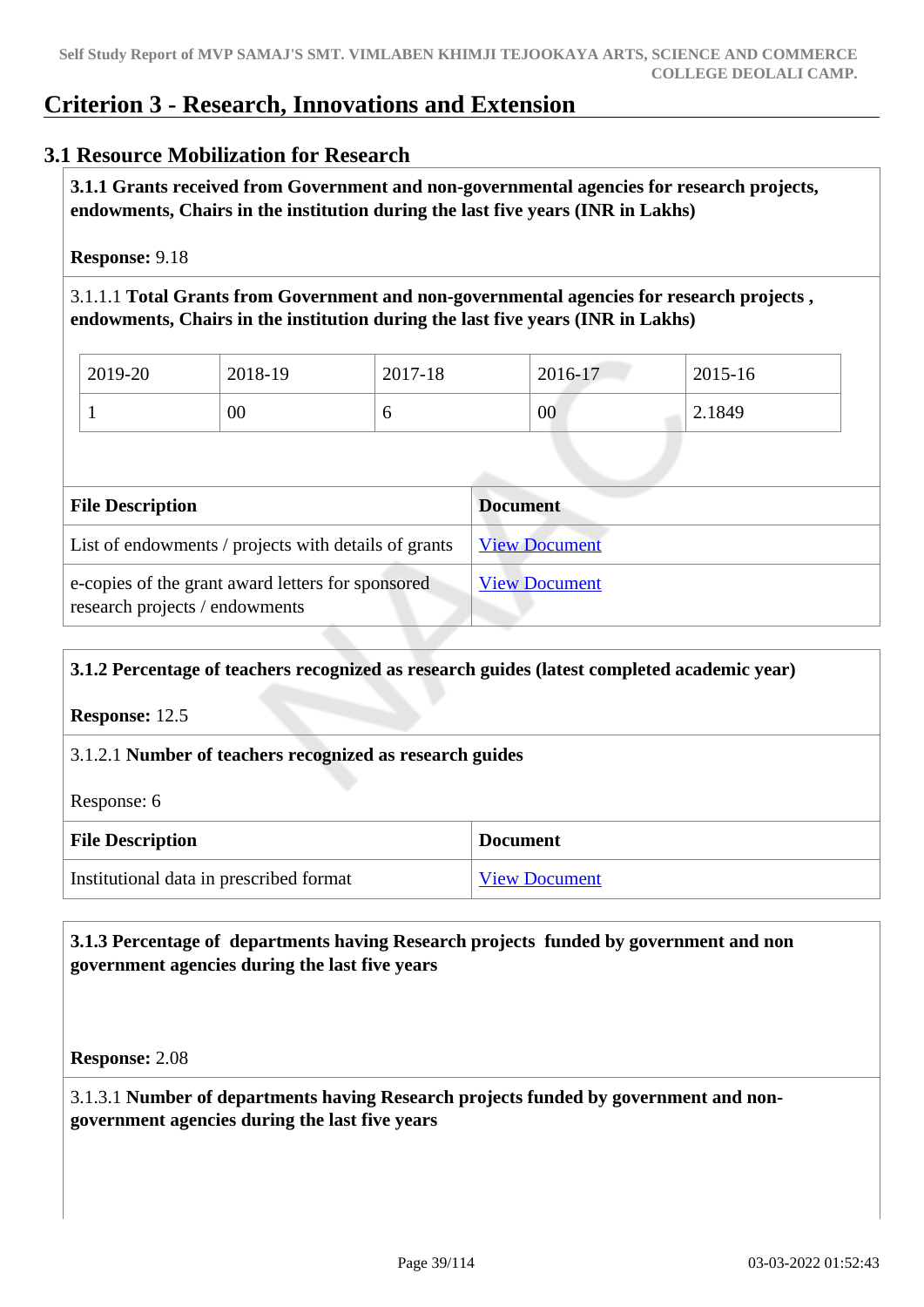|                                               | 2019-20                              | 2018-19                                                   | 2017-18        |                      | 2016-17              | 2015-16      |
|-----------------------------------------------|--------------------------------------|-----------------------------------------------------------|----------------|----------------------|----------------------|--------------|
|                                               | $\theta$                             | 00                                                        | $\overline{0}$ |                      | 00                   | $\mathbf{1}$ |
|                                               |                                      |                                                           |                |                      |                      |              |
|                                               |                                      | 3.1.3.2 Number of departments offering academic programes |                |                      |                      |              |
|                                               | 2019-20                              | 2018-19                                                   | 2017-18        |                      | 2016-17              | 2015-16      |
|                                               | 10                                   | 10                                                        | 10             |                      | 10                   | 8            |
|                                               |                                      |                                                           |                |                      |                      |              |
|                                               | <b>File Description</b>              |                                                           |                | <b>Document</b>      |                      |              |
| Supporting document from Funding Agency       |                                      |                                                           |                |                      | <b>View Document</b> |              |
| List of research projects and funding details |                                      |                                                           |                |                      | <b>View Document</b> |              |
|                                               | Paste link to funding agency website |                                                           |                | <b>View Document</b> |                      |              |
|                                               |                                      |                                                           |                |                      |                      |              |

# **3.2 Innovation Ecosystem**

 **3.2.1 Institution has created an ecosystem for innovations and has initiatives for creation and transfer of knowledge**

### **Response:**

The College has taken various initiatives for the creation and transfer of knowledge. The College provides all infrastructural support for organizing various training programs for students. Six months tally software training course was organized in association with Tally Education Private Limited (TEPL), Archit Enterprises, Canada Corner, Nashik to inculcate financial and accounting literacy among the students. Skill development and job-oriented Training Course was organized in association with Barclay and Bosch Employability Enhancement course to develop various skills required for industrial work among the students to increase opportunities for getting industrial recruitment. To meet the global challenges college has created ICT based teaching-learning environment. To serve this purpose the college has set up a recording studio and converted some conventional classrooms into smart classrooms. Using these facilities, the faculty members can easily develop their own e-content. The Department of English has established Language laboratory widely used by students for developing their personality as well as communication skills.

The College has established an Entrepreneurship Development Cell and IPR Cell. These cells organize seminars and interactive sessions of successful entrepreneurs, to promote specialized knowledge in the fields of Commerce, Management and Information Technology. Project presentation Competition and Science Exhibition was organized under Start Up and Innovation Cell. The faculty members from Commerce faculty guide students regarding managing and manipulating the market strategies. Students are motivated to prepare and participate in competitive exam by organizing lectures and talks of successful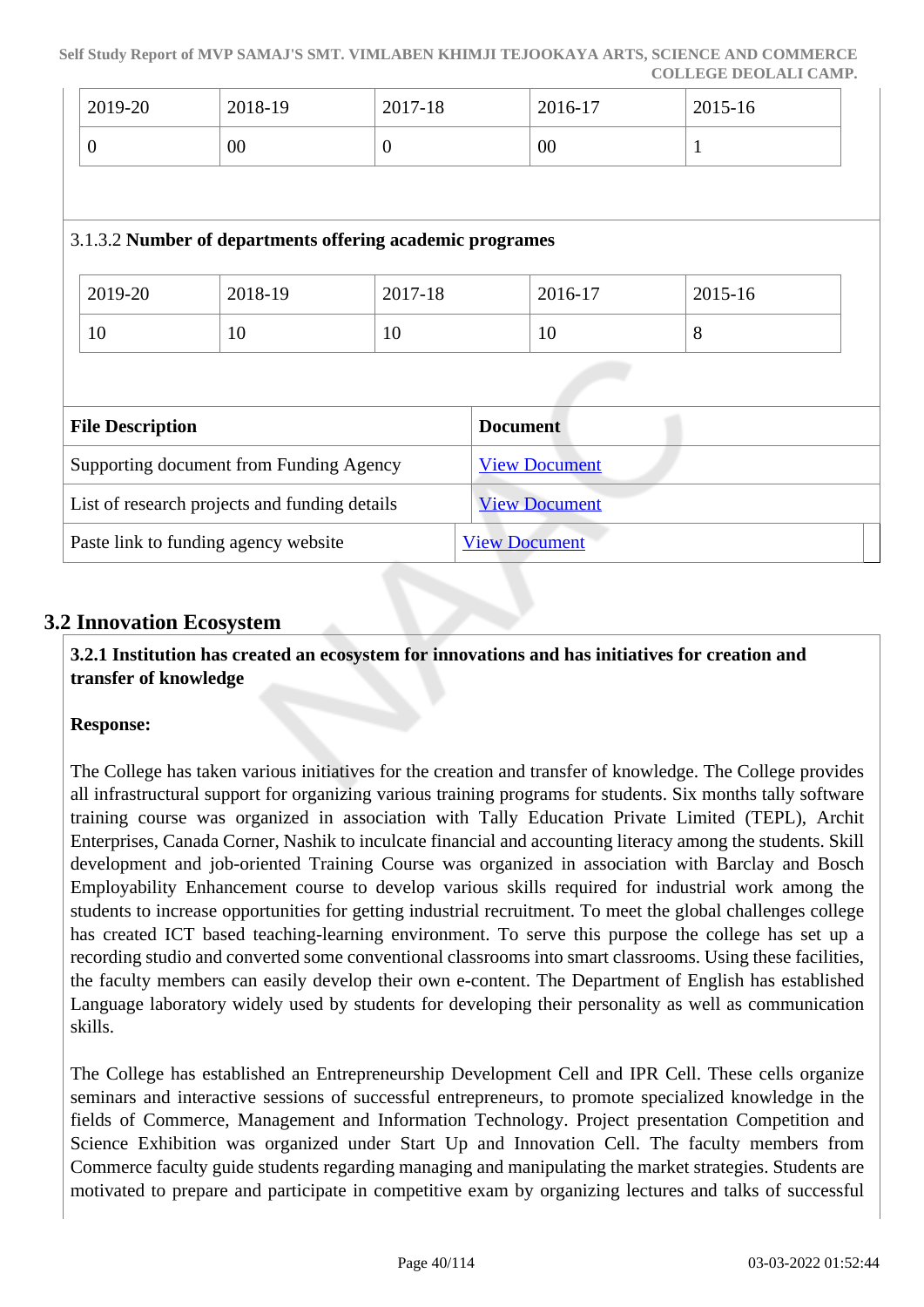alumni. Lecture series of experts in the field of competitive exam is also organized. The college also invites eminent personalities from various fields as resource persons for seminars, conferences and workshops. College has a Research Cell which monitors and addresses the issues related to current research methodology. It tries to increase research culture among faculty and motivate them to undertake research projects from various funding agencies. On two consecutive years the College organized orientation workshop on AVISHKAR Research Project preparation for students in order to enhance research environment. Students participated and presented their research work in 'AVISHKAR' competition.

| <b>File Description</b>               | <b>Document</b>      |
|---------------------------------------|----------------------|
| Paste link for additional information | <b>View Document</b> |

### **3.2.2 Number of workshops/seminars conducted on Research Methodology, Intellectual Property Rights (IPR) and entrepreneurship during the last five years**

**Response:** 19

3.2.2.1 **Total number of workshops/seminars conducted on Research Methodology, Intellectual Property Rights (IPR) and entrepreneurship year-wise during last five years** 

|                                                | 2019-20 | 2018-19        | 2017-18              |                      | 2016-17 | 2015-16        |  |
|------------------------------------------------|---------|----------------|----------------------|----------------------|---------|----------------|--|
|                                                | 2       | $\overline{4}$ | 5                    |                      | 4       | $\overline{4}$ |  |
|                                                |         |                |                      |                      |         |                |  |
| <b>File Description</b><br><b>Document</b>     |         |                |                      |                      |         |                |  |
| Report of the event                            |         |                | <b>View Document</b> |                      |         |                |  |
| List of workshops/seminars during last 5 years |         |                |                      | <b>View Document</b> |         |                |  |

### **3.3 Research Publications and Awards**

**3.3.1 Number of Ph.Ds registered per eligible teacher during the last five years**

**Response:** 2.55

3.3.1.1 **How many Ph.Ds registered per eligible teacher within last five years**

Response: 28

### 3.3.1.2 **Number of teachers recognized as guides during the last five years**

Response: 11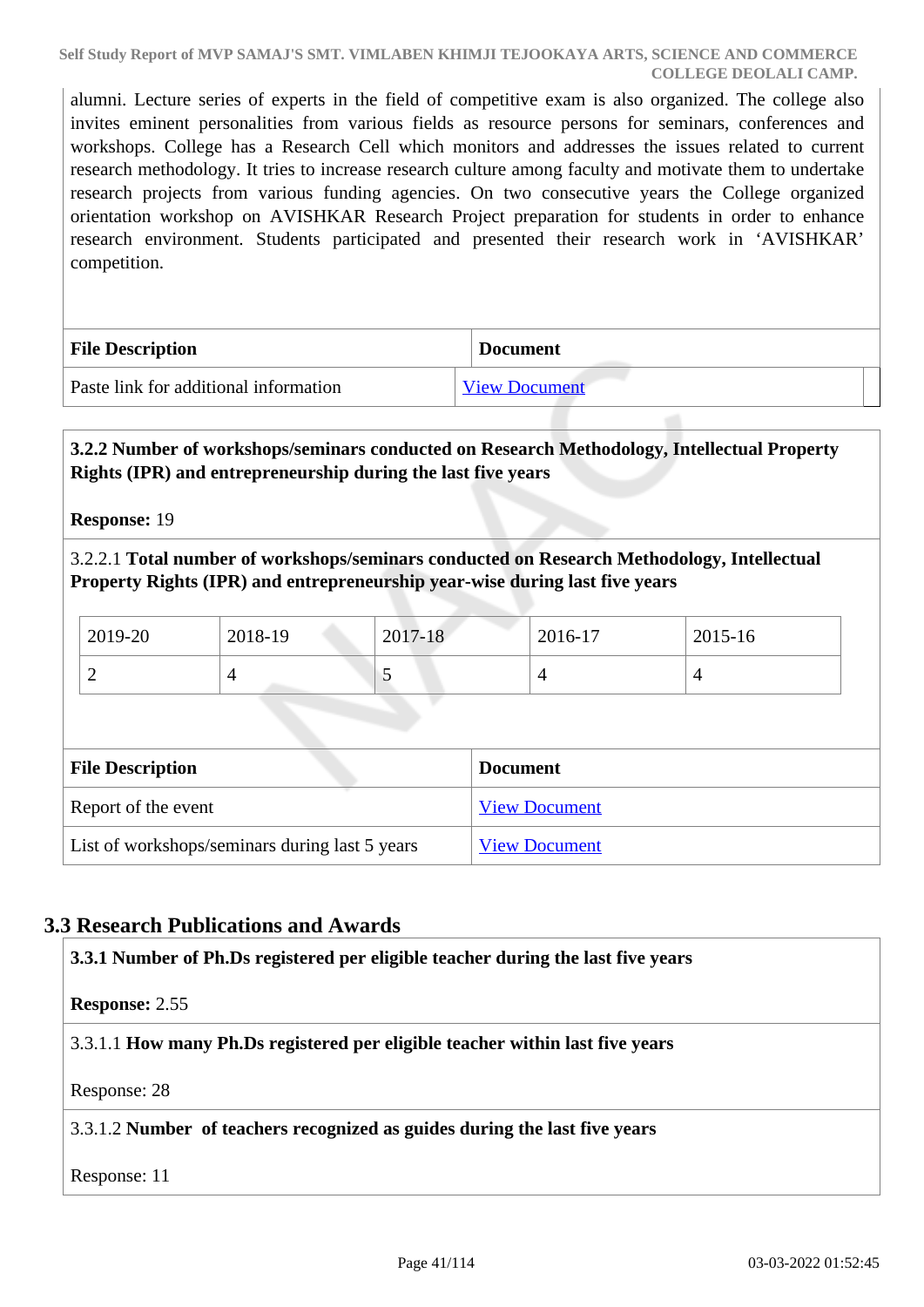| <b>File Description</b>                                                                              | <b>Document</b>      |
|------------------------------------------------------------------------------------------------------|----------------------|
| List of PhD scholars and their details like name of<br>the guide, title of thesis, year of award etc | <b>View Document</b> |
| URL to the research page on HEI website                                                              | <b>View Document</b> |

### **3.3.2 Number of research papers per teachers in the Journals notified on UGC website during the last five years**

**Response:** 1.01

3.3.2.1 **Number of research papers in the Journals notified on UGC website during the last five years.**

| 2019-20 | 2018-19 | 2017-18 | 2016-17 | 2015-16 |
|---------|---------|---------|---------|---------|
|         |         | 14      |         |         |

| <b>File Description</b>                                                               | <b>Document</b>      |
|---------------------------------------------------------------------------------------|----------------------|
| List of research papers by title, author, department,<br>name and year of publication | <b>View Document</b> |
| Any additional information                                                            | <b>View Document</b> |

### **3.3.3 Number of books and chapters in edited volumes/books published and papers published in national/ international conference proceedings per teacher during last five years**

**Response:** 1.37

3.3.3.1 **Total number of books and chapters in edited volumes/books published and papers in national/ international conference proceedings year-wise during last five years**

| 2019-20 | 2018-19        | 2017-18 | 2016-17 | 2015-16 |
|---------|----------------|---------|---------|---------|
| 10      | $\Omega$<br>** |         |         | 19      |

| <b>File Description</b>                                   | <b>Document</b>      |
|-----------------------------------------------------------|----------------------|
| List books and chapters edited volumes/books<br>published | <b>View Document</b> |
| Any additional information                                | <b>View Document</b> |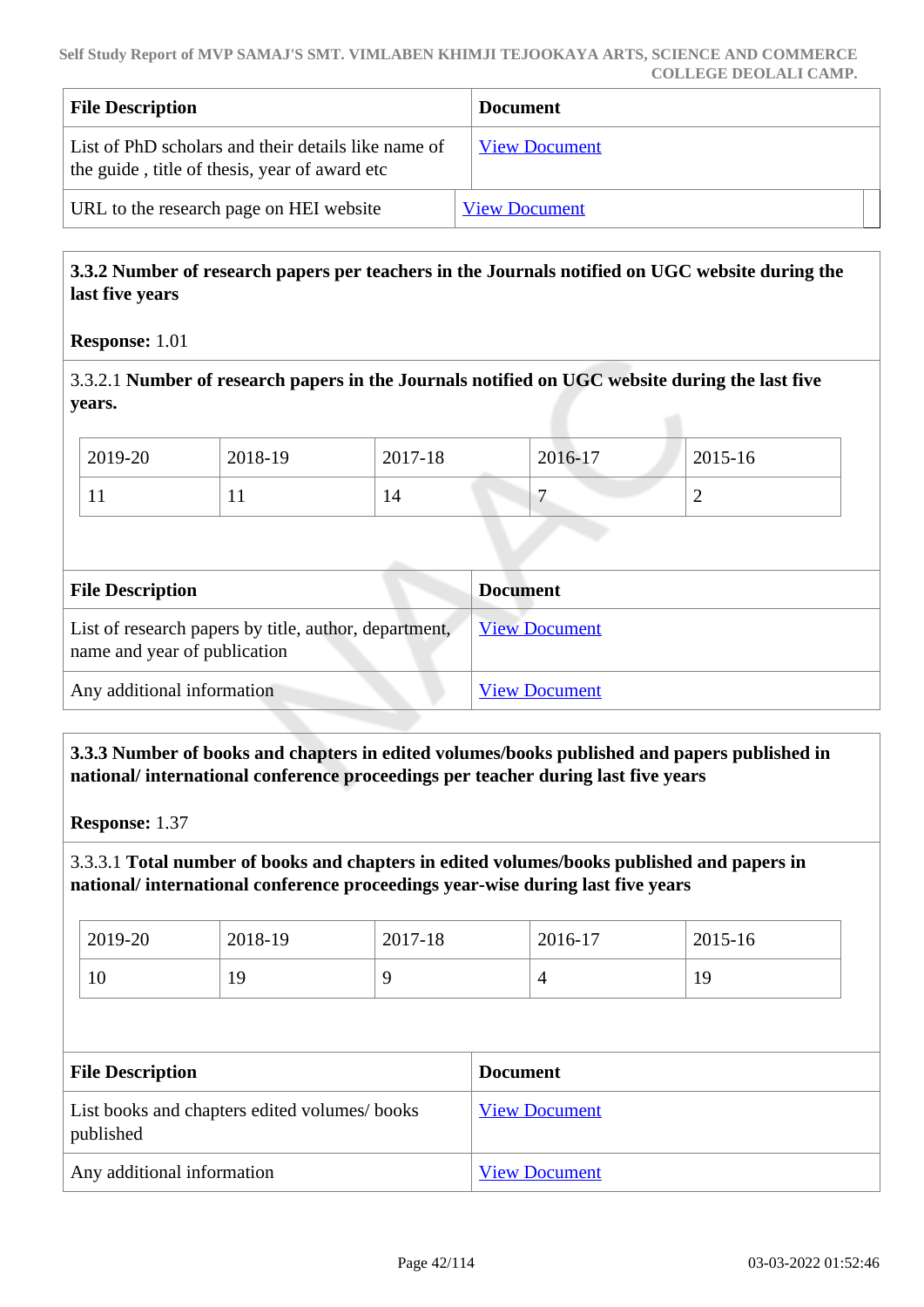# **3.4 Extension Activities**

 **3.4.1 Extension activities are carried out in the neighborhood community, sensitizing students to social issues, for their holistic development, and impact thereof during the last five years.**

### **Response:**

As an Institutional and Social Responsibility (ISR), the College extends its services to the neighborhood community to make students aware of their responsibility towards various social issues, such as Cleanliness, Road safety, Health, Environment Pollution etc. The College conducted various extension activities through NCC, NSS and other departments.

- Organization of various rallies for Aids Awareness, Organ Donation and Voter awareness.
- "Rasta Suraksha Abhiyan" is carried out by the NSS unit for which it has been awarded "Rasta Suraksha Abhiyan 2016 Puraskar" SPPU, Pune.
- The College has done tree plantation in the campus as well as outside the campus and in adopted villages under Unnat Bharat Abhiyan. The Government of Maharashtra took its cognizance and felicitated the College with "Chatrapati Shivaji Maharaj Vanashree Puraskar 2017" in year 2019.
- 300 NSS volunteers and 60 NCC cadets along with other College students participate in Cleanliness Drive which includes cleaning of water reservoir, Railway station, Cantonment Board and Swatantra veer Savarkar Smarak, Bhagur.
- NSS volunteers take part in "Harit-Kumbhmela" and guided the devotee and collected nirmalya to minimize environmental pollution during "Kumbhmela".
- During Ganesh Festival the NSS volunteers and NCC cadets along with college staff collects Ganesh Idol and nirmala to prevent water and Soil Pollution.
- No Plastic Campaign was carried out in collaboration with Cantonment Board.
- During Special Winter Camp along with 'Shramadan', various programs for the community are organized.
- College Staff and students actively participated in "Pani Adva Pani Jirva" programme organized in collaboration with by Pani Foundation at Wadgaon Pingala.
- The College organize Blood donation camp in collaboration with Dr. Vasantrao Pawar Medical College, Hospital & Research Centre, Adgaon, Nashik and received blood donation award in 2015 and 2016.
- Rs 1, 00,000/- was collected and donated to NAAM Foundation, NGO working for the families of the farmers who have committed suicide
- For holistic development of students, Educational Field visits and Industrial visits are regularly organized.
- During the pandemic Covid 19 situation the NSS volunteers worked as Corona Warriors under the "My Family, My Responsibility" campaign
- NCC and NSS units of the college regularly organizes Yoga and Meditation programme for students.
- Hemoglobin and blood group checkup camp are organised every year
- It also organizes School dropout students survey, voter survey and Matdar Nondani Abiyan.

Impact:

The extension activities and outreach programmes carried out by the College in neighborhood have created positive impact on the overall development of students. It has created awareness about sense of cooperation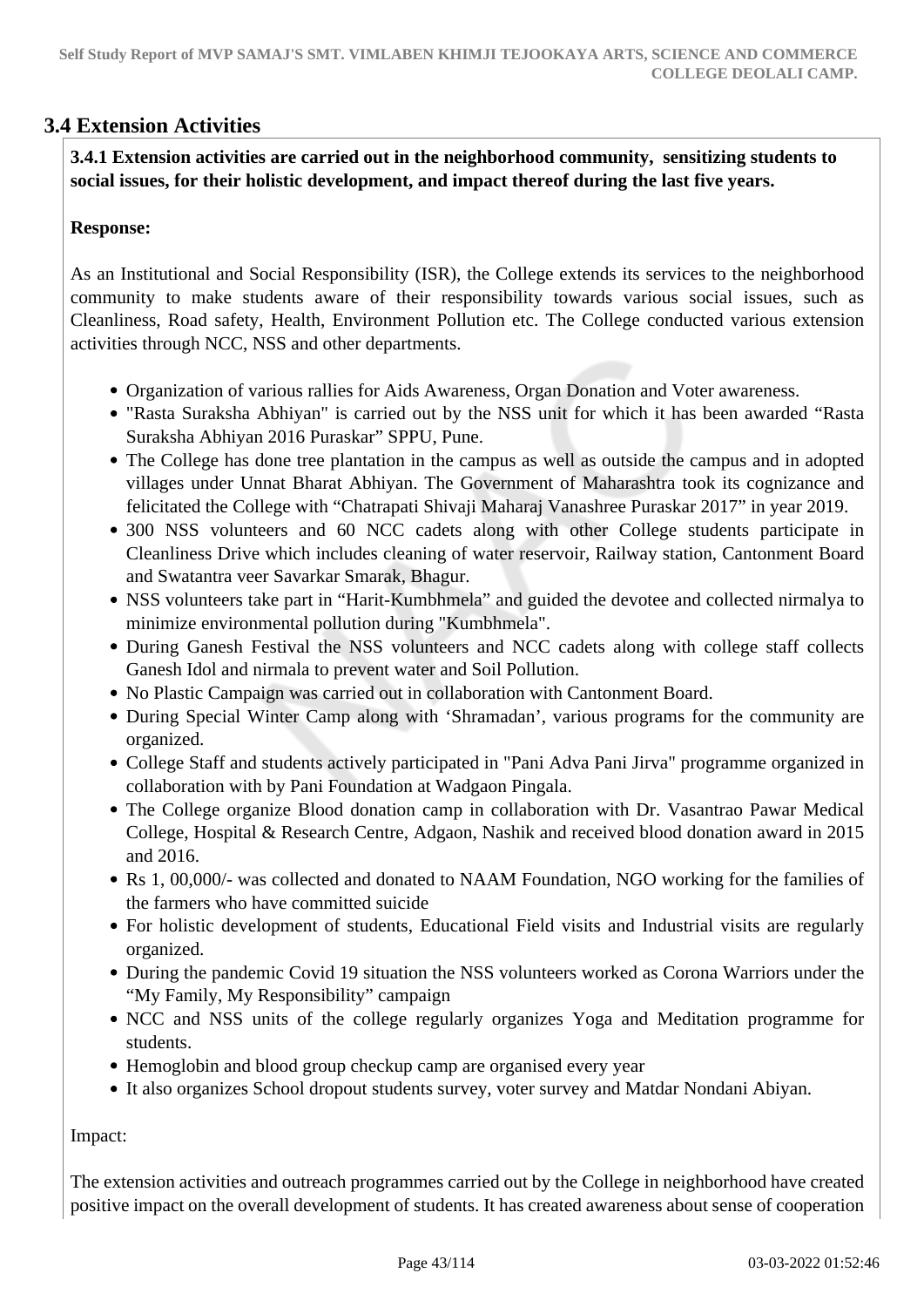among students. Students have also realized their responsibility towards society and environment. The College has been recognized by Government of Maharashtra and other NGOs for its contribution. These activities also help in developing close association with local bodies, alumni, parents and various collaborating agencies. Because of the initiatives taken by NCC unit two of the cadets were selected for Republic Day parade. Some NCC cadets have been recruited in Armed forces. College has got "Sarvotkrusta Kala Sadarikaran" award for cultural event in "Lokkala Mohastav 2020" jointly organized by SPPU, Pune and M.S.G. College, Malegaon, Nashik.

| <b>File Description</b>               | <b>Document</b>      |
|---------------------------------------|----------------------|
| Paste link for additional information | <b>View Document</b> |

### **3.4.2 Number of awards and recognitions received for extension activities from government/ government recognised bodies during the last five years**

**Response:** 7

3.4.2.1 **Total number of awards and recognition received for extension activities from Government/ Government recognised bodies year-wise during the last five years.**

| 2019-20        | 2018-19 | 2017-18 | 2016-17 | 2015-16 |
|----------------|---------|---------|---------|---------|
| $\overline{ }$ |         | ν       |         | -       |

| <b>File Description</b>                                     | <b>Document</b>      |
|-------------------------------------------------------------|----------------------|
| Number of awards for extension activities in last 5<br>year | <b>View Document</b> |
| e-copy of the award letters                                 | <b>View Document</b> |

 **3.4.3 Number of extension and outreach programs conducted by the institution through NSS/NCC, Government and Government recognised bodies during the last five years**

**Response:** 148

3.4.3.1 **Number of extension and outreached Programmes conducted in collaboration with industry, community and Non- Government Organizations through NSS/ NCC/ Red Cross/ YRC etc., yearwise during the last five years**

| 2019-20       | 2018-19        | 2017-18 | 2016-17        | 2015-16 |
|---------------|----------------|---------|----------------|---------|
| $\cap$<br>ے ر | $\Omega$<br>ЭJ | 30      | $\sim$<br>،  ے | 26      |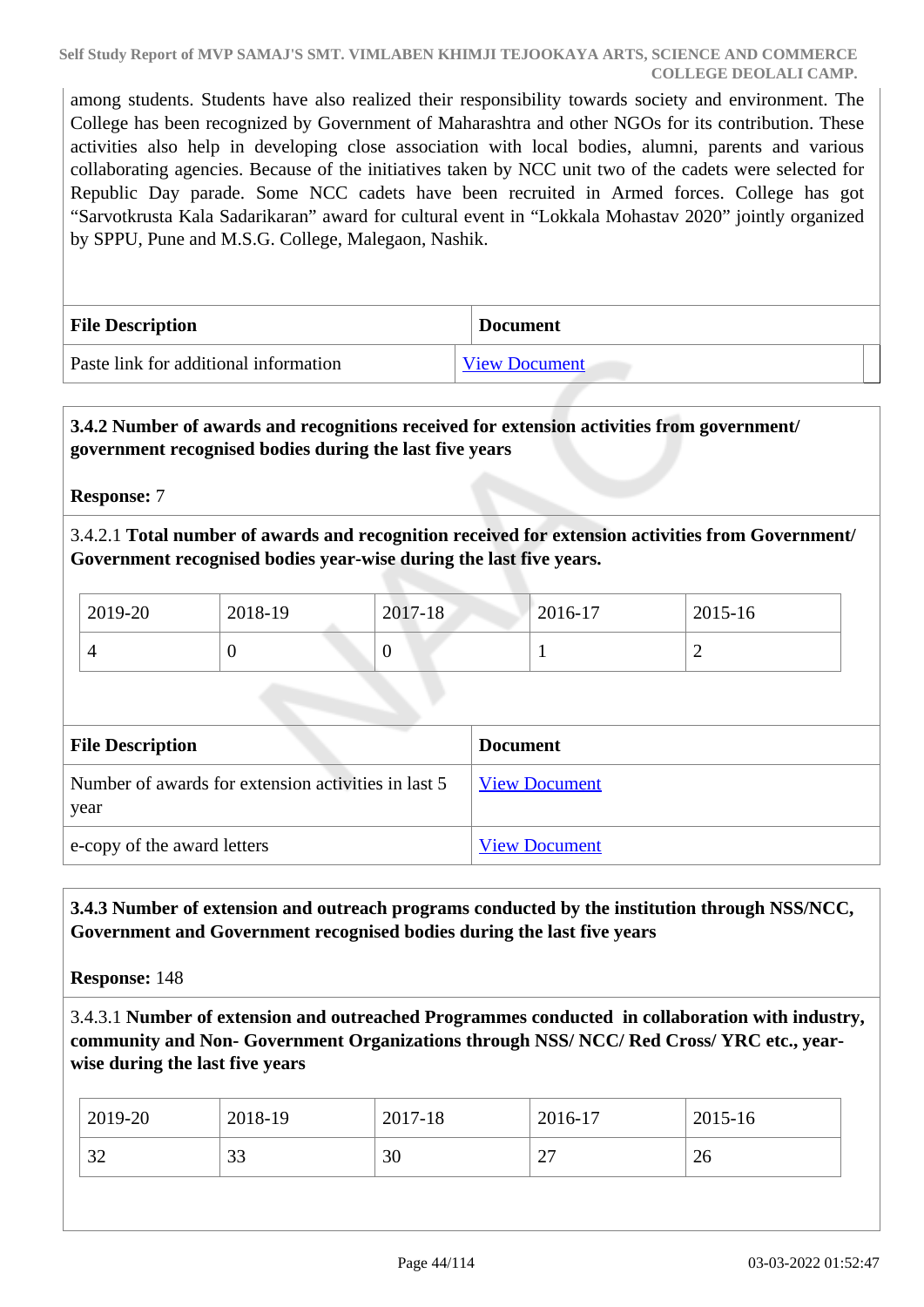| <b>File Description</b>                                                                                          | <b>Document</b>      |
|------------------------------------------------------------------------------------------------------------------|----------------------|
| Reports of the event organized                                                                                   | <b>View Document</b> |
| Number of extension and outreach Programmes<br>conducted with industry, community etc for the last<br>five years | <b>View Document</b> |

 **3.4.4 Average percentage of students participating in extension activities at 3.4.3. above during last five years**

**Response:** 37.57

3.4.4.1 **Total number of Students participating in extension activities conducted in collaboration with industry, community and Non- Government Organizations such as Swachh Bharat, AIDs awareness, Gender issue etc. year-wise during last five years**

| 2019-20 | 2018-19 | 2017-18 | 2016-17 | 2015-16 |
|---------|---------|---------|---------|---------|
| 801     | 657     | 738     | 630     | 548     |

| <b>File Description</b>                                                                      | <b>Document</b>      |
|----------------------------------------------------------------------------------------------|----------------------|
| Report of the event                                                                          | <b>View Document</b> |
| Average percentage of students participating in<br>extension activities with Govt or NGO etc | <b>View Document</b> |
| Any additional information                                                                   | <b>View Document</b> |

### **3.5 Collaboration**

 **3.5.1 Number of Collaborative activities for research, Faculty exchange, Student exchange/ internship per year**

### **Response:** 15

3.5.1.1 **Number of Collaborative activities for research, Faculty exchange, Student exchange/ internship year-wise during the last five years**

| Ω<br>$\circ$<br>∽ |  |
|-------------------|--|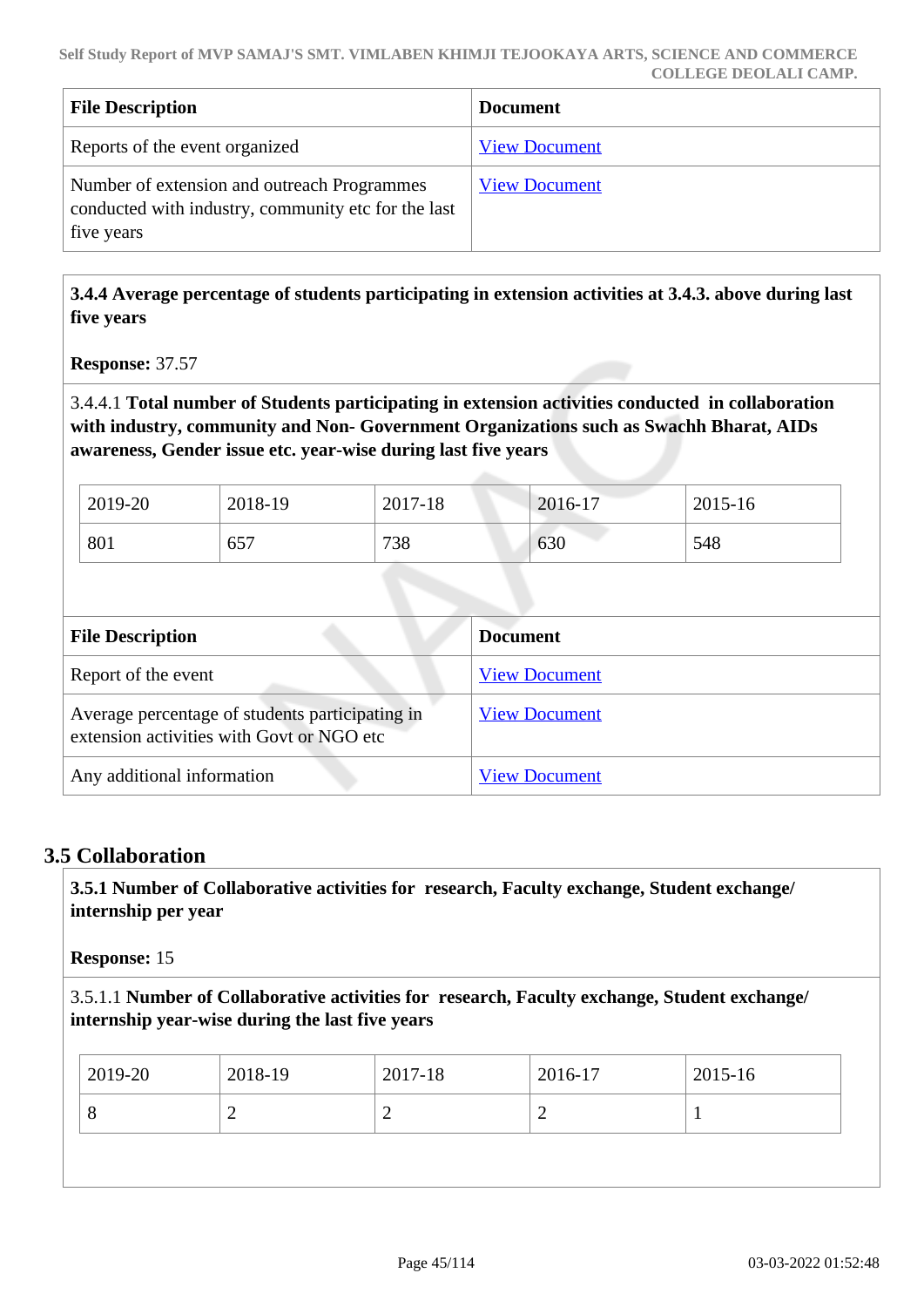| <b>File Description</b>                                                                                                            | <b>Document</b>      |
|------------------------------------------------------------------------------------------------------------------------------------|----------------------|
| e-copies of related Document                                                                                                       | <b>View Document</b> |
| Details of Collaborative activities with<br>institutions/industries for research, Faculty<br>exchange, Student exchange/internship | <b>View Document</b> |

### **3.5.2 Number of functional MoUs with institutions, other universities, industries, corporate houses etc. during the last five years**

**Response:** 16

3.5.2.1 **Number of functional MoUs with Institutions of national, international importance, other universities, industries, corporate houses etc. year-wise during the last five years**

| 2019-20 | 2018-19 | 2017-18 | 2016-17 | 2015-16 |
|---------|---------|---------|---------|---------|
|         |         | U       |         |         |

| <b>File Description</b>                                                                                                                     | <b>Document</b>      |
|---------------------------------------------------------------------------------------------------------------------------------------------|----------------------|
| e-Copies of the MoUs with institution/<br>industry/corporate houses                                                                         | <b>View Document</b> |
| Details of functional MoUs with institutions of<br>national, international importance, other universities<br>etc during the last five years | <b>View Document</b> |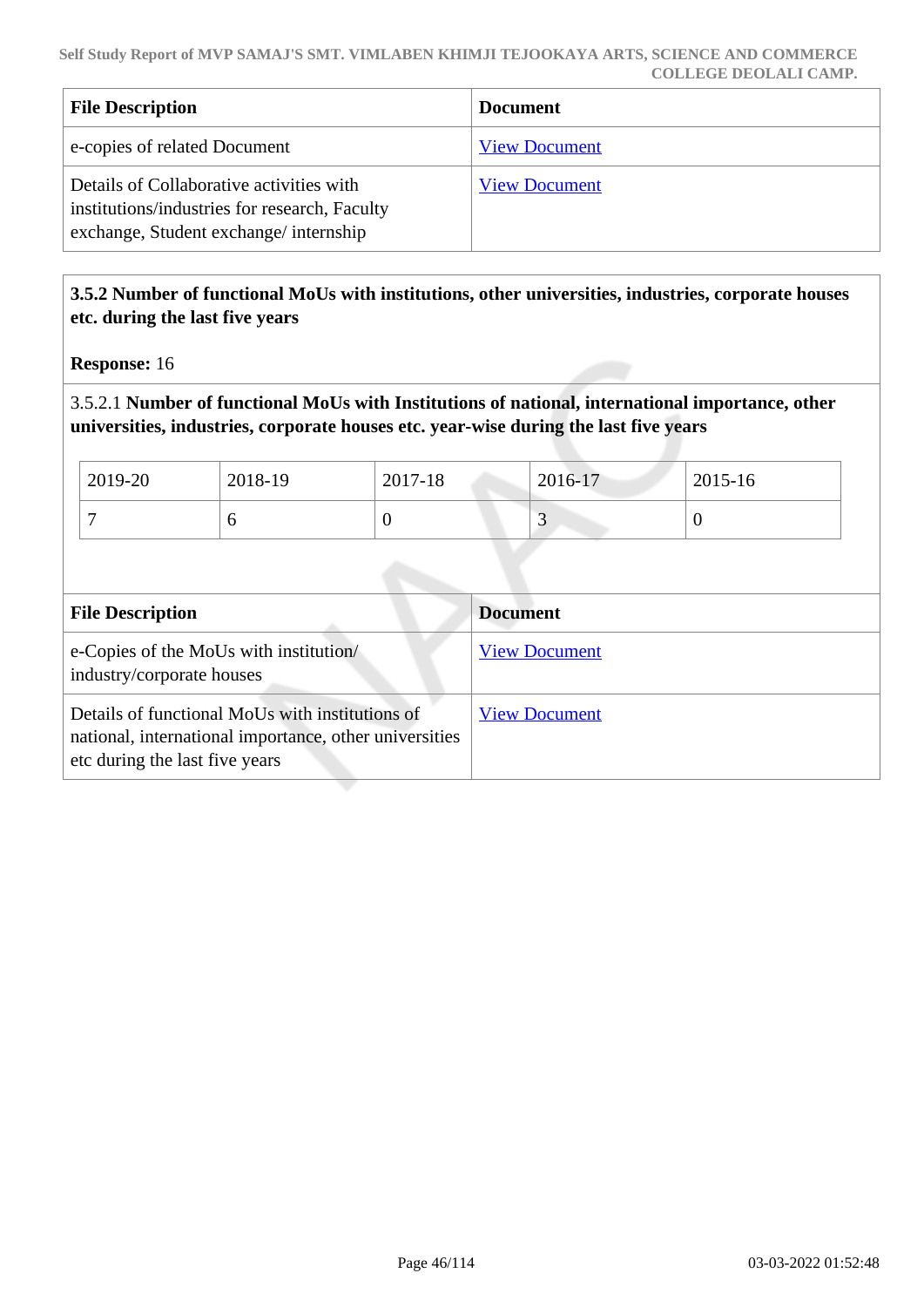# **Criterion 4 - Infrastructure and Learning Resources**

# **4.1 Physical Facilities**

 **4.1.1 The Institution has adequate infrastructure and physical facilities for teaching- learning. viz., classrooms, laboratories, computing equipment etc.** 

### **Response:**

In order to provide quality education all, the curricular, co-curricular and extra-curricular facilities are provided by the College. The College campus has sufficient space for all academic, administrative, curricular, co-curricular and extra-curricular activities. With changing global scenario, the infrastructural facilities are upgraded on regular basis.

For academic purposes like teaching-learning and evaluation, well-equipped classrooms are made available. 32 classrooms have been converted into smart rooms. In order to meet the global digital competency, the teachers make use of the interactive boards, interactive LED screen panels, and K-yan Boards. All the departments have been provided with LCD projectors. The college has established LMS Studio for recording the lectures for e-learning. The upgraded version of Google Work Space of G-suite for education is widely used by the teachers for circulating learning materials as well as conducting online tests. An auditorium and Recreational Hall are also used by the faculty for conducting co-curricular activities. The Department of English has established a digital language laboratory used for developing communication skills and personality development. The Psychology lab, along with 5 cubicles, is used for conducting psychological counseling and test. Since the department of Commerce has a Postgraduate program, it has a well-established commerce lab.

Physical education is one of the leading departments that cater to the sports facilities so that the students can represent the college at national and international level. Infrastructural facilities for both indoor as well as outdoor games has been provided. The central library of the college is automated with rich number of textbooks, reference books, journals, periodicals and Braille books for visually challenged students. Software like NVDA (Non Visual Desktop Access) has also been procured for visually challenged students. INFLIBNET NLIST database with Multimedia Network Resource Center is used by the faculty as well as students for surfing e-study material.

For all the support services such as NSS, NCC, SDO, IQAC, Physical Education Carrier Guidance, and Placement Cell and Day Care Center separate rooms are made available.

Along with the playground the open stage is utilized for outdoor events such as short literary performances, Yoga, Flag-hoisting ceremony, Cultural Events, and Sports Events.

The college also provides facilities such as Generator, UPS. during emergency power failure. Photovoltaic solar panels have been installed as an alternative energy source.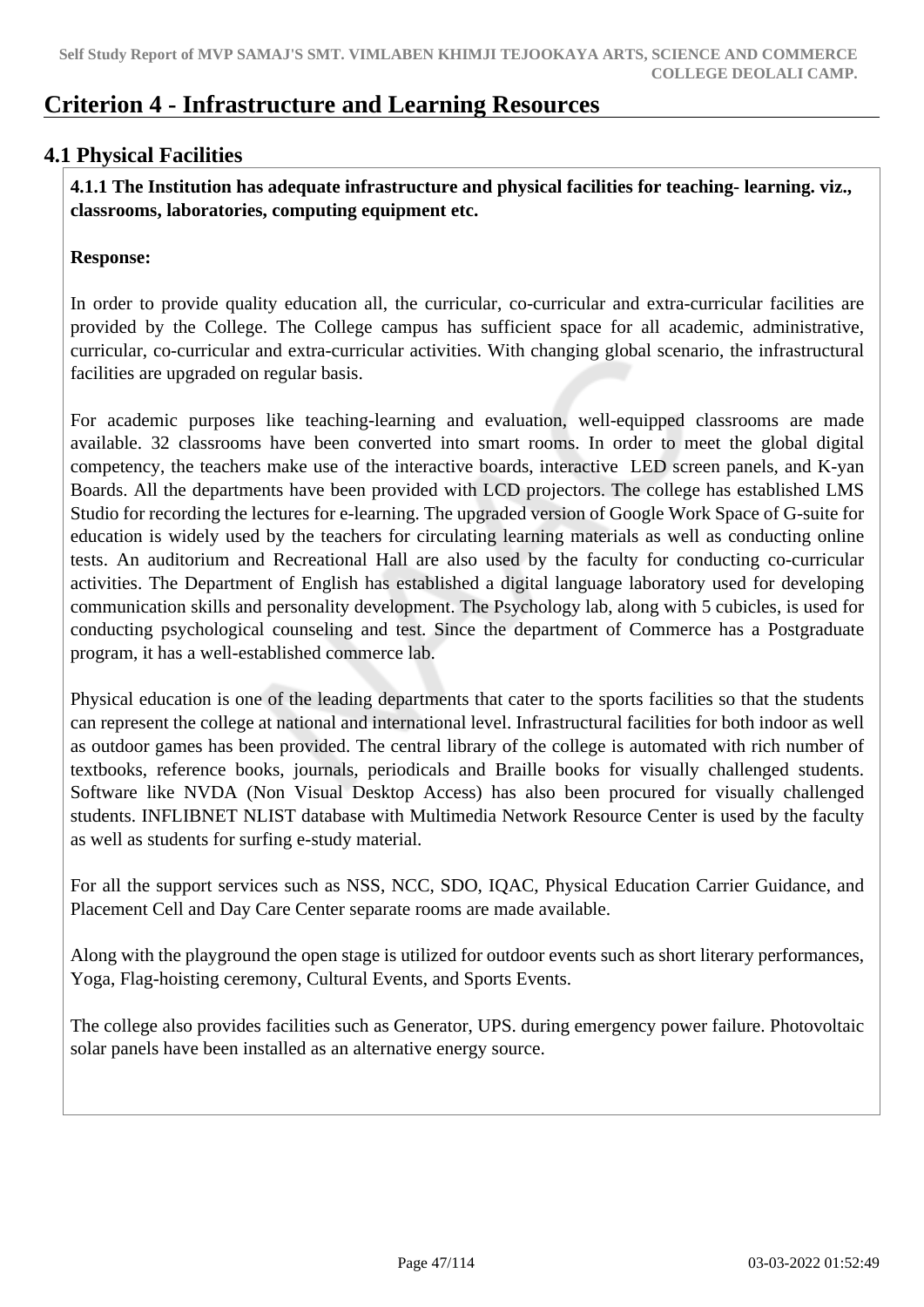| <b>File Description</b>               | <b>Document</b>      |
|---------------------------------------|----------------------|
| Upload any additional information     | <b>View Document</b> |
| Paste link for additional information | <b>View Document</b> |

### **4.1.2 The Institution has adequate facilities for cultural activities, sports, games (indoor, outdoor), gymnasium, yoga centre etc.**

### **Response:**

The college has well equipped and well-furnished Gymnasium and adjoining Playground of 2520 sq. Ft. right from the establishment of the College in 1984. The college has adequate facilities for indoor and outdoor sports and games to promote students to increase their participation from inter-collegiate to interzonal level games. The college provides facilities for events like football, wrestling, judo, boxing, weight lifting, powerlifting, cricket, volleyball, handball, kabaddi, badminton, kho-kho, and athletics, etc. Sports Kit and shoes are provided free of cost to the outstanding and needy sports students. The faculty of the college creates a strong and healthy atmosphere for the academic and personal growth of the students, due to this, good results at college and university ranks have been produced. Chandramore Akshay Mhasu has won the gold medal in international & national tournaments. Apart from this, the Department of Sports provides facilities such as yoga and athletic activity to the students. Apart from outdoor games, College has made provision for Indoor games such as Table-Tennis, Carom, Chess, etc. The college has a wellequipped gymnasium with facilities such as Six Station Machine, weightlifting, and other gym equipment, etc. In addition to this, the college has also signed an MOU with a reputed gym and Cantonment Board

 The College has a sufficient number of Yoga Mats. The Department of Sports organizes World Yoga Day on 21st June every year in which all college students, Principals, Heads of Departments, Faculties, Office staff participate voluntarily. The college invites renowned Yoga trainers on the Yoga day in College Campus to give an effective demonstration of various Asanas to the students and staff.

### Cultural Activities:

 The Art Circle of the college has commendable work in organizing cultural activities. The college has all the required musical instruments including Casio, Harmonium, Dholki, Tabla, etc. The cultural committee led by senior faculty looks after the need of infrastructure. The College has a spacious auditorium and Multi-Purpose Hall to organize cultural activities. Further, the annual cultural events are organized on the College campus by arranging a huge pavilion which creates a very pleasant ambiance in the entire college campus.

### Participation in Youth Festivals:

The College students take the participants in different events like plays, mimes, skits, folk dance, one-act plays, street plays, etc. at the state level, intercollegiate level as well as in the Youth Festival organized at different places by the parent institution Maratha Vidya Prasarak Samaj, Nashik and Savitribai Phule Pune University. For this participation, students in the college are provided with expert trainers from outside agencies. A separate cultural portal is given on the college website.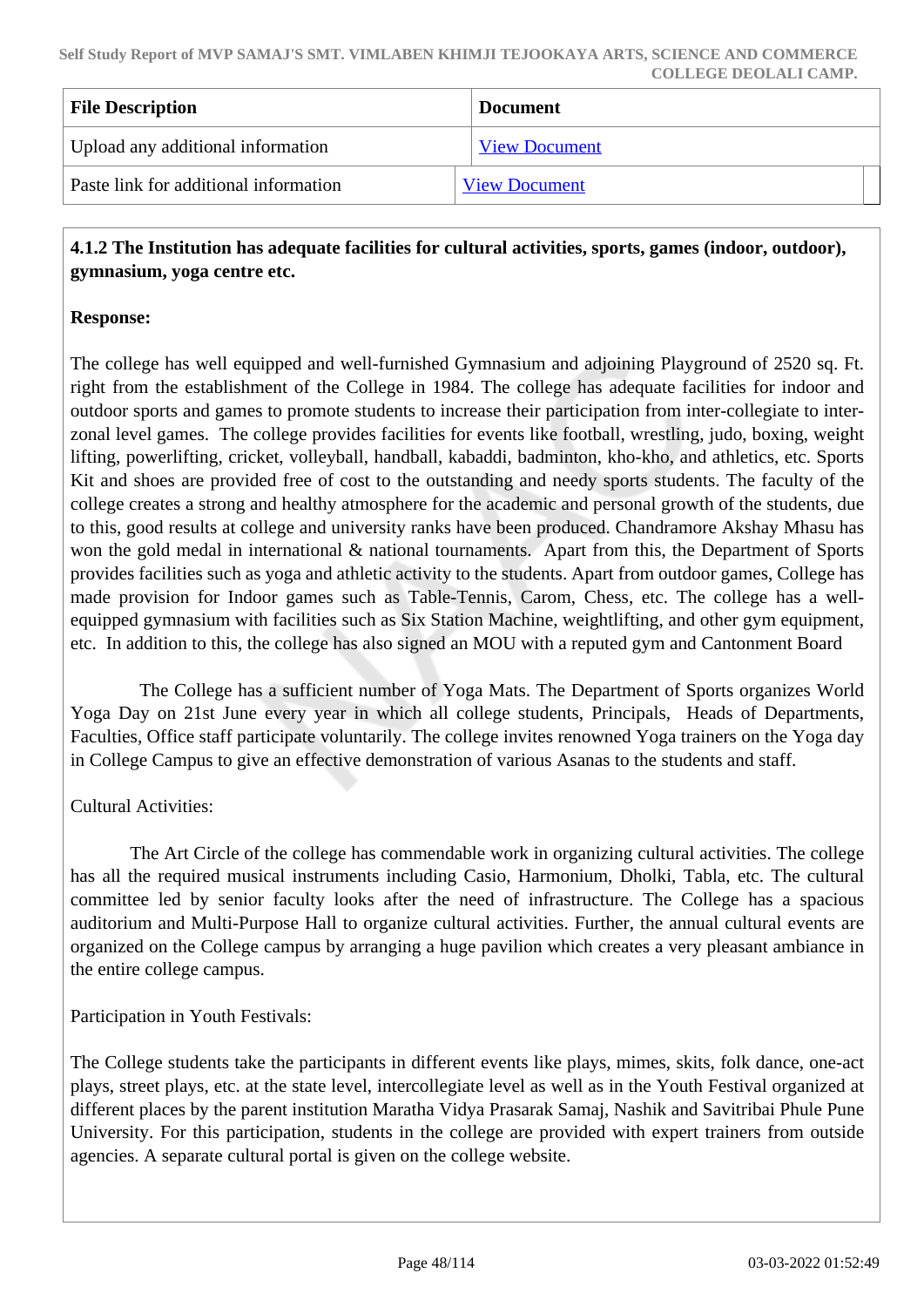### **4.1.3 Percentage of classrooms and seminar halls with ICT- enabled facilities such as smart class, LMS, etc.** *(Data for the latest completed academic year)*

### **Response:** 100

4.1.3.1 Number of classrooms and seminar halls with ICT facilities

Response: 23

| <b>File Description</b>                                                                      | <b>Document</b>      |
|----------------------------------------------------------------------------------------------|----------------------|
| Upload Number of classrooms and seminar halls<br>with ICT enabled facilities (Data Template) | <b>View Document</b> |
| Paste link for additional information                                                        | <b>View Document</b> |

### **4.1.4 Average percentage of expenditure, excluding salary for infrastructure augmentation during last five years(INR in Lakhs)**

**Response:** 81.12

4.1.4.1 **Expenditure for infrastructure augmentation, excluding salary year-wise during last five years (INR in lakhs)**

| 2019-20 | 2018-19 | 2017-18 | 2016-17 | 2015-16 |
|---------|---------|---------|---------|---------|
| 175.43  | 26.41   | 16.57   | 4.93    | 34.00   |

| <b>File Description</b>                                                                             | <b>Document</b>      |
|-----------------------------------------------------------------------------------------------------|----------------------|
| Upload Details of budget allocation, excluding<br>salary during the last five years (Data Template) | <b>View Document</b> |
| Upload audited utilization statements                                                               | <b>View Document</b> |

### **4.2 Library as a Learning Resource**

### **4.2.1 Library is automated using Integrated Library Management System (ILMS)**

#### **Response:**

The Central Library is fully automated using Integrated Library Management System (ILMS). The library has a rich collection of 21,985 books, 43 periodicals, 222 CDs/DVDs, and E-resources. The housekeeping activities are operated both manually and using the Library Software as and when required. (The ILMS software for Automation is Autolib. The year of automation is 2012-2013 with the version of ILMS 2.4.0.6.) Open Public Access Catalogue (OPAC) is available to all college students and staff members as well as it is made available for off-campus users too. The library has a separate Webpage under College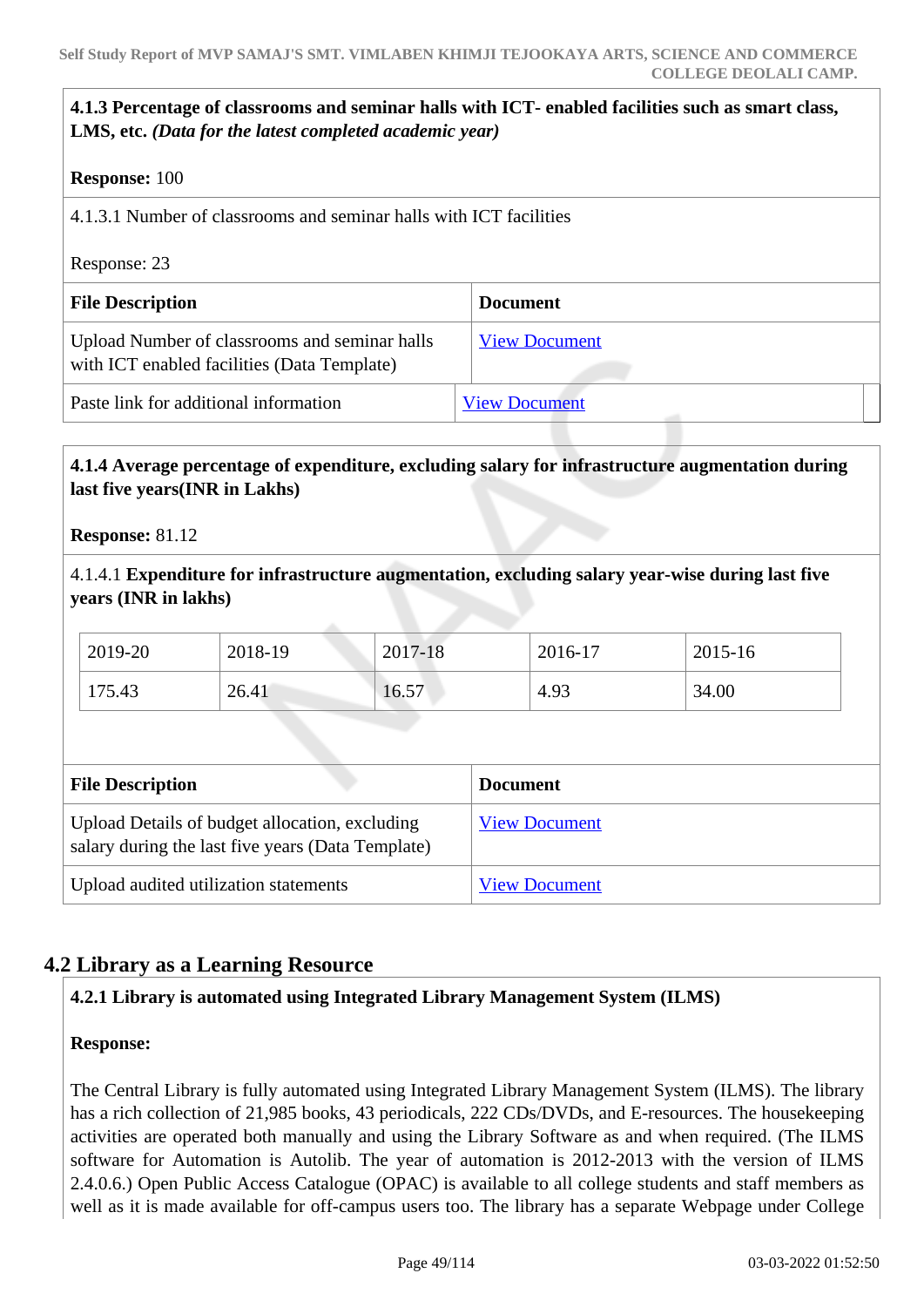Website: www.mvpsvktcollege.com/library. The web page of the Library gives access to various Eresources, useful information (syllabus, question papers, links to various useful websites, etc.) to the students. The services like bar-coding, accessioning, Circulation, etc. are fully automated, though working both manually and using the software. The library has a membership of INFLIBNET-NLIST Database and other Open Archives e.g. DOAJ. The college has also developed its own Institutional Repository consisting of various free e-content. The reading room is being made available separately for boys and girls respectively.

The Library Software"Auto Lib" is an integrated, multiuser, multilingual Library management system, which computerizes all in-house operations of the library. The software package is user-friendly  $\&$  can be handled and operated by the staff, students without prior knowledge to the computers. This is a software developed by IT Soft Developers.

Library Internet and Multimedia Section: Library has established an Internet and multimedia section having 12 computers in LAN, N computing where students and faculties have access to

The free Broadband Internet facility of 100 Mbps.

The E-resources subscribed by the library (INFLIBNET –NLIST)/Open archives etc.

The library has 02 Printers, 17 internet-connected Computers, out of which 12 computers are for Public Access (IT Section),

The identity card is prepared at the library by using automated software.

The books are issued by using a barcode system.

- ILMS software for Automation: Autolib
- Nature of Automation: Automated
- A version of ILMS: 2.4.06
- Year of Automation: 2012-2013
- OPAC: Open Public Access Catalogue is available to all college students and staff members at the entrance of the Library.
- Library Website: Library has a separate Webpage under College Website, which gives access to various E-resources, useful information (syllabus, Question Paper etc.)To the students.
- Library Automation: The housekeeping services like barcoding, accessioning, Circulation, etc are partially automated.
- In house/Remote Access to E-resources: Membership of INFLIBNET-NLIST Database and other Open Archives eg. DOAJ
- Total Number of Computers:17
- Total Number of computers for Public Access (IT section):12
- Total Number of Printers for Public Access;01
- Internet  $&$  LAN Connection :17
- An up to date version of antivirus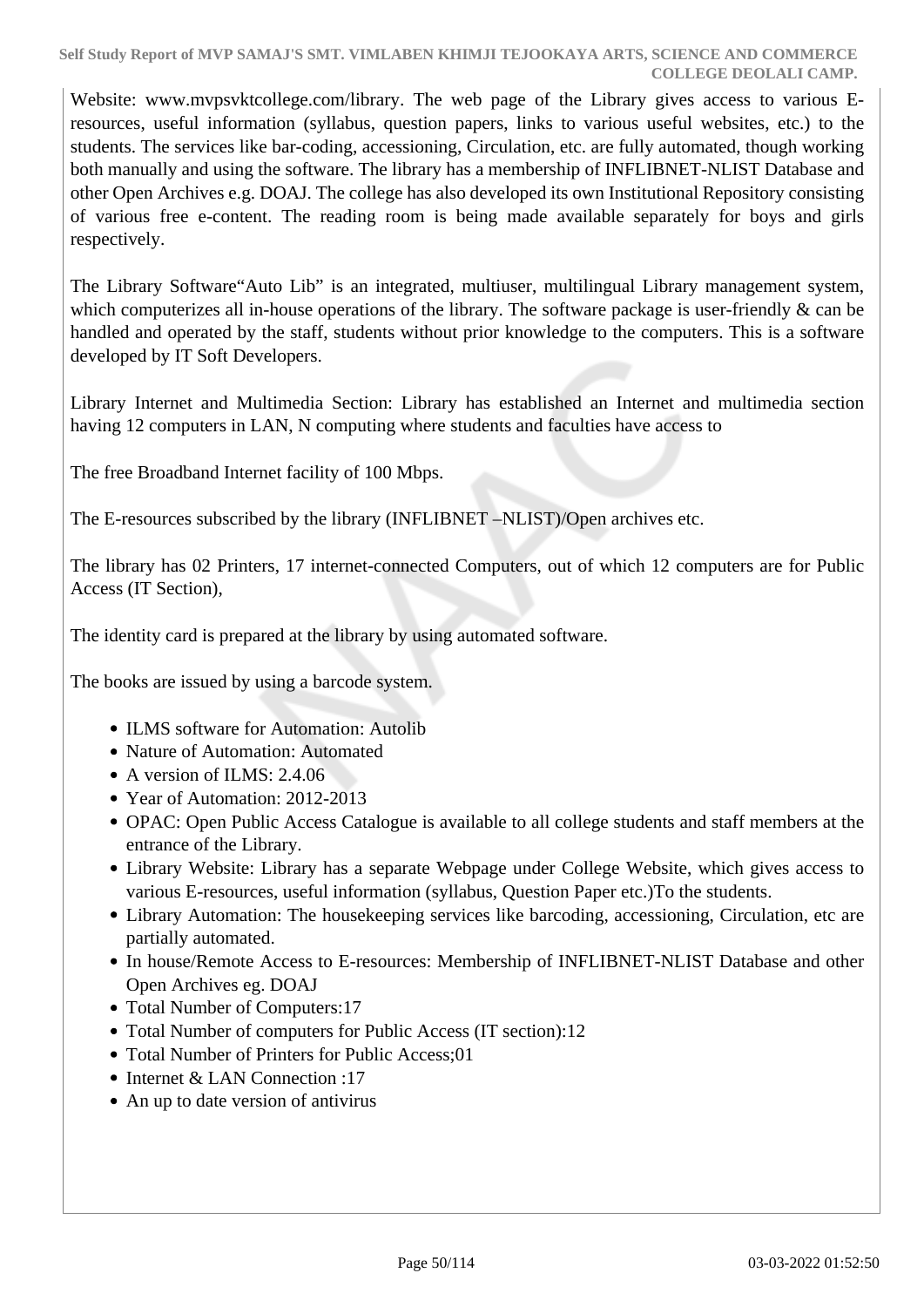| <b>File Description</b>           | <b>Document</b>      |
|-----------------------------------|----------------------|
| Upload any additional information | <b>View Document</b> |

| 1.e-journals<br>2.e-ShodhSindhu                                                                                                                    |                      |
|----------------------------------------------------------------------------------------------------------------------------------------------------|----------------------|
| 3. Shodhganga Membership                                                                                                                           |                      |
| 4.e-books                                                                                                                                          |                      |
| 5. Databases                                                                                                                                       |                      |
| <b>6. Remote access to e-resources</b><br><b>Response:</b> B. Any 3 of the above                                                                   |                      |
|                                                                                                                                                    |                      |
| <b>File Description</b>                                                                                                                            | <b>Document</b>      |
| Upload any additional information                                                                                                                  | <b>View Document</b> |
|                                                                                                                                                    | <b>View Document</b> |
| Details of subscriptions like e-journals, e-<br>ShodhSindhu, Shodhganga Membership, Remote<br>access to library resources, Web interface etc (Data |                      |

 **4.2.3 Average annual expenditure for purchase of books/e-books and subscription to journals/ejournals during the last five years (INR in Lakhs)** 

**Response:** 1.89

4.2.3.1 **Annual expenditure of purchase of books/e-books and subscription to journals/e- journals year wise during last five years (INR in Lakhs)**

| 2019-20 | 2018-19 | 2017-18 | 2016-17 | 2015-16 |
|---------|---------|---------|---------|---------|
| 2.03    | 1.99    | 1.76    | 2.08    | 1.58    |

| <b>File Description</b>                                                                                                               | <b>Document</b>      |
|---------------------------------------------------------------------------------------------------------------------------------------|----------------------|
| Details of annual expenditure for purchase of<br>books/e-books and journals/e- journals during the<br>last five years (Data Template) | <b>View Document</b> |
| Audited statements of accounts                                                                                                        | <b>View Document</b> |

 **4.2.4 Percentage per day usage of library by teachers and students ( foot falls and login data for online access) during the latest completed academic year**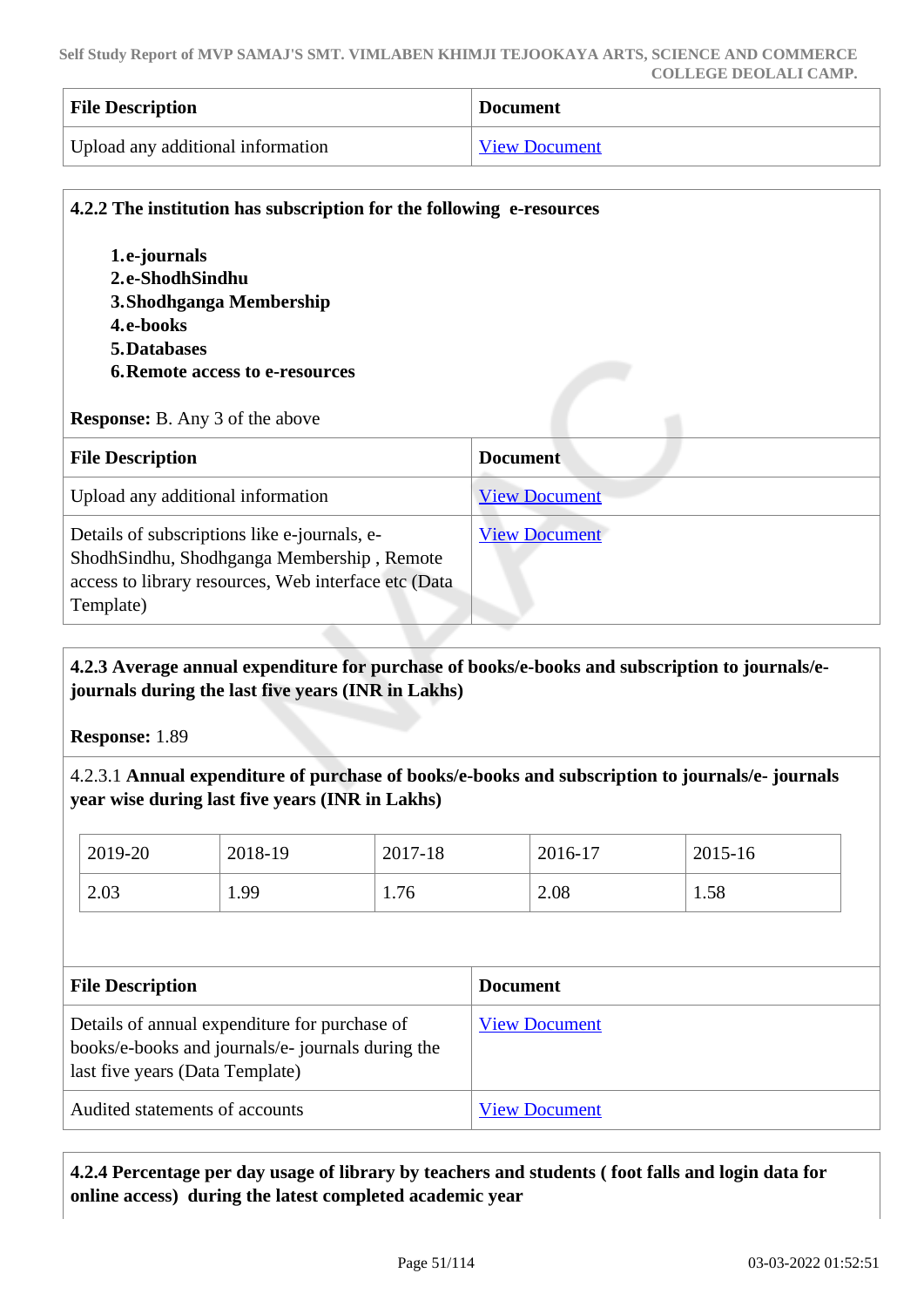### **Response:** 13.99

4.2.4.1 Number of teachers and students using library per day over last one year

Response: 267

| <b>File Description</b>                           | <b>Document</b>      |
|---------------------------------------------------|----------------------|
| Details of library usage by teachers and students | <b>View Document</b> |

## **4.3 IT Infrastructure**

### **4.3.1 Institution frequently updates its IT facilities including Wi-Fi**

#### **Response:**

The college has adequate IT facilities including Wi-Fi and a high-speed broadband Internet connection of 100 Mbps. The college makes provisions in the annual budget for procurement, up-gradation, maintenance, and purchase of accessories. The college has subscribed to the upgraded version of Google Workspace for education. The college has purchased an integrated College Management Software. (ERP Software)The software is used for admission, accounting, TC, examination, and Library related works. Routine activities related to students like the generation of fee receipts, Bonafide certificates, Leaving certificates are generated using the software.

A separate committee looks after the updating and maintenance of the IT services. It continuously monitors the requirement of different departments and classrooms. A separate team of technicians is appointed by the parent society regularly to look after the IT infrastructure maintenance.

All ICT facilities are updated periodically as per the requirements.

The Institution has 80 Computers out of which 12 computer systems are connected with LAN facility for the Computer Lab . 09 Computers are connected via LAN in Office for administration purpose as well as17 computers are installed in Library which is being used by students for surfing academic data as well as filling up the online examination form. Software like NVDA (Non-Visual Desktop Access) has also been procured for visually challenged students. The Commerce, English Language Lab, and Science Laboratories, as well as classrooms, are also equipped with computers, LCD Projectors, interactive smartboards, LED panels, and a portable public address system.

The college has purchased an integrated College Management Software. (ERP Software)The software is used for admission, accounting, TC, examination, and Library related works. Routine activities related to students like the generation of fee receipts, Bonafide certificates, Leaving certificates are generated using the software. In Library the software is used for issuing of-cards, accessioning, circulation, OPAC. The software is updated periodically.

The college has a well-equipped auditorium and the Recreational hall has been made fully digitalized.

The Computer systems are protected by purchasing Quick Heal antivirus software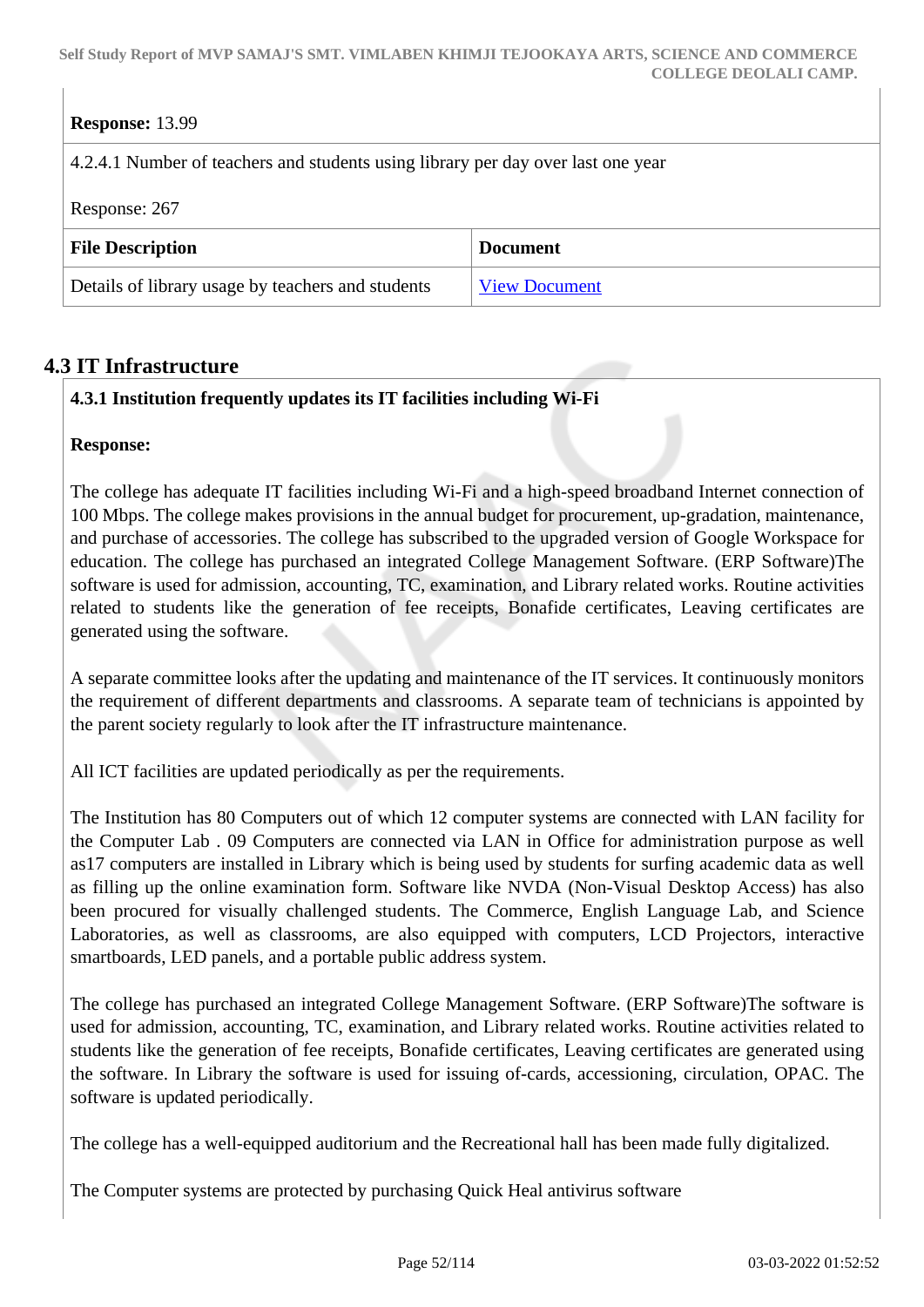regularly. The college has also purchased one generator for power backup.

The college has 4 photocopiers, and 4 scanners in the office, library, examination room, and IQAC room

The College has a proper policy for the up-gradation of IT infrastructure and e-waste management. Considering the need of modern times, Reliance & BSNL Wi-Fi facility for students and staff.

## **4.3.2 Student - Computer ratio (Data for the latest completed academic year)**

**Response:** 23.26

| <b>File Description</b>    | <b>Document</b>      |
|----------------------------|----------------------|
| $Student$ – computer ratio | <b>View Document</b> |

| 4.3.3 Bandwidth of internet connection in the Institution                   |                      |  |
|-----------------------------------------------------------------------------|----------------------|--|
| <b>Response: A. ?50 MBPS</b>                                                |                      |  |
| <b>File Description</b>                                                     | <b>Document</b>      |  |
| Upload any additional Information                                           | <b>View Document</b> |  |
| Details of available bandwidth of internet<br>connection in the Institution | <b>View Document</b> |  |

### **4.4 Maintenance of Campus Infrastructure**

 **4.4.1 Average percentage of expenditure incurred on maintenance of infrastructure (physical and academic support facilities) excluding salary component during the last five years(INR in Lakhs)**

**Response:** 51.98

4.4.1.1 **Expenditure incurred on maintenance of infrastructure (physical facilities and academic support facilities) excluding salary component year-wise during the last five years (INR in lakhs)**

| 2019-20 | 2018-19 | 2017-18 | 2016-17 | 2015-16 |
|---------|---------|---------|---------|---------|
| 39.26   | 36.54   | 29.04   | 28.69   | 20.52   |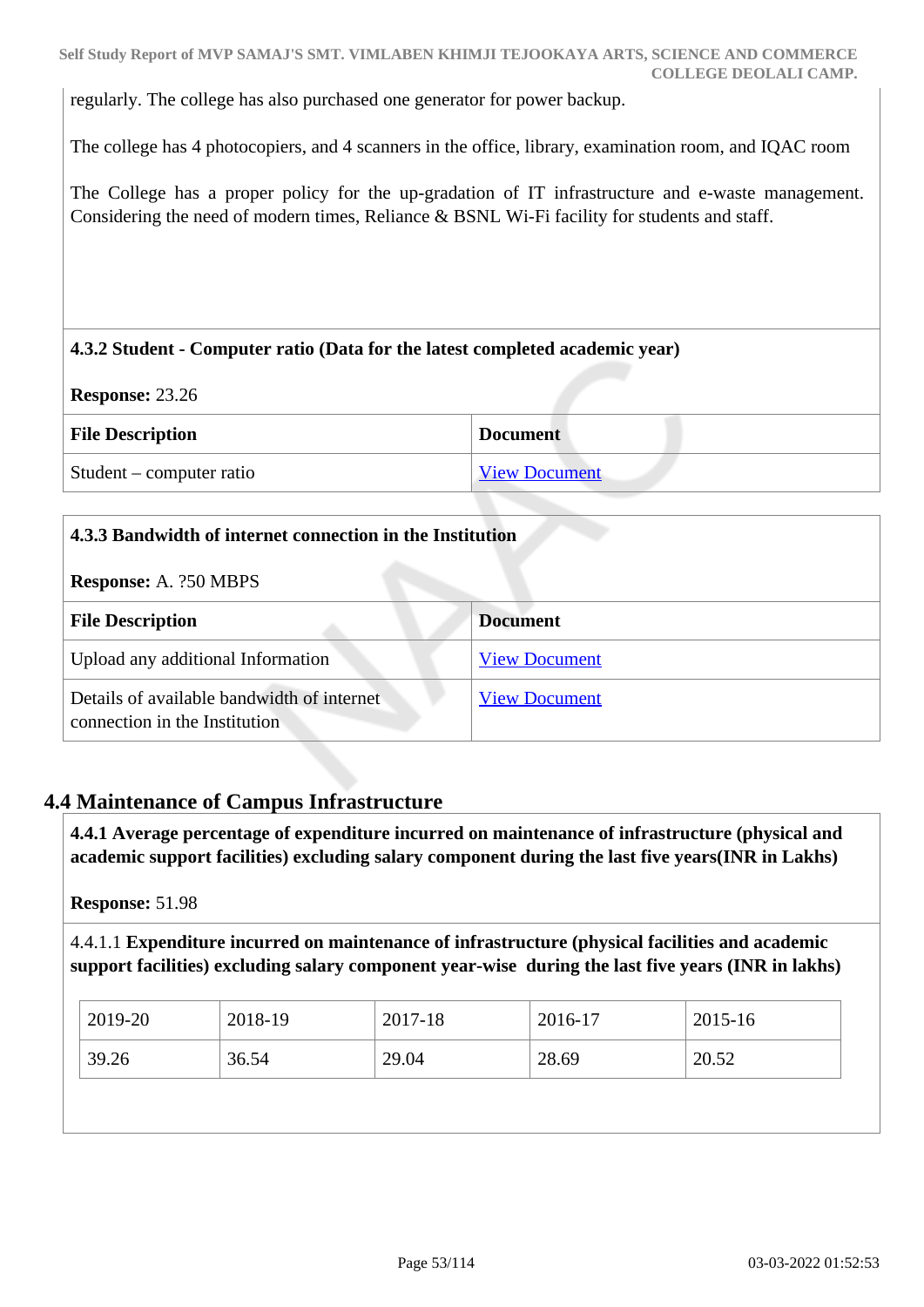| <b>File Description</b>                                                                                                     | <b>Document</b>      |
|-----------------------------------------------------------------------------------------------------------------------------|----------------------|
| Details about assigned budget and expenditure on<br>physical facilities and academic support facilities<br>(Data Templates) | <b>View Document</b> |
| Audited statements of accounts                                                                                              | <b>View Document</b> |

### **4.4.2 There are established systems and procedures for maintaining and utilizing physical, academic and support facilities - laboratory, library, sports complex, computers, classrooms etc.**

### **Response:**

The IQAC of the College plays very crucial role in recommending, providing and maintaining the physical, academic and support facilities of the college. The college plans and ensures the available infrastructure in appropriate manner for academic growth. There is a good communication and co-ordination amongst the Management, CDC, Principal and IQAC for the academic growth of the college. The departments are asked to demand their requirements to IQAC which are discussed during the IQAC meeting and then on the basis of need and priority the committee recommends it to the purchase committee. The purchase committee of the College forwards it to the administrative office for the quotations and then following the procedure the departments are provided with the necessary facilities. The facilities are upgraded and computers with new version have been installed during the last five years.

The parent institute has already appointed the agencies for maintenance services of the computers, printers, laptops, and so on. The electric equipment which has become outdated is supplied to the Engineering college, which is the sister branch for using them during the practical sessions.

The College has upgraded its infrastructural facilities for sports activities. For the indoor games, separate rooms are made available to the Department of Physical Education. An open stage cum platform has been constructed for flag hoisting on 15 August, 26 January, Maharashtra Din, and Samaj Din, etc. The same is being used during the annual gathering events for various competitions. The Recreational Hall is also being used for practicing Yoga and self Defense activity in case it rains outside, otherwise ground or the open terrace is used for these purposes.

All science departments have well-equipped laboratories and each of the departments maintains the dead stock for the equipment. The Purchase Committee of the college conducts meets on regular basis to take a review of the College equipment.

In view of securing assets and ensuring the safety of the students and the staff, the entire premise is under CCTV surveillance. The College has invested money in procuring audio-visual aids like Interactive Boards, Interactive Screens, K-Yan Machines, LCD projectors, Laptops, P.A systems,s, Lab equipment, and video capturing system (LMS)

 The available infrastructure is properly and optimally utilized. The infrastructure is made available for all the UG and PG departments, sports, and supportive services and for arranging curricular, co-curricular, and extra-curricular activities of the college. The college times for Science faculty and Arts/Commerce faculty are kept separate for the optimal utilization of the infrastructure for academic activities.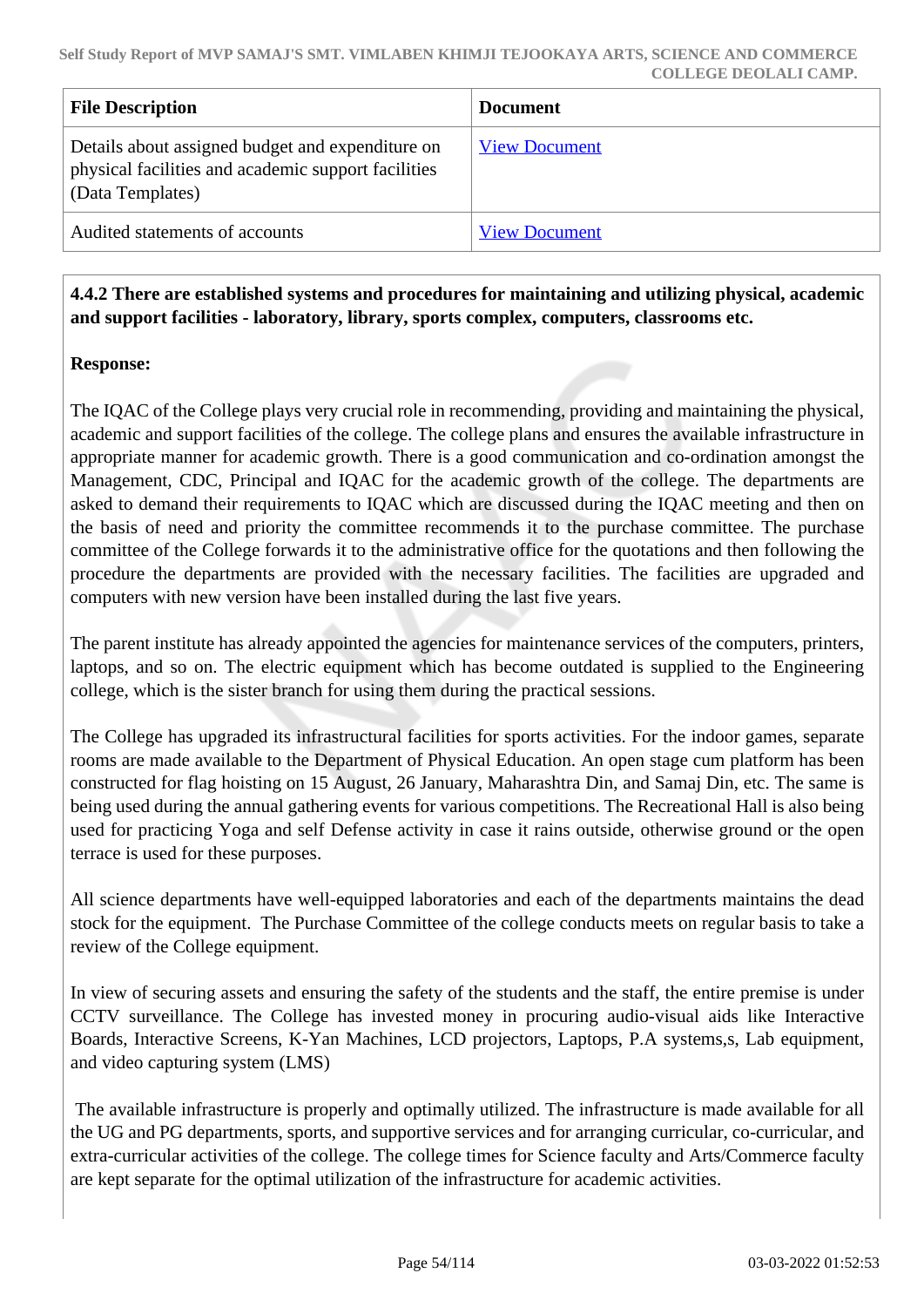The timetable committee distributes and manages the available classrooms according to the timetable. The infrastructure is also made available for YCMOU (Open University), Competitive Exams. Cell, NSS, NCC, SDO, etc. The internet facility is made available for all the departments. The students have free access to laboratories on all days excluding holidays and Library facilities are also extended during examinations. In addition to this reading, rooms are also made available for the students to study for long hours. The College has established a Multimedia Network resource Centre for students which is widely used by them for surfing as well as filling up the online examination form. The department of English has well developed Digital Language Lab. Used by students for developing communication skills and personality development. The Psychology department has a well-maintained laboratory with 5 cubicles and necessary equipment. The lab is used for performing practical as well as counseling sessions.

 All classrooms have been converted into smart classes to increase the global digital competency of students. The college has a good student -computers ratio.

| <b>File Description</b>               | Document             |
|---------------------------------------|----------------------|
| Paste link for additional information | <b>View Document</b> |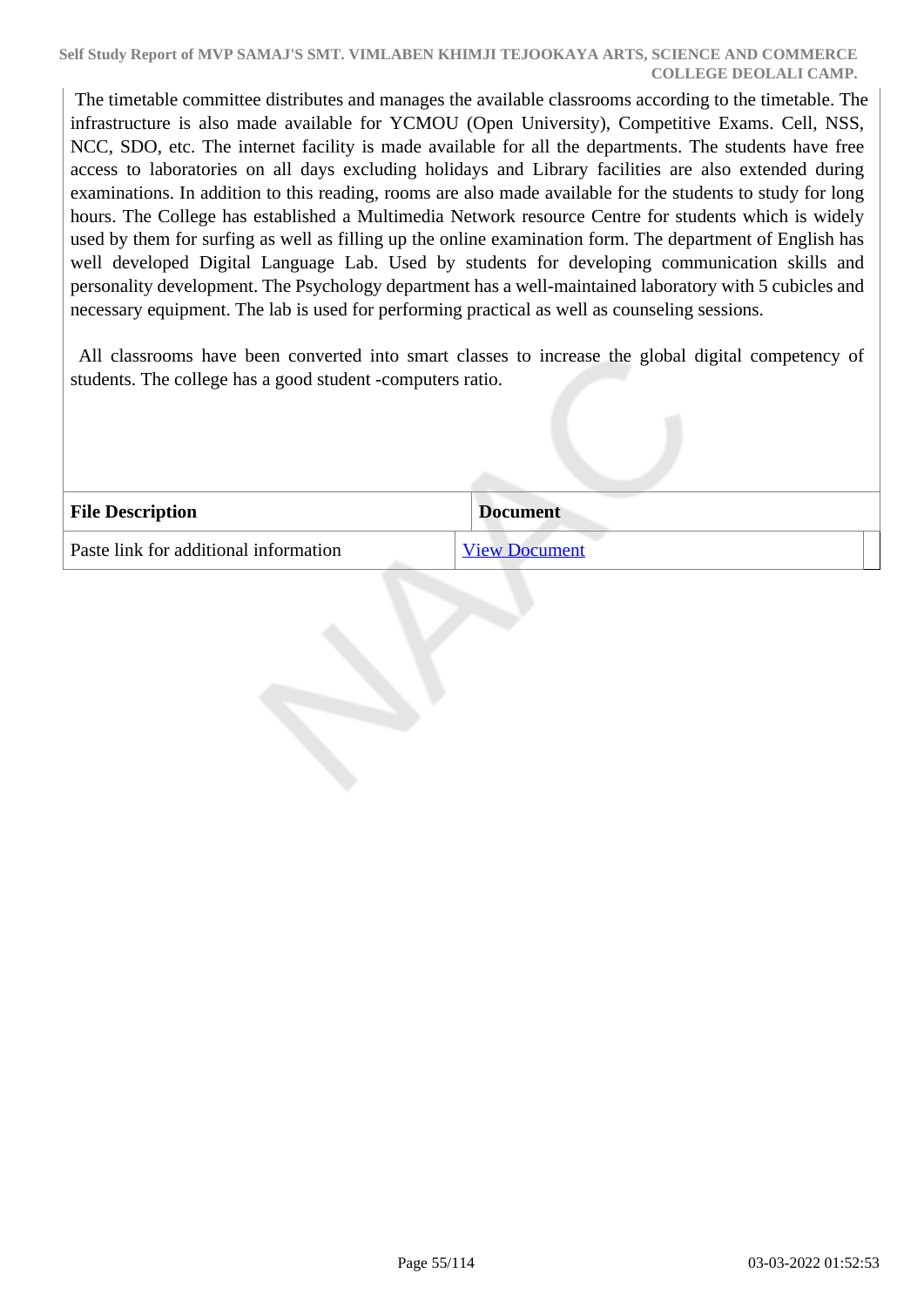# **Criterion 5 - Student Support and Progression**

## **5.1 Student Support**

 **5.1.1 Average percentage of students benefited by scholarships and freeships provided by the Government during last five years** 

**Response:** 45.17

5.1.1.1 **Number of students benefited by scholarships and free ships provided by the institution, Government and non-government bodies, industries, individuals, philanthropists during the last five years (other than students receiving scholarships under the government schemes for reserved categories)** 

| 2019-20 | 2018-19 | 2017-18 | 2016-17 | 2015-16 |
|---------|---------|---------|---------|---------|
| 1177    | 1370    | 399     | 600     | 557     |

| <b>File Description</b>                                                                                                                                                                 | <b>Document</b>      |
|-----------------------------------------------------------------------------------------------------------------------------------------------------------------------------------------|----------------------|
| upload self attested letter with the list of students<br>sanctioned scholarship                                                                                                         | <b>View Document</b> |
| Upload any additional information Average<br>percentage of students benefited by scholarships and<br>freeships provided by the Government during the<br>last five years (Data Template) | <b>View Document</b> |

 **5.1.2 Average percentage of students benefitted by scholarships, freeships etc. provided by the institution / non- government agencies during the last five years**

**Response:** 1.26

5.1.2.1 **Number of students benefited by scholarships and free ships provided by the institution, Government and non-government bodies, industries, individuals, philanthropists during the last five years (other than students receiving scholarships under the government schemes for reserved categories)** 

| 2019-20 | 2018-19 | 2017-18 | 2016-17 | $2015 - 16$ |
|---------|---------|---------|---------|-------------|
| 106     |         | 4       | O       | 00          |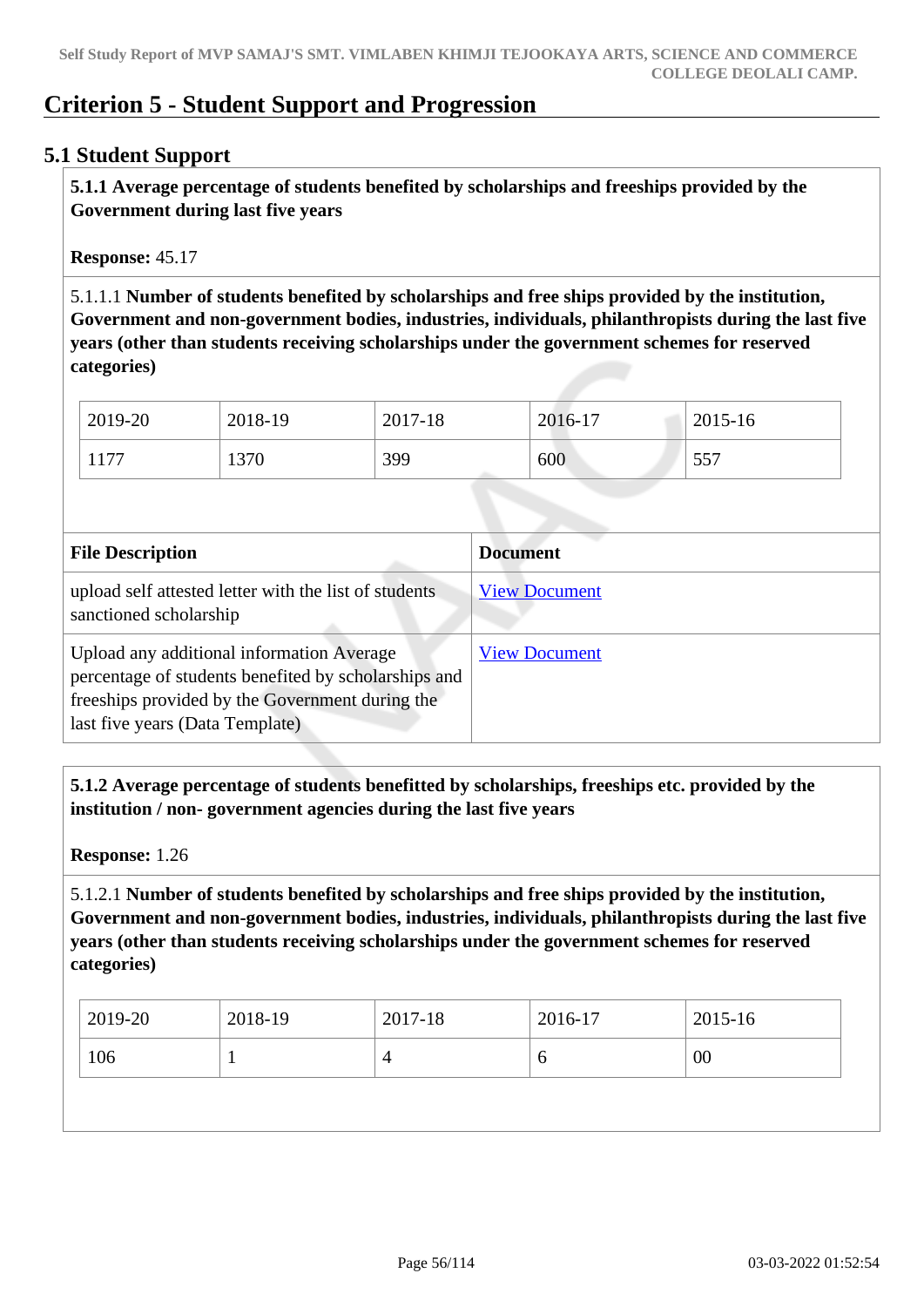| <b>File Description</b>                                                                                                                 | <b>Document</b>      |
|-----------------------------------------------------------------------------------------------------------------------------------------|----------------------|
| Upload any additional information                                                                                                       | <b>View Document</b> |
| Number of students benefited by scholarships and<br>free ships institution / non-government agencies in<br>last 5 years (Date Template) | <b>View Document</b> |

 **5.1.3 Capacity building and skills enhancement initiatives taken by the institution include the following**

#### **1.Soft skills**

- **2.Language and communication skills**
- **3.Life skills (Yoga, physical fitness, health and hygiene)**
- **4.ICT/computing skills**

**Response:** A. All of the above

| <b>File Description</b>                                                              | <b>Document</b>      |
|--------------------------------------------------------------------------------------|----------------------|
| Details of capability building and skills<br>enhancement initiatives (Data Template) | <b>View Document</b> |
| Link to Institutional website                                                        | <b>View Document</b> |

 **5.1.4 Average percentage of students benefitted by guidance for competitive examinations and career counselling offered by the Institution during the last five years**

**Response:** 30.92

5.1.4.1 **Number of students benefitted by guidance for competitive examinations and career counselling offered by the institution year wise during last five years**

| 2019-20 | 2018-19 | 2017-18 | 2016-17 | 2015-16 |
|---------|---------|---------|---------|---------|
| 876     | 501     | 501     | 328     | 546     |

| <b>File Description</b>                                                                                                       | <b>Document</b>      |
|-------------------------------------------------------------------------------------------------------------------------------|----------------------|
| Number of students benefited by guidance for<br>competitive examinations and career counselling<br>during the last five years | <b>View Document</b> |
| Any additional information                                                                                                    | <b>View Document</b> |

### **5.1.5 The Institution has a transparent mechanism for timely redressal of student grievances**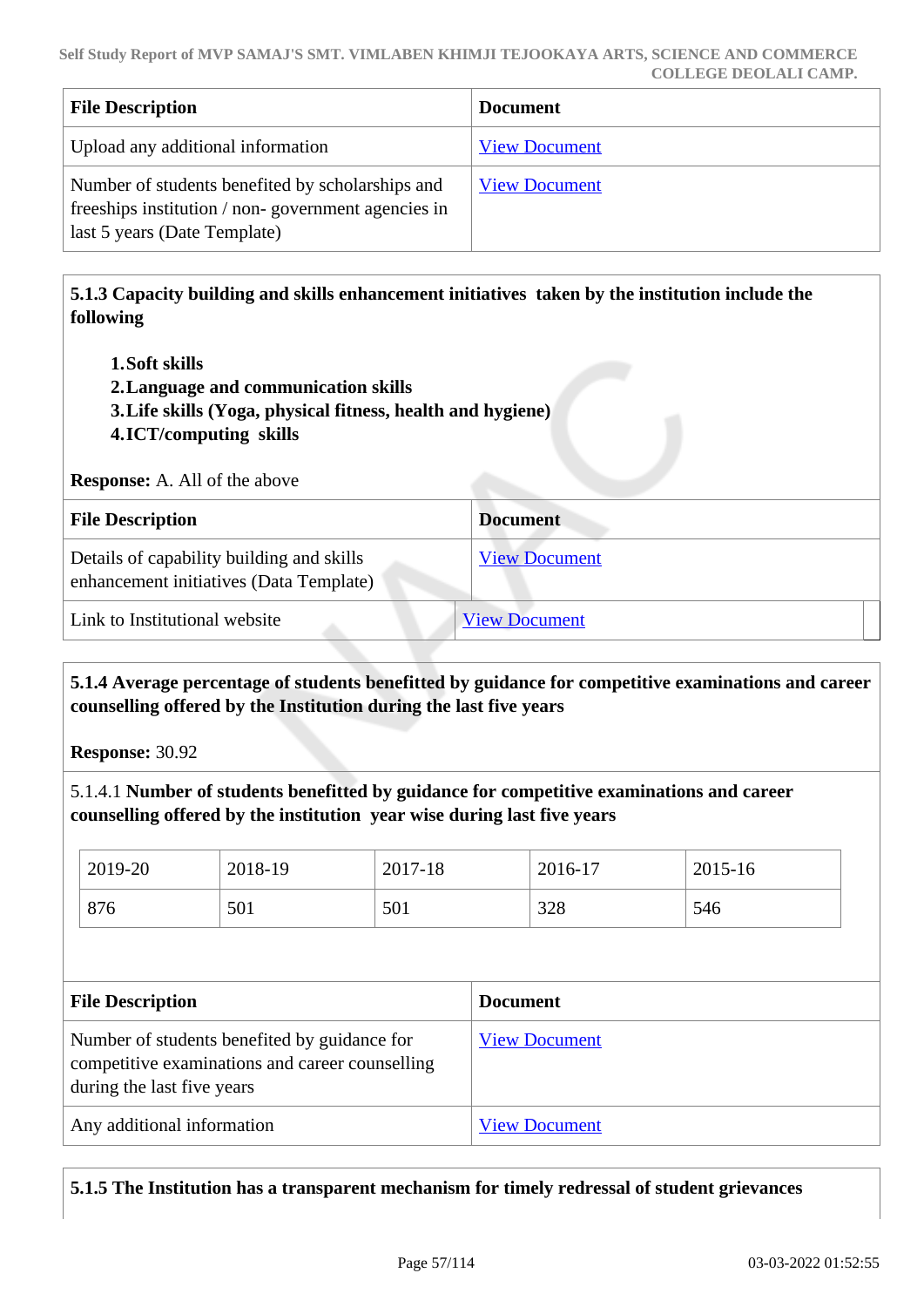#### **including sexual harassment and ragging cases**

- **1.Implementation of guidelines of statutory/regulatory bodies**
- **2.Organisation wide awareness and undertakings on policies with zero tolerance**
- **3.Mechanisms for submission of online/offline students' grievances**
- **4.Timely redressal of the grievances through appropriate committees**

# **Response:** A. All of the above **File Description Document** Upload any additional information [View Document](https://assessmentonline.naac.gov.in/storage/app/hei/SSR/102746/5.1.5_1627471985_6619.pdf) Minutes of the meetings of student redressal committee, prevention of sexual harassment committee and Anti Ragging committee [View Document](https://assessmentonline.naac.gov.in/storage/app/hei/SSR/102746/5.1.5_1627471554_6619.pdf) Details of student grievances including sexual harassment and ragging cases [View Document](https://assessmentonline.naac.gov.in/storage/app/hei/SSR/102746/5.1.5_1627471407_6619.pdf)

### **5.2 Student Progression**

### **5.2.1 Average percentage of placement of outgoing students during the last five years**

**Response:** 3.76

5.2.1.1 **Number of outgoing students placed year - wise during the last five years.**

| 2019-20 | 2018-19 | 2017-18                  | 2016-17 | 2015-16        |
|---------|---------|--------------------------|---------|----------------|
| 10      |         | $\sim$<br>$\overline{1}$ | 19      | $\overline{1}$ |

| <b>File Description</b>                                                    | <b>Document</b>      |
|----------------------------------------------------------------------------|----------------------|
| Upload any additional information                                          | <b>View Document</b> |
| Details of student placement during the last five<br>years (Data Template) | <b>View Document</b> |

### **5.2.2 Average percentage of students progressing to higher education during the last five years**

#### **Response:** 69.28

5.2.2.1 **Number of outgoing student progression to higher education during last five years**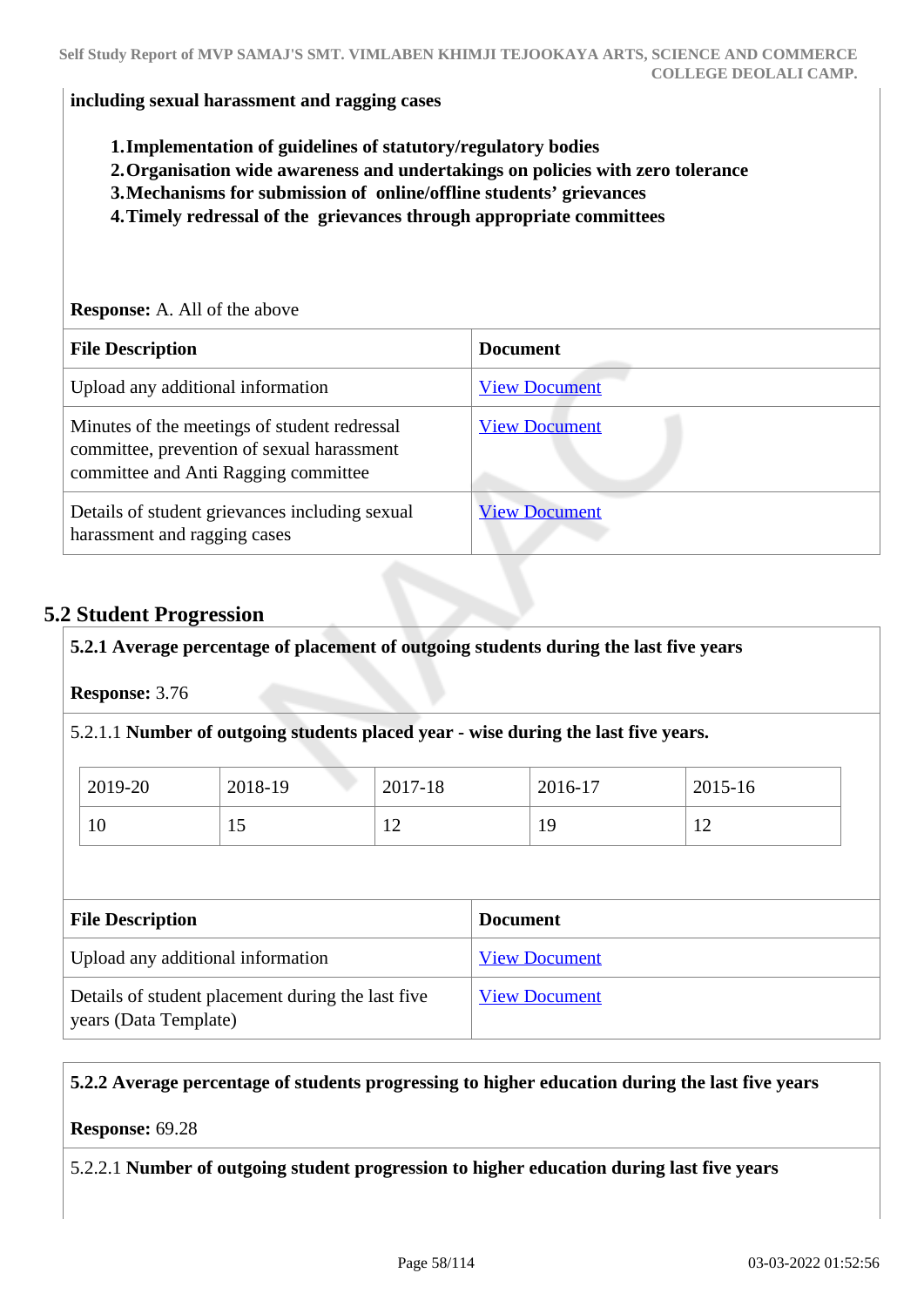| KUSPUHSU. JJU                                                         |                      |  |  |
|-----------------------------------------------------------------------|----------------------|--|--|
| <b>File Description</b>                                               | <b>Document</b>      |  |  |
| Details of student progression to higher education<br>(Data Template) | <b>View Document</b> |  |  |

### **5.2.3 Average percentage of students qualifying in state/national/ international level examinations during the last five years (eg: IIT-JAM/CLAT/ NET/SLET/GATE/ GMAT/CAT/GRE/ TOEFL/ Civil Services/State government examinations, etc.)**

**Response:** 3.82

 $R$ esponse: 336

5.2.3.1 **Number of students qualifying in state/ national/ international level examinations (eg: IIT/JAM/ NET/ SLET/ GATE/ GMAT/CAT/GRE/ TOEFL/ Civil Services/ State government examinations***, etc.)***) year-wise during last five years**

| 2019-20 | 2018-19 | 2017-18 | $2016-17$ | 2015-16 |
|---------|---------|---------|-----------|---------|
|         | 00      | 00      |           |         |

## 5.2.3.2 **Number of students appearing in state/ national/ international level examinations (eg: JAM/CLAT/NET/ SLET/ GATE/ GMAT/CAT,GRE/ TOFEL/ Civil Services/ State government examinations) year-wise during last five years**

| 2019-20                 | 2018-19  | 2017-18  | 2016-17         | 2015-16  |  |
|-------------------------|----------|----------|-----------------|----------|--|
| 10                      | $\theta$ | $\theta$ | 22              | $\theta$ |  |
|                         |          |          |                 |          |  |
|                         |          |          |                 |          |  |
| <b>File Description</b> |          |          | <b>Document</b> |          |  |

# **5.3 Student Participation and Activities**

 **5.3.1 Number of awards/medals won by students for outstanding performance in sports/cultural activities at inter-university/state/national / international level (award for a team event should be counted as one) during the last five years.**

**Response:** 23

years (Data Template)

5.3.1.1 **Number of awards/medals for outstanding performance in sports/cultural activities at**

 $\overline{\phantom{a}}$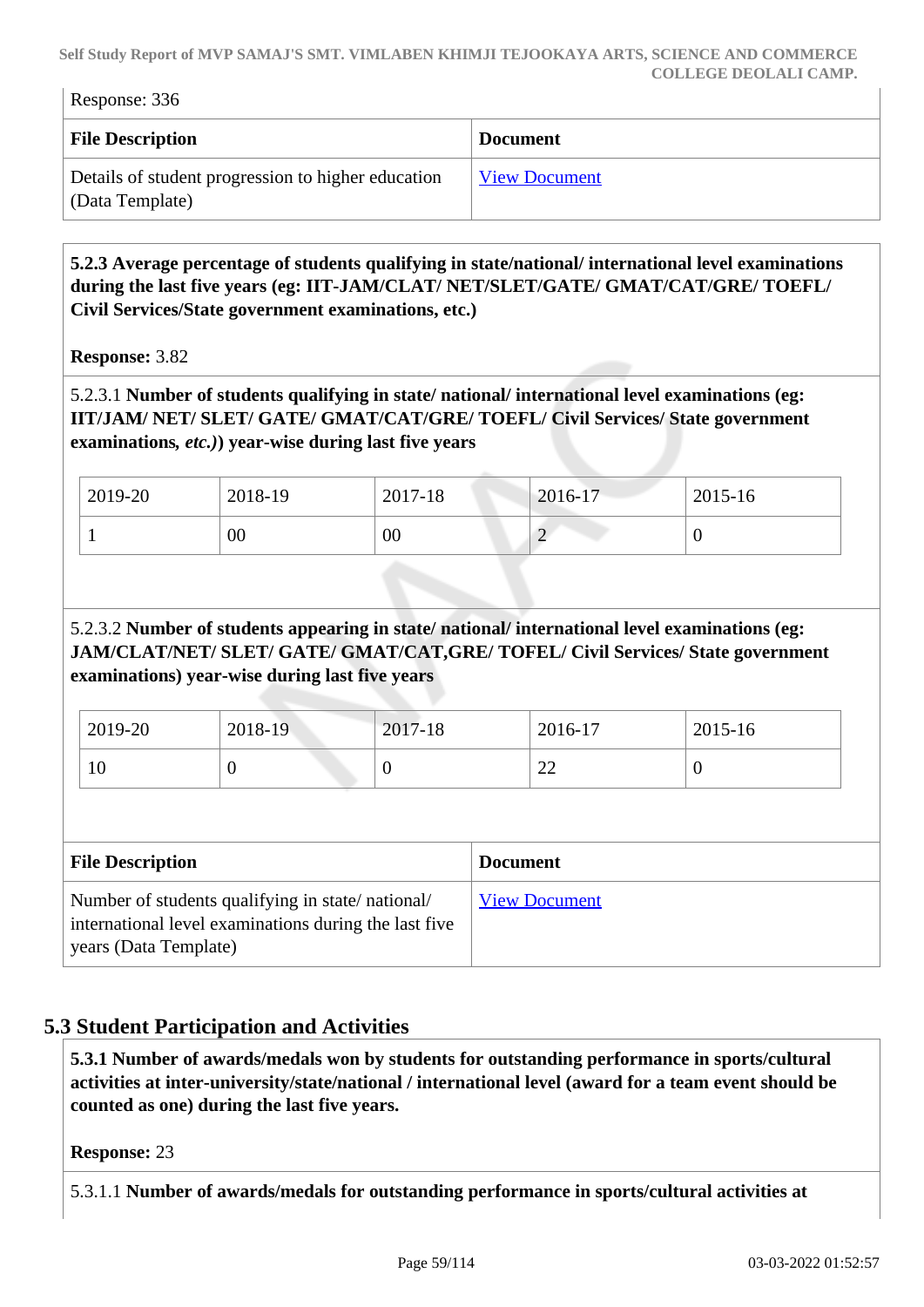|                                                                                                                                                                        | wise during the last five years. |         |                      |                      |         | university/state/national / international level (award for a team event should be counted as one) year- |  |
|------------------------------------------------------------------------------------------------------------------------------------------------------------------------|----------------------------------|---------|----------------------|----------------------|---------|---------------------------------------------------------------------------------------------------------|--|
|                                                                                                                                                                        | 2019-20                          | 2018-19 | 2017-18              |                      | 2016-17 | 2015-16                                                                                                 |  |
|                                                                                                                                                                        | 19                               | 3       | $\overline{0}$       |                      |         | $\theta$                                                                                                |  |
|                                                                                                                                                                        | <b>File Description</b>          |         |                      | <b>Document</b>      |         |                                                                                                         |  |
| Number of awards/medals for outstanding<br>performance in sports/cultural activities at<br>university/state/ national/international level during<br>the last five year |                                  |         | <b>View Document</b> |                      |         |                                                                                                         |  |
| e-copies of award letters and certificates                                                                                                                             |                                  |         |                      | <b>View Document</b> |         |                                                                                                         |  |

### **5.3.2 Institution facilitates students' representation and engagement in various administrative, cocurricular and extracurricular activities following duly established processes and norms (student council, students representation on various bodies)**

### **Response:**

The Board of Students Development (BSD) is formed in the College as per the guidelines given by the Savitribai Phule Pune University (SPPU). It looks after the protection of rights and supervises the activities conducted for the overall development of the students. As per the provision of the Maharashtra Universities Act 2016 and the guidelines are given by SPPU, the college elects the University Representative (UR) from the Class Representatives (CR) every academic year. Board of Students Development (BSD) promotes co-ordinates and conducts different activities for the better social and corporate life of the students. It also tries to nurture student's overall personality development focusing on their mental, physical and cultural growth. Various activities are conducted which help them to become ideal citizens and prepares them to compete with the globalized world. Every year the students association is formed at the college level representing the students for the conduction of departmental forum events.

 Following Prominent activities assigned by SPPU are implemented in the college under The Board of Students Development (BSD)

- 1. Anti-ragging Cell
- 2. Students Council.
- 3. Personality Development
- 4. Placement Cell
- 5. Soft Skills Development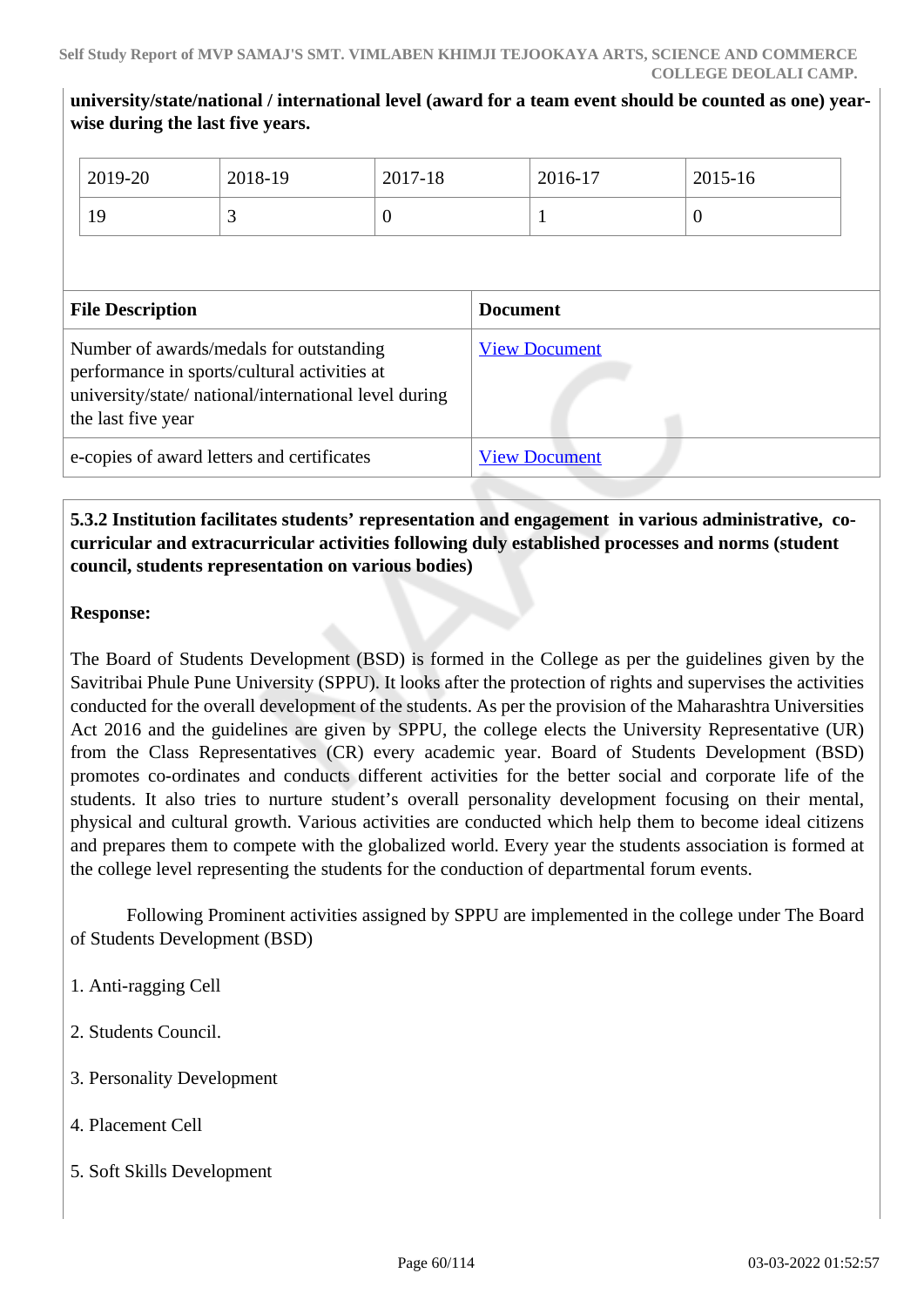### 6. Special Guidance

7. Karmaveer Bhaurao Patil 'Earn and Learn Scheme

Students Council:

 As specified in Maharashtra Universities Act 2016 and SPPU, the Student Council is formed which consists of the following members.

- 1. Principal as Chairman
- 2. One faculty member, nominated by the Principal
- 3. National Service Scheme Program Officer
- 4. Merit holders and regular students of each class are nominated by the Principal.
- 5. Director of Sports and Physical Education.

6. One student from each of the following activities, who has shown outstanding performance and who is nominated by the Principal

- (1) Sports
- (2) National Service Scheme
- (3) Cultural Activities.

All the above student representatives vote for the University Representative (UR) of the college.

 The council works as a mediator between the students and the college higher authorities. Student representation in various academic and administrative bodies has contributed to the construction of policies and regulations for the betterment of the students. This council also helps in making the students aware of government and institutional scholarship schemes, various social and welfare schemes and also creates interest regarding cultural and sports activities. It also resolves personal conflicts and addresses their grievances. It helps them in showcasing their talent on a public platform. The student council members help in organizing programs to create awareness about the harmful effects of ragging and bullying. In order to make students aware of their responsibilities towards college while framing the College committees. Students are given representatives in each of the committees During the NSS Camps 300 students actively participated in various activities. The NCC unit has an intake of 60 NCC cadets. The students are given various kinds of responsibilities during the organization of Seminars, conferences, and workshops. Students are motivated to participate in various drives and organized campaigns organized by the college. In this way, the College tries to get involved maximum students.

| <b>File Description</b>               | <b>Document</b>      |
|---------------------------------------|----------------------|
| Paste link for additional information | <b>View Document</b> |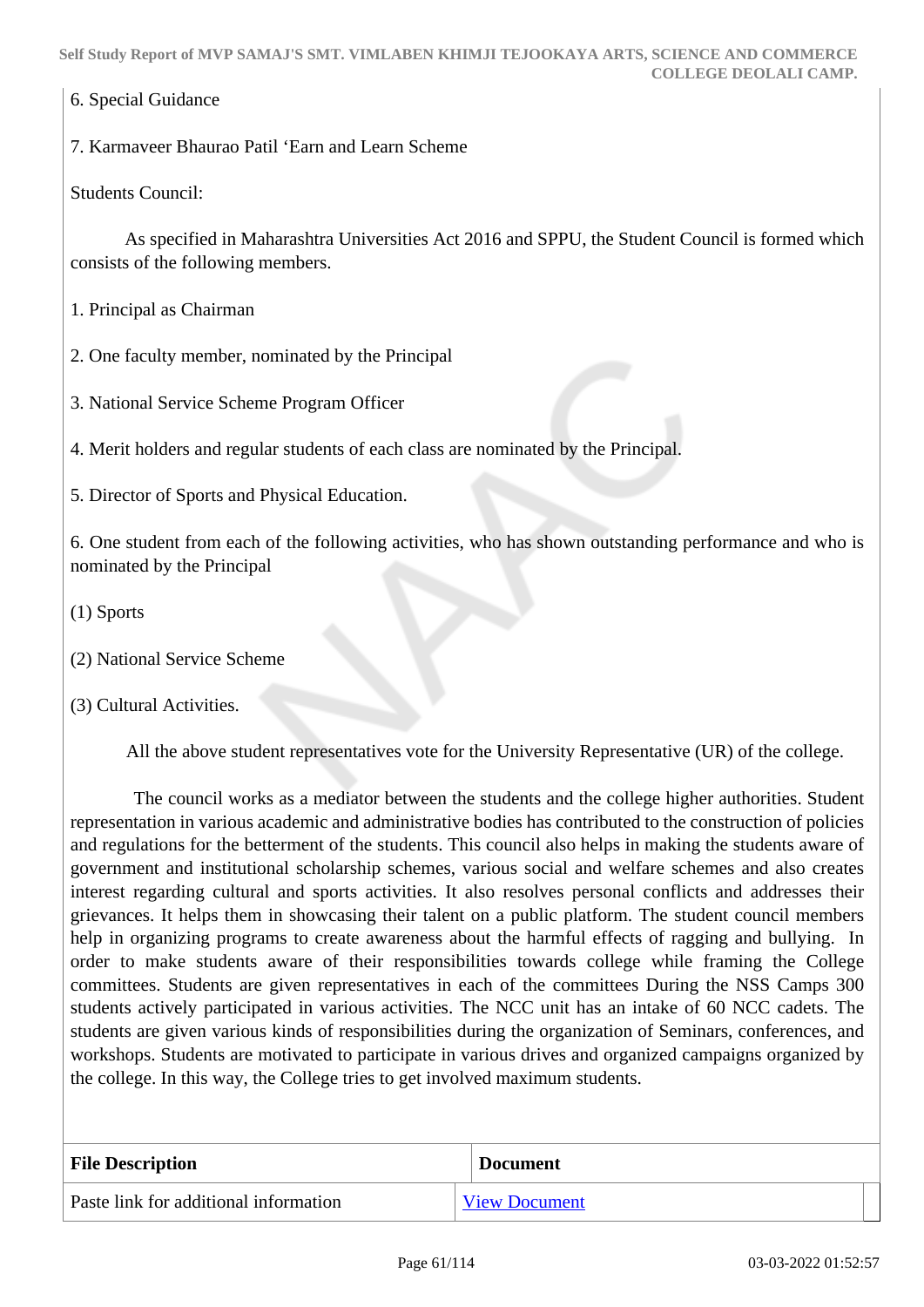### **5.3.3 Average number of sports and cultural events/competitions in which students of the Institution participated during last five years (organised by the institution/other institutions)**

**Response:** 595.4

5.3.3.1 **Number of sports and cultural events/competitions in which students of the Institution participated year-wise during last five years**

| 2019-20 | 2018-19 | 2017-18 | 2016-17 | 2015-16 |
|---------|---------|---------|---------|---------|
| 655     | 760     | 544     | 509     | 509     |

| <b>File Description</b>                                                                                                                                                                              | <b>Document</b>      |
|------------------------------------------------------------------------------------------------------------------------------------------------------------------------------------------------------|----------------------|
| Upload any additional information                                                                                                                                                                    | <b>View Document</b> |
| Report of the event                                                                                                                                                                                  | <b>View Document</b> |
| Number of sports and cultural events/competitions<br>in which students of the Institution participated<br>during last five years (organised by the<br>institution/other institutions (Data Template) | <b>View Document</b> |

# **5.4 Alumni Engagement**

 **5.4.1 There is a registered Alumni Association that contributes significantly to the development of the institution through financial and/or other support services**

### **Response:**

The College has a registered Alumni Association for the former students of the college. The alumni association of the college was registered [Nashik/0000100/2018] and is displayed on the website. At present, the total number of registered alumni is 894. An online registration facility has been provided to the Alumni for registration. The college invites alumni for expert lectures organized for current students and they are also felicitated for their achievements on special occasions such as Alumni Meet.

Objectives of the Alumni Association:

To utilize their experiences for the benefit and progress of the present students

To seek their guidance for better employability of the present students

To seek financial support from them.

To assist the College in organizing curricular and co-curricular activities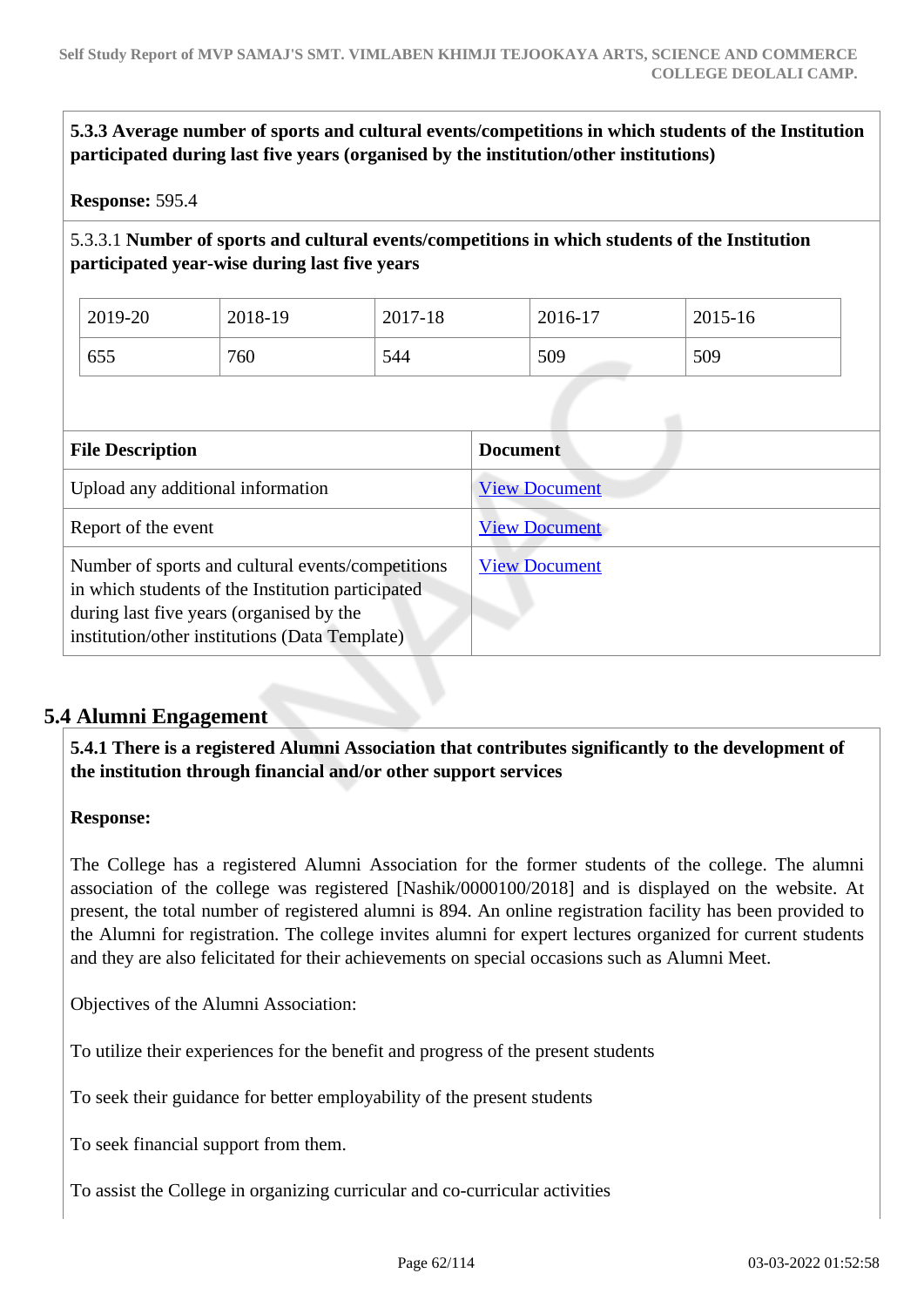To get their valuable advice and suggestions for the overall development of the college

To motivate our students by success stories of Alumni

Some of the notable contributions of the alumni are as follows:

Monetary and Non-monetary Contribution:

The Alumni Association actively provides monetary contributions for student welfare and infrastructural facilities. The College in association with Alumni Association generated Rs. 5,76,000/- as building funds. The Alumni Association also organizes collaborative activities such as Tree Plantation distribution of masks, Blood Donation Camps, etc. The Alumni regularly contribute to the development of the College in various capacities like donation of books to the departmental library, Donation of the water cooler, interactive smart boards etc.

#### Alumni meet:

Every Year the College organizes Alumni meet to provide a platform to share Alumni feelings and experiences with students, faculty, administrators of the College.

| <b>File Description</b>               | <b>Document</b>      |
|---------------------------------------|----------------------|
| Upload any additional information     | <b>View Document</b> |
| Paste link for additional information | <b>View Document</b> |

### **5.4.2 Alumni contribution during the last five years (INR in lakhs)**

#### **Response:** A. ? 5 Lakhs

| <b>File Description</b>             | <b>Document</b>      |
|-------------------------------------|----------------------|
| Upload any additional information   | <b>View Document</b> |
| Link for any additional information | <b>View Document</b> |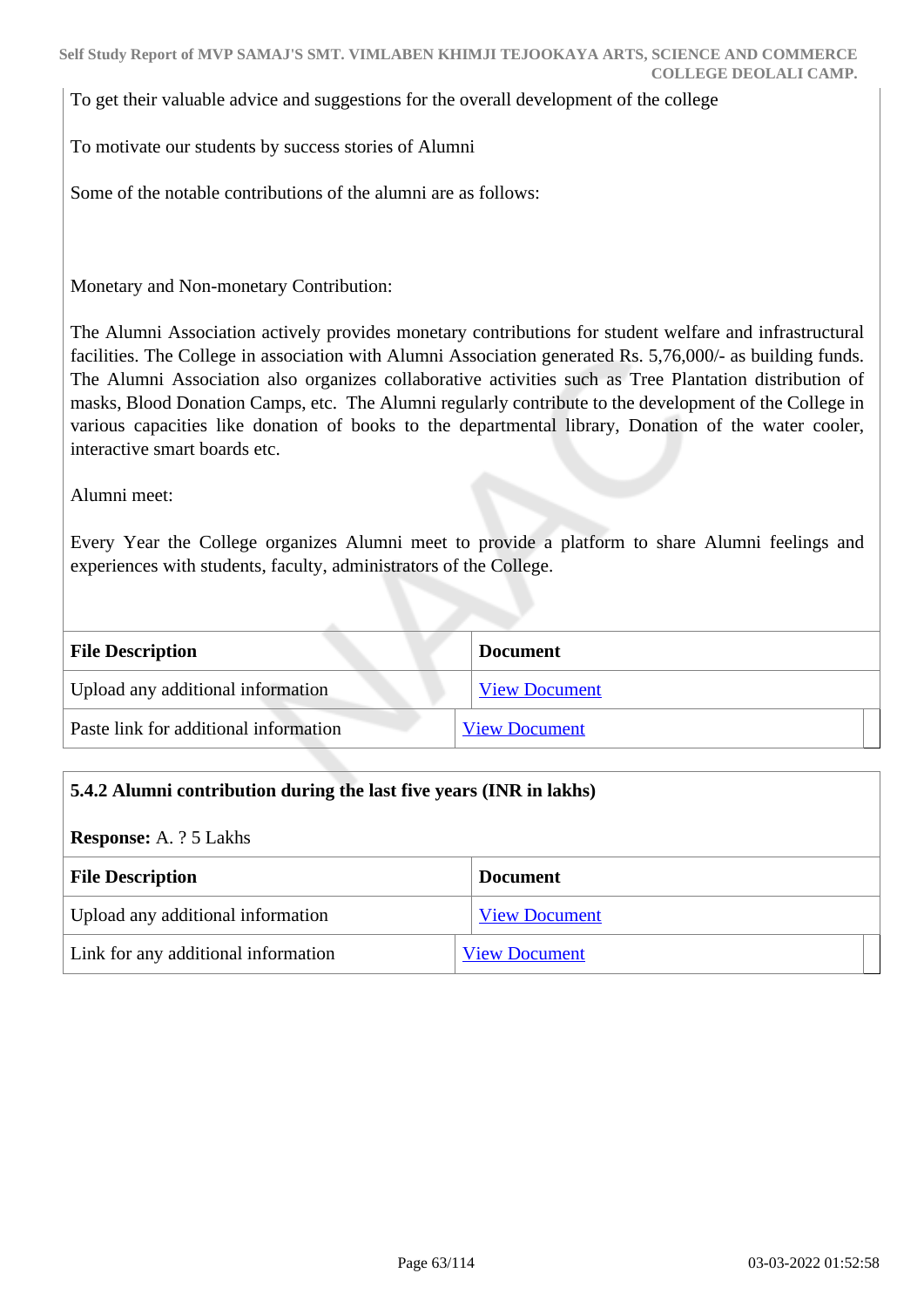# **Criterion 6 - Governance, Leadership and Management**

# **6.1 Institutional Vision and Leadership**

 **6.1.1 The governance of the institution is reflective of and in tune with the vision and mission of the institution**

### **Response:**

**Vision**: To contribute to nation-building by imparting academic excellence, social awareness by inculcating moral and ethical values amongst the students representing different strata of the society.

**Mission**: To enhance the level of education in semi-urban areas and support students from underprivileged, rural and defence backgrounds in acquiring education to cope up with the current challenges.

### **Goals :**

1.To ensure good academic education through disciplined approach and better quality of teachers

2. To promote higher education, competency and enhancement among teaching fraternity and sensible attitude to environmental awareness and social issues

3.To imbibe soft skills among students to groom their personality so that they can meet the current challenges of competitive life.

4.To increase the strength of rural students in the college.

5.To provide maximum facilities to minority and underprivileged (reserve category) students.

6.To encourage students to participate in N.C.C., N.S.S. camps for their all-round and personality development as well as social awareness

- The vision and mission of the college focus to ensure equity, and excellence so as to meet the challenges of the new millennium as well as the higher education
- The college is located in the semiurban locality with the advantage of a cantonment area. It imparts education to all classes of the society, irrespective of caste, creed, sex, religion and socio-economic status
- It aims at all-round development of the students including intellectual, physical, and cultural development
- The college prepares a perspective plan for every five years to implement its vision, mission and goals
- It provides up to date facilities like the central library, computer lab, classrooms, gymnasium, science laboratory, canteen etc.
- In addition to regular curricular activities, the college organize extracurricular activities through NSS, NCC, Competitive and Carrier Guidance Cell, Soft Skills development Programm and Arts Circle
- The college offers value education by celebrating birth and death anniversaries of social reformers, scientists, and other inspiring personalities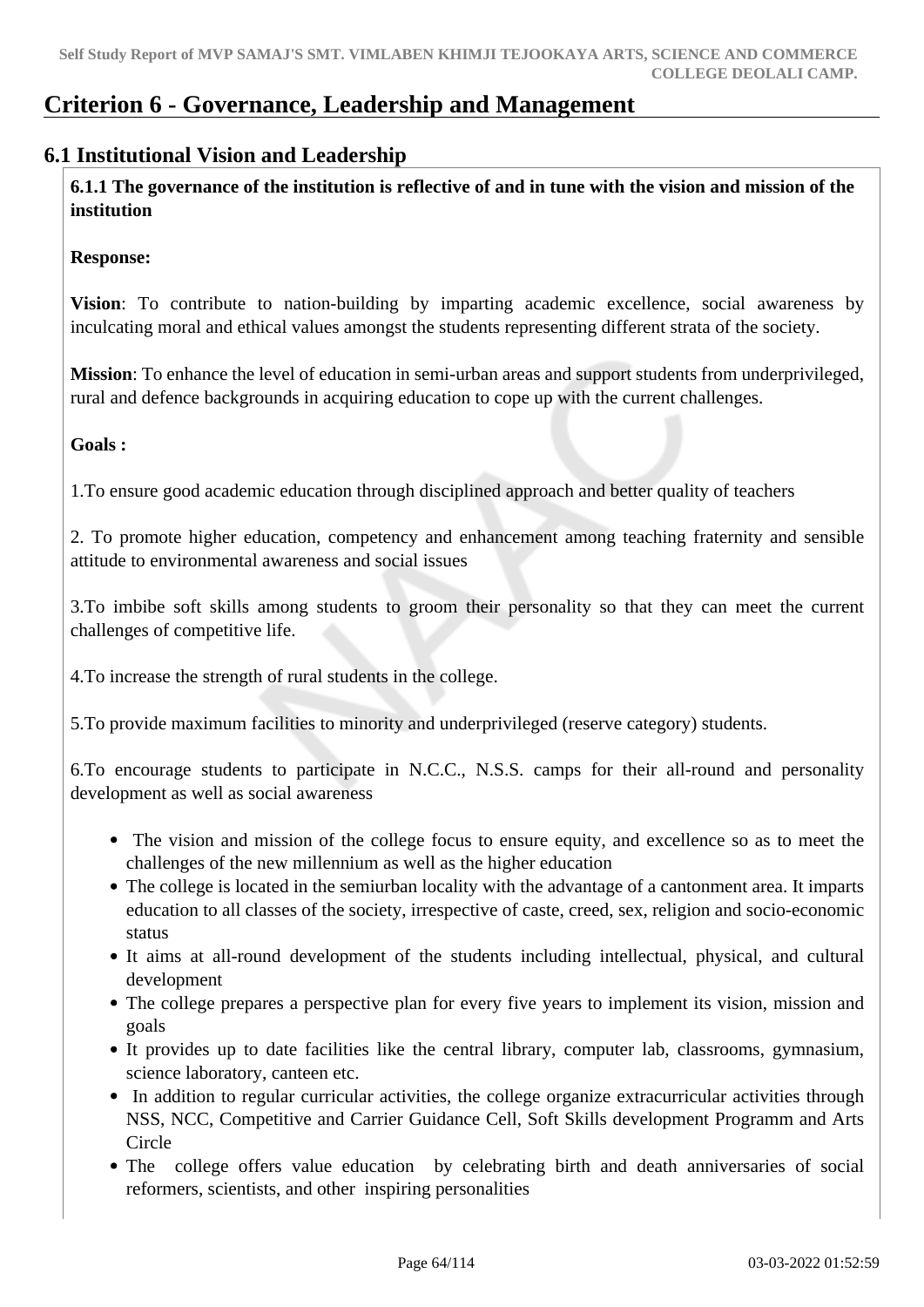- The college provides carrier counselling in various fields by organising various programmes
- It uses a smart blend of conventional and modern teaching methodology
- The college has started skill-based courses to enhance the job opportunities
- The college organises programmes for girl students through Women Empowerment Cell to inculcate and develop a desire for higher education among the girl students especially from a rural area
- Students from reservation categories and low-income groups are benefitted from various scholarships from various governments and non-government agencies as well as from parent institute
- Lectures of defence personals are organised to encourage recruitment in armed forces

| <b>File Description</b>               | <b>Document</b> |
|---------------------------------------|-----------------|
| Paste link for additional information | View Document   |

### **6.1.2 The effective leadership is visible in various institutional practices such as decentralization and participative management**

#### **Response:**

- The college encourages and follows the ethos of decentralization and participative management by the involvement of staff in different administrative roles. The College Development Committee ( CDC) is the decision-making apex body at the college level which has representatives from various stakeholders such as the director from the parent institute Maratha Vidya Prasarak Samaj ( MVP), teaching and administrative staff, and well-wishers from the society. The CDC committee meets twice a year to ensure academic and planning and overall development of the college
- The Principal of the college further decentralizes the work of the institution by appointing senior faculties from three streams as a faculty in-charge for smooth coordination
- IQAC formulates various statutory and non-statutory committees for good governance at the beginning of every academic year
- The IQAC also plans and evaluates the quality assurance in the college and organizes meetings with different stakeholders periodically throughout the year. It also plays an imperative role in monitoring the academic&administrative activities and overall quality development of the college
- Every committee prepares its plan and implementation strategies.
- At the end of every activity, the activity reports are prepared and submitted to the principal
- The college has an active mentor-mentee system through which the students are constantly kept in touch with the college and various activities run by it.
- **Case Study:**

#### **Library committee and purchase of books and journals**

- The college has a library committee that looks after the functioning of the library
- In regular meeting, library committee decides the budget for the purchase of books, journals, and allied items for each program
- List of books to be purchased and journals to be subscribed are sought from the Head of the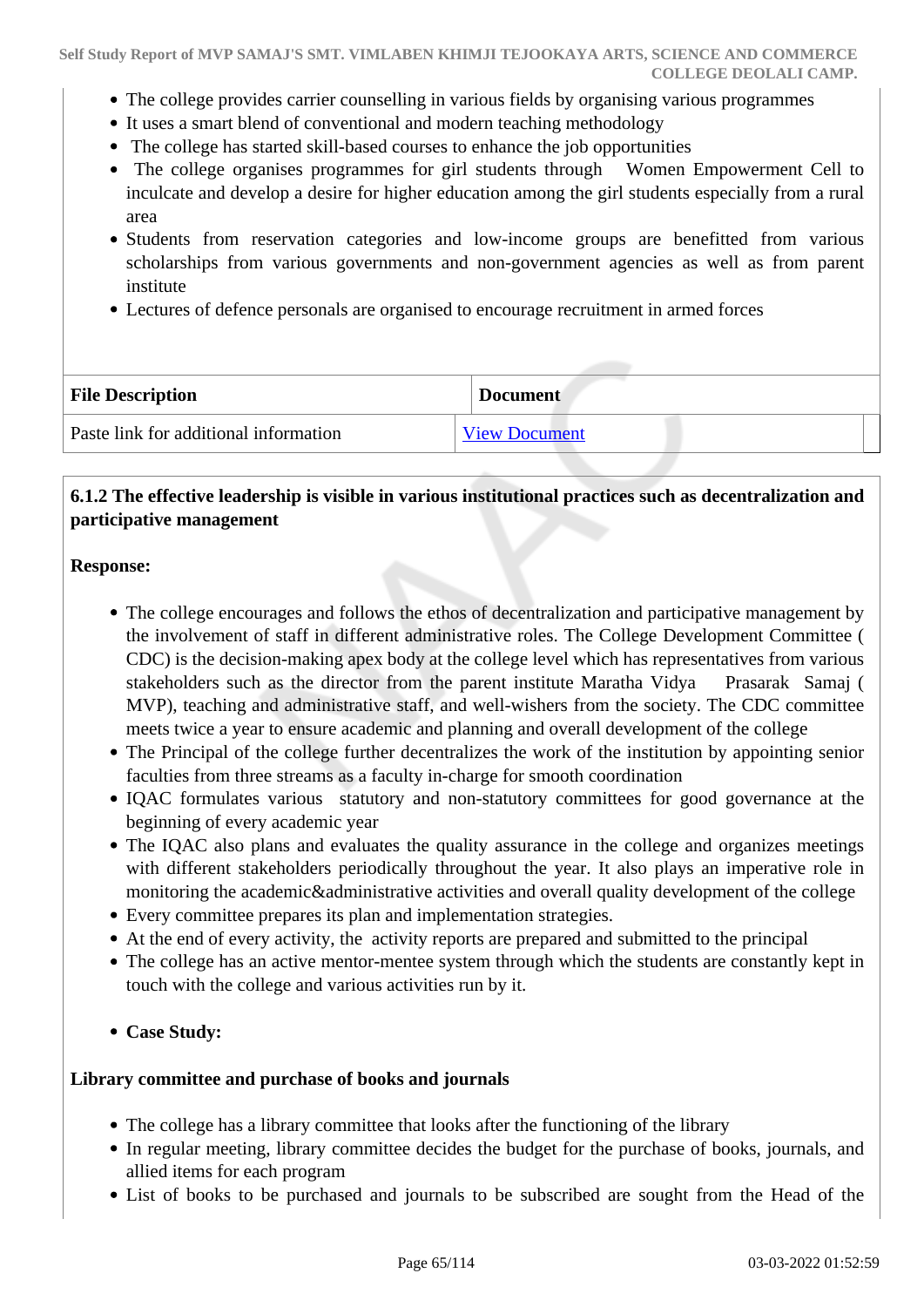departments

- The head prepares a list after receiving recommendations from staff members in the departmental meetings. The list is then submitted to the librarian. The librarian places the order to the supplier approved by the parent institute
- Books are entered in the accession register with all relevant details of the book like price, publisher, vendor, year of publication, etc.
- Then the bills are processed for the payment with the accession numbers entered against each item. With the final signature of the principal, the account section makes the final payment to the supplier
- Similar procedures of decentralized and participative management are practiced for all other purchases as well as for the organization of co-curricular, extracurricular, and sports in our institute.

| <b>File Description</b>               | <b>Document</b>      |
|---------------------------------------|----------------------|
| Paste link for additional information | <b>View Document</b> |

# **6.2 Strategy Development and Deployment**

### **6.2.1 The institutional Strategic / Perspective plan is effectively deployed**

#### **Response:**

The college has prepared its perspective plan for five years by keeping in mind its vision , mission and goals to provide quality higher education, and skill oriented human resources.& displayed it on web site of the college

- The perspective plan visualises the improvement of academic and support facilities for the students and staff.
- The college strives to follow the perspective plan as a road map for the overall development of student and college.

#### **Case Study**

### **E governance in Academic and Administrative activities**

**1. Admission** :The admission process is through online process .E campus software is used for online admission, merit lists, issuing transfer certificates,beanfied certificates etc.

### **2.Examination :**

Right from filling up of examination forms to declaration of results and apply for verification everything is done through online process by using e campus soft ware

For internal evaluation all departments use google class rooms ( Google work space) to prepare mark sheets and result analysis

**SRDP:** the question papers of university are down loaded from the authorized web site of SPPU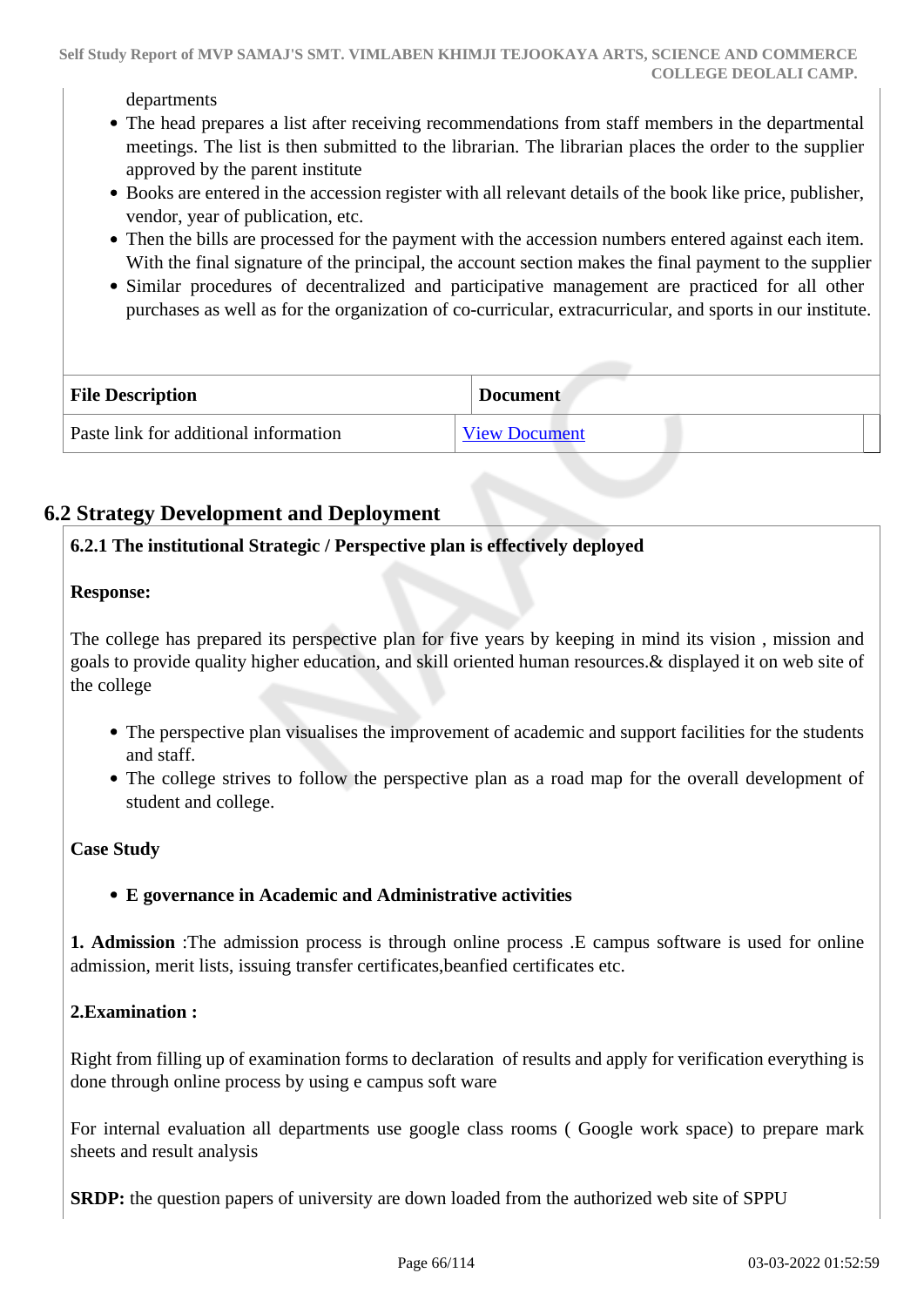### **3.Library:**

Library is automated & offers services like OPAC, book accessioning, circulation of books, barcoding, Identity cards and various report generation.It also subscribes to INFLIBNET- NLIST which gives access to e resources

**4.Biometric attendance**: working of staff is supervised through biometric attendance system

### **5.Internet Facility:**

The college provides 100 mbps leased line internet connection with Wi-Fi facility to each department

#### **6.Scholarships:**

Online scholarship form filling and disbursement of scholarship facility is provided through Maha DBT portal

**7.Google Work Space** is widely used by the teaching faculty for conducting online classes, distributing notes and conducting online tests and assignments

### **8.Teaching Diary:**

• Online Teaching Diary for teachers & work dairy for non teaching staff has been introduced from the academic year 2021-22 in order to make work paperless

| <b>File Description</b>               | <b>Document</b>      |  |
|---------------------------------------|----------------------|--|
| Paste link for additional information | <b>View Document</b> |  |

### **6.2.2 The functioning of the institutional bodies is effective and efficient as visible from policies, administrative setup, appointment, service rules and procedures, etc.**

#### **Response:**

The college is affiliated to Savitribai Phule Pune University ( SPPU). It is governed by the parent institute Maratha Vidya PrasarakSamaj( MVP), Nashik. The college has three -tier system for its governance. At institutional level the college is governed by the management which contains President, the Chairman, the Sarchitnis & Directors. At college level, the principal is at the topmost of the internal administration and is assisted by the Vice- Principals, Registrar, HODs, staff and IQAC. The College Development Committee (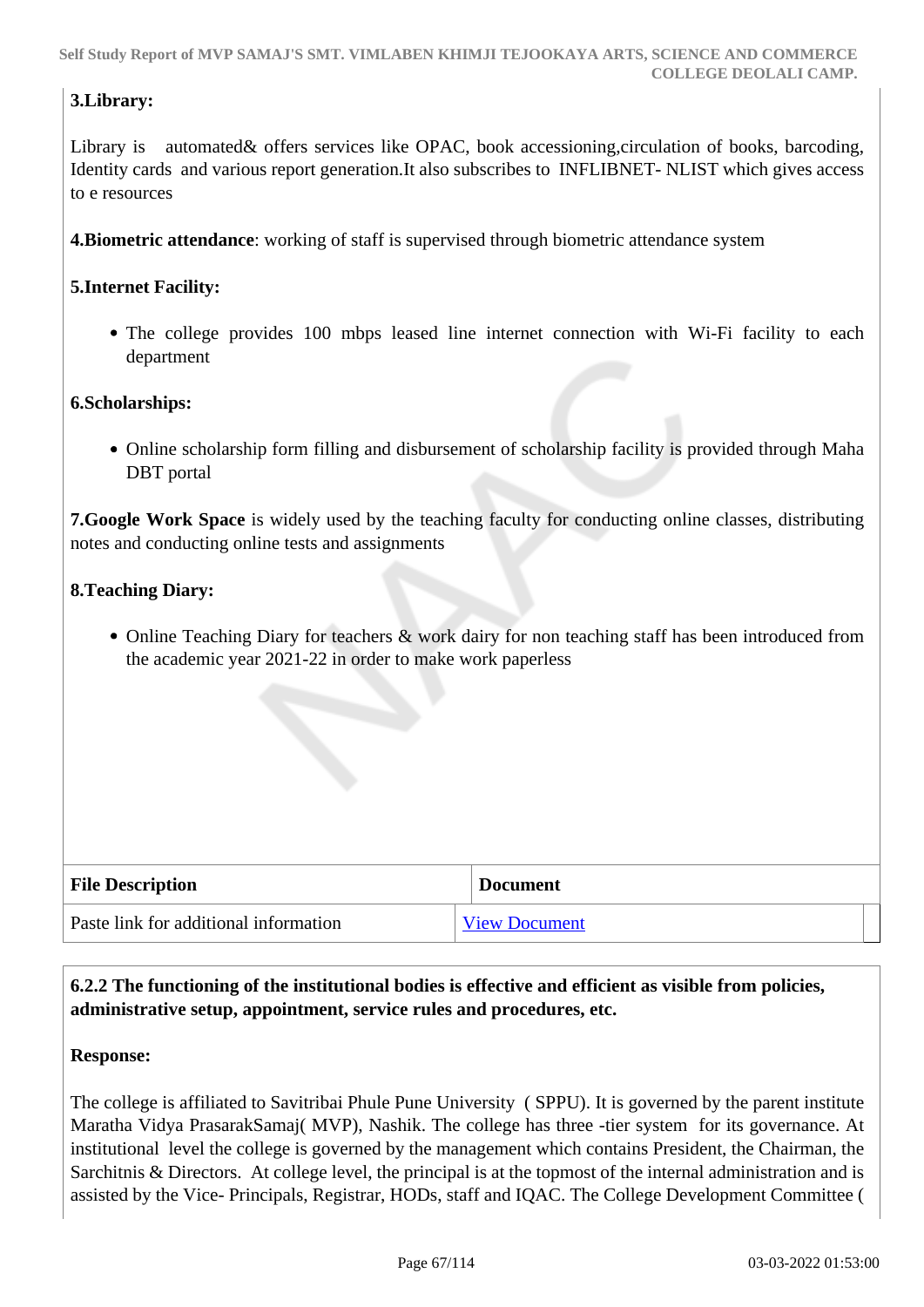CDC) is the apex body of the college

### **1.Administrative Set up:**

- The administrative set up consists of the principal, followed by the Vice- Principal, Registrar, Office superintendent, Head Clerks, Assistants, Attendants and Peons
- The organisation of each department includes Head of the Department, Professors Stage-1, 2, and 3
- The formal organizational structure of the library staff includes the Librarian, Library clerk and Library Assistant
- Organisational structure of the department of Physical education includes a Director of Physical education and the attendant

### **2.Service Rules:**

 For service conditions and rules the college follows the rules and regulations laid down by SPPU,UGC, New Delhi, & Govt. of Maharashtra & Parent Institution ( MVP Samaj Nashik)

#### **3.Procedures for Recruitment:**

Appointments of various posts in the college are carried out in two ways

I) Government sanctioned Permanent Posts (Grant -in- aid):These posts are recruited as per the norms of the UGC and Govt. of Maharashtra

ii) Management sanctioned (Temporary)posts (Self Financed): These posts are recruited by the management of the MVP as per the norms of SPPU and UGC

### **4.Procedures for promotion:**

- Promotion to the faculty and administrative staff is given according to the rules of SPPU, UGC, and Govt. of Maharashtra
- Grievance Redressal Mechanism:
- The college has Anti ragging committee, Discipline Committee, Prevention of Sexual Harassment committee and Grievance Redressal Committee for timely redressal of various grievances of faculty and staff.

#### **5.Mechanism of grievance redressal**

a) Direct access of students to authorities: students can directly approach the Principal, the Vice- Principal and the Head of the department to place their grievances

b) Suggestion box: Written Complaints are dropped in the suggestion box by the students which is kept near Principal's office. Tracking of the complains is taken by periodic opening of the box by the concerned authorities and appropriate measures are taken to resolve the complaints

c) Student Council: Grievances received through the member of student council are addressed by taking proper measures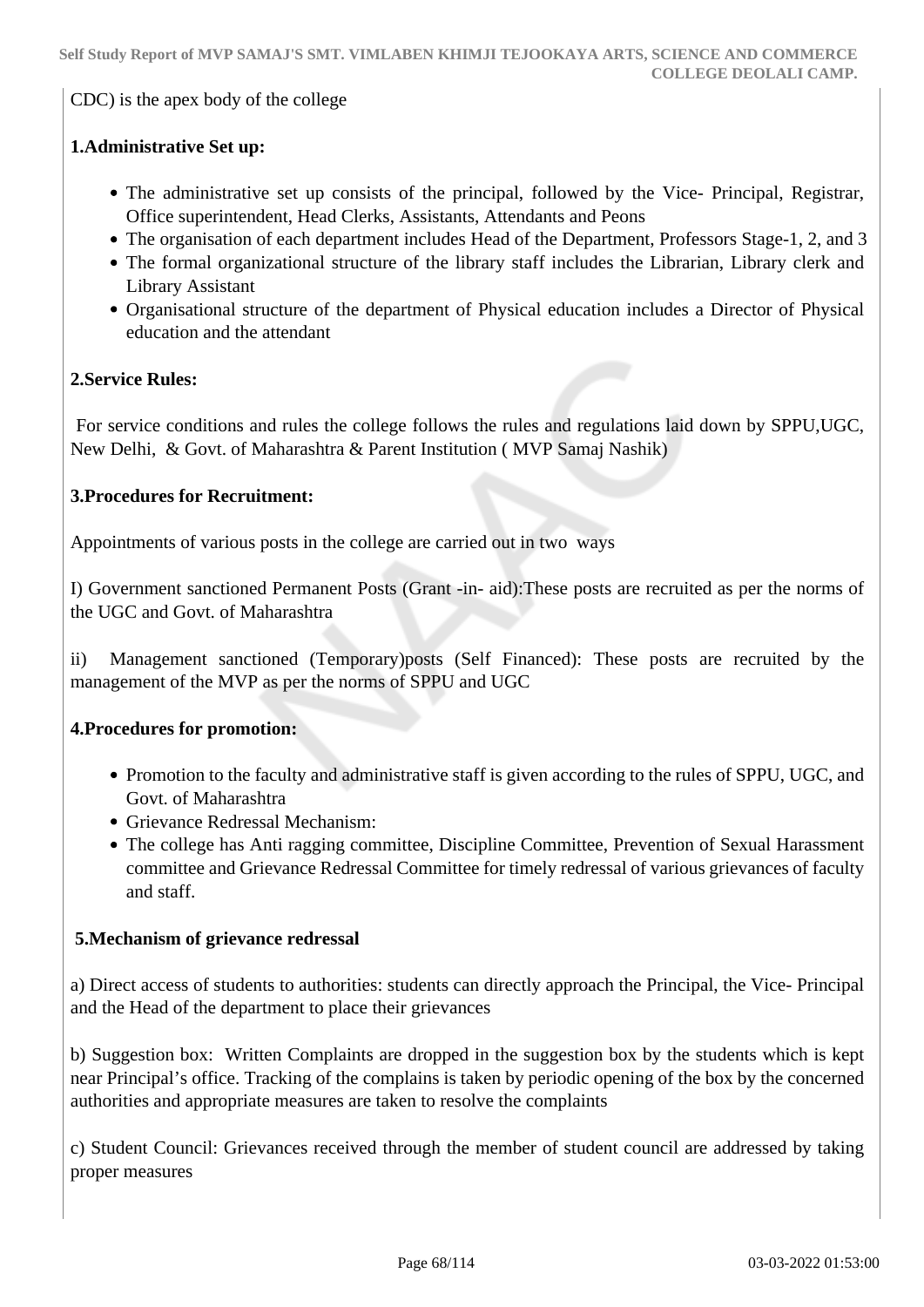d) Open Discussion with Employee: Grievances of the employees are resolved primarily by the Principal, Vice- Principal through open discussion and interactions

### **6.Carrier counselling and Placement Cell:**

This cell guides and counsel the students about various job opportunities by arranging lectures series of experts and promoting students for on and off campus placement

### **7.College Committees:**

The college decentralize its functioning by forming different statutory and non-statutory college committees for execution of responsibilities and activities on & off the campus.

### **8.The Alumni association:**

• Registered alumni association actively contribute for better functioning of the college with all its expert guidance and representation from different fields

| <b>File Description</b>                       | <b>Document</b>      |
|-----------------------------------------------|----------------------|
| Link to Organogram of the Institution webpage | <b>View Document</b> |
| Paste link for additional information         | <b>View Document</b> |

### **6.2.3 Implementation of e-governance in areas of operation**

- **1.Administration**
- **2.Finance and Accounts**
- **3.Student Admission and Support**
- **4.Examination**

### **Response:** A. All of the above

| <b>File Description</b>                                                                | <b>Document</b>      |
|----------------------------------------------------------------------------------------|----------------------|
| Screen shots of user interfaces                                                        | <b>View Document</b> |
| ERP (Enterprise Resource Planning) Document                                            | <b>View Document</b> |
| Details of implementation of e-governance in areas<br>of operation, Administration etc | <b>View Document</b> |

# **6.3 Faculty Empowerment Strategies**

**6.3.1 The institution has effective welfare measures for teaching and non-teaching staff**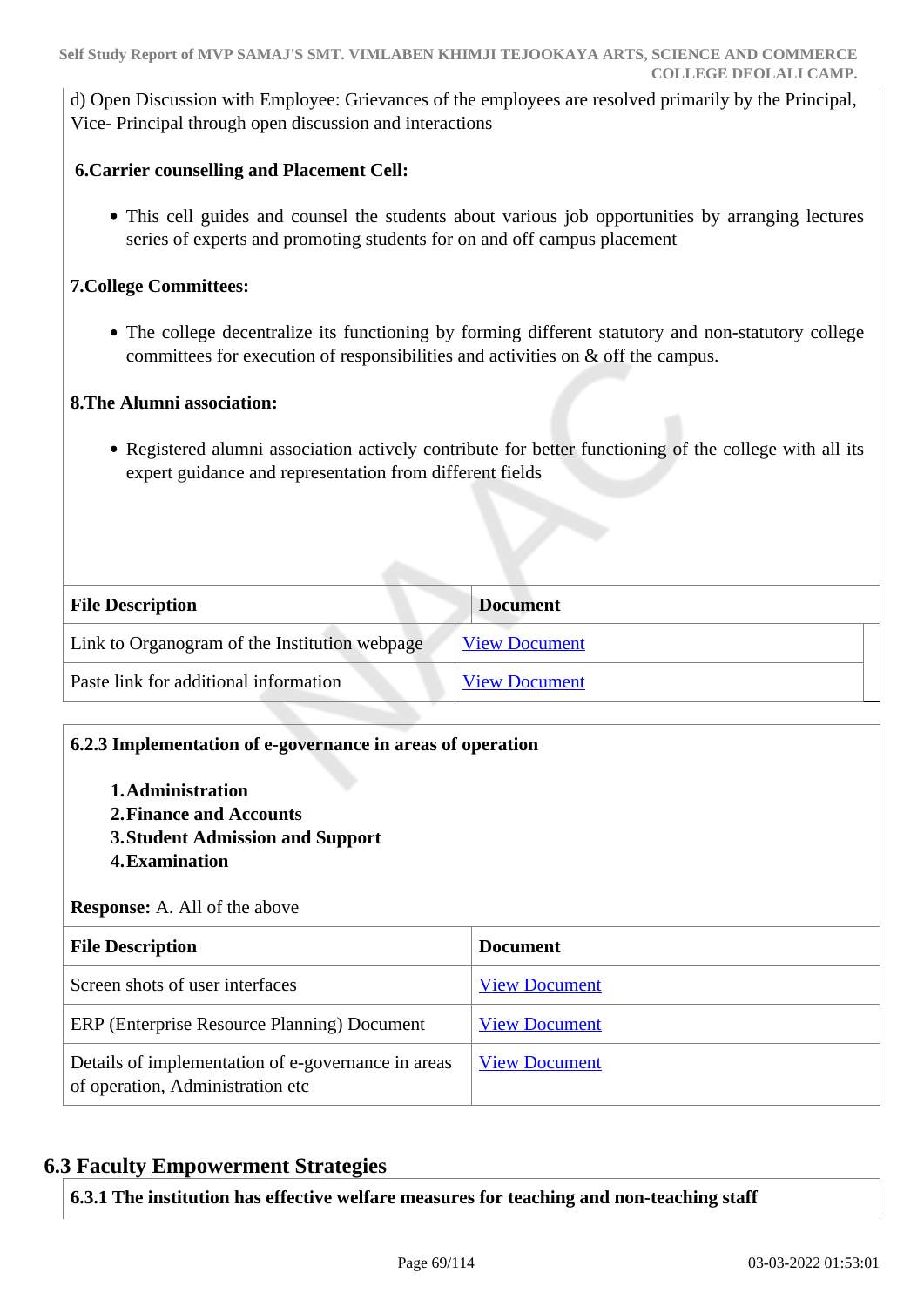# **Response:**

For the overall development and progress of the college, the contribution of the employee is crucial. The parent institute and college offer worthwhile welfare schemes to all teaching,non-teaching, supportive staff as well as students

Following welfare schemes are available for the staff

- 1. Loan Facility: The parent institute has two Credit Co-operative societies
- 1.MVP Sevak Cooperative Credit Society
- 2. College Teachers Cooperative credit society

These credit societies offer/ provides the following loan facilities to all teaching and non-teaching staff

- Major loan
- Emergency loan
- Festival loan
- 2. Sevak Kalyan Nidhi
- 3. Mediclaim Facility
- 4. Group LIC
- 5. Free Medical checkup for the employees above 40 years of age
- 6.Felicitation of meritorious wards of employee's
- 7. Funds for presenting research papers in International Conferences abroad
- 8. Duty leaves for participation in seminars, conferences, and workshops
- 9. Medical leave
- 10. Maternity leave
- 11. Employee provident fund scheme
- 12. Medical reimbursement
- 13. Appreciation of staff: by felicitating them during 'SamajDin' and annual social gathering
- 15. Emergency help to needy staff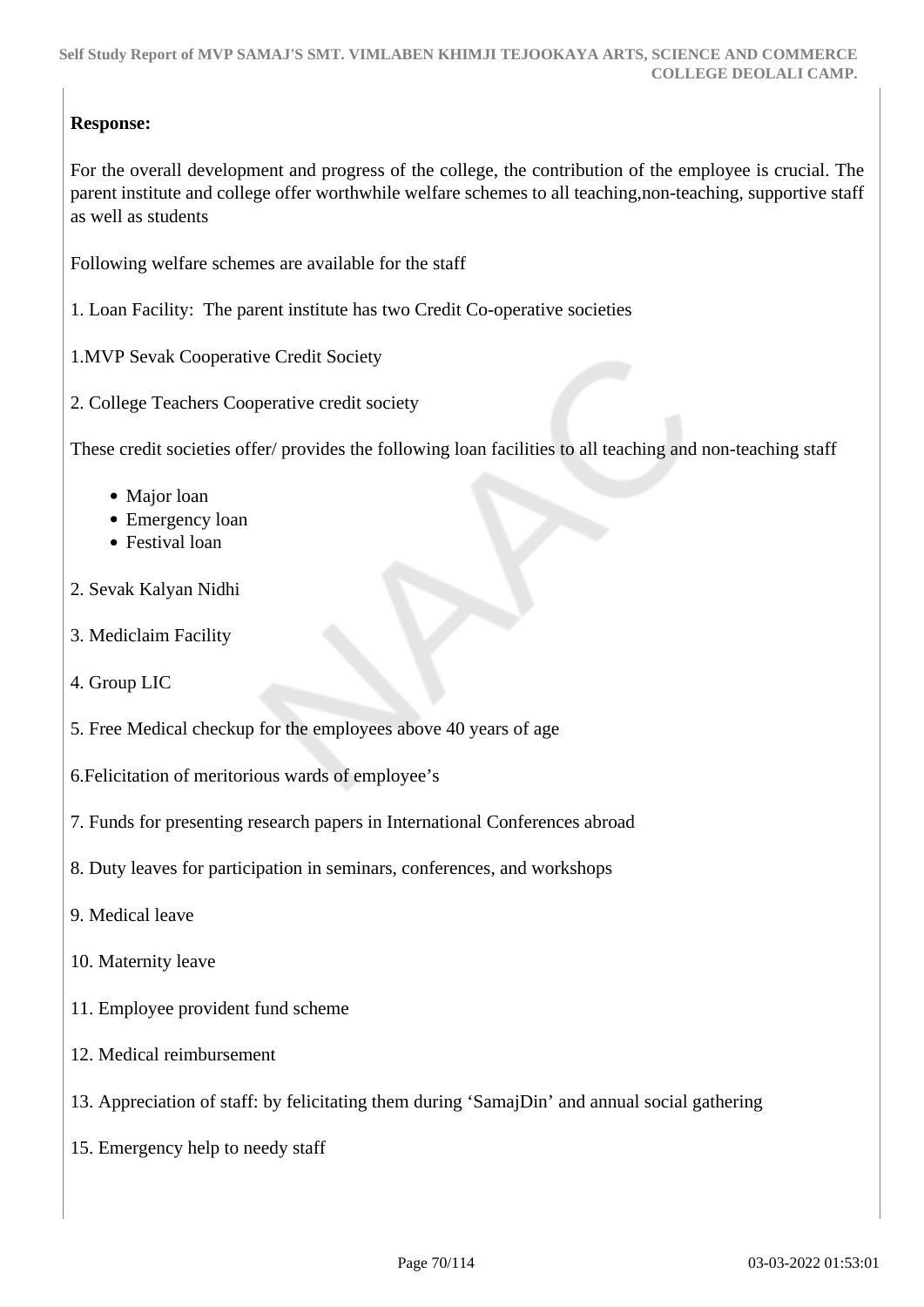| <b>File Description</b>               | Document             |
|---------------------------------------|----------------------|
| Paste link for additional information | <b>View Document</b> |

### **6.3.2 Average percentage of teachers provided with financial support to attend conferences/workshops and towards membership fee of professional bodies during the last five years**

**Response:** 32.75

6.3.2.1 **Number of teachers provided with financial support to attend conferences/workshops and towards membership fee of professional bodies year wise during the last five years**

| 2019-20 | 2018-19 | 2017-18 | 2016-17 | 2015-16       |
|---------|---------|---------|---------|---------------|
|         |         | 14      | 18      | ⌒<br>$\sim$ 1 |

| <b>File Description</b>                                                                                                  | <b>Document</b>      |
|--------------------------------------------------------------------------------------------------------------------------|----------------------|
| Upload any additional information                                                                                        | <b>View Document</b> |
| Details of teachers provided with financial support<br>to attend conference, workshops etc during the last<br>five years | <b>View Document</b> |

 **6.3.3 Average number of professional development /administrative training programs organized by the institution for teaching and non teaching staff during the last five years**

**Response:** 2.2

6.3.3.1 **Total number of professional development /administrative training Programmes organized by the institution for teaching and non teaching staff year-wise during the last five years**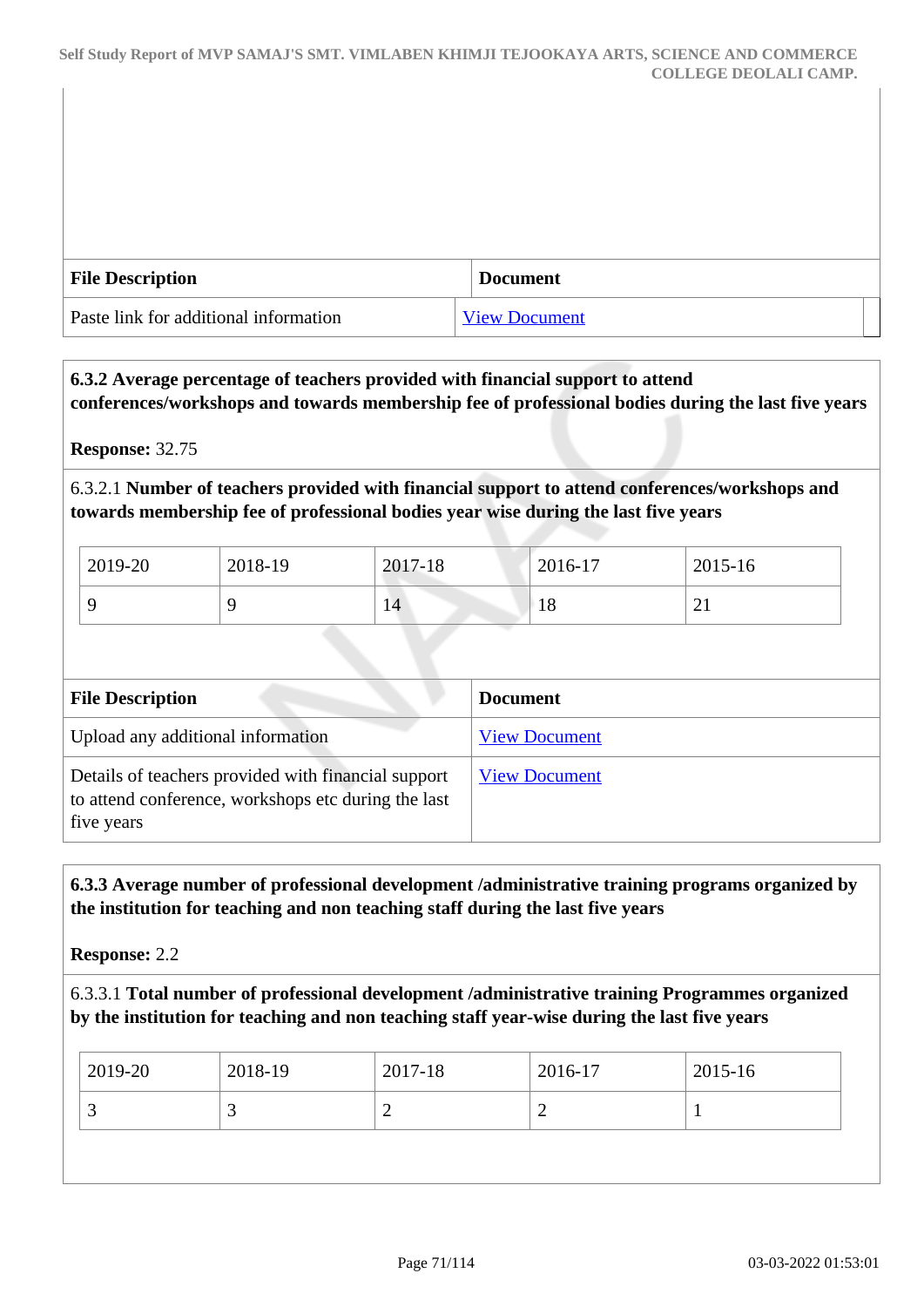| <b>File Description</b>                                                                                                                                        | <b>Document</b> |
|----------------------------------------------------------------------------------------------------------------------------------------------------------------|-----------------|
| Details of professional development / administrative   View Document<br>training Programmes organized by the University<br>for teaching and non teaching staff |                 |

### **6.3.4 Average percentage of teachers undergoing online/ face-to-face Faculty Development Programmes (FDP)during the last five years (Professional Development Programmes, Orientation / Induction Programmes, Refresher Course, Short Term Course ).**

**Response:** 11.13

6.3.4.1 **Total number of teachers attending professional development Programmes viz., Orientation / Induction Programme, Refresher Course, Short Term Course year-wise during the last five years**

| 2019-20 | 2018-19 | 2017-18 | 2016-17 | 2015-16  |
|---------|---------|---------|---------|----------|
| 10      | 06      | 02      | 00      | ∩∩<br>∪∠ |

| <b>File Description</b>                                                                         | <b>Document</b>      |
|-------------------------------------------------------------------------------------------------|----------------------|
| Reports of the Human Resource Development<br>Centres (UGC ASC or other relevant centers)        | <b>View Document</b> |
| Details of teachers attending professional<br>development programmes during the last five years | <b>View Document</b> |

# **6.3.5 Institutions Performance Appraisal System for teaching and non-teaching staff**

### **Response:**

The college has an Academic Performance Indicator ( API) for the teaching staff. It follows the guidelines of UGC regulations, 2010, and four amendments thereafter. Currently, the college follows the guidelines of UGC regulations 2018. Every academic year IQAC collects API forms from all the faculty members. IQAC coordinator & the Principal assess the performance of the faculty on the basis of API and if necessary suggest them suitable guidelines for the improvement

- The teachers' performance is assessed for :
- Category -I: Teaching, Learning, and Evaluation related activities
- Category-II: Professional Development, Co-curricular & extension activities
- Category -III: Research and academic contributions
- Evaluation by Students: The college collects structured feedback from students on teacher's performance at the end of every academic year for further improvement and implementation

Self-Appraisal forms (Confidential reports): Performance appraisal is also done at institutional level by filling up of forms at the end of every academic level. It is forwarded by the remarks of HoD and the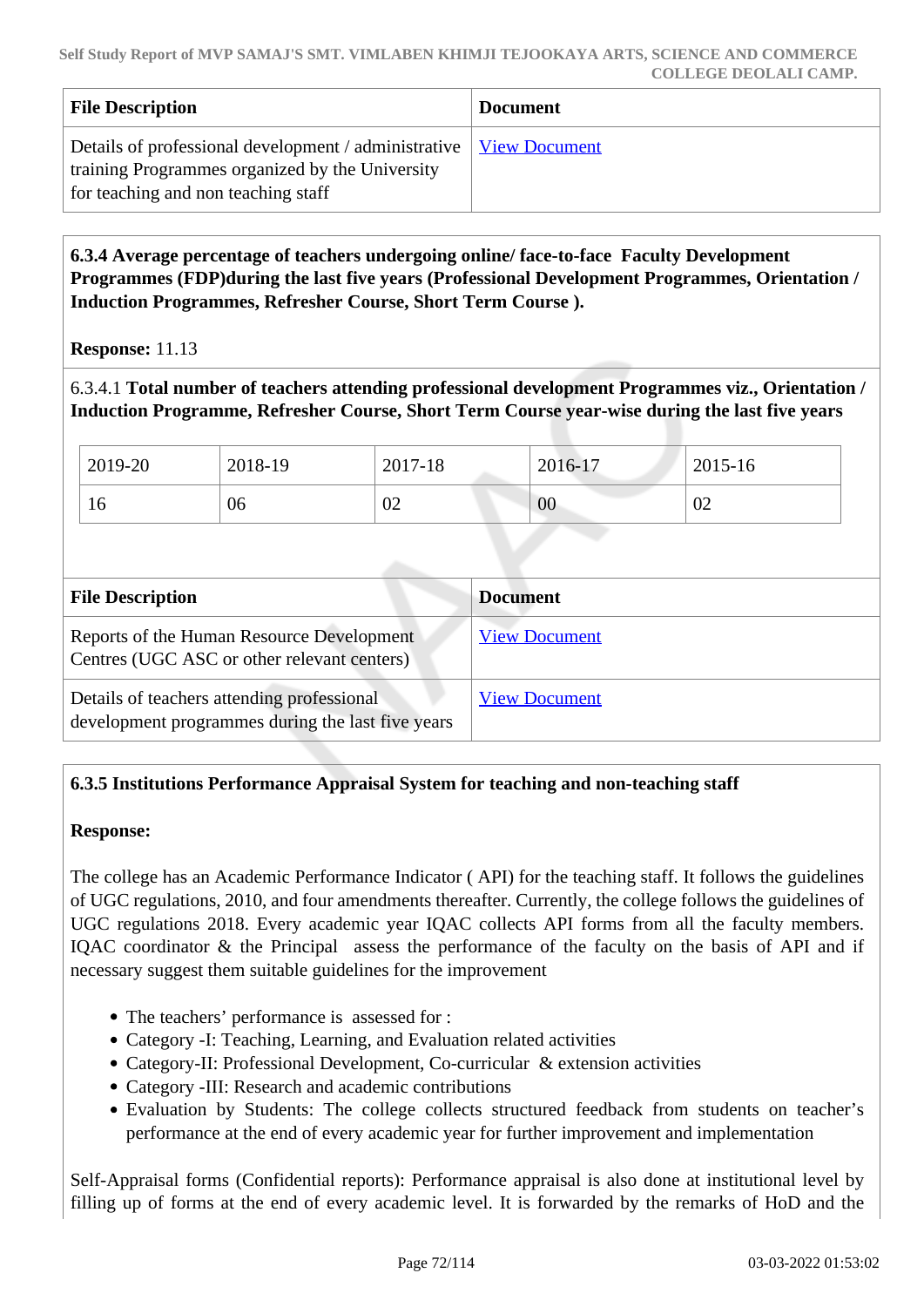Principal to the central office for further assessment. Relevant suggestions are made for the overall improvement of the teacher

#### **Performance appraisal system for non-teaching staff:**

Like teaching staff, Confidential reports are filled for the overall performance of the non-teaching staff and is evaluated by the Registrar, HOD of the concerned departments, and submitted to the principal for final evaluation

**Other Informal means:** Student feedback on support staff, the suggestion box is another mechanism to collect information about the level of satisfaction they get from the services provided by the staff

| <b>File Description</b>               | <b>Document</b>      |
|---------------------------------------|----------------------|
| Paste link for additional information | <b>View Document</b> |

# **6.4 Financial Management and Resource Mobilization**

#### **6.4.1 Institution conducts internal and external financial audits regularly**

**Response:** 

The college conducts internal and external financial audits regularly. It has three levels of audit systems

1. Internal audit: conducted twice a year by the authorized auditor appointed by the parent institute

2. Government Audit: It is conducted by the Administrative officer, Senior auditor ( Higher Education Pune region, Pune), and Accountant General Mumbai

The college utilizes the funds received from different funding agencies properly and submits the utilization certificates to the concerned funding agencies in time.

Dates of the audits conducted in the last five years

Internal audit- 2015-16 (18/06/2016), 2016-17 ( 30/5/20217), 2017-18 ( 16/6/2018) ,2018-19 (20/6/2019), 2019-20 (5/6/2020)

external audit - 2015-16 (27/7/2016), 2016-17 ( 26/7/2017), 2017-18 ( 27/7/2018) ,2018-19 (24/7/2019), 2019-20 (4/8/2020)

| <b>File Description</b>           | <b>Document</b>      |
|-----------------------------------|----------------------|
| Upload any additional information | <b>View Document</b> |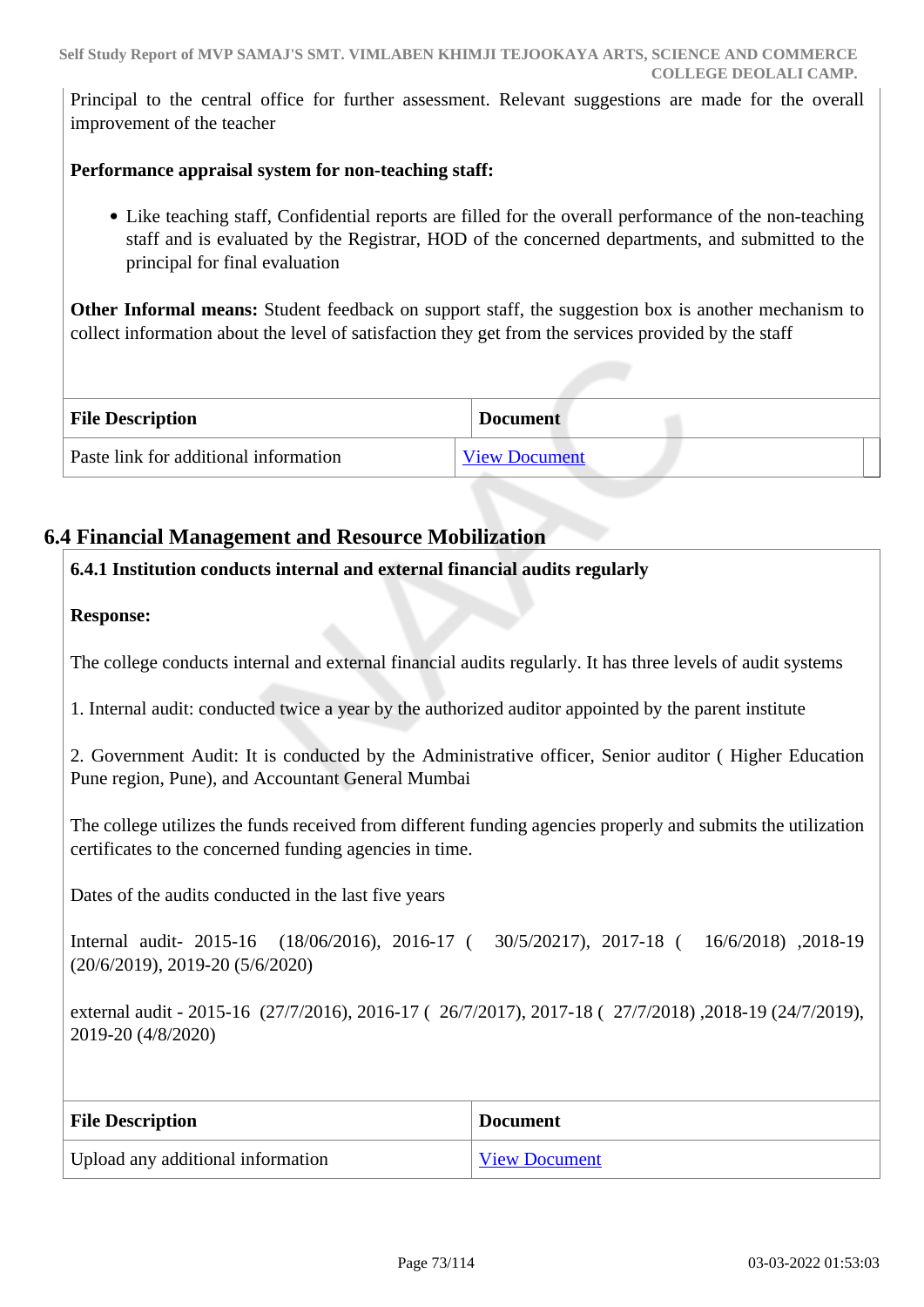### **6.4.2 Funds / Grants received from non-government bodies, individuals, philanthropers during the last five years (not covered in Criterion III)**

#### **Response:** 37.14

6.4.2.1 Total Grants received from non-government bodies, individuals, Philanthropers year wise during the last five years (INR in Lakhs)

| 2019-20 | 2018-19 | 2017-18 | 2016-17 | 2015-16                |
|---------|---------|---------|---------|------------------------|
| 24.29   | 9.6     | 0.148   | 0.399   | $\cap$ $\Box$<br>، ، ، |

| <b>File Description</b>                                                                                                             | <b>Document</b>      |  |
|-------------------------------------------------------------------------------------------------------------------------------------|----------------------|--|
| Details of Funds / Grants received from of the non-<br>government bodies, individuals, Philanthropers<br>during the last five years | <b>View Document</b> |  |
| Annual statements of accounts                                                                                                       | <b>View Document</b> |  |

#### **6.4.3 Institutional strategies for mobilisation of funds and the optimal utilisation of resources**

#### **Response:**

The College is affiliated to SPPU, Pune, and following the rules and regulations laid down by the Govt. of Maharashtra. The College receives funds from UGC, BCUD, DBT, and other funding agencies for academic and infrastructural development. Apart from this, the College mobilizes funds through alumni contribution/ donation, philanthropist and other sources

#### **Policy for funds:**

- Meeting of purchase committee
- Preparation of Budget
- Sanction to the Budget in CDC
- The requirement from IQAC- Collection of requirements from Departments, library and Gymkhana etc.
- Discussion with Principal
- Allocation of funds as per budget.

#### **The financial sources of the College are:**

The budgetary resources of the College include

- plan and non-plan grants received from UGC.
- A salary grant is received from the Government of Maharashtra.
- Grants received from SPPU, Pune under the Quality Improvement Programme (QIP) for carrying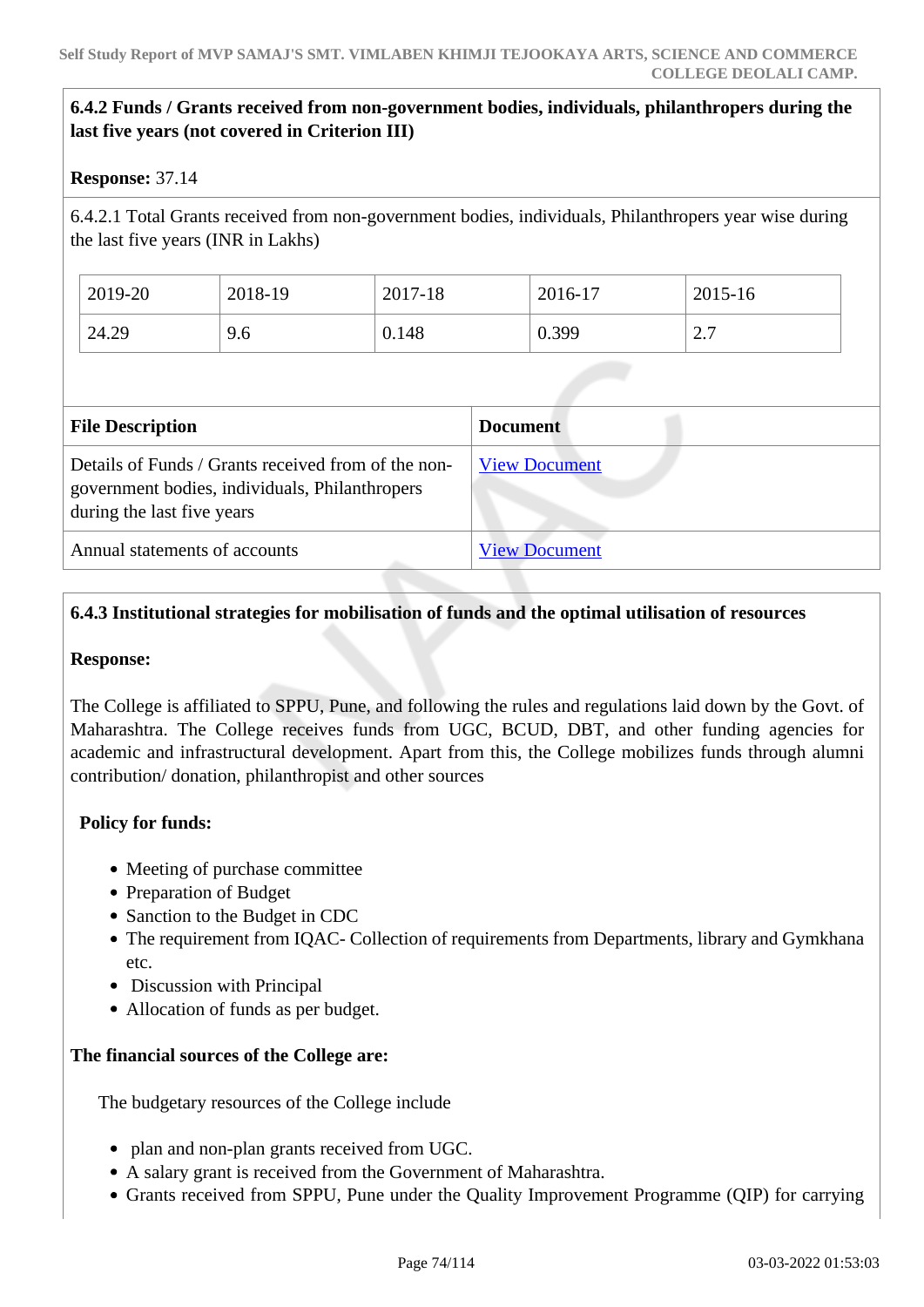out various academic programs like seminars, conferences workshops, expert lecture series, etc.

• Matching Grants are received from SPPU, Pune (Student Development Board) for implementing N. S. S.

Research Project grants received from various funding agencies like UGC, DBT, BCUD (SPPU, Pune).

- Examination grant is received from the University,
- EBC and BC scholarship grants are received from Government of Maharashtra.
- Admission, tuition, and other fees are collected by the College from students and other grants (Bank Interest, Fines, Breakages, Common dues, a fee charged for issue of certificates)
- Alumni Contribution for the College development

#### **Optimum utilization of financial resources**

- The following system is adopted by the College for the optimal utilization of resources;
- The College invites requirements from all Departments and accordingly prepares the budgetary plan.
- Purchase Committee works on the details of the budgetary plan.
- Purchase and Steering Committee sanctions the budget by considering financial resources and needs of the Departments and presents it to the Principal and Local Management Committee/CDC. CDC of College approves it.
- The utilization of the sanctioned budget is monitored by the CDC and the Higher education committee of the parent institution.
- The audit department of the parent institution monitors the entire process of financial permissions and their appropriate utilization.

| <b>File Description</b>               | <b>Document</b>      |
|---------------------------------------|----------------------|
| Paste link for additional information | <b>View Document</b> |

# **6.5 Internal Quality Assurance System**

 **6.5.1 Internal Quality Assurance Cell (IQAC) has contributed significantly for institutionalizing the quality assurance strategies and processes**

#### **Response:**

Striving for quality assurance, quality up-gradation, assessment, and accreditation, the College has established the Internal Quality Assurance Cell on 7th April 2007. Since then, IQAC has become contributory in suggesting a number of quality improvement measures to the College.

Following are the examples of practices institutionalized as a result of initiatives of IQAC

#### **1.Augmentation of infrastructure:**

Construction of new floor for classrooms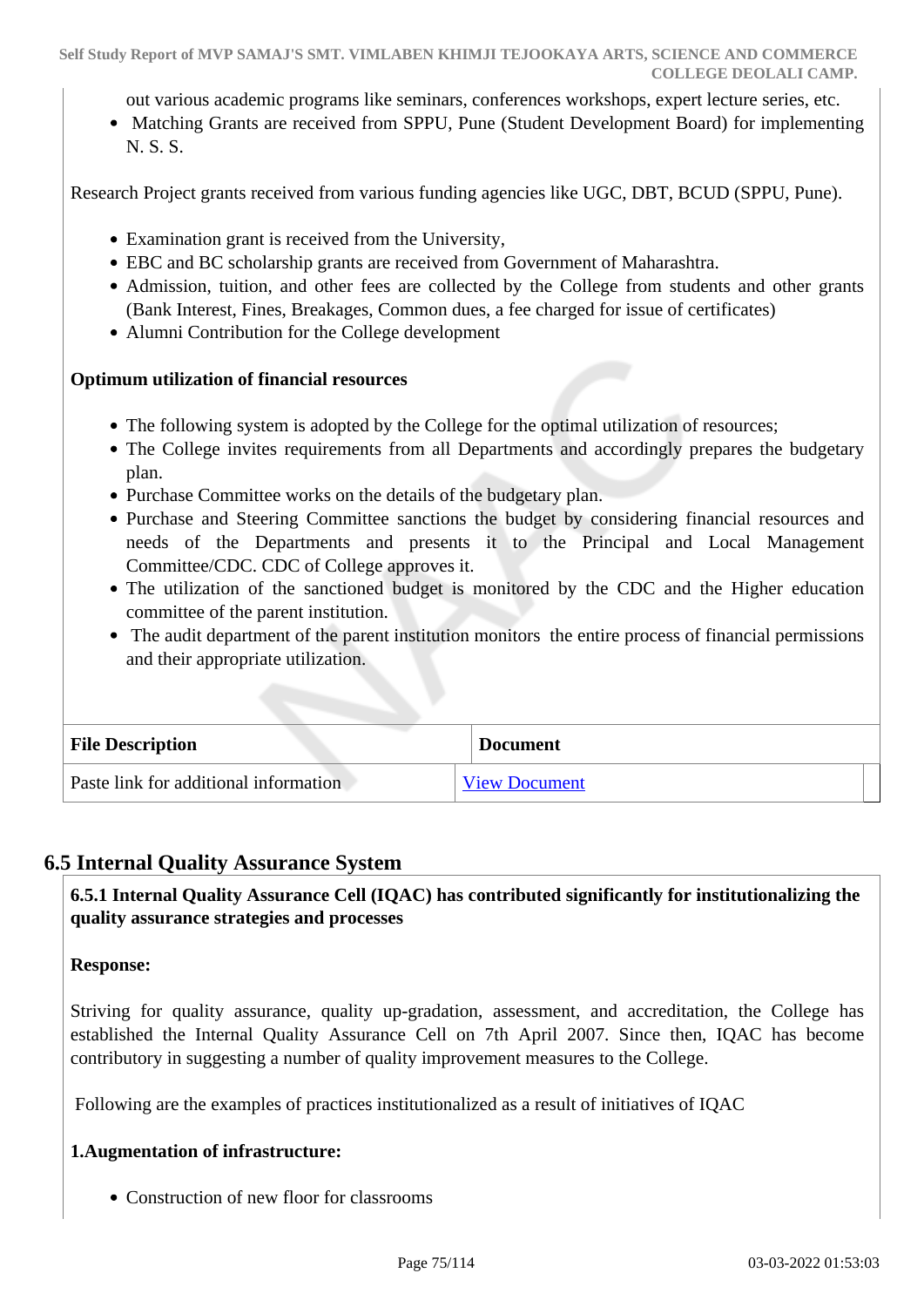- Set up new ICT enabled classrooms
- Increase in the number of computers
- Purchased new instruments in science labs
- Installation of 10 Kvh solar photovoltaic power plant
- Constructed seminar and recreational hall
- Set up a new digital language lab
- Constructed new IQAC documentation center
- Created new rooms for languages and humanities departments
- Created new chemistry lab
- Created new and well-equipped psychology lab
- Constructed of new and ample number of washrooms for girls and ladies staff
- Created and renovated administrative office, examination dept, and Library and student admission counters
- Created rainwater harvesting system for sustainable management of water
- Set up paver blocks on the campus
- Set up centralized RO water system and distributed through 36 tap points
- 2. Extended use of ICT in the teaching-learning process
	- IQAC encouraged staff for the extended use of ICT tools for effective and blended learning. For this IQAC recommended for purchase of various ICT tools and instruments like Smart interactive boards, LCD TV, Cameras, and soft wares for LMS studio, up to date versions of computers.
	- Internet connections are provided to each department with good speed.
	- The college has subscribed for Google workspace (G suit) for conducting online classes, sharing of study materials, and evaluating by using Google classroom.
	- College is heading for the creation of an e-content repository of the lectures of the faculties through LMS studio

#### **3.Support Research Culture in the College:**

IQAC played a proactive role in the inculcation of research culture in the college

As per IQAC suggestions

- The College has organized Seminars/Conferences/ Workshops in the last
- five years.
- Financial support is provided to the faculty for presenting their research work in Seminars /Conferences/Workshops etc.
- The College has signed functional 22 MoUs for students and staff for skill-based and experiential learning

 **6.5.2 The institution reviews its teaching learning process, structures & methodologies of operations and learning outcomes at periodic intervals through IQAC set up as per norms and recorded the incremental improvement in various activities ( For first cycle - Incremental improvements made**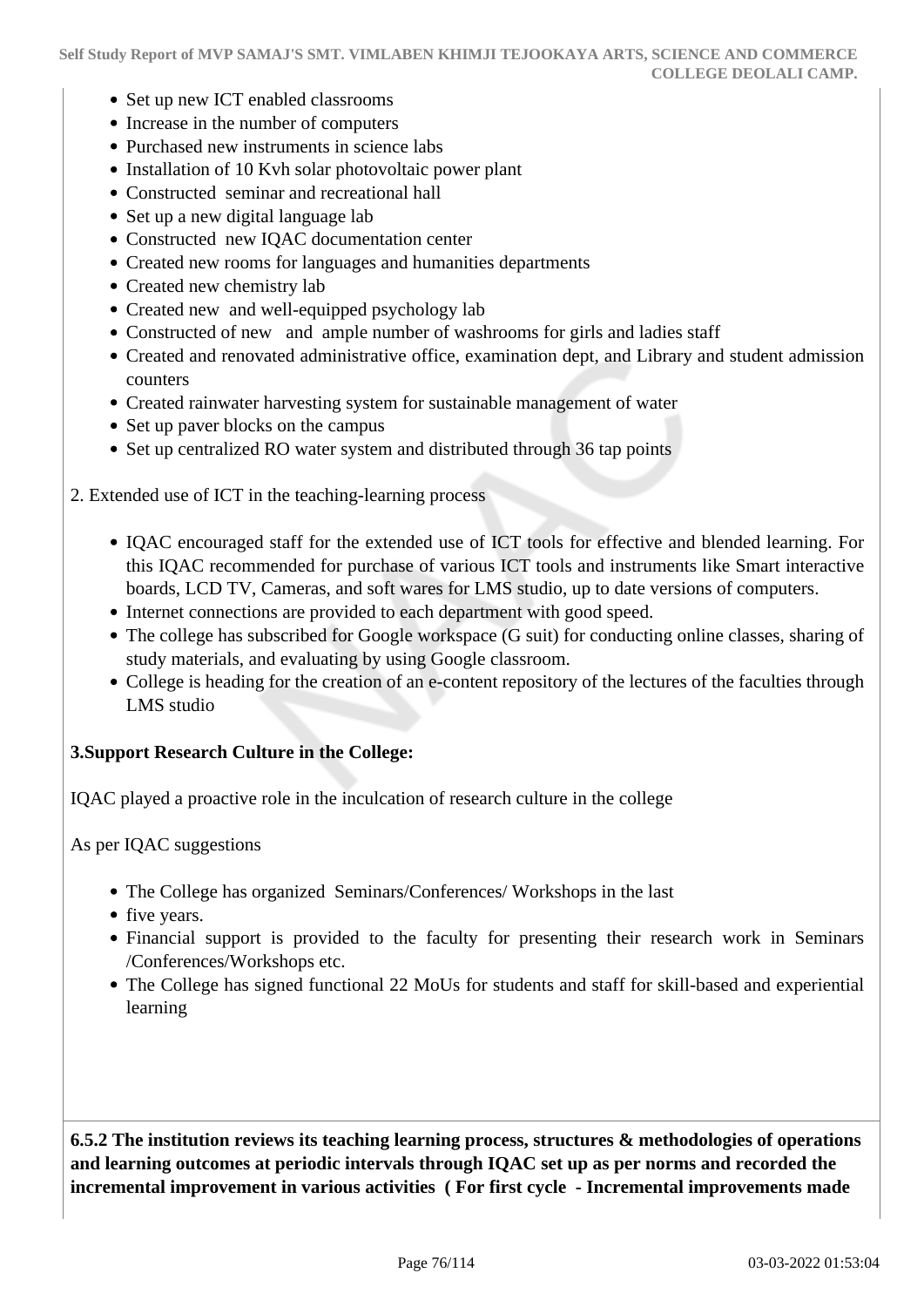**for the preceding five years with regard to quality For second and subsequent cycles - Incremental improvements made for the preceding five years with regard to quality and post accreditation quality initiatives )** 

#### **Response:**

The following two examples explain institutional reviews and implementation of teaching-learning reforms facilitated by IQAC.

# **Example 1: Introduction and Gradual increase in the use of new skills for Teaching-learning enhancement.**

In the new era of technology-enhanced teaching and learning, IQAC has recommended to the teachers for the introduction of new tools in ICT-based teaching and learning. Taking into this account IQAC has taken an effort to improve of following facilities

- Training sessions on ICT were arranged for teachers.
- Internet and WI-FI facilities were improved gradually to 100 Mbps.
- Smart interactive boards and LCD projectors were installed in classrooms
- Well-equipped LMS studio is created in the college
- Faculties were encouraged to develop e-content through LMS
- The college has subscribed to Google Work Space for online teaching, learning, and evaluation
- The online feedback system is introduced for feedback on curriculum, teaching-learning which is analyzed, and the significance is discussed with the respective teachers.

# **Example 2 Teaching Diary**

Well-planned work always leads to effective teaching and learning. The Teacher's Diary gives an overall summary of the topics covered by a teacher in each class per course, per semester. Hence for this teacher is provided with an academic diary containing timetable, annual/semester wise teaching plan, workload, syllabus completion summary, and academic and administrative committee responsibilities. Every teacher has to maintain an individual Teacher Diary to record the day-to-day teaching-learning activities. From the academic year 2020-21 online teacher's diary is developed to keep daily records by online manner. The principal monitors the overall teaching performance of the teachers through the verification of the diary and intermittent class observation.

Besides this IQAC has reviewed and implemented its teaching-learning process through the following ways:

- INFLIBNET- NLIST, database, and 100 Mbps internet connection and free Wi-Fi facility on the campus
- UGC-Skill Based/Value-added courses for students
- The College employed various student-centric learning methods such as class seminars, field visits, on-job training, surveys, role-playing, etc.
- Collection of Self Appraisal Form (API) from faculty
- Student learning outcomes are reviewed through class tests, assignments, class seminars, field projects, review of research papers/books, open-book tests, internal assessment tests, and University examinations and online tests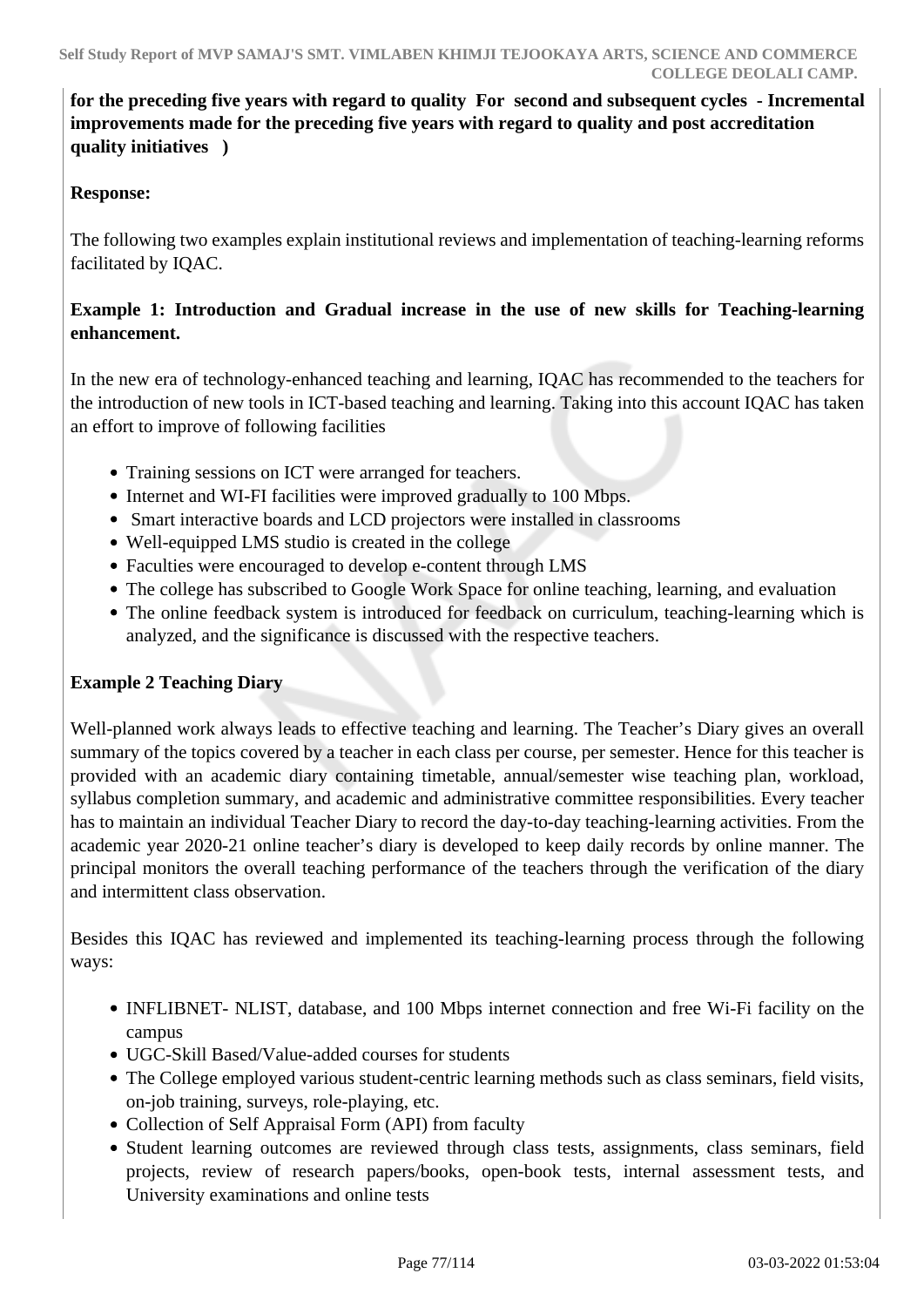The results are analyzed during each semester at the Department level and are discussed in IQAC/CDC meetings for further improvement and implementation. This helps in identifying the slow and advanced learners

# **Incremental improvements made during the preceding five years Post accreditation quality initiatives (second and subsequent cycles)**

The College has secured an 'A' grade with 3.10 CGPA in the 2nd cycle of NAAC Re-accreditation in 2012. Since then, the College has strived for incremental improvements in quality initiatives. Following are the conspicuous quality initiatives taken by the college during the post-accreditation:

- Developed infrastructural facilities by constructing the first floor of the building
- Constructed toilet blocks for girls and lady's staff
- Constructed multipurpose open stage
- Established LMS studio
- Subscribed to Google Work Space
- Received ' Vanashri Puraskar' from the department of forestry, Govt. of Maharashtra
- Conducted Academic and Administrative Audit, Green Audit, Gender Audit, Energy Audit. and environmental audit
- Participated in AISHE.
- Introduction of 2 UG (Physics & Botany)
- Introduction of UGC Skill-Based Courses under NSOF
- Introduction of CBCS for all programs
- 21 functional MoU's with various industries/institutes for on-the-job training, field projects, research, placement, etc.
- Received and utilized grants under DBT-foldscope project Rs. 8 lakhs.
- ICT enabled classrooms and Wi-Fi campus with 100 Mbps leased line connectivity
- Functional Earn and Learn Scheme and Women Welfare Cell.
- Establishment of Divyangjan Cell with required facilities
- Establishment of IPR cell.
- Subscription of INFLIBNET- N- List
- Implementation of e-governance in Administration, Finance, Examination, etc.
- Upgradation of science laboratories and library
- Upgradation of the College website from static to dynamic
- Developed online admission & structured feedback collection system
- Digital Language laboratory with interactive module for developing language competencies.
- Installation of 10 Kvh solar power systems
- Installation of Rainwater Harvesting System
- Establishment of Composting and vermi composting Units
- Organization of National, State, and University level conferences, seminars, and workshops for teachers and students
- Strengthening of outreach programs through NSS, NCC & Student Development Cell
- Upgradation of IQAC documentation cell
- Fund-raising and collection through alumni, individuals, and philanthropists
- Grants received from various funding agencies for academic, administrative, and infrastructural development
- Installation of CCTV on the College campus for surveillance
- Established advanced RO water purifier unit having 8 water distribution stations with 36 taps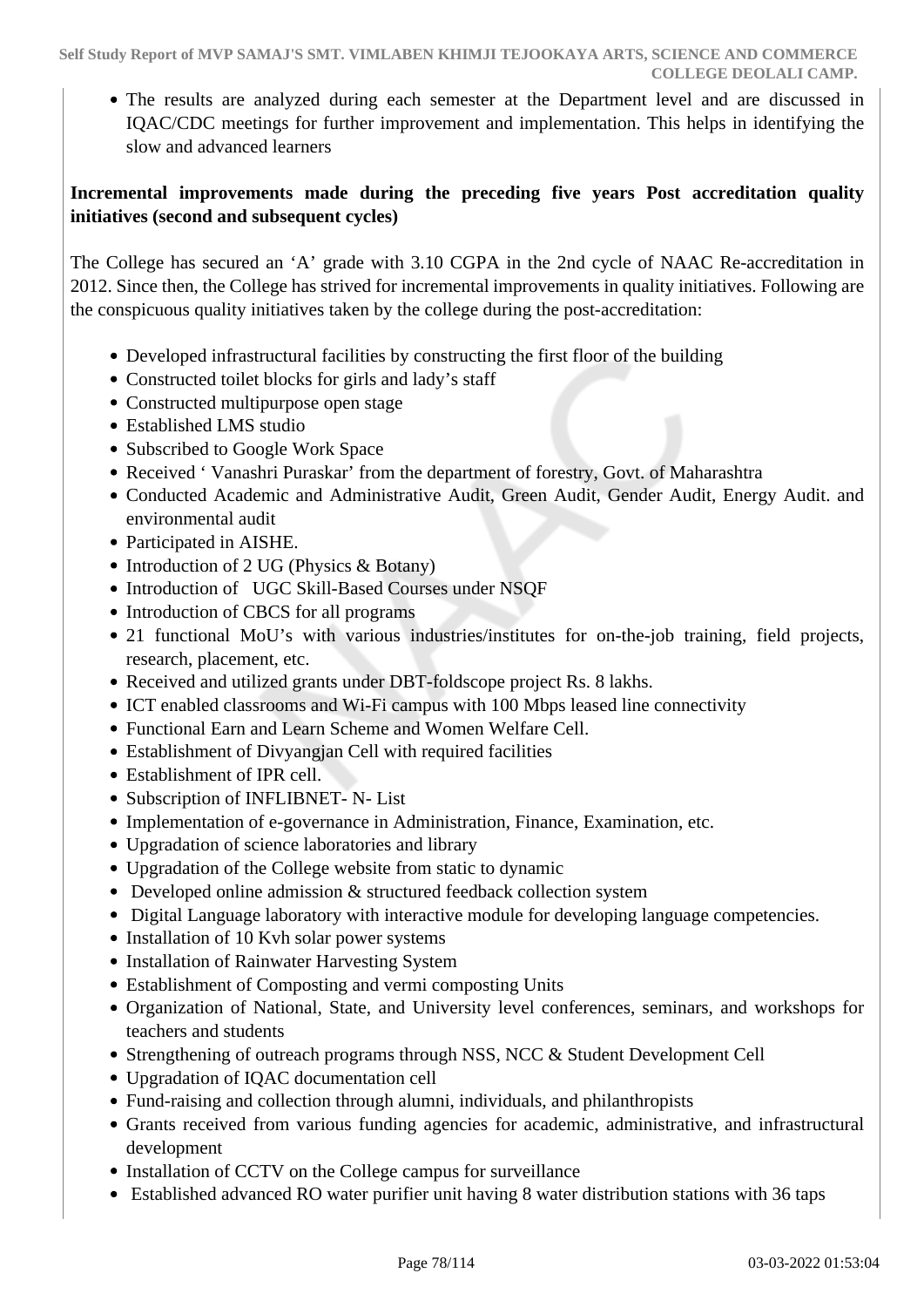- Upgradation of Multi-station gym
- Construction of multipurpose stage
- Capacity building for the students to various programs e.g., competitive examination guidance, skillbased programs, special guidance scheme, career counseling, etc.

| <b>File Description</b>               | <b>Document</b>      |
|---------------------------------------|----------------------|
| Paste link for additional information | <b>View Document</b> |

#### **6.5.3 Quality assurance initiatives of the institution include:**

- **1.Regular meeting of Internal Quality Assurance Cell (IQAC); Feedback collected, analysed and used for improvements**
- **2.Collaborative quality intitiatives with other institution(s)**
- **3.Participation in NIRF**
- **4.any other quality audit recognized by state, national or international agencies (ISO Certification, NBA)**

**Response:** C. 2 of the above

| <b>File Description</b>                                                             | <b>Document</b>      |
|-------------------------------------------------------------------------------------|----------------------|
| Upload details of Quality assurance initiatives of the View Document<br>institution |                      |
| Upload any additional information                                                   | <b>View Document</b> |
| Paste web link of Annual reports of Institution                                     | <b>View Document</b> |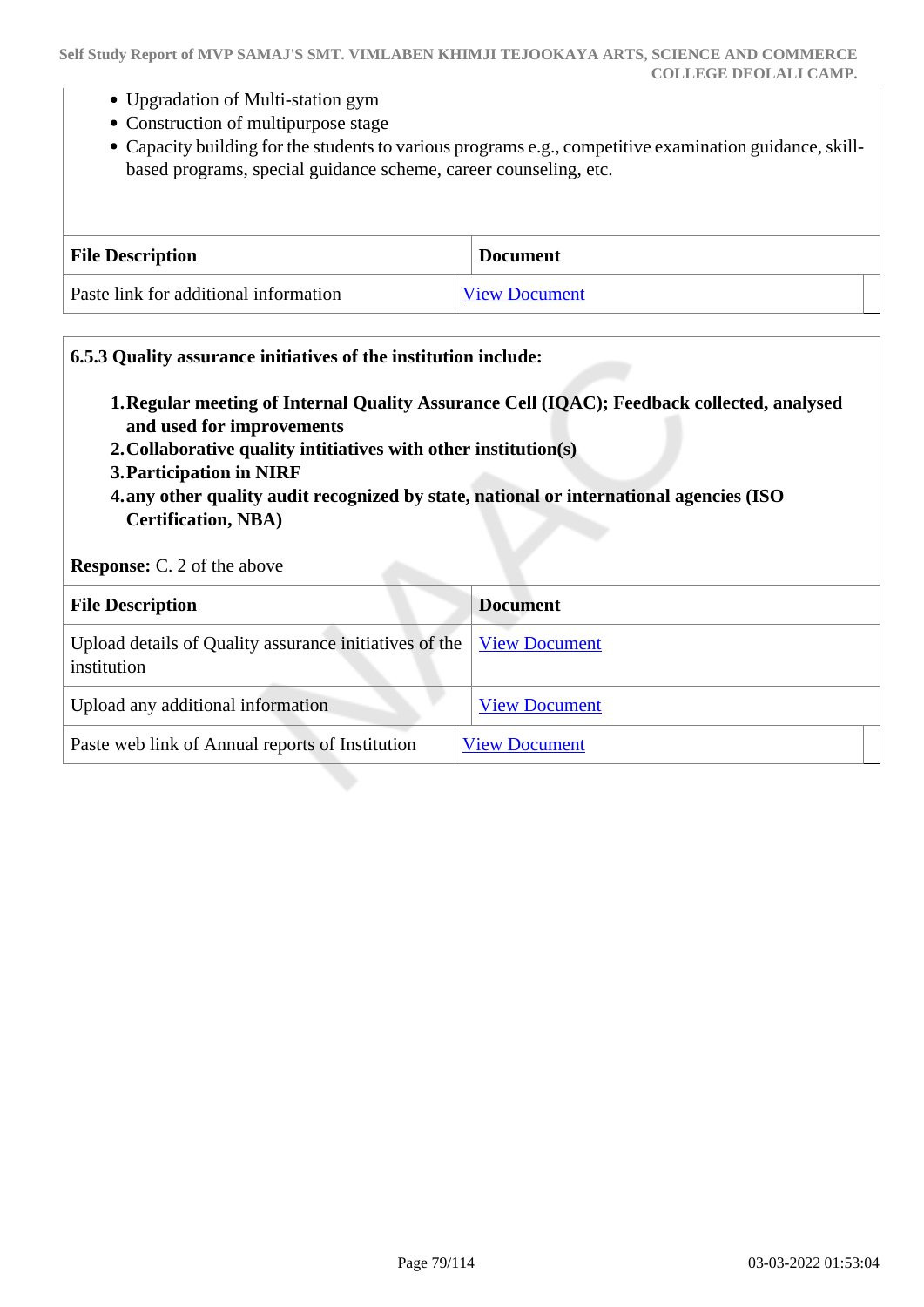# **Criterion 7 - Institutional Values and Best Practices**

# **7.1 Institutional Values and Social Responsibilities**

 **7.1.1 Measures initiated by the Institution for the promotion of gender equity during the last five years.**

#### **Response:**

- As gender equality is a human right and a pre-condition for sustainable, people-oriented development, the college takes proactive measures to ensure the same.
- The disciplined and safe environment of the College has led to the College becoming an institute of choice for girls. Currently, more than 60% of the students are girl student
- A Gender Audit is conducted during every academic year. The purpose of the audit is to get approval and reassurance from an external authority regarding the practices followed on the campus to promote gender equality
- The college has a dedicated 'Women Welfare committee' that organizes various activities and programmes on women-related issues. Apart from this various gender-related activities are carried out by following the Government and university circulars

The college shows gender sensitivity in providing facilities for women in terms of

#### a. **Safety and security-**

Safety norms are strictly followed by the College in all respects.

- All first-year students are given an orientation about complaint redressal mechanisms available in the College like Anti-Ragging Cell, Right to Information and Student Grievance Redressal Cell.
- The entire campus is under CCTV surveillance
- uniform code, ID cards are mandatory
- The Code of conduct prepared by the college is communicated to students and are made to follow it
- The College in assistance with the Deolali-camp Police station looks after the safety & security of the girl students and women staff on the college campus, where the squads of female police (Damini/Nirbhaya Pathak) frequently visit the college premises. The police department made the "*PRATISAD POLICE MITRA"* app for the safety of girls and women. The helpline numbers are displayed at the commonplaces
- During study tours, visits, cultural activities, university fests, lady staff accompany girl students
- Self-defence workshops are organized by Women Welfare Committee, NSS and various departments/committees

#### **b.Anti-ragging Cell and Discipline Committee**

- It plays important role in generating awareness and addressing gender-related issues.
- The discipline committee monitors discipline on the campus.
- Sexual Harassment Prevention and Prohibition committee and Anti-Ragging cell organizes a number of programmes to create awareness among students

#### **c.Counselling**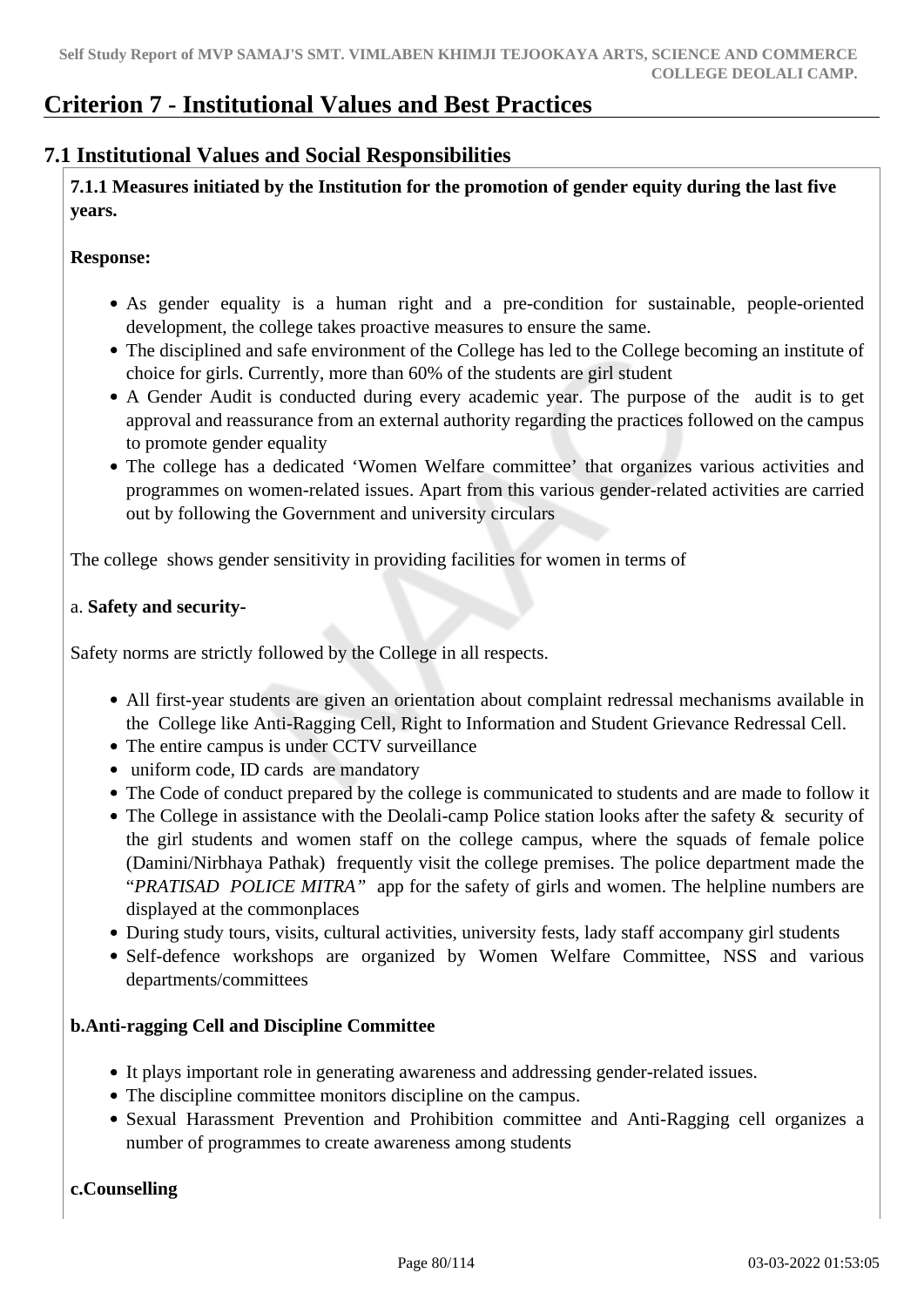- In the college, every department counsels students about various issues like academic, carrier and personal.
- Grievance Redressal Cell, Women welfare Cell & Discipline Committee addresses complaints of the students especially girls students
- The college has designed a mentor-mentee system through which teachers carries out frequent counselling of students. Hence no incidences of misbehaviour against women have ever been observed on campus.
- mentoring sessions were conducted using online platforms like Google meet during lockdown

#### **c.Common Rooms**

- The college has a well-equipped separate common room for girls & boys
- All essential facilities such as first aid kit, sanitary napkin vending machine, magazines, etc. are made available

#### **d.Daycare centre for young children**

The College has provided the Day Care Centre facility on the campus so that all the staff  $\&$  $\bullet$ students can access its services.

**e**. A full-time nightwatchman is appointed

**f**. Installed fire extinguishers in the science labs and on the premises

| <b>File Description</b>                                                                                                                                                                             | <b>Document</b>      |
|-----------------------------------------------------------------------------------------------------------------------------------------------------------------------------------------------------|----------------------|
| Link for specific facilities provided for women in<br>terms of: a. Safety and security b. Counselling c.<br>Common Rooms d. Day care center for young<br>children e. Any other relevant information | <b>View Document</b> |
| Link for annual gender sensitization action plan                                                                                                                                                    | <b>View Document</b> |

 **7.1.2 The Institution has facilities for alternate sources of energy and energy conservation measures** 

- **1.Solar energy**
- **2.Biogas plant**
- **3.Wheeling to the Grid**
- **4.Sensor-based energy conservation**
- **5.Use of LED bulbs/ power efficient equipment**

**Response:** A. 4 or All of the above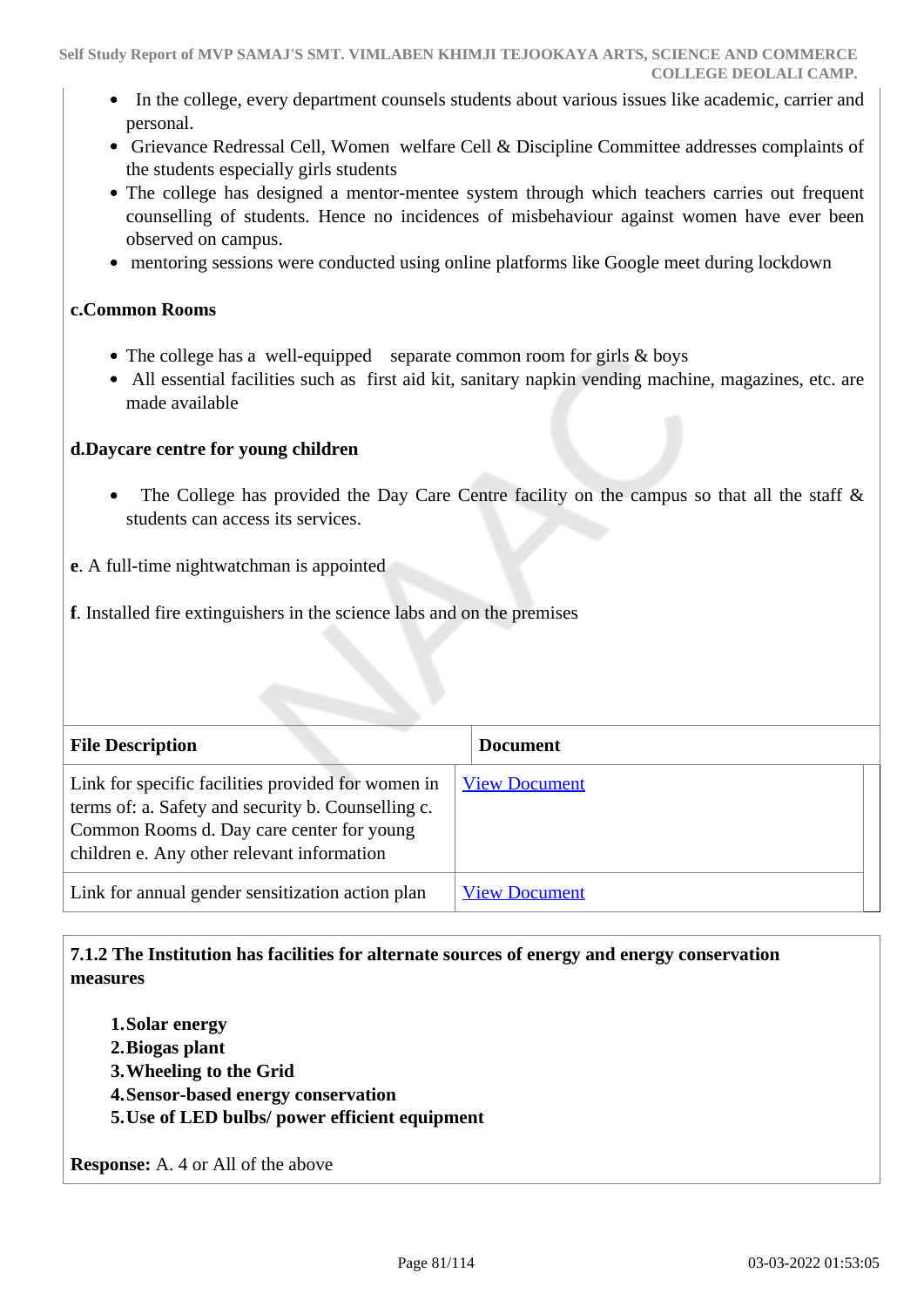| <b>File Description</b>        | <b>Document</b> |
|--------------------------------|-----------------|
| Any other relevant information | View Document   |

# **7.1.3 Describe the facilities in the Institution for the management of the following types of degradable and non-degradable waste (within 500 words)**

- **Solid waste management**
- **Liquid waste management**
- **Biomedical waste management**
- **E-waste management**
- **Waste recycling system**
- **Hazardous chemicals and radioactive waste management**

#### **Response:**

a) Solid waste management

- **Reduce, Recycle and Reuse:** The garden waste, garbage, paper, and laboratory waste are segregated as per the guidelines of the Deolali Cantonment Board.
- The waste is segregated at the source by providing separate dustbins for biodegradable and Nonbiodegradable waste. The biodegradable waste from the College campus is converted into compost.
- Single-sided used papers are reused for writing and printing in all departments. Important and confidential reports/ papers are shredded and sent for recycling after completion of their maintenance period
- The dry waste, litter are collected weekly and used for Vermicomposting Pit
- The remaining waste is collected by Cantonment Board
- The administrative office is partially paperless

#### **b) Liquid waste management**

- Wastewater and chemicals of the labs are properly disposed of by dissolving them in water as per standard methods than through drainage pipes of college released in the drainage system of Cantonment Board
- The laboratories have drainage pipes for hazardous liquid waste
- The liquid waste of the College is connected to the Cantonment Board sewage system.

#### **c) E-Waste Management:**

- The college works towards generating minimal e-waste by reusing it. Regular maintenance of electronic equipment and computers ensures longer life.
- An E-waste bin is provided for the collection of the e-waste generated in the college campus, The outdated electronic equipment are sent to the engineering college the sister branch, which is used for practicals

#### **d) Biomedical waste management**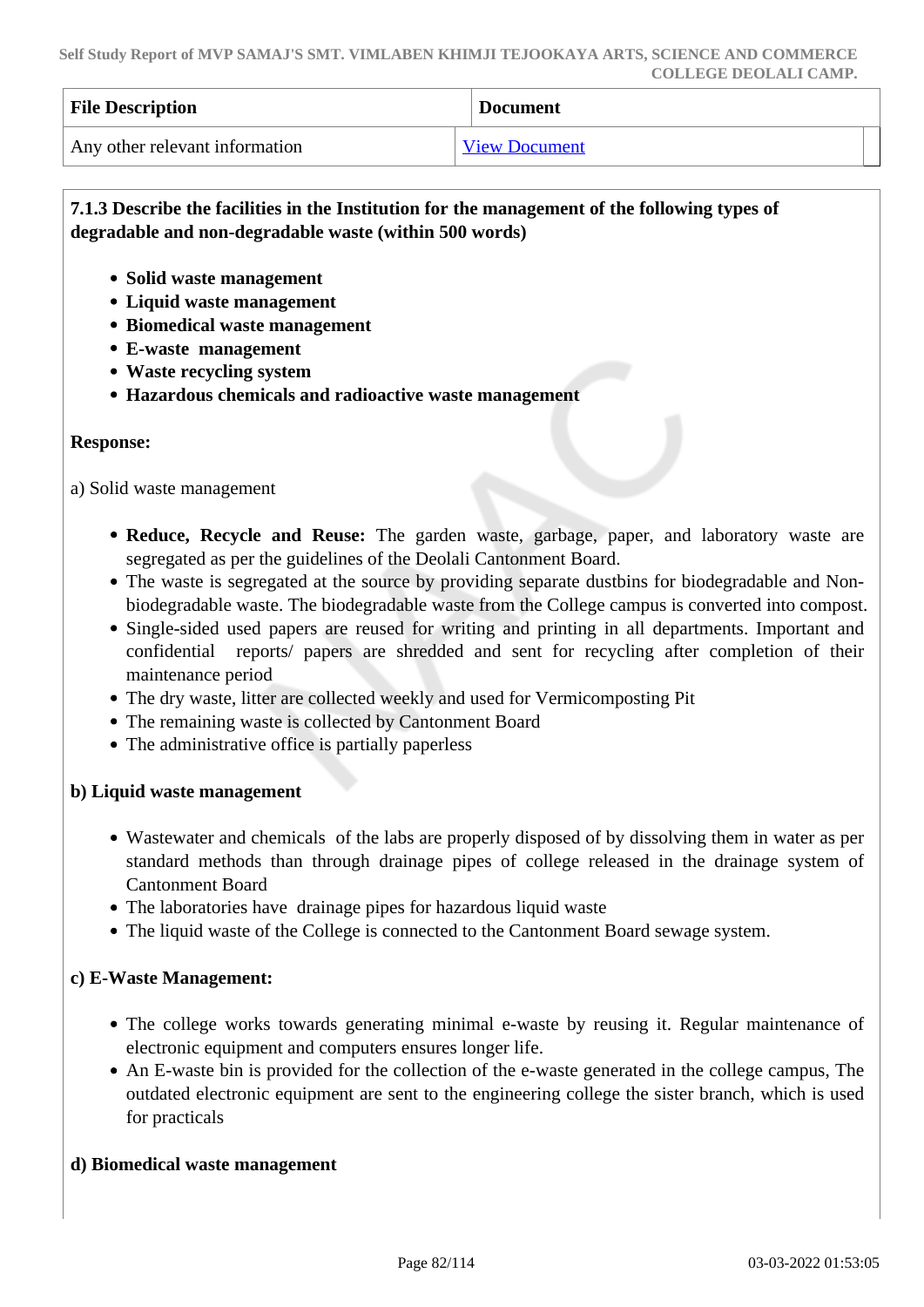- Microbial cultures and media are autoclaved before disposal.
- The pipettes and other glassware are collected in separate containers containing disinfectant before they are autoclaved.
- Separate dustbins are provided for the collection of bio-waste

#### **e) Waste Recycling System:**

- Dry organic waste generated from the garden, tea club, and canteen is used for composting
- Wastewater generated from RO plant and common drinking water stations are used for irrigation to plants on the campus

#### **f) Maintenance of water bodies and distribution system on the campus-**

- The well water is pumped into storage tanks located on the top floor.
- The water is distributed through a well-laid pipe network.
- Drinking water after treating in the RO plant is supplied through a separate set of distribution pipes and water for all other purposes is supplied through another set of distribution pipes.
- The entire distribution system is well supervised by the Maintenance and repair committee to ensure that there are no leakages and wastages of precious water through joints, valves, etc.
- Waste usage of water is reduced using low-pressure flushes.
- All the stakeholders of the college are well educated to use water economically and efficiently

| <b>File Description</b>                                                                            | <b>Document</b>      |
|----------------------------------------------------------------------------------------------------|----------------------|
| Link for Geotagged photographs of the facilities                                                   | <b>View Document</b> |
| Link for Relevant documents like<br>agreements/MoUs with Government and other<br>approved agencies | <b>View Document</b> |

# **7.1.4 Water conservation facilities available in the Institution:**

- **1.Rain water harvesting**
- **2.Borewell /Open well recharge**
- **3.Construction of tanks and bunds**
- **4.Waste water recycling**
- **5.Maintenance of water bodies and distribution system in the campus**

**Response:** A. Any 4 or all of the above

| <b>File Description</b>                 | <b>Document</b>      |
|-----------------------------------------|----------------------|
| Link for any other relevant information | <b>View Document</b> |

#### **7.1.5 Green campus initiatives include:**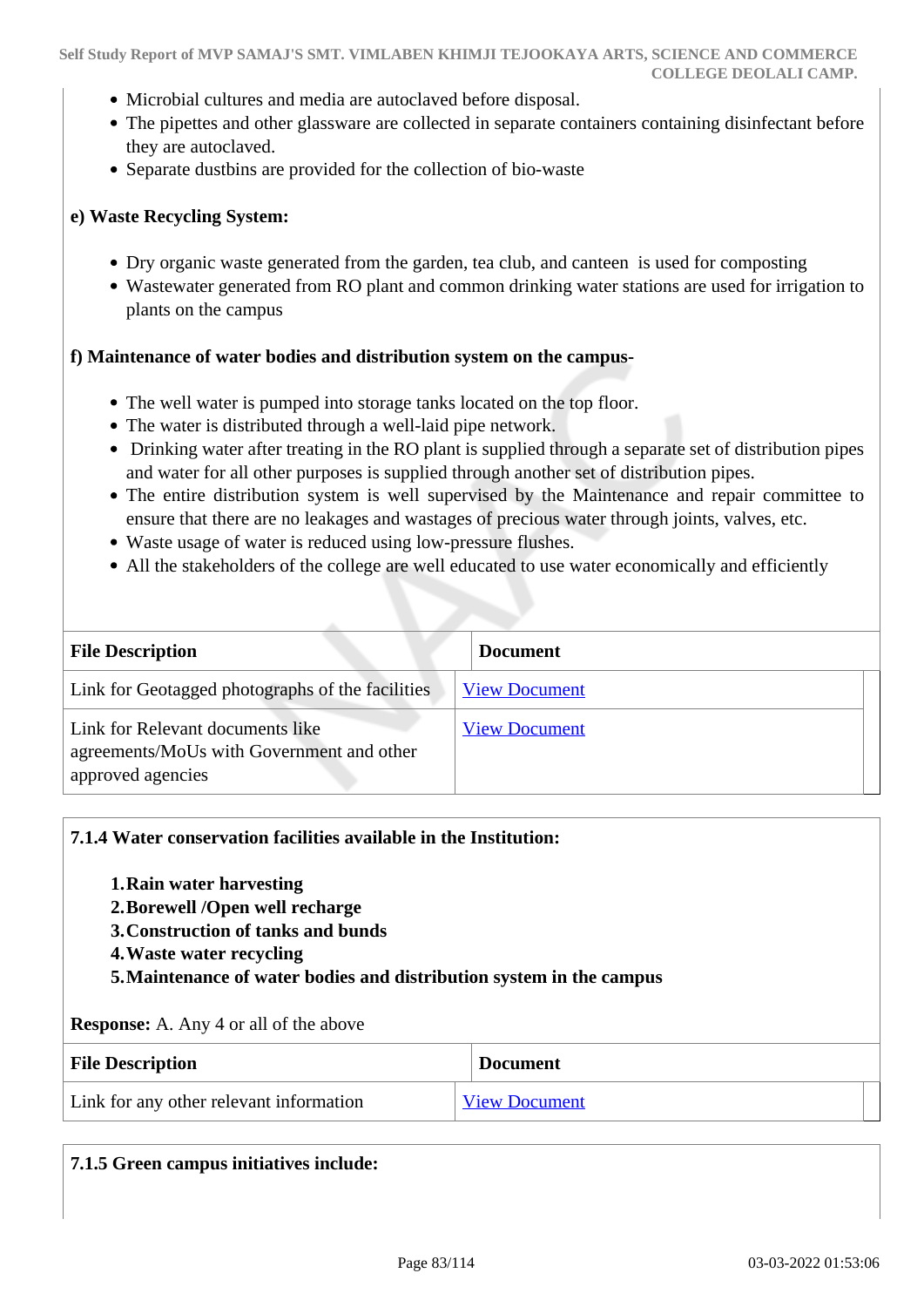- **1.Restricted entry of automobiles**
- **2.Use of Bicycles/ Battery powered vehicles**
- **3.Pedestrian Friendly pathways**
- **4.Ban on use of Plastic**
- **5.landscaping with trees and plants**

**Response:** Any 4 or All of the above

| <b>File Description</b>                 | <b>Document</b>      |
|-----------------------------------------|----------------------|
| Link for any other relevant information | <b>View Document</b> |

 **7.1.6 Quality audits on environment and energy are regularly undertaken by the Institution and any awards received for such green campus initiatives:**

- **1.Green audit**
- **2.Energy audit**
- **3.Environment audit**
- **4.Clean and green campus recognitions / awards**
- **5.Beyond the campus environmental promotion activities**

**Response:** A. Any 4 or all of the above

| <b>File Description</b>                                                      | <b>Document</b>      |
|------------------------------------------------------------------------------|----------------------|
| Reports on environment and energy audits<br>submitted by the auditing agency | <b>View Document</b> |
| Certificates of the awards received                                          | <b>View Document</b> |
| Link for any other relevant information                                      | <b>View Document</b> |

#### **7.1.7 The Institution has disabled-friendly, barrier free environment**

- **1.Built environment with ramps/lifts for easy access to classrooms.**
- **2.Divyangjan friendly washrooms**
- **3.Signage including tactile path, lights, display boards and signposts**
- **4.Assistive technology and facilities for Divyangjan accessible website, screen-reading software, mechanized equipment**
- **5.Provision for enquiry and information : Human assistance, reader, scribe, soft copies of reading material, screen reading**

**Response:** A. Any 4 or all of the above

| <b>File Description</b>                 | <b>Document</b>      |  |
|-----------------------------------------|----------------------|--|
| Link for any other relevant information | <b>View Document</b> |  |

#### **7.1.8 Describe the Institutional efforts/initiatives in providing an inclusive environment i.e., tolerance**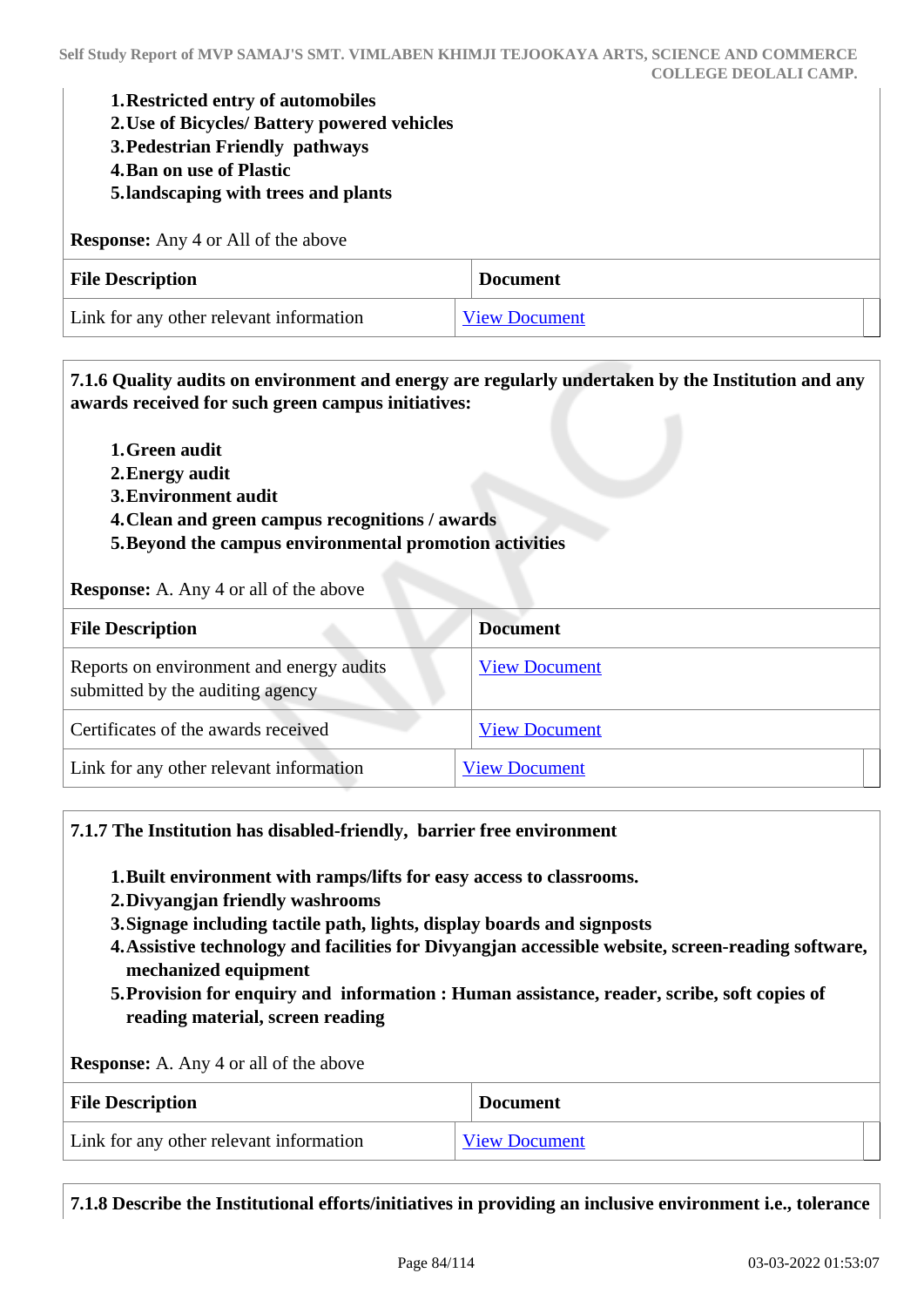#### **and harmony towards cultural, regional, linguistic, communal socioeconomic and other diversities (within 500 words).**

# **Response:**

The Institution strives towards maintaining an inclusive environment for all stakeholders. The College promotes linguistic, regional, cultural diversity among the students. Activities that promote communal harmony are undertaken frequently. Following are some of the activities:

#### **Measures for equal opportunities**

- The college strictly follows the reservation policies laid down by the Government of India and Maharashtra state for admissions of students and appointments of teaching and non-teaching staff. Special committees like the SC, ST, and OBC Counselling Committee, Admission Committee, and the Student Development cell ensure parity and transparency during the admission process
- The college has a Disabled student and Staff Welfare Committee which looks after the welfare of differently-abled students.
- Students from a low socio-economic spectrum are granted fees from poor boys funds in every academic session.
- The college also promotes several financial assistance/scholarships provided by the Government of India, state governments and non-governmental organizations, mother institute to facilitate access to financial assistance among students.
- Mentor-mentee meetings are held regularly and students are encouraged to share their problems academic or personal – with their mentors.
- Dedicated teachers provide financial support to students from low-income group
- Teachers adopt a bi-lingual mode of teaching, wherever required, to assist students with linguistic challenges. This helps students enhance their academic performance.

#### **Literacy Association-**

- The Literacy Association of the college organizes different activities which highlight the culture and civilization of Maharashtra.
- Activities like *Marathi Bhasha Diwas, Hindi Diwas* and, *Chatrapati Shivaji Maharaj Jayanti,* etc. are celebrated.
- The thread that unites the whole of India is Hindi which is the national language. Hindi department organizes Hindi Bhasha Diwas by inviting eminent Hindi poets, litterateurs, authors during the event.

#### **Promotion of diversity and inclusivity**

- Different sports and cultural activities are organized in the college to promote harmony.
- Food Festival has also been arranged during the annual gathering program to showcase different cuisines of the state.
- Special days like Women's Day, Yoga Day, AIDS Awareness day, Annual Social gathering along with many regional festivals like Diwali, Christmas, Ganpati are celebrated in the college.
- National and state-level MVP marathon organized by parent institute in January first week every year. Many students, staff are participating in various competitions, cultural events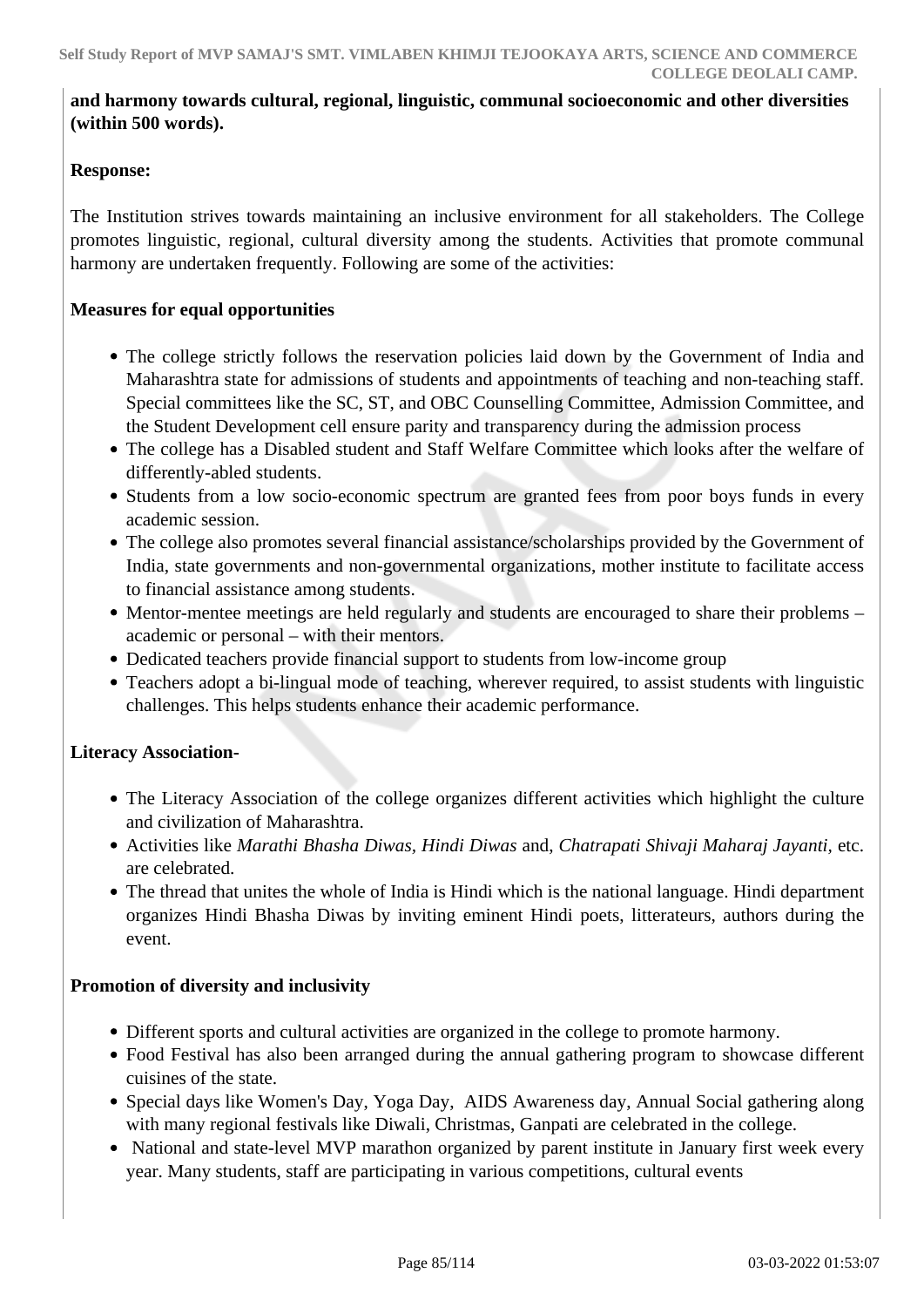In addition to the above, the following are conducted by different departments and committees

- Celebration of Guru Purnima & National teachers day
- Exhibition on Road Safety awareness was organized by NSS
- Rally on Aids Awareness Day, Tobacco free India, Fit India, flood relief fund was organized to sensitize people about health and social issues.

| <b>File Description</b>                                                                                                                         | <b>Document</b>      |
|-------------------------------------------------------------------------------------------------------------------------------------------------|----------------------|
| Link for supporting documents on the information<br>provided (as reflected in the administrative and<br>academic activities of the Institution) | <b>View Document</b> |
| Link for any other relevant information                                                                                                         | <b>View Document</b> |

# **7.1.9 Sensitization of students and employees of the Institution to the constitutional obligations: values, rights, duties and responsibilities of citizens (within 500 words).**

#### **Response:**

Empathy and charity are two important social values that every responsible citizen of the country must possess. Various events are organized throughout the year to sensitize students towards their responsibilities as citizens. All activities are collectively or individually conducted by various departments of the College

# **I. PATRIOTISM:**

- Celebrating Independence Day, Republic Day, Maharashtra Din and collection of donations on National flag day
- NSS and NCC organizes programs and activities to inculcate constitutional obligations and patriotism
- On Surgical strike Day (29/09/2018) we organize the lecture on 'Various modes of entry in arm forces' by Col. Vinod Malik and a Poster presentation competition on Brave story of soldiers
- **National Unity Day** On 31 October, is organized by the Physical Education department
- **Constitution Day** On 26 November, the celebration is organized by Politics Science

# **II. CIVIC SENSE:**

- Voters Awareness and Voters registration Drive are conducted to guide the students to get their voter ID as well as make them aware of the value of their vote
- The college fosters community responsibility by organizing blood donation camps routinely. In every camp, More than 50 volunteers donate blood.
- organization of road safety awareness programs routinely. Students are informed about traffic rules, regulations, and the importance of safeguarding human life.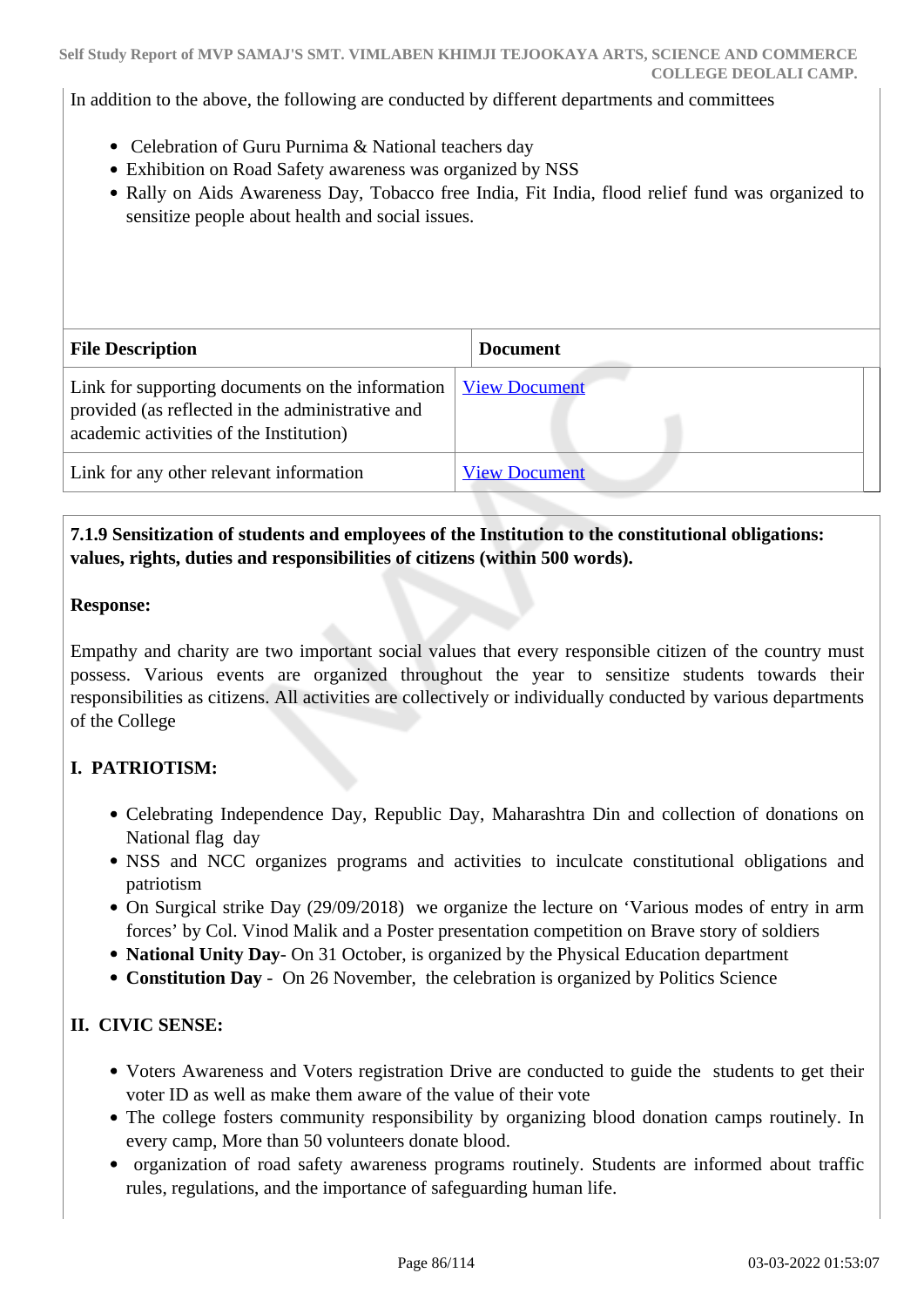- . the college has organized the Fund collection rally in the Deolali camp area for Flood affected people of west Maharashtra
- World AIDS and Human Rights Day are celebrated in order to inculcate moral values, ethics, and empathy among students

# **III. ENVIRONMENTAL CONSCIOUSNESS:**

- Students are encouraged to participate in activities like Tree plantation drives, Wildlife week, Cleanliness campaigns for river
- , NSS, NCC volunteers, Local people collect the Ganesh Idol as well as *nirmallya* to create awareness among people about water pollution
- The anti-tobacco oath is taken
- The college has registered for Maharashtra Gren Army on 30/7/2019
- Celebration of Plastic Awareness Day by conducting rally on it
- Celebration of World Environment Day, Forest Conservation Day
- All students and staff celebrate "No Vehicle Day" on 19 August Samaj Din ( Birth Anniversary of Karmaveer Raosheb Thorat, The founder Member of MVP Samaj, Nashik)
- Energy Exhibition is organized by physics department to aware students and rural people about energy conservation
- Second-year students have to complete the environmental awareness course
- International Vulture day

# **IV. COVID TIMES:**

- NSS and NCC gave messages to students and citizens to stay at home and prevent the spread of the virus.
- The Institution is taking maximum efforts to ensure a safe environment in the College.
- Staff is asked to come to follow COVID appropriate Behaviour
- Security personnel check the temperature, pulse, and oxygen of any person who enters the campus
- During the entry, Sanitizer sprays are installed on campus and at many points as well
- The staff room, laboratories, and office are frequently sanitized.
- It is compulsory for any person entering the College to wear a mask and maintain social distance.
- All activities like webinars, classes, exams, tutorials, staff, student &, alumni, college and university meetings are conducted through online mode

| <b>File Description</b>                                                                                            | <b>Document</b>      |
|--------------------------------------------------------------------------------------------------------------------|----------------------|
| Link for details of activities that inculcate values<br>necessary to render students in to responsible<br>citizens | <b>View Document</b> |
| Link for any other relevant information                                                                            | <b>View Document</b> |

#### **7.1.10 The Institution has a prescribed code of conduct for students, teachers, administrators and other staff and conducts periodic programmes in this regard.**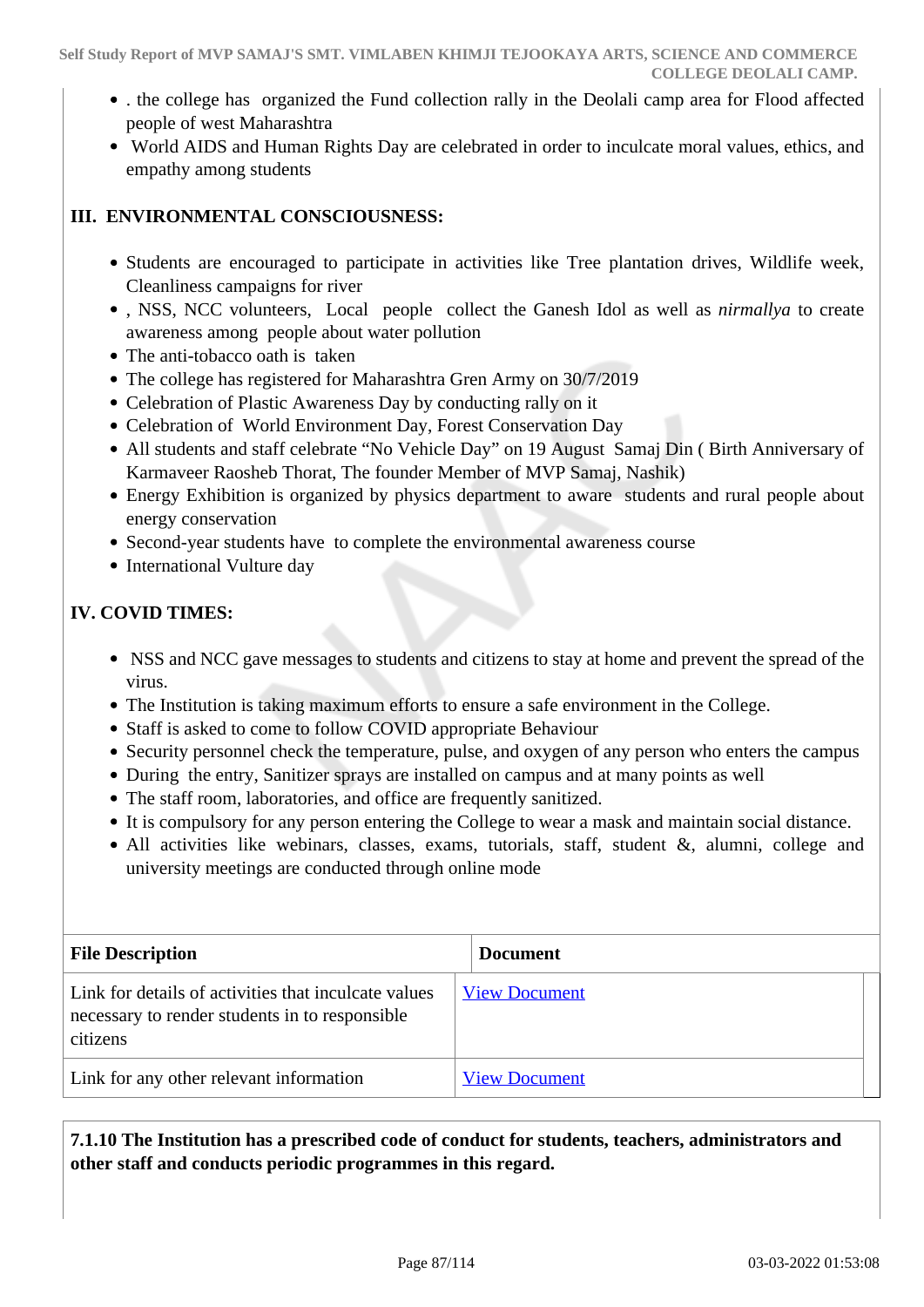- **1.The Code of Conduct is displayed on the website**
- **2.There is a committee to monitor adherence to the Code of Conduct**
- **3.Institution organizes professional ethics programmes for students, teachers, administrators and other staff**
- **4.Annual awareness programmes on Code of Conduct are organized**

**Response:** A. All of the above

| <b>File Description</b>                                                                                                                                                                   | <b>Document</b>      |
|-------------------------------------------------------------------------------------------------------------------------------------------------------------------------------------------|----------------------|
| Details of the monitoring committee composition<br>and minutes of the committee meeting number of<br>programmes organized reports on the various<br>programs etc in support of the claims | <b>View Document</b> |
| Code of ethics policy document                                                                                                                                                            | <b>View Document</b> |

 **7.1.11 Institution celebrates / organizes national and international commemorative days, events and festivals (within 500 words).**

#### **Response:**

To inculcate and nurture the principles like Sacrifice, Dedication, Devotion, Struggle, Patriotism, Equality, Nationality, Brotherhood, Humanity, College celebrates many commemorative days and organizes a number of programs in college.

National Youth Day is celebrated every year on 12th January to commemorate the birth of Swami Vivekananda ,Samaj Din (19 August on the occasion of Birth Anniversary of Karmaveer Raosheb Thorat, the founder Member of Maratha Vidhya Prasarak Samaj, Nashik),Mahatma Gandhi Jayanti, Human Rights Day,National Science Day,Chhatrapati Shahu Maharaj Jayanti, Lokmanya Tilak Death Anniversary & Anna Bhau Sathe Birth Anniversary, Vikram Sarabhai Birth Anniversary,National Sport Day, Lalbahadur Shastri Jayanti, Prerana Din(On Death Anniversary of Dr Vasant Pawar, Sarchitnis of MVP Samaj, Nashik), World Mental Health day, World Blind Day, Reading Inspiration Day (Dr A P J Abdul Kalam Birth Anniversary), Mahatma Phule Death Anniversary, J C Bose Jayanti, Bhopal day, National Mathematics Day, Savtiribai Phule Jayanti, Geography Day, World Water Day, World Tuberculosis Day, World Earth Day, World Population Day, World & National Consumer Day, Antipoverty Day, National Agriculture Day, World Mental health Day. These celebrations help to inspire our students and also to make public awareness through social issues.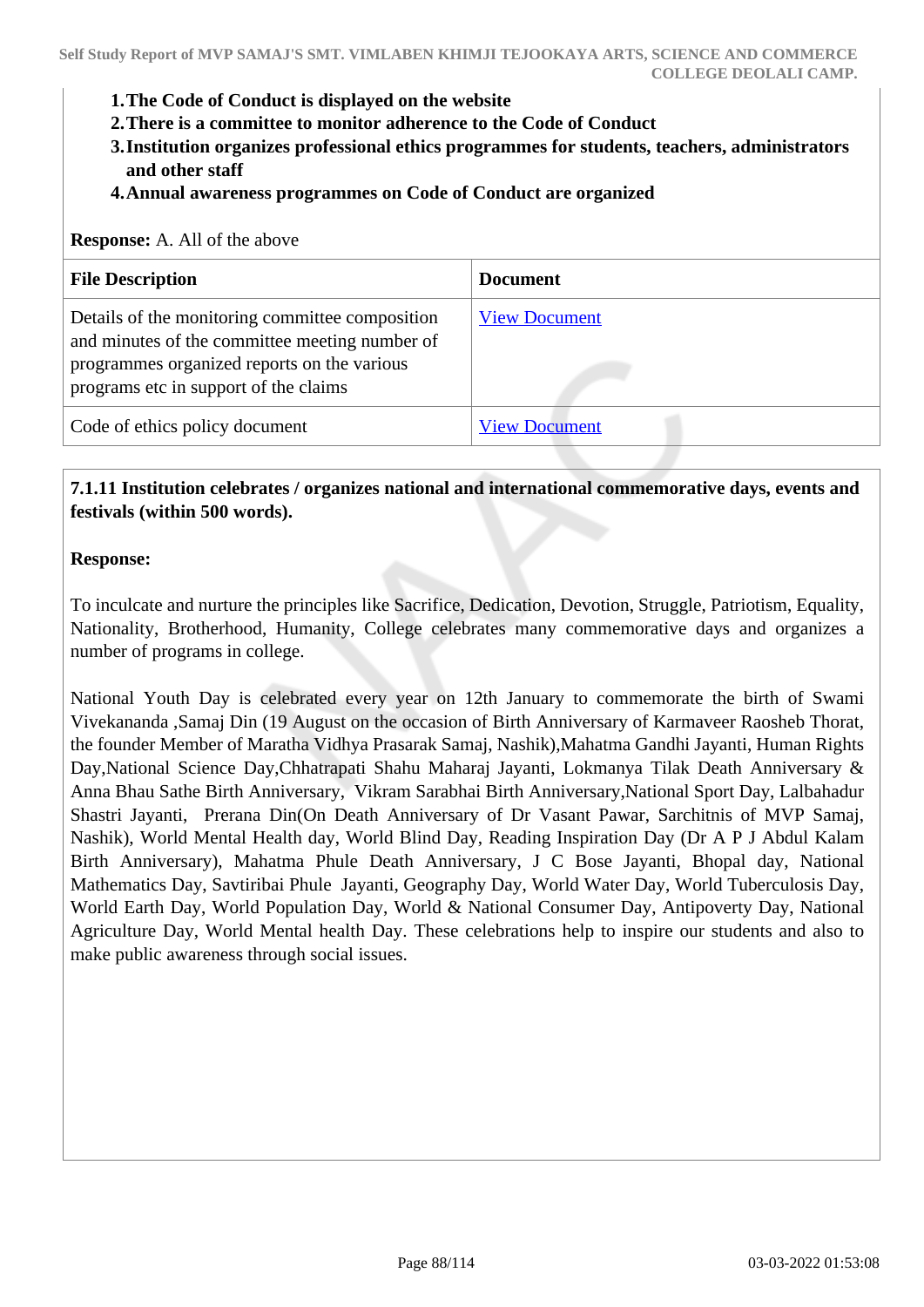| <b>File Description</b>                                                                        | <b>Document</b>      |
|------------------------------------------------------------------------------------------------|----------------------|
| Link for Geotagged photographs of some of the<br>events                                        | <b>View Document</b> |
| Link for Annual report of the celebrations and<br>commemorative events for the last five years | <b>View Document</b> |

# **7.2 Best Practices**

 **7.2.1 Describe two best practices successfully implemented by the Institution as per NAAC format provided in the Manual.**

**Response:** 

**Best Practice I**

# **HEALTH SERVICES [Blood Group & Haemoglobin Check-up of Girls Student]**

**Goal:**

To check health problems of students and staff

To provide services to Community

To keep students and staff healthy and physically fit for the academic work

To create a blood group directory during a medical emergencies for needy persons of the community

To build the network of medical services with Government hospitals & NGOs by generating linkages

Organizing medical awareness sessions, seminars, medical checkup camps

# **1. The Context:**

- Since the college is known for girls' safety, the number of girl students admitted to various UG/PG programs is greater than boy students.
- Most of these girl students are from rural and illiterate family backgrounds. These girls, during their adolescence phase of the life cycle, have a deficiency of iron due to excessive bleeding during the menstrual cycle resulting in anemia amongst them. The reasons for this could be the low dietary intake of iron, blood loss due to Blood-related Diseases.
- Naturally, the poor health of students also affects their physical well-being and academic performance.
- Considering the above issue, the management of our college has adopted the policy of hemoglobin and blood group check-up and this has been considered as one of the Best Practices of College.
- The college has developed linkages with the SantKrupa Hospital, Deolali Cantonment Hospital, Deolali Camp, Dr. VasantPawar Medical college, and Research Hospital Nashik, for a regular check-up and emergency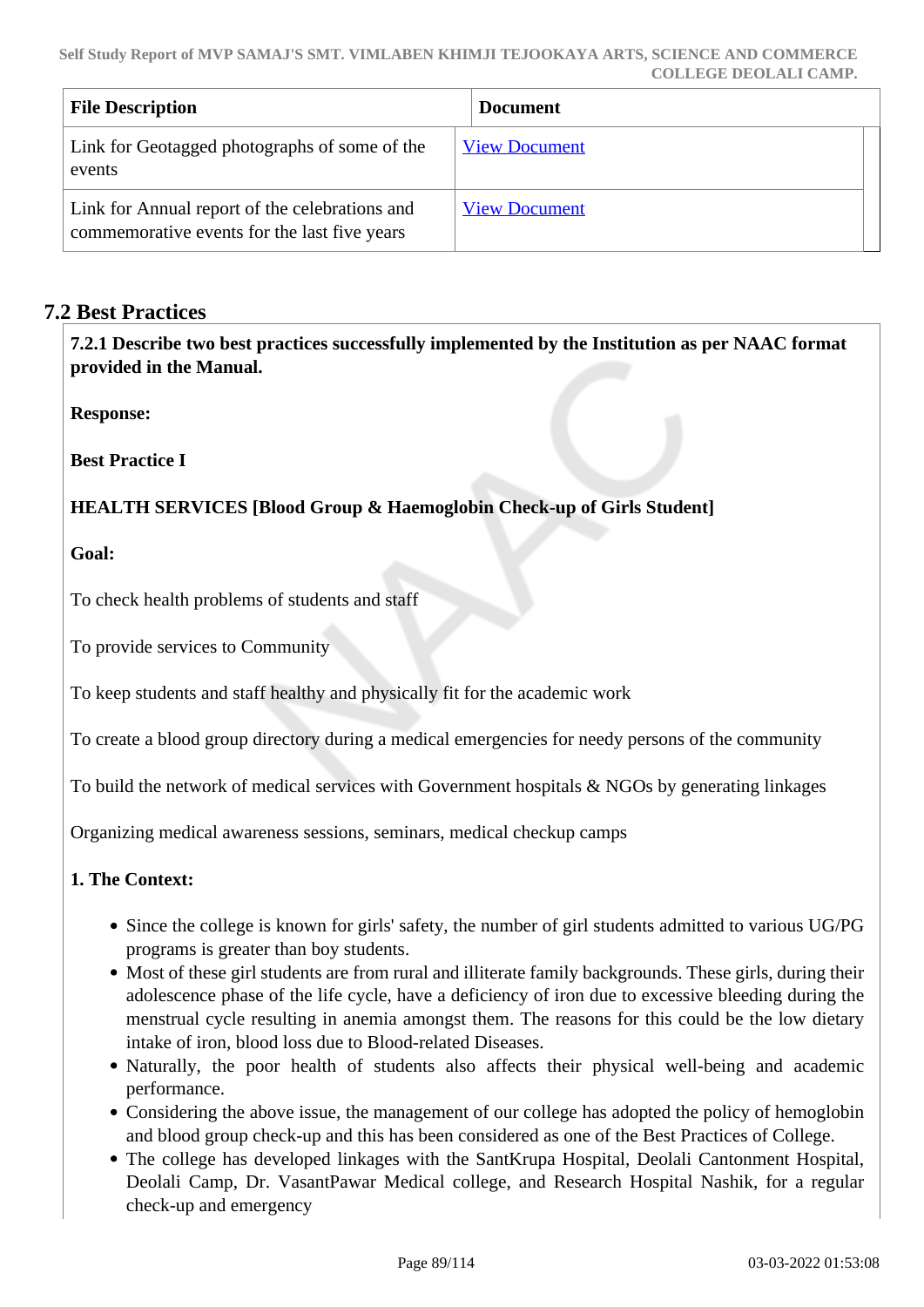- The college has prepared a blood donation directory of the volunteers and staff which is useful for hospitals and needy people at emergency
- With the help of the government Hospital, as per the health policies, the college organizes the distribution of Iron tablets to the anemic students

# **2. The Practice:**

- This practice includes hemoglobin & blood group checkup of girl students followed by remedial measures
- Estimation of hemoglobin and blood group of all girls' students of the college is done on regular basis every year
- Proper medicines, tonics, and De-worming tablets are given to prior students
- The college organizes the Blood Donation Camps every year on various occasions
- The college alumni, teaching and non-teaching staff of the college, doctors from Nasik city, and organizations from and around Nasik city, generously donate iron and nutritional supplement tablets and tonics for the students.
- Follow-up of those students whose Haemoglobin level is consistently below normal is taken every month to observe improvement and problems are solved by counseling.
- Healthy eating habits are imbibed in these students and awareness against the ill effects of junk food is also created.

# **3. Evidence of Success**:

- This practice has succeeded in developing awareness about anemia. It has improved hemoglobin percentage in the anemic girl students. In the last five-year the hemoglobin level of a total of 2045 students & community, people was checked
- This practice has helped in creating awareness regarding a natural diet that can help in maintaining hemoglobin at optimal levels.
- The girl students have been de-wormed.
- The blood group of every faculty  $&$  student has been identified.
- It has helped in identifying girls with Rh-negative blood groups. These girls were counseled related to the importance of Anti – D injections and the consequences related to pregnancy.
- For inculcating the self-hygiene, a Sanitary napkin vending machine has been installed to provide instant and low-cost safe sanitary napkins to them. The girl students have expressed their satisfaction with the practice.
- The overall effect of this practice is all-around development, improved attendance, and excellent academic performance of girl students.
- Practical skills of Final year B.Sc. students of microbiology were improved

# **4. Problems Encountered and Resources Required:**

# **Problems Encountered:**

- Most of the girl students studying in the college have rural and illiterate family backgrounds are ignorant about the importance of the health effects of hemoglobin and blood group.
- Most of the students are from economically backward status
- The shy students hesitate to share their Health-related problems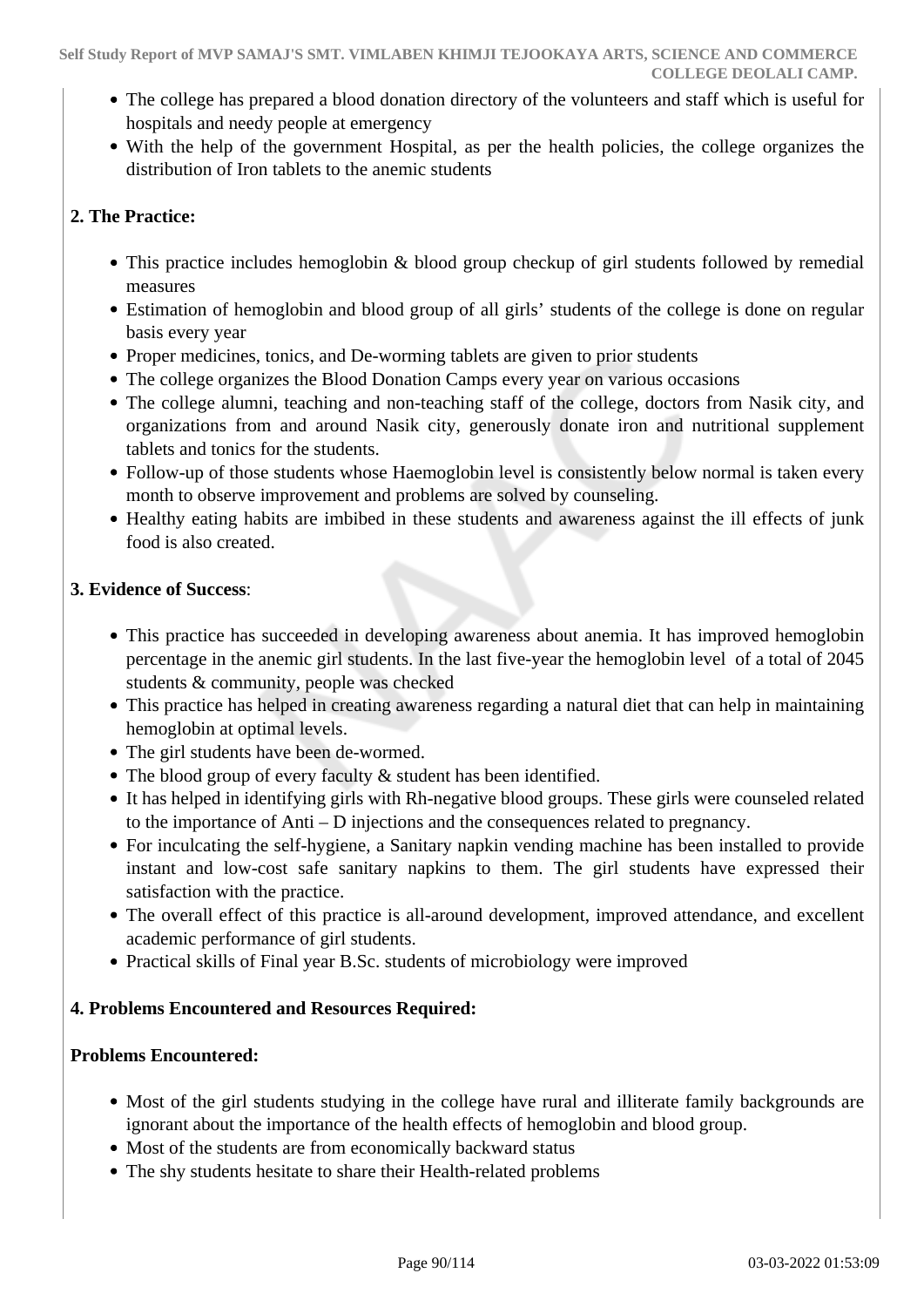#### **Resources Required:**

- The practice requires more resources like sterile syringes with needles, surgical spirit, medicinal cotton, dietary iron, and nutritional supplement tablets and tonics, weighing machine, height chart, distilled water, and trained medical personnel
- There is a need for financial support from the Government, NGO's and Society

#### **Best Practice -II**

#### **Drinking-Water testing of College Staff and Students**

#### **Goal:**

- To check the potability of drinking water.
- To provide services to the community
- To keep students and staff healthy, physically fit for the academic work.
- Organize water awareness sessions, seminars for students and the community

#### **The Context:**

- Water used for drinking purposes is a source of many water-borne diseases.
- Prior checking is always helpful for the prevention of these water-borne diseases.
- This saves the health, time, and money of the individual.

#### **The Practice:**

- This Practice includes a collection of water samples from staff, students, and the community in sterile containers provided by the Microbiology department of the college.
- Testing of the physical parameters and pathogenic bacteria in the microbiology labs as per the norms of WHO and APHA.
- Filling the forms and as per result, provide the certificate to the people.
- Precautionary measures and suggestions are made for the treatment of water at the domestic level to those whose water samples were tested positive

#### **Evidence of Success**

- This practice developed awareness about safe and hygienic drinking water amongst staff and students.
- In the last five years, more than 2474 samples were checked.
- This facility is free for all. It saved time and money. Practical skills of Final year B.Sc. students were improved

#### **Problems Encountered and Resources Required**

Additional media, chemicals, and glassware were required when a large number of samples have collected, which had stressed on an annual budget of the department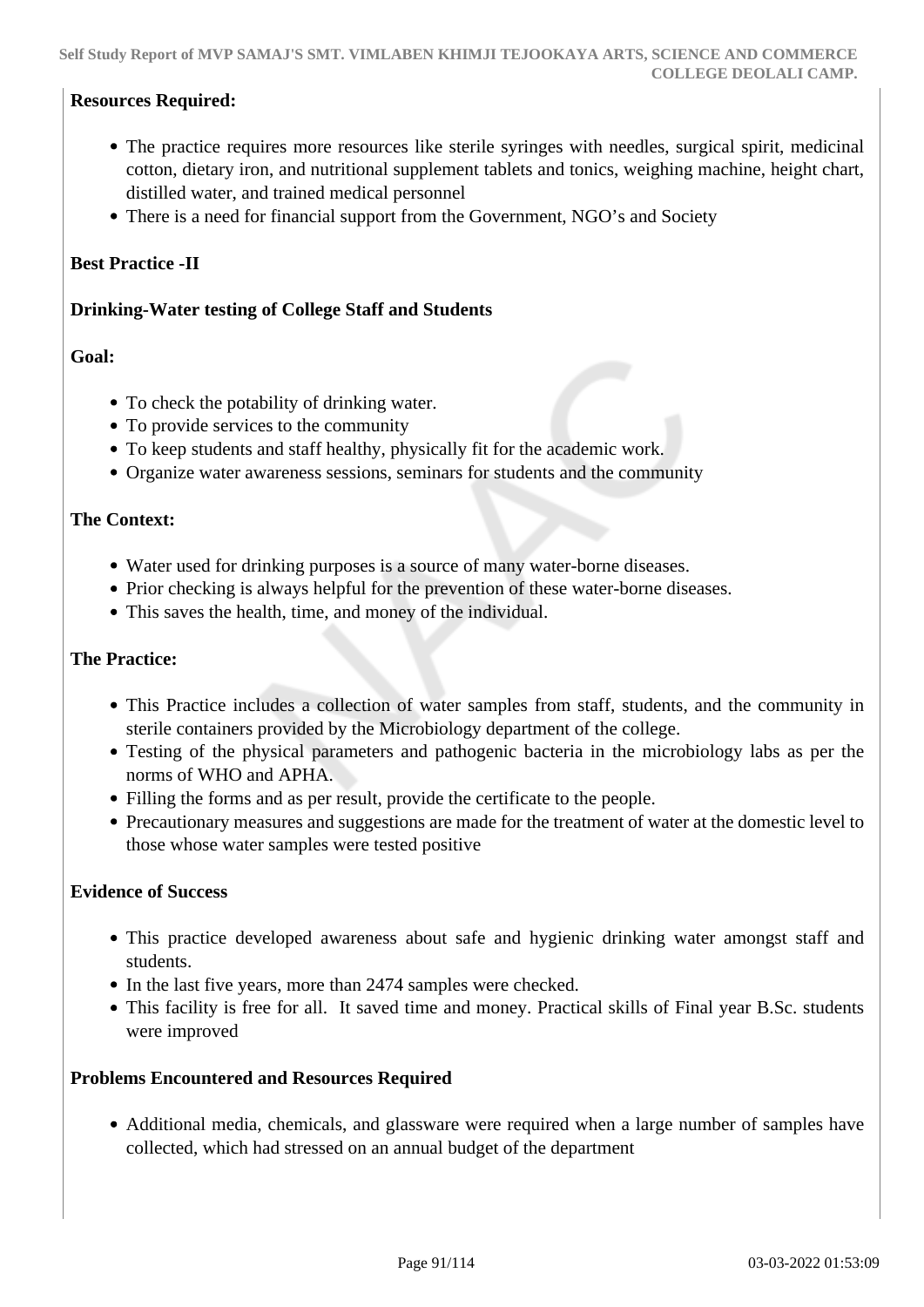| <b>File Description</b>                                  | <b>Document</b>      |
|----------------------------------------------------------|----------------------|
| Link for Best practices in the Institutional web<br>site | <b>View Document</b> |

# **7.3 Institutional Distinctiveness**

 **7.3.1 Portray the performance of the Institution in one area distinctive to its priority and thrust within 1000 words**

#### **Response:**

Institutional Distinctiveness

#### **STUDENTS EMPOWERMENT AND SUPPORT**

Students Are the core part of any educational system and apart from academics, it is the responsibility of each and every institution to support and make every attempt for the students who belong to the marginalized sectors of the society in some or the other way. The SVKT College is situated on the outskirt of Nashik city and therefore, the majority of the students who take admission in this college belong to around 40 to 45 surrounding villages. Such students are from vernacular backgrounds and have many social, economic, domestic, and academic problems. The college, after giving a deep thought, in order to help and support students to overcome such problems started some novel schemes and services in collaborations with some NGOs and Philanthropists. The sole aim of initiating such services is to bridge the gap between marginalized students and privileged students. Every attempt is being made by the college to create awareness about equity in gender and social behaviors among the students. Followings are some of the unique and distinguished services provided by the college to the students.

#### **1. Scholarship from Hindustan Petroleum:**

In order to support students in terms of providing financial assistance, the college provides all governmentsponsored scholarships. Despite getting such scholarships, there are innumerous students who are not capable of paying their fees neither could they afford to buy books and other educational supplements. Dr. Vijay Medhane, the principal of the college communicated the management of Hindustan Petroleum, a Non-Government Organization, and convinced it for providing scholarships from its CSIR funds to the students who belong to the Reserved Category. SVKT College is a unique college in Nashik that provides such kind of facility. This facility was initiated from the academic year 2019 and since then it has been successfully run in the college till time.

# **2. Snacks at Nominal Cost (Puri-Bhaji Kendra)**

As it is already mentioned, the college has students from about 45 surrounding villages, they need to commute from a long distance. The majority of the students belong to the Below Poverty Level; therefore, they cannot afford to go to the nearby hotels or snack centers for any kind of breakfast if at all they require. The college, following the footprints of the founders f its mother institute MVP Samaj, Nashik, communicated with many NGS and Philanthropists who could provide their service in terms of providing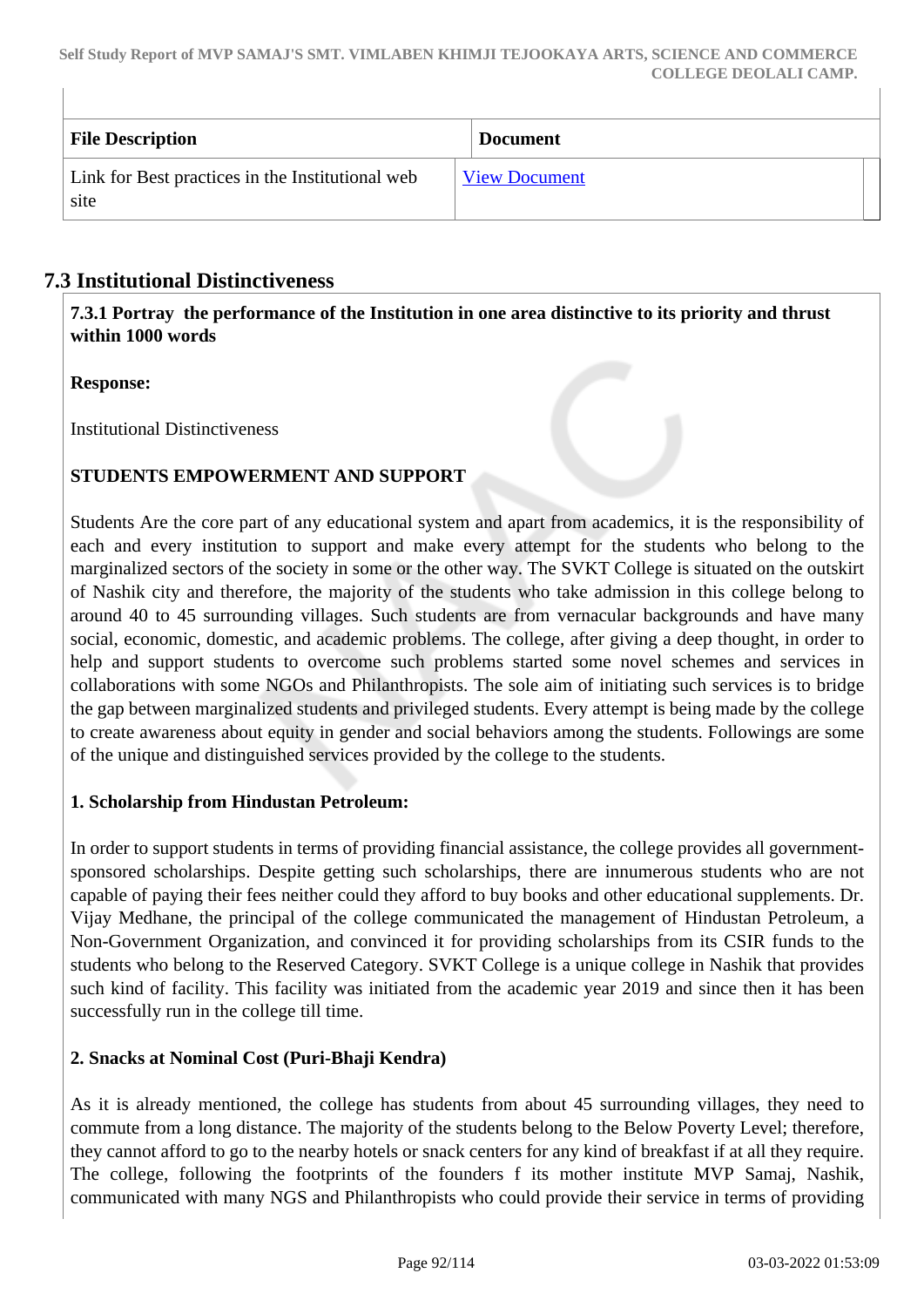some snacks to the students on a No Loss No Profit basis. Ultimately, Birmanisheth, one of the wellknown philanthropists and social workers came forward and agreed to provide his service of giving snacks in terms of Puri-Bhaji at just a nominal cost of Rs. 6. These are the days when even a small pack of biscuits costs more than 5 Rs. But students from our college get puri-bhaji, just at Rs. 6. Around 300 students get the benefit of these services. The snacks are provided on the campus itself. Every care is taken by both the parties as far as quality and hygiene of the food are concerned.

| <b>File Description</b>                                  | <b>Document</b>      |
|----------------------------------------------------------|----------------------|
| Link for appropriate web in the Institutional<br>website | <b>View Document</b> |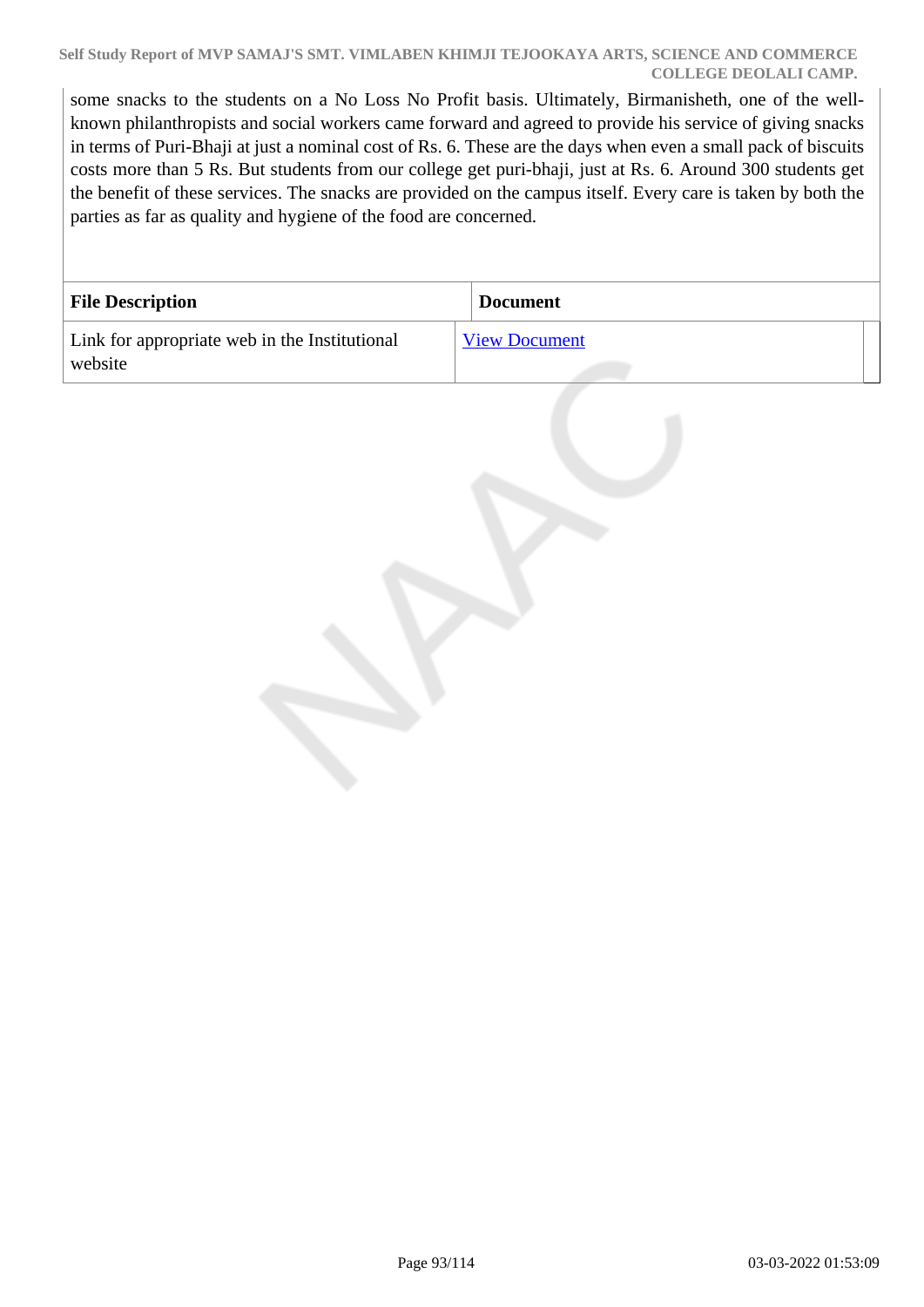# **5. CONCLUSION**

# **Additional Information :**

- The College was established in June 1984 under the aegis of Maratha Vidyaprasarak Samaj (MVP). It has completed glorious 36 years
- Since reaccreditation IQAC has been engrossed in the recommendation and reached closer to completion
- The College is recognized under 2 (f) and 12 (B) by University Grants Commission (UGC)
- Catering education through 10 UG and 2 PG programs
- In the last five years, the College has introduced 15 Short Term Skill-Based/Value added courses.
- 10 Full-time teachers are working as BOS and Academic Council members in various bodies of the Universities.
- The college received grants from different funding agencies for research in the last five years.
- Full-time teachers of the college have published research papers in reputed journals with good impact factors.
- The College has ICT enabled Classrooms facility for teaching-learning with 100 Mbps internet speed, smart boards, and LED panels, an LMS studio, and free Wi-Fi facility.
- INFLIBNET, NLIST, e-journals facility is available.
- The college has conducted the following audits:
- Academic and Administrative Audit, Green & environmental Audit, Gender Audit, Energy Audit
- The college has registered Alumni Association and contributed significantly to the college development.
- The College organized National and State Level conferences.
- The students of the college won various medals, prizes, awards at the national and international levels in sports.
- Language Laboratory and Audiovisual facility are made available.
- The College has installed a 15 Kvh Grid-connected Solar Photovoltaic Power Generation Plant.
- The College has established IPR Cell, Startup & Innovation Cell
- The college has been involved in environmental sustainability by carrying out tree plantation, cleanliness drives of water reservoirs, roads safety, water conservation in adopted and nearby villages
- The college is involved in various extension activities like blood donation, hemoglobin and blood group testing of girls students, socio-economic and historical surveying of nearby villages save girl child distribution of cotton bags, Ganesh idol and Nirmalya collection, drinking water testing, etc.

# **Concluding Remarks :**

Smt. Vimlaben Khimji Tejookaya Arts, Science and Commerce College, Deolali Camp, Nashik as stated in our Vision and Mission, we strive hard to contribute to nation-building by imparting academic excellence, social awareness and inculcating moral and ethical values amongst the students representing different strata of society. It is engaged to enhance the level of education in rural areas and support the students from underprivileged, rural, and defense backgrounds in acquiring an education that is appropriate for meeting the current challenges.

With the able support of the devoted management, hardworking staff, and stakeholders, the college tries to achieve its holistic development

In the second cycle of reaccreditation, the college got an 'A' grade with a CGPA of 3.10 in 2012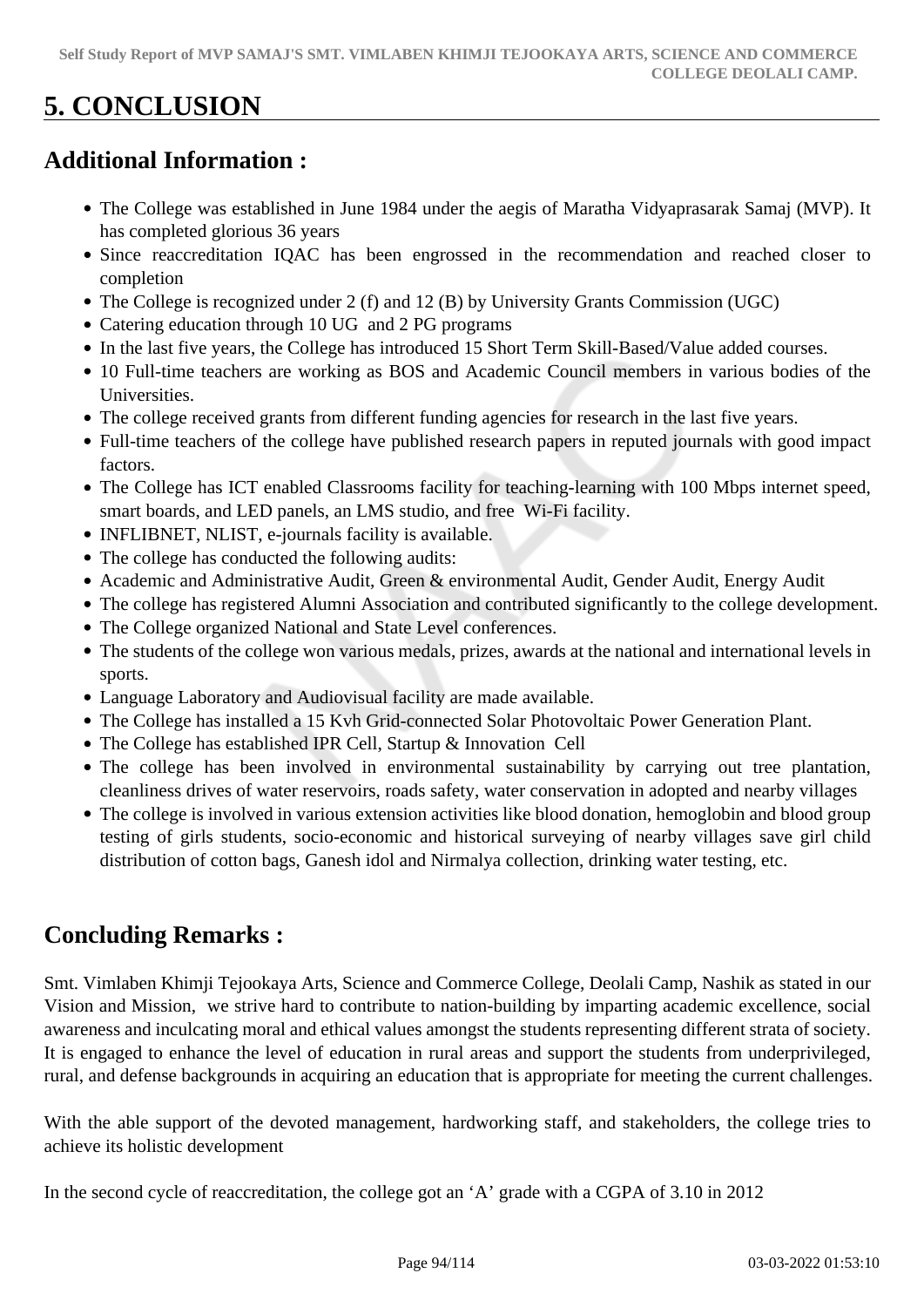The college has augmented the adequate infrastructure for the teaching and learning process with ICT enabled classrooms, with a well-equipped language lab, automated library, and friendly administrative setup

The result of college is consistently more than the University results. Various Scholarships are provided to students from government and non-government bodies. Our students have achieved success in sports and cultural activities. The college has given priorities to sustaining and developing environmental awareness through various endeavors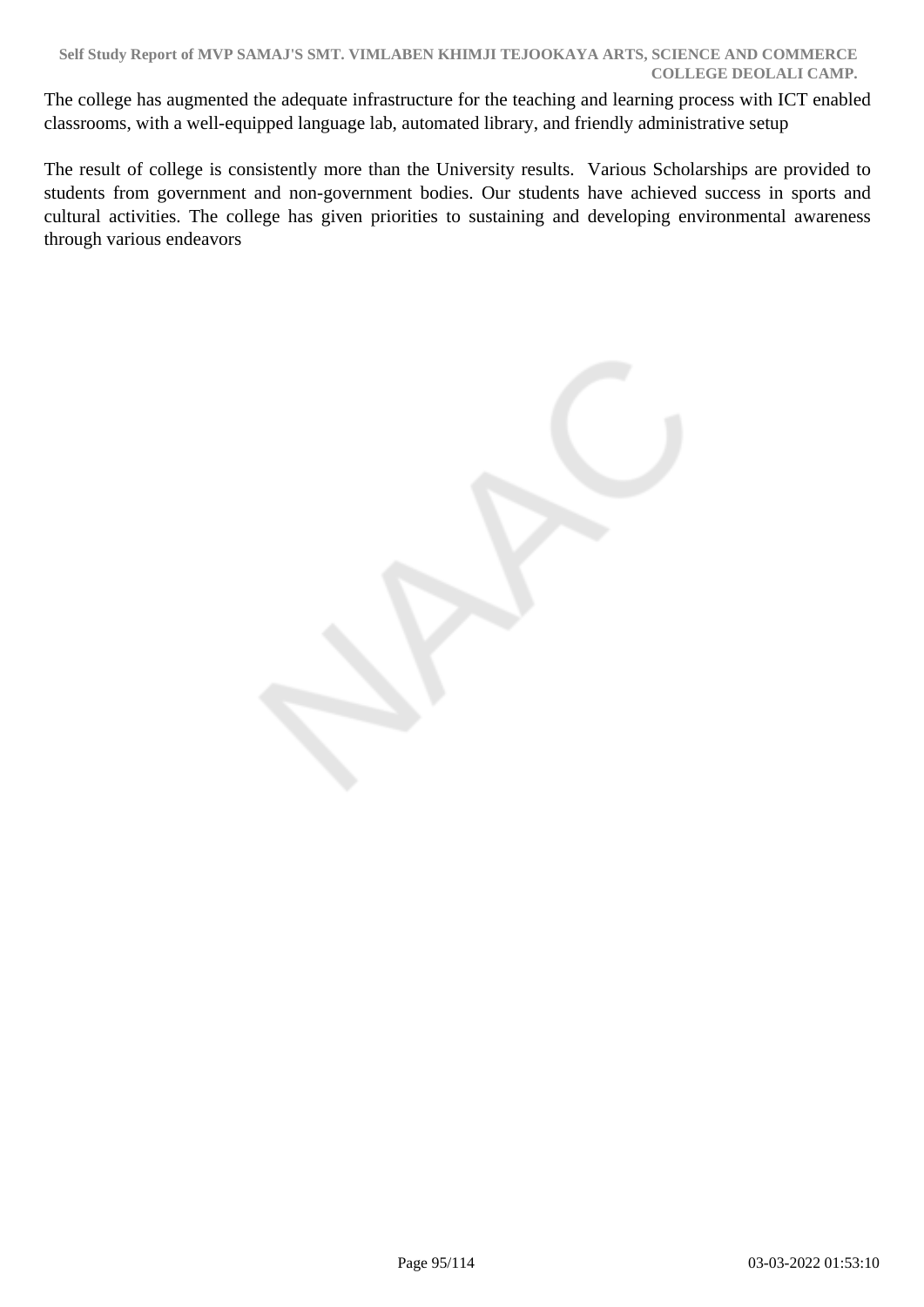# **6.ANNEXURE**

#### **1.Metrics Level Deviations**

|       |                                                    |                                       |         | Metric ID Sub Questions and Answers before and after DVV Verification |                |              |                                                                                               |
|-------|----------------------------------------------------|---------------------------------------|---------|-----------------------------------------------------------------------|----------------|--------------|-----------------------------------------------------------------------------------------------|
| 1.1.3 |                                                    |                                       |         |                                                                       |                |              | Teachers of the Institution participate in following activities related to curriculum         |
|       |                                                    |                                       |         |                                                                       |                |              | development and assessment of the affiliating University and/are represented on the following |
|       |                                                    |                                       |         | academic bodies during the last five years                            |                |              |                                                                                               |
|       |                                                    |                                       |         |                                                                       |                |              |                                                                                               |
|       |                                                    |                                       |         | 1. Academic council/BoS of Affiliating university                     |                |              |                                                                                               |
|       |                                                    |                                       |         | 2. Setting of question papers for UG/PG programs                      |                |              |                                                                                               |
|       |                                                    |                                       |         |                                                                       |                |              | 3. Design and Development of Curriculum for Add on/certificate/Diploma Courses                |
|       |                                                    |                                       |         | 4. Assessment /evaluation process of the affiliating University       |                |              |                                                                                               |
|       |                                                    |                                       |         |                                                                       |                |              |                                                                                               |
|       |                                                    |                                       |         | Answer before DVV Verification : A. All of the above                  |                |              |                                                                                               |
|       | Answer After DVV Verification: A. All of the above |                                       |         |                                                                       |                |              |                                                                                               |
| 1.2.1 |                                                    |                                       |         |                                                                       |                |              | Percentage of Programmes in which Choice Based Credit System (CBCS)/ elective                 |
|       |                                                    | course system has been implemented    |         |                                                                       |                |              |                                                                                               |
|       |                                                    |                                       |         |                                                                       |                |              |                                                                                               |
|       |                                                    |                                       |         |                                                                       |                |              | 1.2.1.1. Number of Programmes in which CBCS / Elective course system implemented.             |
|       |                                                    |                                       |         | Answer before DVV Verification: 12                                    |                |              |                                                                                               |
|       |                                                    |                                       |         | Answer after DVV Verification: 12                                     |                |              |                                                                                               |
| 1.2.2 |                                                    |                                       |         |                                                                       |                |              | Number of Add on /Certificate programs offered during the last five years                     |
|       |                                                    |                                       |         |                                                                       |                |              |                                                                                               |
|       |                                                    |                                       |         |                                                                       |                |              | 1.2.2.1. How many Add on /Certificate programs are offered within the last 5 years.           |
|       |                                                    |                                       |         | Answer before DVV Verification:                                       |                |              |                                                                                               |
|       |                                                    |                                       |         |                                                                       |                |              |                                                                                               |
|       |                                                    | 2019-20                               | 2018-19 | 2017-18                                                               | 2016-17        | 2015-16      |                                                                                               |
|       |                                                    | 3                                     | 5       | $\overline{2}$                                                        | $\overline{4}$ | $\mathbf{1}$ |                                                                                               |
|       |                                                    |                                       |         |                                                                       |                |              |                                                                                               |
|       |                                                    | <b>Answer After DVV Verification:</b> |         |                                                                       |                |              |                                                                                               |
|       |                                                    |                                       |         |                                                                       |                |              |                                                                                               |
|       |                                                    | 2019-20                               | 2018-19 | 2017-18                                                               | 2016-17        | 2015-16      |                                                                                               |
|       |                                                    | 3                                     | 5       | $\overline{2}$                                                        | $\overline{4}$ | 1            |                                                                                               |
|       |                                                    |                                       |         |                                                                       |                |              |                                                                                               |
| 1.2.3 |                                                    |                                       |         |                                                                       |                |              | Average percentage of students enrolled in Certificate/ Add-on programs as against the total  |
|       |                                                    |                                       |         | number of students during the last five years                         |                |              |                                                                                               |
|       |                                                    |                                       |         |                                                                       |                |              |                                                                                               |
|       |                                                    |                                       |         |                                                                       |                |              | 1.2.3.1. Number of students enrolled in subject related Certificate or Add-on programs year   |
|       |                                                    | wise during last five years           |         |                                                                       |                |              |                                                                                               |
|       |                                                    |                                       |         | Answer before DVV Verification:                                       |                |              |                                                                                               |
|       |                                                    | 2019-20                               | 2018-19 | 2017-18                                                               | 2016-17        | 2015-16      |                                                                                               |
|       |                                                    |                                       |         |                                                                       |                |              |                                                                                               |
|       |                                                    | 194                                   | 184     | 72                                                                    | 330            | 120          |                                                                                               |
|       |                                                    |                                       |         |                                                                       |                |              |                                                                                               |
|       |                                                    | <b>Answer After DVV Verification:</b> |         |                                                                       |                |              |                                                                                               |
|       |                                                    |                                       |         |                                                                       |                |              |                                                                                               |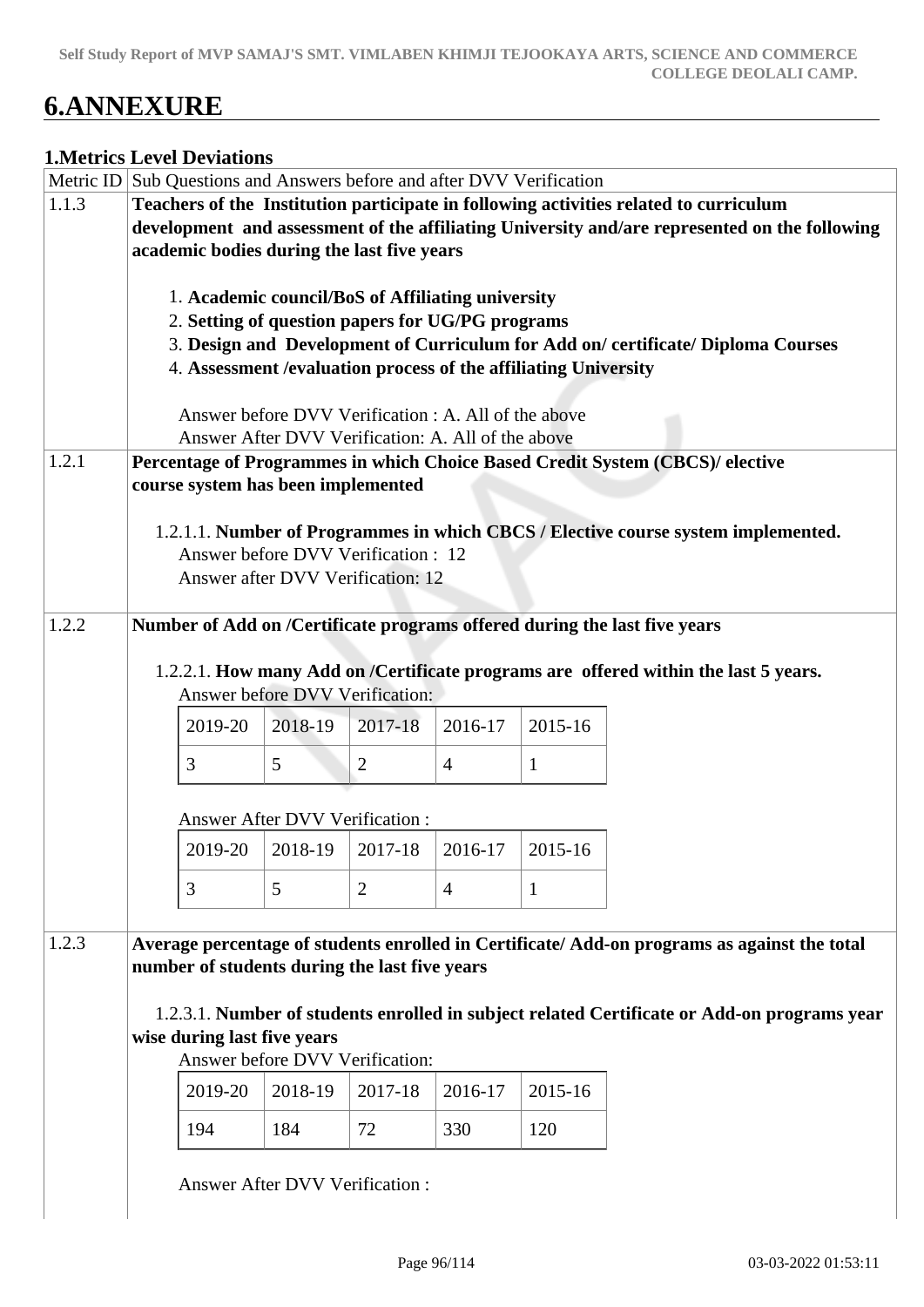|       |                                                                                                                                                                                                                                                                                                                                 | 2019-20                                                                                                                                                            | 2018-19                                                                                                                                       | 2017-18      | 2016-17      | 2015-16                                                                                                                                                                                                 |  |  |
|-------|---------------------------------------------------------------------------------------------------------------------------------------------------------------------------------------------------------------------------------------------------------------------------------------------------------------------------------|--------------------------------------------------------------------------------------------------------------------------------------------------------------------|-----------------------------------------------------------------------------------------------------------------------------------------------|--------------|--------------|---------------------------------------------------------------------------------------------------------------------------------------------------------------------------------------------------------|--|--|
|       |                                                                                                                                                                                                                                                                                                                                 | 194                                                                                                                                                                | 184                                                                                                                                           | 72           | 330          | 120                                                                                                                                                                                                     |  |  |
| 1.3.2 |                                                                                                                                                                                                                                                                                                                                 | 2019-20<br>8                                                                                                                                                       | work/internship during last five years<br>work/internship year-wise during last five years<br>Answer before DVV Verification:<br>2018-19<br>8 | 2017-18<br>8 | 2016-17<br>8 | Average percentage of courses that include experiential learning through project work/field<br>1.3.2.1. Number of courses that include experiential learning through project work/field<br>2015-16<br>8 |  |  |
|       |                                                                                                                                                                                                                                                                                                                                 | 2019-20                                                                                                                                                            | Answer After DVV Verification:<br>2018-19                                                                                                     | 2017-18      | 2016-17      | 2015-16                                                                                                                                                                                                 |  |  |
|       |                                                                                                                                                                                                                                                                                                                                 | 8                                                                                                                                                                  | 8                                                                                                                                             | 8            | 8            | 8                                                                                                                                                                                                       |  |  |
| 1.4.1 | 1.3.3.1. Number of students undertaking project work/field work / internships<br>Answer before DVV Verification : 655<br>Answer after DVV Verification: 589<br>Remark : as per the list pf documents<br>Institution obtains  feedback on the syllabus and its transaction at the institution from the<br>following stakeholders |                                                                                                                                                                    |                                                                                                                                               |              |              |                                                                                                                                                                                                         |  |  |
|       | 1) Students<br>2)Teachers<br>3)Employers<br>4)Alumni                                                                                                                                                                                                                                                                            |                                                                                                                                                                    | Answer before DVV Verification : A. All of the above<br>Answer After DVV Verification: A. All of the above                                    |              |              |                                                                                                                                                                                                         |  |  |
| 1.4.2 |                                                                                                                                                                                                                                                                                                                                 |                                                                                                                                                                    |                                                                                                                                               |              |              | Feedback process of the Institution may be classified as follows:                                                                                                                                       |  |  |
|       |                                                                                                                                                                                                                                                                                                                                 | <b>Options:</b><br>1. Feedback collected, analysed and action taken and feedback available on website<br>2. Feedback collected, analysed and action has been taken |                                                                                                                                               |              |              |                                                                                                                                                                                                         |  |  |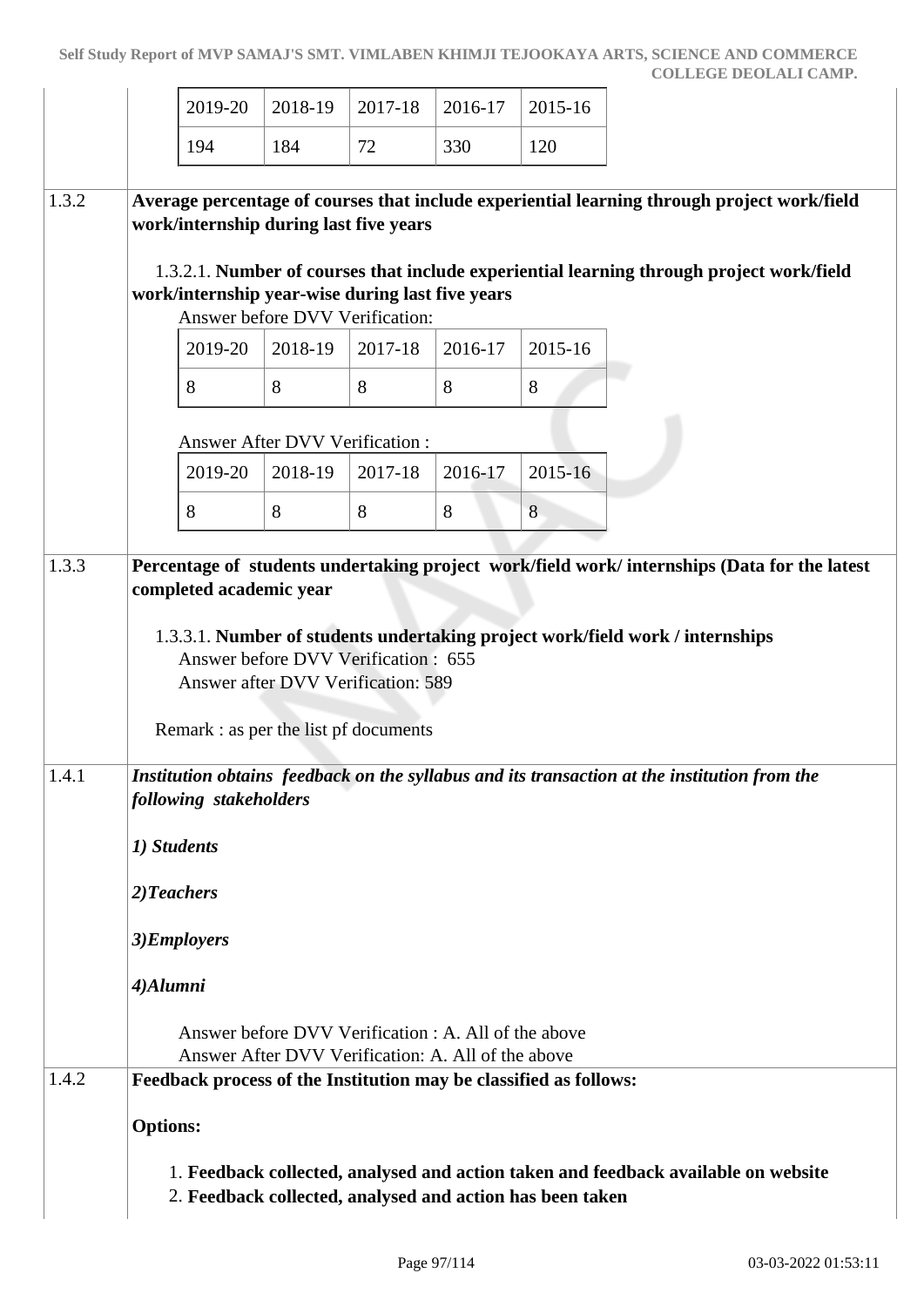|       | 3. Feedback collected and analysed<br>4. Feedback collected<br>5. Feedback not collected                                                  |                                       |                                 |         |         |                                                                                                                                                                                                |
|-------|-------------------------------------------------------------------------------------------------------------------------------------------|---------------------------------------|---------------------------------|---------|---------|------------------------------------------------------------------------------------------------------------------------------------------------------------------------------------------------|
|       | feedback available on website                                                                                                             |                                       |                                 |         |         | Answer before DVV Verification : A. Feedback collected, analysed and action taken and<br>Answer After DVV Verification: A. Feedback collected, analysed and action taken and                   |
|       | feedback available on website                                                                                                             |                                       |                                 |         |         |                                                                                                                                                                                                |
| 2.1.1 | <b>Average Enrolment percentage (Average of last five years)</b><br>2.1.1.1. Number of students admitted year-wise during last five years |                                       | Answer before DVV Verification: |         |         |                                                                                                                                                                                                |
|       | 2019-20                                                                                                                                   | 2018-19                               | 2017-18                         | 2016-17 | 2015-16 |                                                                                                                                                                                                |
|       | 1868                                                                                                                                      | 1985                                  | 1991                            | 1748    | 1430    |                                                                                                                                                                                                |
|       |                                                                                                                                           | <b>Answer After DVV Verification:</b> |                                 |         |         |                                                                                                                                                                                                |
|       | 2019-20                                                                                                                                   | 2018-19                               | 2017-18                         | 2016-17 | 2015-16 |                                                                                                                                                                                                |
|       | 865                                                                                                                                       | 914                                   | 1081                            | 977     | 614     |                                                                                                                                                                                                |
|       | 2.1.1.2. Number of sanctioned seats year wise during last five years                                                                      |                                       | Answer before DVV Verification: |         |         |                                                                                                                                                                                                |
|       | 2019-20                                                                                                                                   | 2018-19                               | 2017-18                         | 2016-17 | 2015-16 |                                                                                                                                                                                                |
|       | 3120                                                                                                                                      | 3120                                  | 2760                            | 2400    | 2040    |                                                                                                                                                                                                |
|       |                                                                                                                                           | <b>Answer After DVV Verification:</b> |                                 |         |         |                                                                                                                                                                                                |
|       | 2019-20                                                                                                                                   | 2018-19                               | 2017-18                         | 2016-17 | 2015-16 |                                                                                                                                                                                                |
|       | 1080                                                                                                                                      | 1080                                  | 1080                            | 1080    | 720     |                                                                                                                                                                                                |
|       | Remark : as per hei                                                                                                                       |                                       |                                 |         |         |                                                                                                                                                                                                |
| 2.1.2 | seats)                                                                                                                                    |                                       |                                 |         |         | Average percentage of seats filled against reserved categories (SC, ST, OBC, Divyangjan, etc.<br>as per applicable reservation policy ) during the last five years (exclusive of supernumerary |
|       | five years                                                                                                                                |                                       | Answer before DVV Verification: |         |         | 2.1.2.1. Number of actual students admitted from the reserved categories year-wise during the last                                                                                             |
|       | 2019-20                                                                                                                                   | 2018-19                               | 2017-18                         | 2016-17 | 2015-16 |                                                                                                                                                                                                |
|       | 1196                                                                                                                                      | 1206                                  | 1195                            | 1002    | 809     |                                                                                                                                                                                                |
|       |                                                                                                                                           | Answer After DVV Verification :       |                                 |         |         |                                                                                                                                                                                                |
|       | 2019-20                                                                                                                                   | 2018-19                               | 2017-18                         | 2016-17 | 2015-16 |                                                                                                                                                                                                |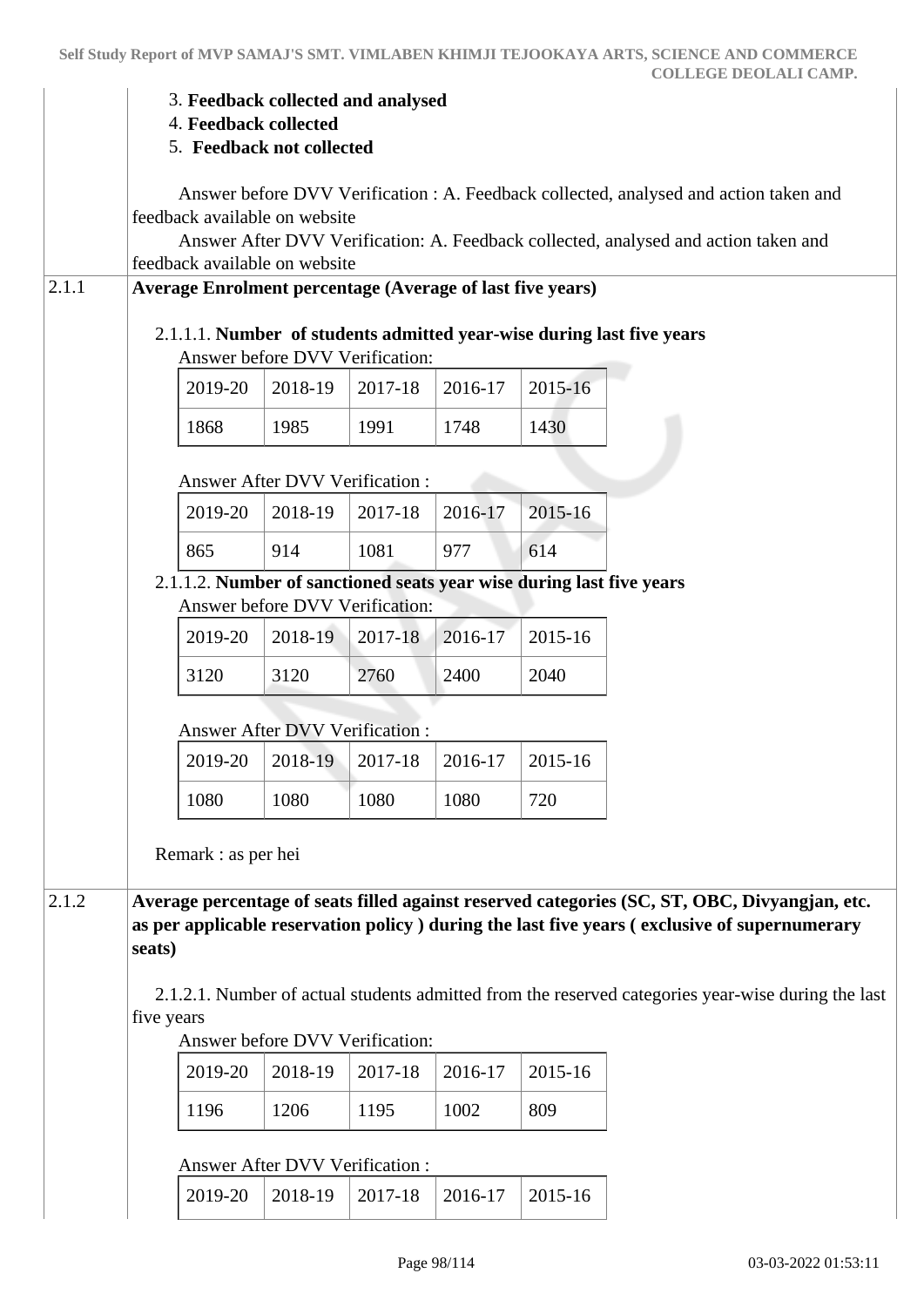|       |                                                                         | 1009                       | 1006                                                                                                                                          | 946     | 808     | 684     |  |
|-------|-------------------------------------------------------------------------|----------------------------|-----------------------------------------------------------------------------------------------------------------------------------------------|---------|---------|---------|--|
|       |                                                                         | Remark : as per hei        |                                                                                                                                               |         |         |         |  |
| 2.3.3 |                                                                         |                            | Ratio of students to mentor for academic and other related issues (Data for the latest completed                                              |         |         |         |  |
|       |                                                                         | academic year)             |                                                                                                                                               |         |         |         |  |
|       |                                                                         |                            |                                                                                                                                               |         |         |         |  |
|       |                                                                         |                            | 2.3.3.1. Number of mentors                                                                                                                    |         |         |         |  |
|       | Answer before DVV Verification: 48<br>Answer after DVV Verification: 47 |                            |                                                                                                                                               |         |         |         |  |
|       |                                                                         | Remark : as per hei        |                                                                                                                                               |         |         |         |  |
|       |                                                                         |                            |                                                                                                                                               |         |         |         |  |
| 2.4.2 |                                                                         |                            | Average percentage of full time teachers with Ph. D. / D.M. / M.Ch. / D.N.B Superspeciality /                                                 |         |         |         |  |
|       |                                                                         |                            | D.Sc. / D.Litt. during the last five years (consider only highest degree for count)                                                           |         |         |         |  |
|       |                                                                         |                            | 2.4.2.1. Number of full time teachers with <i>Ph. D. / D.M. / M.Ch. / D.N.B Superspeciality</i> /                                             |         |         |         |  |
|       |                                                                         |                            | D.Sc. / D.Litt. year wise during the last five years                                                                                          |         |         |         |  |
|       |                                                                         |                            | Answer before DVV Verification:                                                                                                               |         |         |         |  |
|       |                                                                         | 2019-20                    | 2018-19                                                                                                                                       | 2017-18 | 2016-17 | 2015-16 |  |
|       |                                                                         | 16                         | 13                                                                                                                                            | 11      | 10      | 14      |  |
|       |                                                                         |                            |                                                                                                                                               |         |         |         |  |
|       |                                                                         |                            | <b>Answer After DVV Verification:</b>                                                                                                         |         |         |         |  |
|       |                                                                         | 2019-20                    | 2018-19                                                                                                                                       | 2017-18 | 2016-17 | 2015-16 |  |
|       |                                                                         | 16                         | 13                                                                                                                                            | 11      | 10      | 14      |  |
|       |                                                                         |                            |                                                                                                                                               |         |         |         |  |
| 2.4.3 |                                                                         |                            | Average teaching experience of full time teachers in the same institution (Data for the latest<br>completed academic year in number of years) |         |         |         |  |
|       |                                                                         |                            |                                                                                                                                               |         |         |         |  |
|       |                                                                         |                            | 2.4.3.1. Total experience of full-time teachers                                                                                               |         |         |         |  |
|       |                                                                         |                            | Answer before DVV Verification: 805<br>Answer after DVV Verification: 806                                                                     |         |         |         |  |
|       |                                                                         |                            |                                                                                                                                               |         |         |         |  |
| 2.6.3 |                                                                         |                            | Average pass percentage of Students during last five years                                                                                    |         |         |         |  |
|       |                                                                         |                            | 2.6.3.1. Number of final year students who passed the university examination year-wise                                                        |         |         |         |  |
|       |                                                                         | during the last five years |                                                                                                                                               |         |         |         |  |
|       |                                                                         |                            | Answer before DVV Verification:                                                                                                               |         |         |         |  |
|       |                                                                         | 2019-20                    | 2018-19                                                                                                                                       | 2017-18 | 2016-17 | 2015-16 |  |
|       |                                                                         | 374                        | 245                                                                                                                                           | 233     | 161     | 167     |  |
|       |                                                                         |                            |                                                                                                                                               |         |         |         |  |
|       |                                                                         |                            | <b>Answer After DVV Verification:</b>                                                                                                         |         |         |         |  |
|       |                                                                         | 2019-20                    | 2018-19                                                                                                                                       | 2017-18 | 2016-17 | 2015-16 |  |
|       |                                                                         |                            |                                                                                                                                               |         |         |         |  |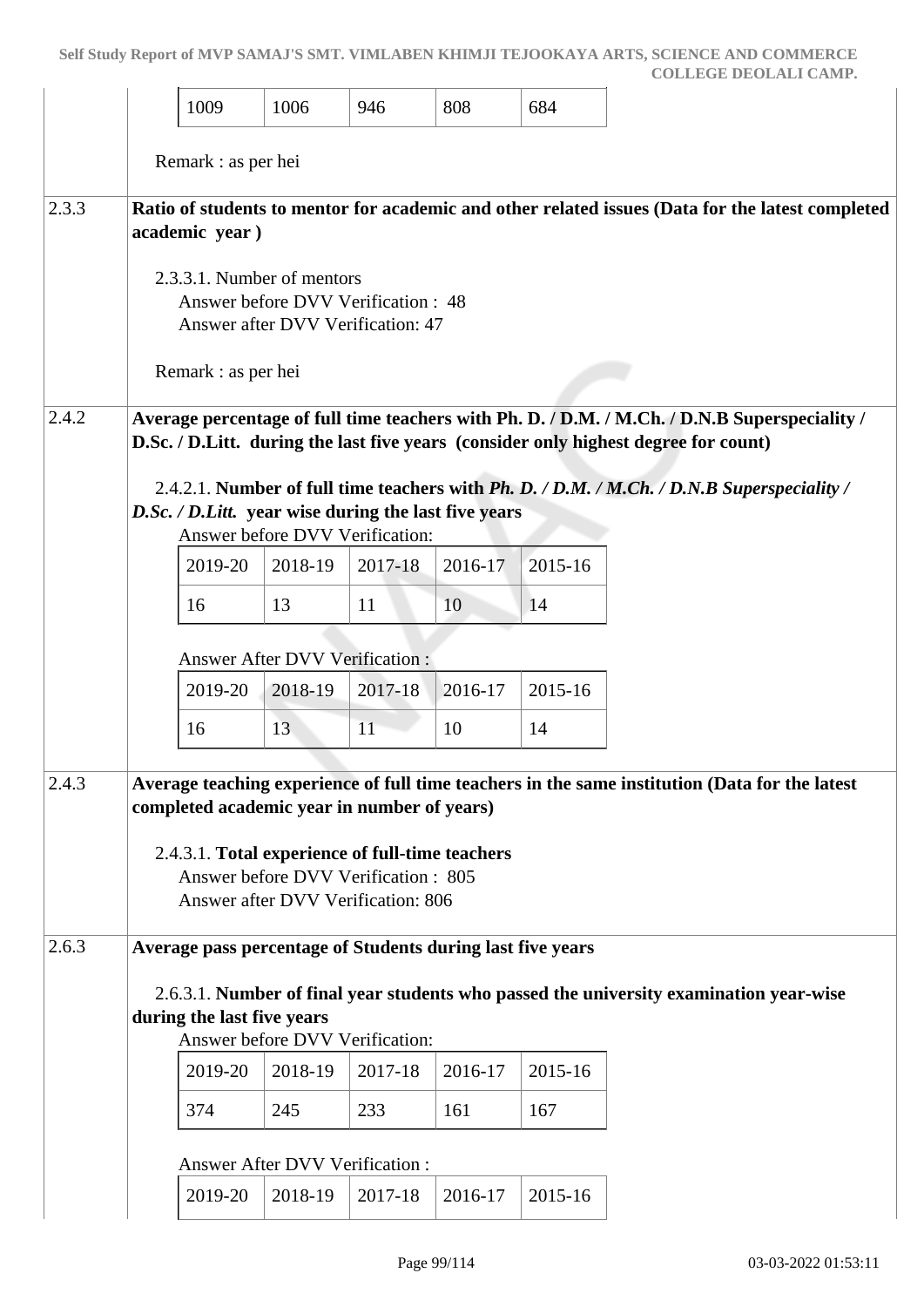**Self Study Report of MVP SAMAJ'S SMT. VIMLABEN KHIMJI TEJOOKAYA ARTS, SCIENCE AND COMMERCE COLLEGE DEOLALI CAMP.**

|       | 374                                                       | 245                                   | 233          | 161     | 167     |                                                                                                                                                                         |
|-------|-----------------------------------------------------------|---------------------------------------|--------------|---------|---------|-------------------------------------------------------------------------------------------------------------------------------------------------------------------------|
|       |                                                           |                                       |              |         |         | 2.6.3.2. Number of final year students who appeared for the university examination year-                                                                                |
|       | wise during the last five years                           |                                       |              |         |         |                                                                                                                                                                         |
|       |                                                           | Answer before DVV Verification:       |              |         |         |                                                                                                                                                                         |
|       | 2019-20                                                   | 2018-19                               | 2017-18      | 2016-17 | 2015-16 |                                                                                                                                                                         |
|       | 485                                                       | 428                                   | 394          | 297     | 315     |                                                                                                                                                                         |
|       |                                                           | <b>Answer After DVV Verification:</b> |              |         |         |                                                                                                                                                                         |
|       | 2019-20                                                   | 2018-19                               | 2017-18      | 2016-17 | 2015-16 |                                                                                                                                                                         |
|       | 485                                                       | 428                                   | 394          | 297     | 315     |                                                                                                                                                                         |
|       |                                                           |                                       |              |         |         |                                                                                                                                                                         |
| 3.1.1 |                                                           |                                       |              |         |         | Grants received from Government and non-governmental agencies for research projects,<br>endowments, Chairs in the institution during the last five years (INR in Lakhs) |
|       |                                                           |                                       |              |         |         |                                                                                                                                                                         |
|       |                                                           |                                       |              |         |         | 3.1.1.1. Total Grants from Government and non-governmental agencies for research                                                                                        |
|       |                                                           | Answer before DVV Verification:       |              |         |         | projects, endowments, Chairs in the institution during the last five years (INR in Lakhs)                                                                               |
|       | 2019-20                                                   | 2018-19                               | 2017-18      | 2016-17 | 2015-16 |                                                                                                                                                                         |
|       | 2.0                                                       | $00\,$                                | 8.0          | $00\,$  | 2.65    |                                                                                                                                                                         |
|       |                                                           | Answer After DVV Verification :       |              |         |         |                                                                                                                                                                         |
|       | 2019-20                                                   | 2018-19                               | 2017-18      | 2016-17 | 2015-16 |                                                                                                                                                                         |
|       |                                                           |                                       |              |         |         |                                                                                                                                                                         |
|       | 1                                                         | 00                                    | 6            | 00      | 2.1849  |                                                                                                                                                                         |
| 3.1.2 |                                                           |                                       |              |         |         | Percentage of teachers recognized as research guides (latest completed academic year)                                                                                   |
|       |                                                           |                                       |              |         |         |                                                                                                                                                                         |
|       | 3.1.2.1. Number of teachers recognized as research guides | Answer before DVV Verification : 7    |              |         |         |                                                                                                                                                                         |
|       |                                                           | Answer after DVV Verification: 6      |              |         |         |                                                                                                                                                                         |
|       |                                                           |                                       |              |         |         |                                                                                                                                                                         |
| 3.1.3 | government agencies during the last five years            |                                       |              |         |         | Percentage of departments having Research projects funded by government and non                                                                                         |
|       |                                                           |                                       |              |         |         |                                                                                                                                                                         |
|       |                                                           |                                       |              |         |         |                                                                                                                                                                         |
|       |                                                           |                                       |              |         |         | 3.1.3.1. Number of departments having Research projects funded by government and non-                                                                                   |
|       | government agencies during the last five years            |                                       |              |         |         |                                                                                                                                                                         |
|       |                                                           | Answer before DVV Verification:       |              |         |         |                                                                                                                                                                         |
|       | 2019-20                                                   | 2018-19                               | 2017-18      | 2016-17 | 2015-16 |                                                                                                                                                                         |
|       | 1                                                         | $00\,$                                | $\mathbf{1}$ | $00\,$  | 2       |                                                                                                                                                                         |
|       |                                                           |                                       |              |         |         |                                                                                                                                                                         |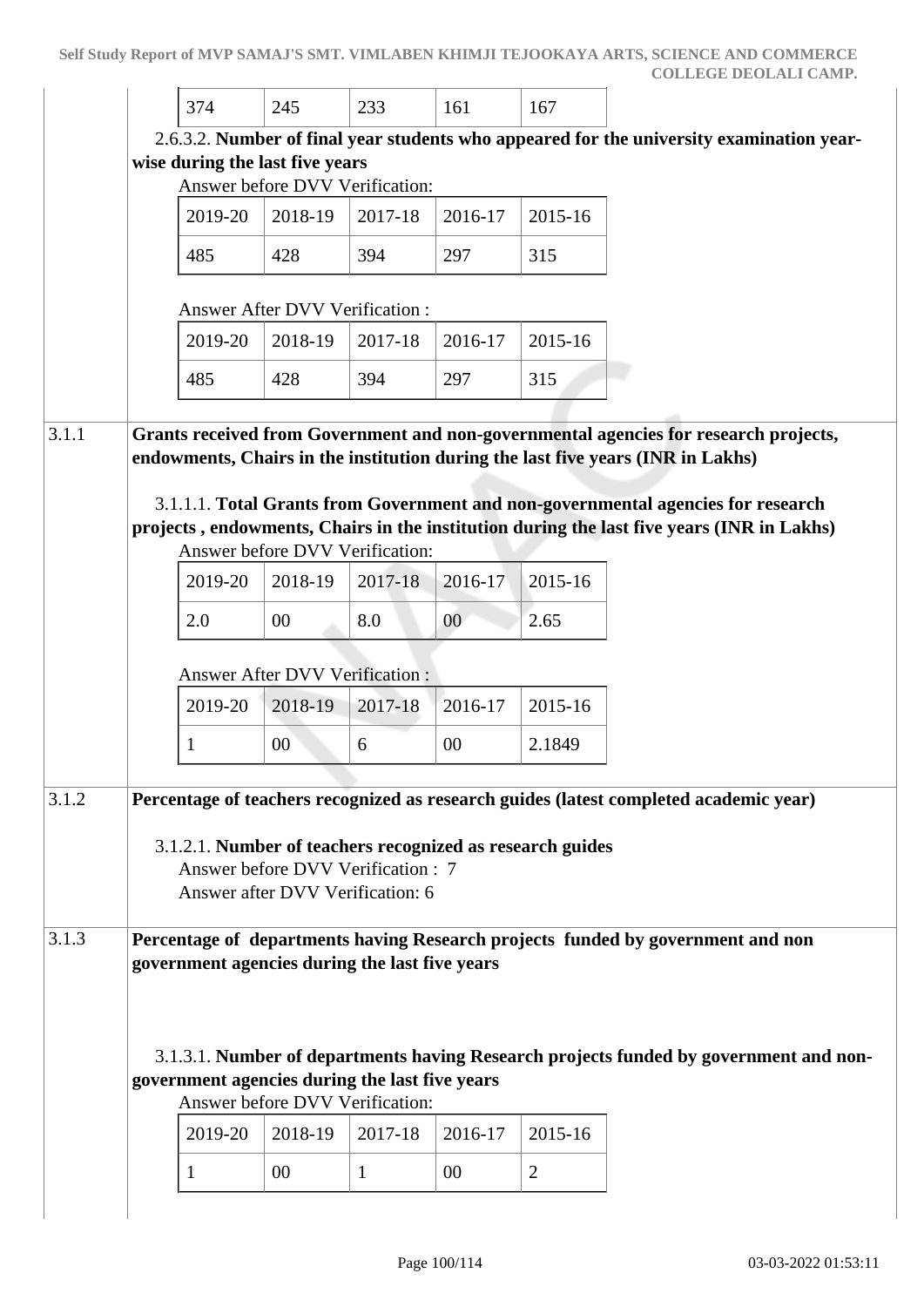|       |             |                                                              | <b>Answer After DVV Verification:</b>                                                                                                               |                 |                |                |                                                                                                                                                               |
|-------|-------------|--------------------------------------------------------------|-----------------------------------------------------------------------------------------------------------------------------------------------------|-----------------|----------------|----------------|---------------------------------------------------------------------------------------------------------------------------------------------------------------|
|       |             | 2019-20                                                      | 2018-19                                                                                                                                             | 2017-18         | 2016-17        | 2015-16        |                                                                                                                                                               |
|       |             | $\Omega$                                                     | $00\,$                                                                                                                                              | $\theta$        | 00             | 1              |                                                                                                                                                               |
|       |             | 3.1.3.2. Number of departments offering academic programes   | Answer before DVV Verification:                                                                                                                     |                 |                |                |                                                                                                                                                               |
|       |             | 2019-20                                                      | 2018-19                                                                                                                                             | 2017-18         | 2016-17        | 2015-16        |                                                                                                                                                               |
|       |             | 12                                                           | 12                                                                                                                                                  | 12              | 12             | 10             |                                                                                                                                                               |
|       |             |                                                              |                                                                                                                                                     |                 |                |                |                                                                                                                                                               |
|       |             | 2019-20                                                      | <b>Answer After DVV Verification:</b><br>2018-19                                                                                                    | 2017-18         | 2016-17        | 2015-16        |                                                                                                                                                               |
|       |             | 10                                                           | 10                                                                                                                                                  | 10              | 10             | 8              |                                                                                                                                                               |
|       |             |                                                              |                                                                                                                                                     |                 |                |                |                                                                                                                                                               |
| 3.2.2 |             | Rights (IPR) and entrepreneurship during the last five years |                                                                                                                                                     |                 |                |                | Number of workshops/seminars conducted on Research Methodology, Intellectual Property                                                                         |
|       |             |                                                              |                                                                                                                                                     |                 |                |                | 3.2.2.1. Total number of workshops/seminars conducted on Research Methodology,                                                                                |
|       |             |                                                              |                                                                                                                                                     |                 |                |                | Intellectual Property Rights (IPR) and entrepreneurship year-wise during last five years                                                                      |
|       |             |                                                              | Answer before DVV Verification:                                                                                                                     |                 |                |                |                                                                                                                                                               |
|       |             | 2019-20                                                      | 2018-19                                                                                                                                             | 2017-18         | 2016-17        | 2015-16        |                                                                                                                                                               |
|       |             | $\overline{2}$                                               | $\overline{4}$                                                                                                                                      | $5\overline{)}$ | $\overline{4}$ | $\overline{4}$ |                                                                                                                                                               |
|       |             |                                                              | Answer After DVV Verification :                                                                                                                     |                 |                |                |                                                                                                                                                               |
|       |             | 2019-20                                                      | 2018-19                                                                                                                                             | 2017-18         | 2016-17        | 2015-16        |                                                                                                                                                               |
|       |             | $\overline{2}$                                               | $\overline{4}$                                                                                                                                      | 5               | $\overline{4}$ | $\overline{4}$ |                                                                                                                                                               |
| 3.3.1 |             |                                                              |                                                                                                                                                     |                 |                |                | Number of Ph.Ds registered per eligible teacher during the last five years                                                                                    |
|       |             |                                                              | Answer before DVV Verification: 28<br>Answer after DVV Verification: 28<br>Answer before DVV Verification : 12<br>Answer after DVV Verification: 11 |                 |                |                | 3.3.1.1. How many Ph.Ds registered per eligible teacher within last five years<br>3.3.1.2. Number of teachers recognized as guides during the last five years |
| 3.3.2 |             | last five years                                              |                                                                                                                                                     |                 |                |                | Number of research papers per teachers in the Journals notified on UGC website during the                                                                     |
|       |             |                                                              |                                                                                                                                                     |                 |                |                | 3.3.2.1. Number of research papers in the Journals notified on UGC website during the last                                                                    |
|       | five years. |                                                              |                                                                                                                                                     |                 |                |                |                                                                                                                                                               |
|       |             |                                                              | Answer before DVV Verification:                                                                                                                     |                 |                |                |                                                                                                                                                               |
|       |             | 2019-20                                                      | 2018-19                                                                                                                                             | 2017-18         | 2016-17        | 2015-16        |                                                                                                                                                               |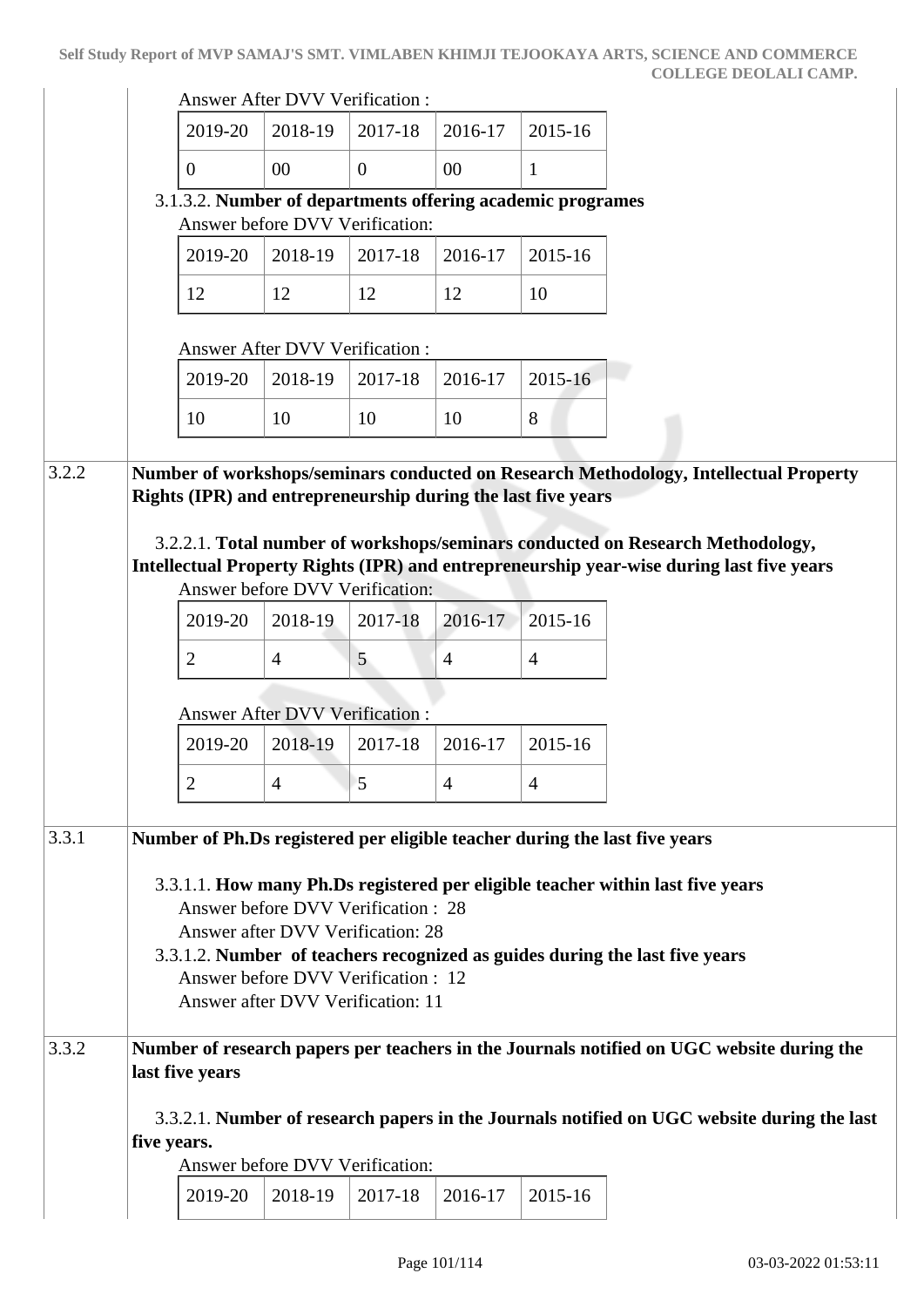**Self Study Report of MVP SAMAJ'S SMT. VIMLABEN KHIMJI TEJOOKAYA ARTS, SCIENCE AND COMMERCE COLLEGE DEOLALI CAMP.**

|       |                |                                                               |                |                |                | COLLEGE DEOLALI CAMP.                                                             |                                                                                                                                                                                    |  |
|-------|----------------|---------------------------------------------------------------|----------------|----------------|----------------|-----------------------------------------------------------------------------------|------------------------------------------------------------------------------------------------------------------------------------------------------------------------------------|--|
|       | 13             | 11                                                            | 15             | 9              | 3              |                                                                                   |                                                                                                                                                                                    |  |
|       |                | <b>Answer After DVV Verification:</b>                         |                |                |                |                                                                                   |                                                                                                                                                                                    |  |
|       | 2019-20        | 2018-19                                                       | 2017-18        | 2016-17        | 2015-16        |                                                                                   |                                                                                                                                                                                    |  |
|       | 11             | 11                                                            | 14             | 7              | $\overline{2}$ |                                                                                   |                                                                                                                                                                                    |  |
| 3.3.3 |                |                                                               |                |                |                | national/international conference proceedings per teacher during last five years  | Number of books and chapters in edited volumes/books published and papers published in<br>3.3.3.1. Total number of books and chapters in edited volumes/books published and papers |  |
|       |                | Answer before DVV Verification:                               |                |                |                | in national/international conference proceedings year-wise during last five years |                                                                                                                                                                                    |  |
|       | 2019-20        | 2018-19                                                       | 2017-18        | 2016-17        | $2015 - 16$    |                                                                                   |                                                                                                                                                                                    |  |
|       | 10             | 19                                                            | 9              | 6              | 20             |                                                                                   |                                                                                                                                                                                    |  |
|       |                | <b>Answer After DVV Verification:</b>                         |                |                |                |                                                                                   |                                                                                                                                                                                    |  |
|       | 2019-20        | 2018-19                                                       | 2017-18        | 2016-17        | 2015-16        |                                                                                   |                                                                                                                                                                                    |  |
|       |                |                                                               |                |                |                |                                                                                   |                                                                                                                                                                                    |  |
| 3.4.2 | 10             | 19<br>government recognised bodies during the last five years | 9              | $\overline{4}$ | 19             |                                                                                   | Number of awards and recognitions received for extension activities from government/                                                                                               |  |
|       |                |                                                               |                |                |                |                                                                                   | 3.4.2.1. Total number of awards and recognition received for extension activities from                                                                                             |  |
|       |                |                                                               |                |                |                | Government/ Government recognised bodies year-wise during the last five years.    |                                                                                                                                                                                    |  |
|       | 2019-20        | Answer before DVV Verification:<br>2018-19                    | 2017-18        | 2016-17        | 2015-16        |                                                                                   |                                                                                                                                                                                    |  |
|       | 5              | 1                                                             | $\mathbf{1}$   | 3              | $\overline{2}$ |                                                                                   |                                                                                                                                                                                    |  |
|       |                | <b>Answer After DVV Verification:</b>                         |                |                |                |                                                                                   |                                                                                                                                                                                    |  |
|       | 2019-20        | 2018-19                                                       | 2017-18        | 2016-17        | 2015-16        |                                                                                   |                                                                                                                                                                                    |  |
|       | $\overline{4}$ | $\overline{0}$                                                | $\overline{0}$ | 1              | $\overline{2}$ |                                                                                   |                                                                                                                                                                                    |  |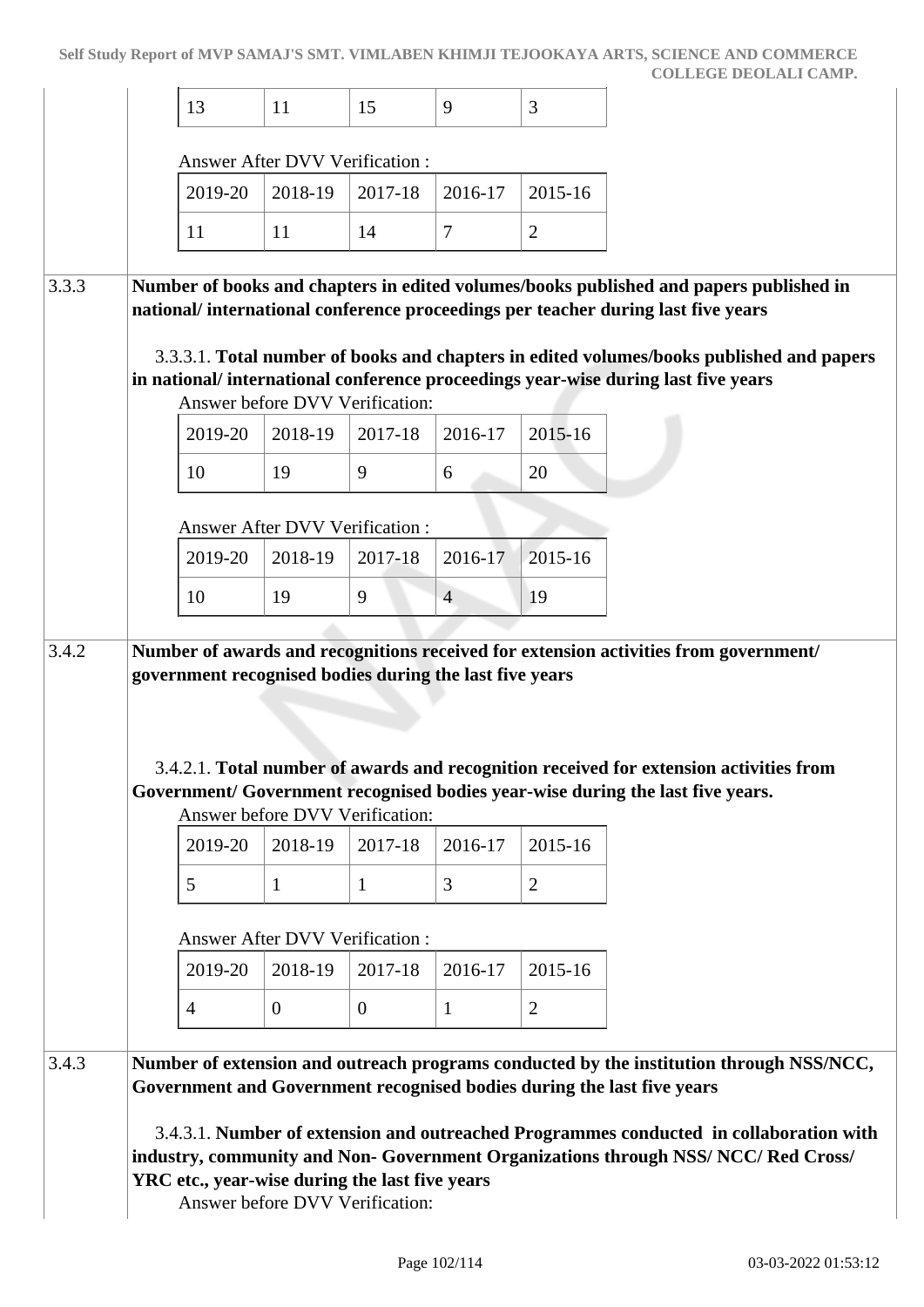|       |            | 2019-20                                                                                                                                                                                                                                                                                                                                                           | 2018-19                                                                                                   | 2017-18                 | 2016-17                              | 2015-16                 |
|-------|------------|-------------------------------------------------------------------------------------------------------------------------------------------------------------------------------------------------------------------------------------------------------------------------------------------------------------------------------------------------------------------|-----------------------------------------------------------------------------------------------------------|-------------------------|--------------------------------------|-------------------------|
|       |            | 32                                                                                                                                                                                                                                                                                                                                                                | 33                                                                                                        | 32                      | 27                                   | 26                      |
|       |            |                                                                                                                                                                                                                                                                                                                                                                   | Answer After DVV Verification :                                                                           |                         |                                      |                         |
|       |            | 2019-20                                                                                                                                                                                                                                                                                                                                                           | 2018-19                                                                                                   | 2017-18                 | 2016-17                              | 2015-16                 |
|       |            | 32                                                                                                                                                                                                                                                                                                                                                                | 33                                                                                                        | 30                      | 27                                   | 26                      |
|       |            |                                                                                                                                                                                                                                                                                                                                                                   |                                                                                                           |                         |                                      |                         |
| 3.4.4 | five years | Average percentage of students participating in extension activities at 3.4.3. above during last<br>3.4.4.1. Total number of Students participating in extension activities conducted in<br>collaboration with industry, community and Non- Government Organizations such as Swachh<br>Bharat, AIDs awareness, Gender issue etc. year-wise during last five years |                                                                                                           |                         |                                      |                         |
|       |            |                                                                                                                                                                                                                                                                                                                                                                   | Answer before DVV Verification:                                                                           |                         |                                      |                         |
|       |            | 2019-20                                                                                                                                                                                                                                                                                                                                                           | 2018-19                                                                                                   | 2017-18                 | 2016-17                              | 2015-16                 |
|       |            | 1233                                                                                                                                                                                                                                                                                                                                                              | 859                                                                                                       | 920                     | 751                                  | 600                     |
|       |            |                                                                                                                                                                                                                                                                                                                                                                   | <b>Answer After DVV Verification:</b>                                                                     |                         |                                      |                         |
|       |            | 2019-20                                                                                                                                                                                                                                                                                                                                                           | 2018-19                                                                                                   | 2017-18                 | 2016-17                              | 2015-16                 |
|       |            | 801                                                                                                                                                                                                                                                                                                                                                               | 657                                                                                                       | 738                     | 630                                  | 548                     |
| 3.5.1 |            | Number of Collaborative activities for research, Faculty exchange, Student exchange/<br>internship per year<br>3.5.1.1. Number of Collaborative activities for research, Faculty exchange, Student<br>exchange/ internship year-wise during the last five years<br>2019-20<br>14<br>2019-20                                                                       | Answer before DVV Verification:<br>2018-19<br>$\overline{4}$<br>Answer After DVV Verification:<br>2018-19 | 2017-18<br>5<br>2017-18 | 2016-17<br>$\overline{4}$<br>2016-17 | 2015-16<br>3<br>2015-16 |
|       |            | 8                                                                                                                                                                                                                                                                                                                                                                 | $\overline{2}$                                                                                            | $\overline{2}$          | $\overline{2}$                       | $\mathbf{1}$            |
| 3.5.2 |            | Number of functional MoUs with institutions, other universities, industries, corporate houses<br>etc. during the last five years<br>3.5.2.1. Number of functional MoUs with Institutions of national, international importance,<br>other universities, industries, corporate houses etc. year-wise during the last five years                                     | Answer before DVV Verification:                                                                           |                         |                                      |                         |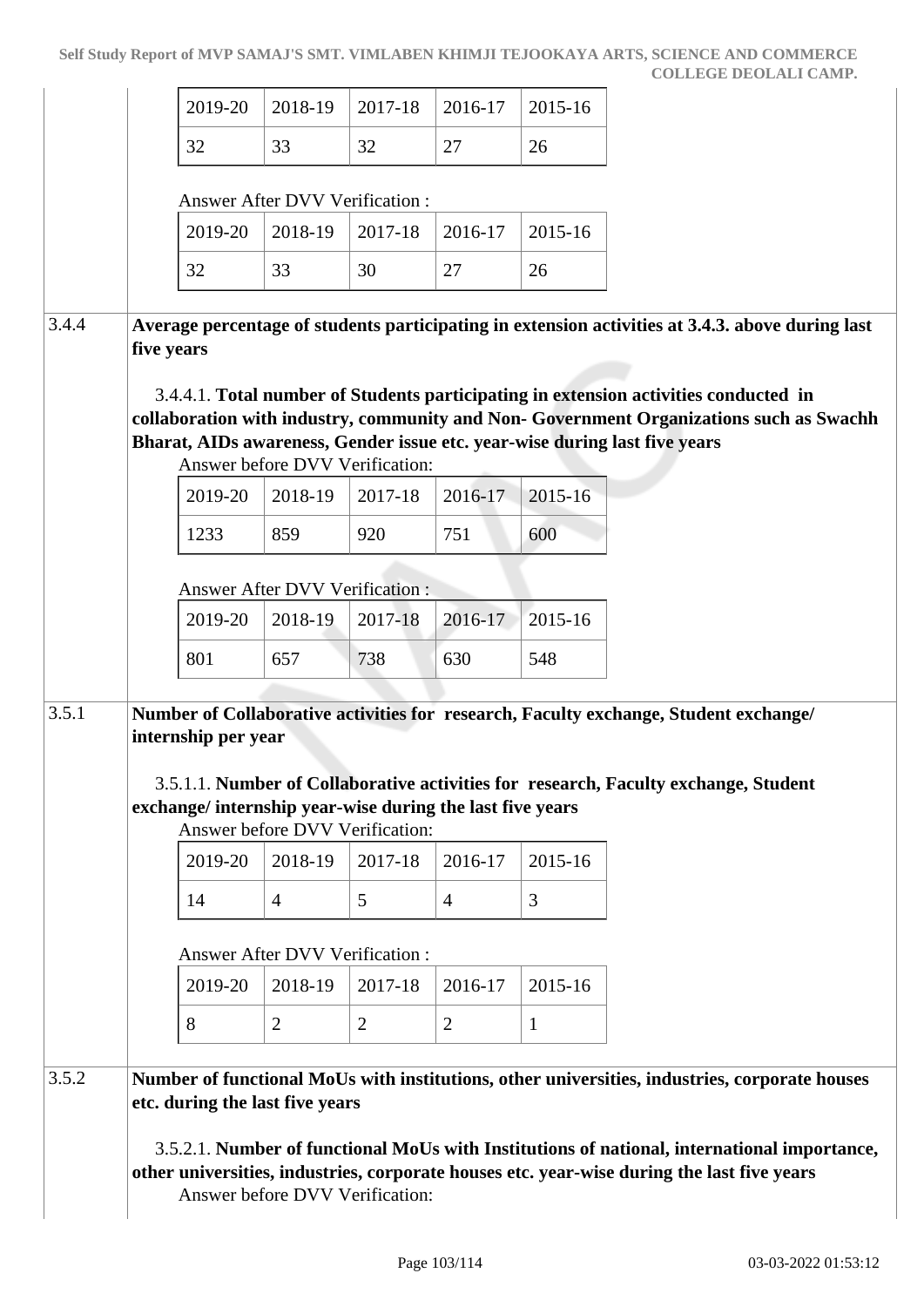|       |                                                                     |                                                                         |                |                                                                                                                |                | COLLEGE DEOLALI CANIF.                                                                       |
|-------|---------------------------------------------------------------------|-------------------------------------------------------------------------|----------------|----------------------------------------------------------------------------------------------------------------|----------------|----------------------------------------------------------------------------------------------|
|       | 2019-20                                                             | 2018-19                                                                 | 2017-18        | 2016-17                                                                                                        | 2015-16        |                                                                                              |
|       | 8                                                                   | $\tau$                                                                  | 1              | 5                                                                                                              | 1              |                                                                                              |
|       |                                                                     | Answer After DVV Verification :                                         |                |                                                                                                                |                |                                                                                              |
|       | 2019-20                                                             | 2018-19                                                                 | 2017-18        | 2016-17                                                                                                        | 2015-16        |                                                                                              |
|       | 7                                                                   | 6                                                                       | $\overline{0}$ | 3                                                                                                              | $\overline{0}$ |                                                                                              |
|       |                                                                     |                                                                         |                |                                                                                                                |                |                                                                                              |
| 4.1.3 | LMS, etc. (Data for the latest completed academic year)             |                                                                         |                |                                                                                                                |                | Percentage of classrooms and seminar halls with ICT- enabled facilities such as smart class, |
|       | 4.1.3.1. Number of classrooms and seminar halls with ICT facilities | Answer before DVV Verification: 34<br>Answer after DVV Verification: 23 |                |                                                                                                                |                |                                                                                              |
| 4.1.4 |                                                                     |                                                                         |                |                                                                                                                |                | Average percentage of expenditure, excluding salary for infrastructure augmentation during   |
|       | last five years(INR in Lakhs)                                       |                                                                         |                |                                                                                                                |                |                                                                                              |
|       |                                                                     |                                                                         |                |                                                                                                                |                | 4.1.4.1. Expenditure for infrastructure augmentation, excluding salary year-wise during last |
|       | five years (INR in lakhs)                                           | Answer before DVV Verification:                                         |                |                                                                                                                |                |                                                                                              |
|       | 2019-20                                                             | 2018-19                                                                 | 2017-18        | 2016-17                                                                                                        | 2015-16        |                                                                                              |
|       | 163.99                                                              | 26.41                                                                   | 16.57          | 4.93                                                                                                           | 33.99          |                                                                                              |
|       |                                                                     | <b>Answer After DVV Verification:</b>                                   |                |                                                                                                                |                |                                                                                              |
|       | 2019-20                                                             | 2018-19                                                                 | 2017-18        | 2016-17                                                                                                        | 2015-16        |                                                                                              |
|       | 175.43                                                              | 26.41                                                                   | 16.57          | 4.93                                                                                                           | 34.00          |                                                                                              |
|       |                                                                     |                                                                         |                |                                                                                                                |                |                                                                                              |
| 4.2.2 | The institution has subscription for the following e-resources      |                                                                         |                |                                                                                                                |                |                                                                                              |
|       | 1. e-journals                                                       |                                                                         |                |                                                                                                                |                |                                                                                              |
|       | 2. e-ShodhSindhu                                                    |                                                                         |                |                                                                                                                |                |                                                                                              |
|       | 3. Shodhganga Membership<br>4. e-books                              |                                                                         |                |                                                                                                                |                |                                                                                              |
|       | 5. Databases                                                        |                                                                         |                |                                                                                                                |                |                                                                                              |
|       | 6. Remote access to e-resources                                     |                                                                         |                |                                                                                                                |                |                                                                                              |
|       |                                                                     |                                                                         |                | Answer before DVV Verification : D. Any 1 of the above<br>Answer After DVV Verification: B. Any 3 of the above |                |                                                                                              |
| 4.2.3 |                                                                     |                                                                         |                |                                                                                                                |                | Average annual expenditure for purchase of books/e-books and subscription to journals/e-     |
|       | journals during the last five years (INR in Lakhs)                  |                                                                         |                |                                                                                                                |                |                                                                                              |
|       |                                                                     |                                                                         |                |                                                                                                                |                | 4.2.3.1. Annual expenditure of purchase of books/e-books and subscription to journals/e-     |
|       | journals year wise during last five years (INR in Lakhs)            |                                                                         |                |                                                                                                                |                |                                                                                              |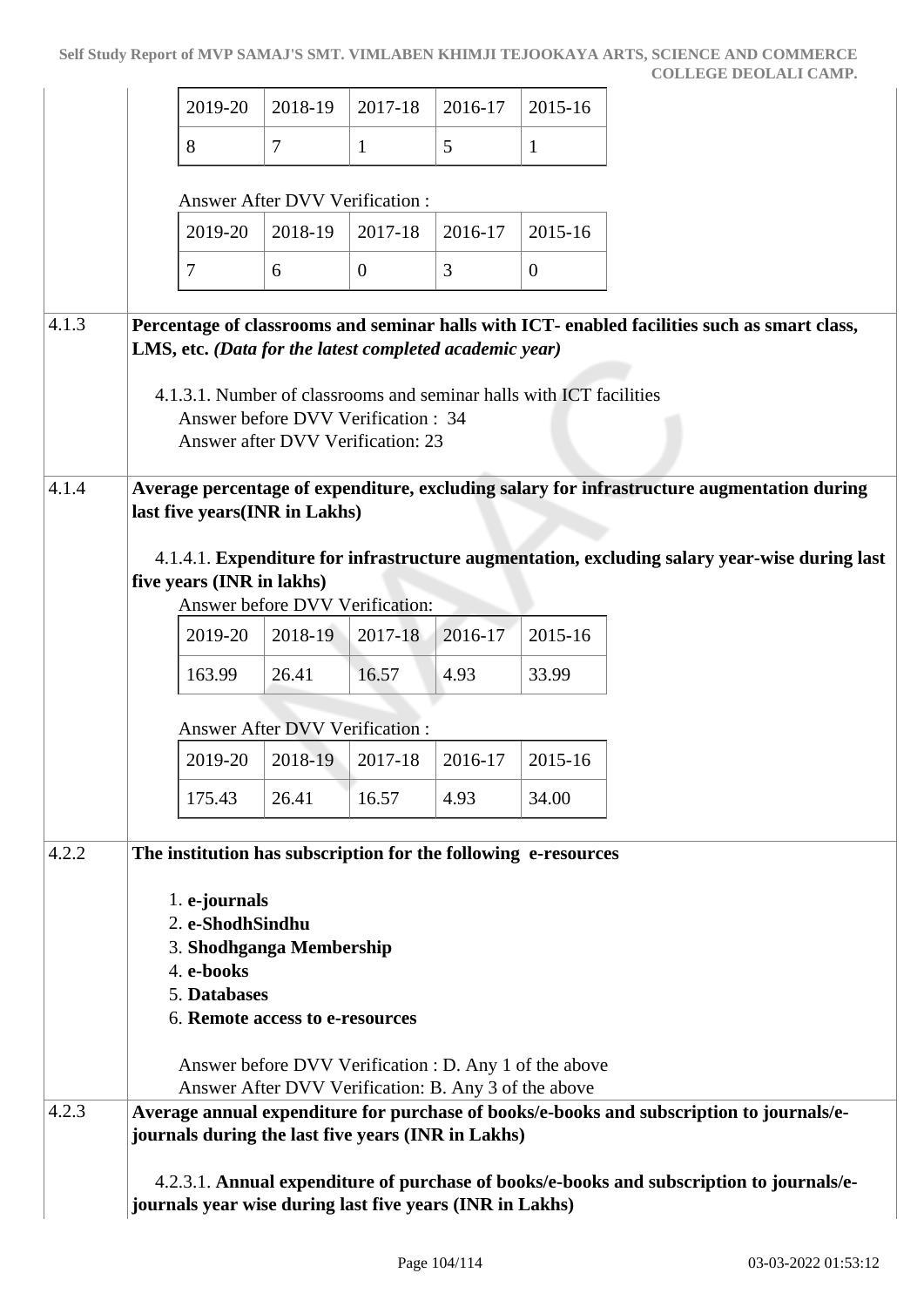| 2019-20<br>2017-18<br>2018-19<br>2016-17<br>2015-16<br>2.03<br>2.08<br>1.58<br>1.99<br>1.76<br>Answer After DVV Verification :<br>2019-20<br>2018-19<br>2017-18<br>2016-17<br>2015-16<br>2.03<br>1.99<br>2.08<br>1.58<br>1.76<br>4.2.4<br>Percentage per day usage of library by teachers and students (foot falls and login data for<br>online access) during the latest completed academic year<br>4.2.4.1. Number of teachers and students using library per day over last one year<br>Answer before DVV Verification: 305<br>Answer after DVV Verification: 267<br>4.3.3<br><b>Bandwidth of internet connection in the Institution</b><br>Answer before DVV Verification: A. 250 MBPS<br>Answer After DVV Verification: A. 250 MBPS<br>4.4.1<br>Average percentage of expenditure incurred on maintenance of infrastructure (physical and<br>academic support facilities) excluding salary component during the last five years(INR in<br>Lakhs)<br>4.4.1.1. Expenditure incurred on maintenance of infrastructure (physical facilities and<br>academic support facilities) excluding salary component year-wise during the last five years<br>(INR in lakhs)<br>Answer before DVV Verification:<br>2018-19<br>2019-20<br>2017-18<br>2016-17<br>2015-16<br>48.11<br>39.30<br>36.54<br>35.43<br>27.49<br>Answer After DVV Verification :<br>2019-20<br>2018-19<br>2017-18<br>2016-17<br>2015-16<br>39.26<br>36.54<br>28.69<br>20.52<br>29.04<br>5.1.1<br>Average percentage of students benefited by scholarships and freeships provided by the<br>Government during last five years<br>5.1.1.1. Number of students benefited by scholarships and free ships provided by the<br>institution, Government and non-government bodies, industries, individuals, philanthropists<br>during the last five years (other than students receiving scholarships under the government<br>schemes for reserved categories) |  | Answer before DVV Verification: |  |  |  |
|-------------------------------------------------------------------------------------------------------------------------------------------------------------------------------------------------------------------------------------------------------------------------------------------------------------------------------------------------------------------------------------------------------------------------------------------------------------------------------------------------------------------------------------------------------------------------------------------------------------------------------------------------------------------------------------------------------------------------------------------------------------------------------------------------------------------------------------------------------------------------------------------------------------------------------------------------------------------------------------------------------------------------------------------------------------------------------------------------------------------------------------------------------------------------------------------------------------------------------------------------------------------------------------------------------------------------------------------------------------------------------------------------------------------------------------------------------------------------------------------------------------------------------------------------------------------------------------------------------------------------------------------------------------------------------------------------------------------------------------------------------------------------------------------------------------------------------------------------------------------------------------------------------------------|--|---------------------------------|--|--|--|
|                                                                                                                                                                                                                                                                                                                                                                                                                                                                                                                                                                                                                                                                                                                                                                                                                                                                                                                                                                                                                                                                                                                                                                                                                                                                                                                                                                                                                                                                                                                                                                                                                                                                                                                                                                                                                                                                                                                   |  |                                 |  |  |  |
|                                                                                                                                                                                                                                                                                                                                                                                                                                                                                                                                                                                                                                                                                                                                                                                                                                                                                                                                                                                                                                                                                                                                                                                                                                                                                                                                                                                                                                                                                                                                                                                                                                                                                                                                                                                                                                                                                                                   |  |                                 |  |  |  |
|                                                                                                                                                                                                                                                                                                                                                                                                                                                                                                                                                                                                                                                                                                                                                                                                                                                                                                                                                                                                                                                                                                                                                                                                                                                                                                                                                                                                                                                                                                                                                                                                                                                                                                                                                                                                                                                                                                                   |  |                                 |  |  |  |
|                                                                                                                                                                                                                                                                                                                                                                                                                                                                                                                                                                                                                                                                                                                                                                                                                                                                                                                                                                                                                                                                                                                                                                                                                                                                                                                                                                                                                                                                                                                                                                                                                                                                                                                                                                                                                                                                                                                   |  |                                 |  |  |  |
|                                                                                                                                                                                                                                                                                                                                                                                                                                                                                                                                                                                                                                                                                                                                                                                                                                                                                                                                                                                                                                                                                                                                                                                                                                                                                                                                                                                                                                                                                                                                                                                                                                                                                                                                                                                                                                                                                                                   |  |                                 |  |  |  |
|                                                                                                                                                                                                                                                                                                                                                                                                                                                                                                                                                                                                                                                                                                                                                                                                                                                                                                                                                                                                                                                                                                                                                                                                                                                                                                                                                                                                                                                                                                                                                                                                                                                                                                                                                                                                                                                                                                                   |  |                                 |  |  |  |
|                                                                                                                                                                                                                                                                                                                                                                                                                                                                                                                                                                                                                                                                                                                                                                                                                                                                                                                                                                                                                                                                                                                                                                                                                                                                                                                                                                                                                                                                                                                                                                                                                                                                                                                                                                                                                                                                                                                   |  |                                 |  |  |  |
|                                                                                                                                                                                                                                                                                                                                                                                                                                                                                                                                                                                                                                                                                                                                                                                                                                                                                                                                                                                                                                                                                                                                                                                                                                                                                                                                                                                                                                                                                                                                                                                                                                                                                                                                                                                                                                                                                                                   |  |                                 |  |  |  |
|                                                                                                                                                                                                                                                                                                                                                                                                                                                                                                                                                                                                                                                                                                                                                                                                                                                                                                                                                                                                                                                                                                                                                                                                                                                                                                                                                                                                                                                                                                                                                                                                                                                                                                                                                                                                                                                                                                                   |  |                                 |  |  |  |
|                                                                                                                                                                                                                                                                                                                                                                                                                                                                                                                                                                                                                                                                                                                                                                                                                                                                                                                                                                                                                                                                                                                                                                                                                                                                                                                                                                                                                                                                                                                                                                                                                                                                                                                                                                                                                                                                                                                   |  |                                 |  |  |  |
|                                                                                                                                                                                                                                                                                                                                                                                                                                                                                                                                                                                                                                                                                                                                                                                                                                                                                                                                                                                                                                                                                                                                                                                                                                                                                                                                                                                                                                                                                                                                                                                                                                                                                                                                                                                                                                                                                                                   |  |                                 |  |  |  |
|                                                                                                                                                                                                                                                                                                                                                                                                                                                                                                                                                                                                                                                                                                                                                                                                                                                                                                                                                                                                                                                                                                                                                                                                                                                                                                                                                                                                                                                                                                                                                                                                                                                                                                                                                                                                                                                                                                                   |  |                                 |  |  |  |
|                                                                                                                                                                                                                                                                                                                                                                                                                                                                                                                                                                                                                                                                                                                                                                                                                                                                                                                                                                                                                                                                                                                                                                                                                                                                                                                                                                                                                                                                                                                                                                                                                                                                                                                                                                                                                                                                                                                   |  |                                 |  |  |  |
|                                                                                                                                                                                                                                                                                                                                                                                                                                                                                                                                                                                                                                                                                                                                                                                                                                                                                                                                                                                                                                                                                                                                                                                                                                                                                                                                                                                                                                                                                                                                                                                                                                                                                                                                                                                                                                                                                                                   |  |                                 |  |  |  |
|                                                                                                                                                                                                                                                                                                                                                                                                                                                                                                                                                                                                                                                                                                                                                                                                                                                                                                                                                                                                                                                                                                                                                                                                                                                                                                                                                                                                                                                                                                                                                                                                                                                                                                                                                                                                                                                                                                                   |  |                                 |  |  |  |
|                                                                                                                                                                                                                                                                                                                                                                                                                                                                                                                                                                                                                                                                                                                                                                                                                                                                                                                                                                                                                                                                                                                                                                                                                                                                                                                                                                                                                                                                                                                                                                                                                                                                                                                                                                                                                                                                                                                   |  |                                 |  |  |  |
| Answer before DVV Verification:                                                                                                                                                                                                                                                                                                                                                                                                                                                                                                                                                                                                                                                                                                                                                                                                                                                                                                                                                                                                                                                                                                                                                                                                                                                                                                                                                                                                                                                                                                                                                                                                                                                                                                                                                                                                                                                                                   |  |                                 |  |  |  |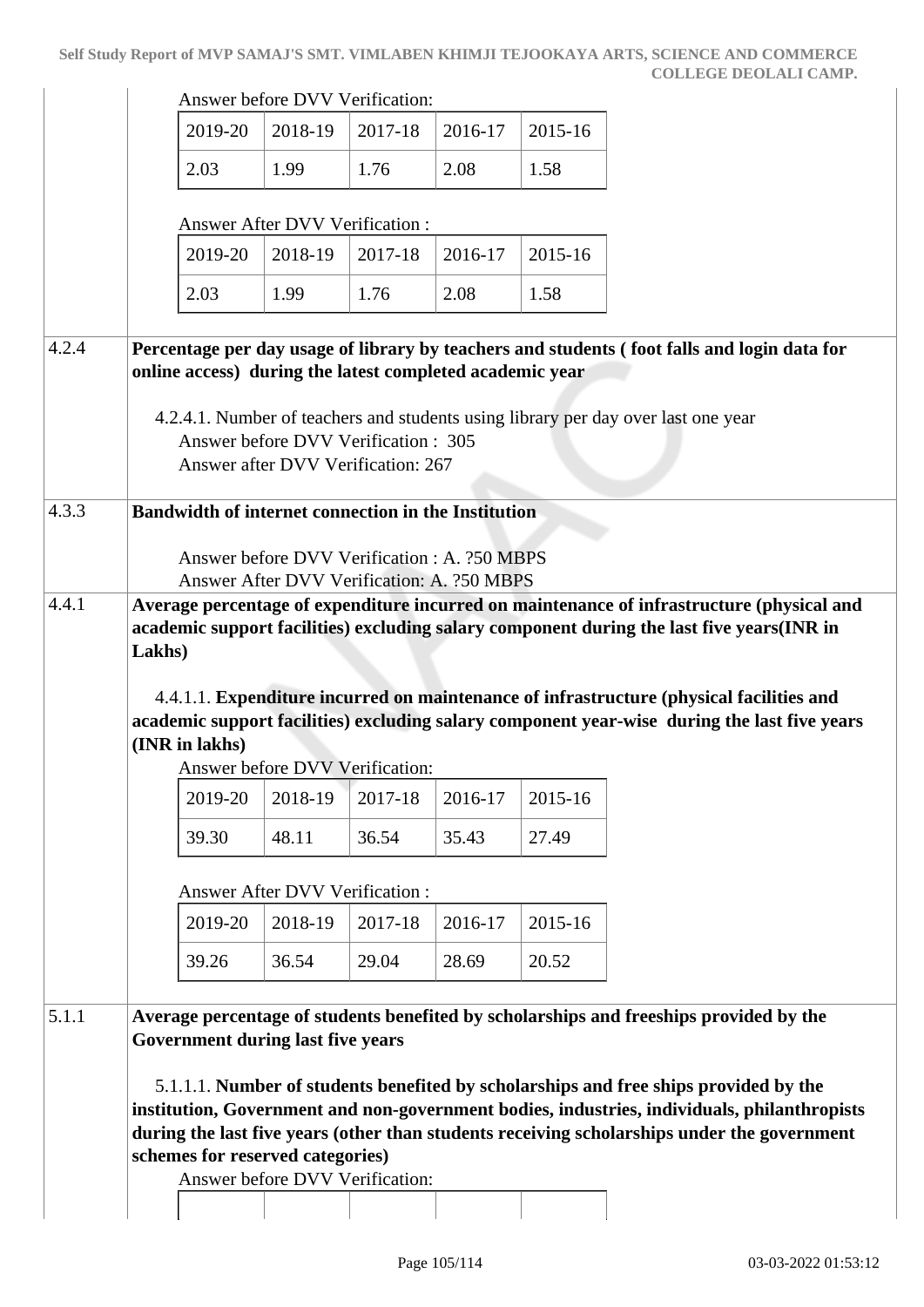|       |           |                |                                                                                                                                                                               |                |                |                                                                                                                                                                | COLLEGE DEOLALI CAMP.                                                                                                                                                                                                                                                                                                                                                           |
|-------|-----------|----------------|-------------------------------------------------------------------------------------------------------------------------------------------------------------------------------|----------------|----------------|----------------------------------------------------------------------------------------------------------------------------------------------------------------|---------------------------------------------------------------------------------------------------------------------------------------------------------------------------------------------------------------------------------------------------------------------------------------------------------------------------------------------------------------------------------|
|       |           | 2019-20        | 2018-19                                                                                                                                                                       | 2017-18        | 2016-17        | 2015-16                                                                                                                                                        |                                                                                                                                                                                                                                                                                                                                                                                 |
|       |           | 1177           | 1376                                                                                                                                                                          | 399            | 600            | 557                                                                                                                                                            |                                                                                                                                                                                                                                                                                                                                                                                 |
|       |           |                | Answer After DVV Verification :                                                                                                                                               |                |                |                                                                                                                                                                |                                                                                                                                                                                                                                                                                                                                                                                 |
|       |           | 2019-20        | 2018-19                                                                                                                                                                       | 2017-18        | 2016-17        | 2015-16                                                                                                                                                        |                                                                                                                                                                                                                                                                                                                                                                                 |
|       |           | 1177           | 1370                                                                                                                                                                          | 399            | 600            | 557                                                                                                                                                            |                                                                                                                                                                                                                                                                                                                                                                                 |
| 5.1.2 |           |                |                                                                                                                                                                               |                |                | institution / non-government agencies during the last five years                                                                                               | Average percentage of students benefitted by scholarships, freeships etc. provided by the<br>5.1.2.1. Number of students benefited by scholarships and free ships provided by the<br>institution, Government and non-government bodies, industries, individuals, philanthropists<br>during the last five years (other than students receiving scholarships under the government |
|       |           |                | schemes for reserved categories)<br>Answer before DVV Verification:                                                                                                           |                |                |                                                                                                                                                                |                                                                                                                                                                                                                                                                                                                                                                                 |
|       |           | 2019-20        | 2018-19                                                                                                                                                                       | 2017-18        | 2016-17        | 2015-16                                                                                                                                                        |                                                                                                                                                                                                                                                                                                                                                                                 |
|       |           | 106            | $\mathbf{1}$                                                                                                                                                                  | $\overline{4}$ | 6              | 00                                                                                                                                                             |                                                                                                                                                                                                                                                                                                                                                                                 |
|       |           |                | Answer After DVV Verification :                                                                                                                                               |                |                |                                                                                                                                                                |                                                                                                                                                                                                                                                                                                                                                                                 |
|       |           | 2019-20        | 2018-19                                                                                                                                                                       | 2017-18        | 2016-17        | 2015-16                                                                                                                                                        |                                                                                                                                                                                                                                                                                                                                                                                 |
|       |           | 106            | $\mathbf{1}$                                                                                                                                                                  | $\overline{4}$ | 6              | 00                                                                                                                                                             |                                                                                                                                                                                                                                                                                                                                                                                 |
| 5.1.3 | following | 1. Soft skills | 2. Language and communication skills<br>4. ICT/computing skills<br>Answer before DVV Verification : A. All of the above<br>Answer After DVV Verification: A. All of the above |                |                | 3. Life skills (Yoga, physical fitness, health and hygiene)                                                                                                    | Capacity building and skills enhancement initiatives taken by the institution include the                                                                                                                                                                                                                                                                                       |
| 5.1.4 |           | 2019-20<br>896 | Answer before DVV Verification:<br>2018-19<br>520                                                                                                                             | 2017-18<br>520 | 2016-17<br>348 | counselling offered by the Institution during the last five years<br>counselling offered by the institution year wise during last five years<br>2015-16<br>665 | Average percentage of students benefitted by guidance for competitive examinations and career<br>5.1.4.1. Number of students benefitted by guidance for competitive examinations and career                                                                                                                                                                                     |
|       |           |                |                                                                                                                                                                               |                |                |                                                                                                                                                                |                                                                                                                                                                                                                                                                                                                                                                                 |

Answer After DVV Verification :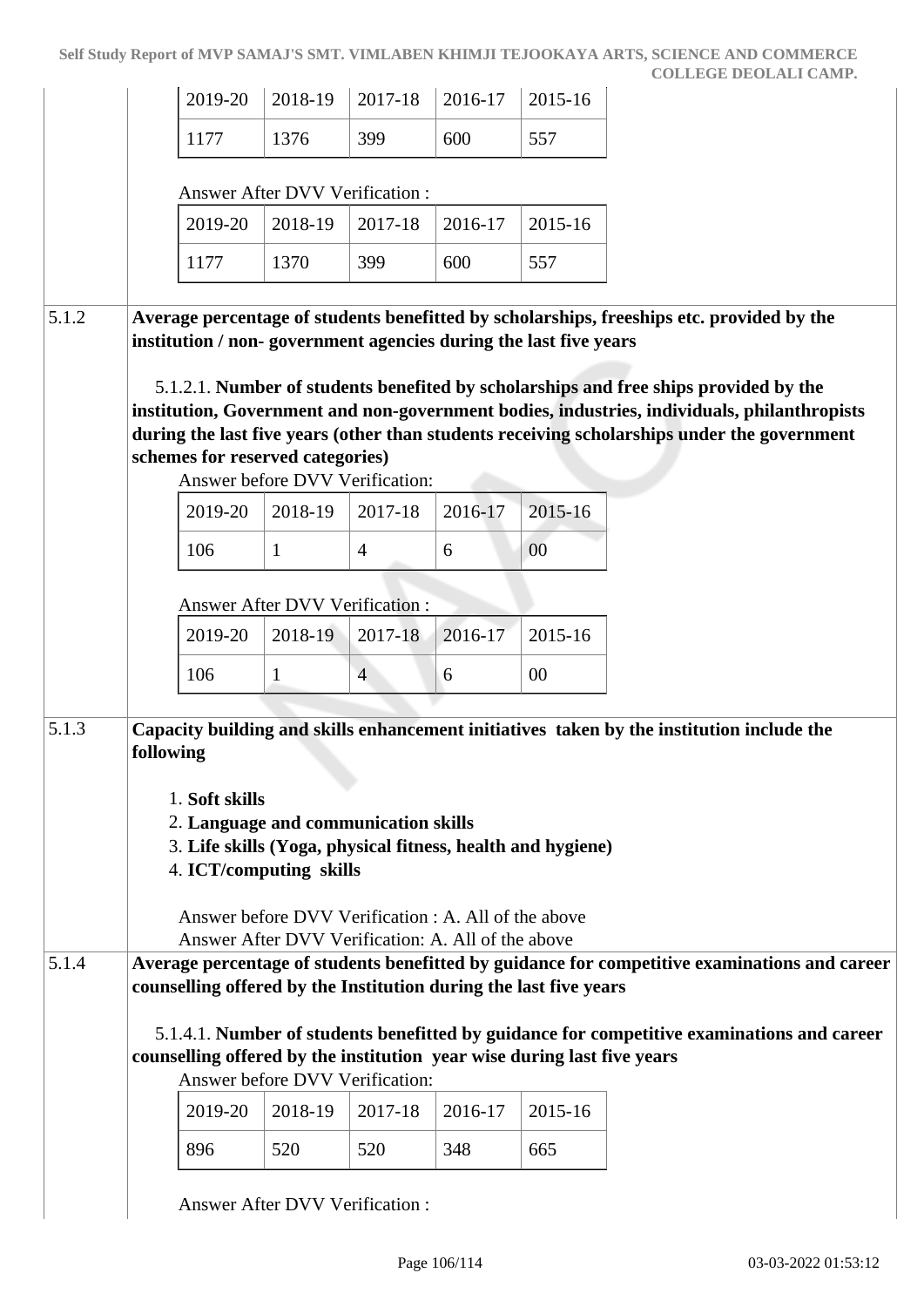|       | 2019-20                                                                                                                                                                                                                     | 2018-19                                                                                                    | 2017-18 | 2016-17 | 2015-16                                                                                                                               |                                                                                                                                                         |  |
|-------|-----------------------------------------------------------------------------------------------------------------------------------------------------------------------------------------------------------------------------|------------------------------------------------------------------------------------------------------------|---------|---------|---------------------------------------------------------------------------------------------------------------------------------------|---------------------------------------------------------------------------------------------------------------------------------------------------------|--|
|       | 876                                                                                                                                                                                                                         | 501                                                                                                        | 501     | 328     | 546                                                                                                                                   |                                                                                                                                                         |  |
| 5.1.5 | The Institution has a transparent mechanism for timely redressal of student grievances<br>including sexual harassment and ragging cases                                                                                     |                                                                                                            |         |         | 1. Implementation of guidelines of statutory/regulatory bodies<br>3. Mechanisms for submission of online/offline students' grievances | 2. Organisation wide awareness and undertakings on policies with zero tolerance<br>4. Timely redressal of the grievances through appropriate committees |  |
|       |                                                                                                                                                                                                                             | Answer before DVV Verification : A. All of the above<br>Answer After DVV Verification: A. All of the above |         |         |                                                                                                                                       |                                                                                                                                                         |  |
| 5.2.1 | Average percentage of placement of outgoing students during the last five years                                                                                                                                             |                                                                                                            |         |         |                                                                                                                                       |                                                                                                                                                         |  |
|       |                                                                                                                                                                                                                             | Answer before DVV Verification:                                                                            |         |         |                                                                                                                                       | 5.2.1.1. Number of outgoing students placed year - wise during the last five years.                                                                     |  |
|       | 2019-20                                                                                                                                                                                                                     | 2018-19                                                                                                    | 2017-18 | 2016-17 | 2015-16                                                                                                                               |                                                                                                                                                         |  |
|       | 13                                                                                                                                                                                                                          | 24                                                                                                         | 13      | 23      | 16                                                                                                                                    |                                                                                                                                                         |  |
|       |                                                                                                                                                                                                                             | Answer After DVV Verification :                                                                            |         |         |                                                                                                                                       |                                                                                                                                                         |  |
|       | 2019-20                                                                                                                                                                                                                     | 2018-19                                                                                                    | 2017-18 | 2016-17 | 2015-16                                                                                                                               |                                                                                                                                                         |  |
|       | 10                                                                                                                                                                                                                          | 15                                                                                                         | 12      | 19      | 12                                                                                                                                    |                                                                                                                                                         |  |
| 5.2.2 | Average percentage of students progressing to higher education during the last five years                                                                                                                                   |                                                                                                            |         |         |                                                                                                                                       |                                                                                                                                                         |  |
|       |                                                                                                                                                                                                                             |                                                                                                            |         |         |                                                                                                                                       |                                                                                                                                                         |  |
| 5.2.3 | Average percentage of students qualifying in state/national/ international level examinations                                                                                                                               | Answer before DVV Verification : 355<br>Answer after DVV Verification: 336                                 |         |         |                                                                                                                                       | 5.2.2.1. Number of outgoing student progression to higher education during last five years                                                              |  |
|       | during the last five years (eg: IIT-JAM/CLAT/ NET/SLET/GATE/ GMAT/CAT/GRE/<br><b>TOEFL/Civil Services/State government examinations, etc.)</b><br>(eg: IIT/JAM/ NET/ SLET/ GATE/ GMAT/CAT/GRE/ TOEFL/ Civil Services/ State |                                                                                                            |         |         |                                                                                                                                       | 5.2.3.1. Number of students qualifying in state/national/international level examinations                                                               |  |
|       | government examinations, etc.) year-wise during last five years                                                                                                                                                             | Answer before DVV Verification:                                                                            |         |         |                                                                                                                                       |                                                                                                                                                         |  |
|       | 2019-20                                                                                                                                                                                                                     | 2018-19                                                                                                    | 2017-18 | 2016-17 | 2015-16                                                                                                                               |                                                                                                                                                         |  |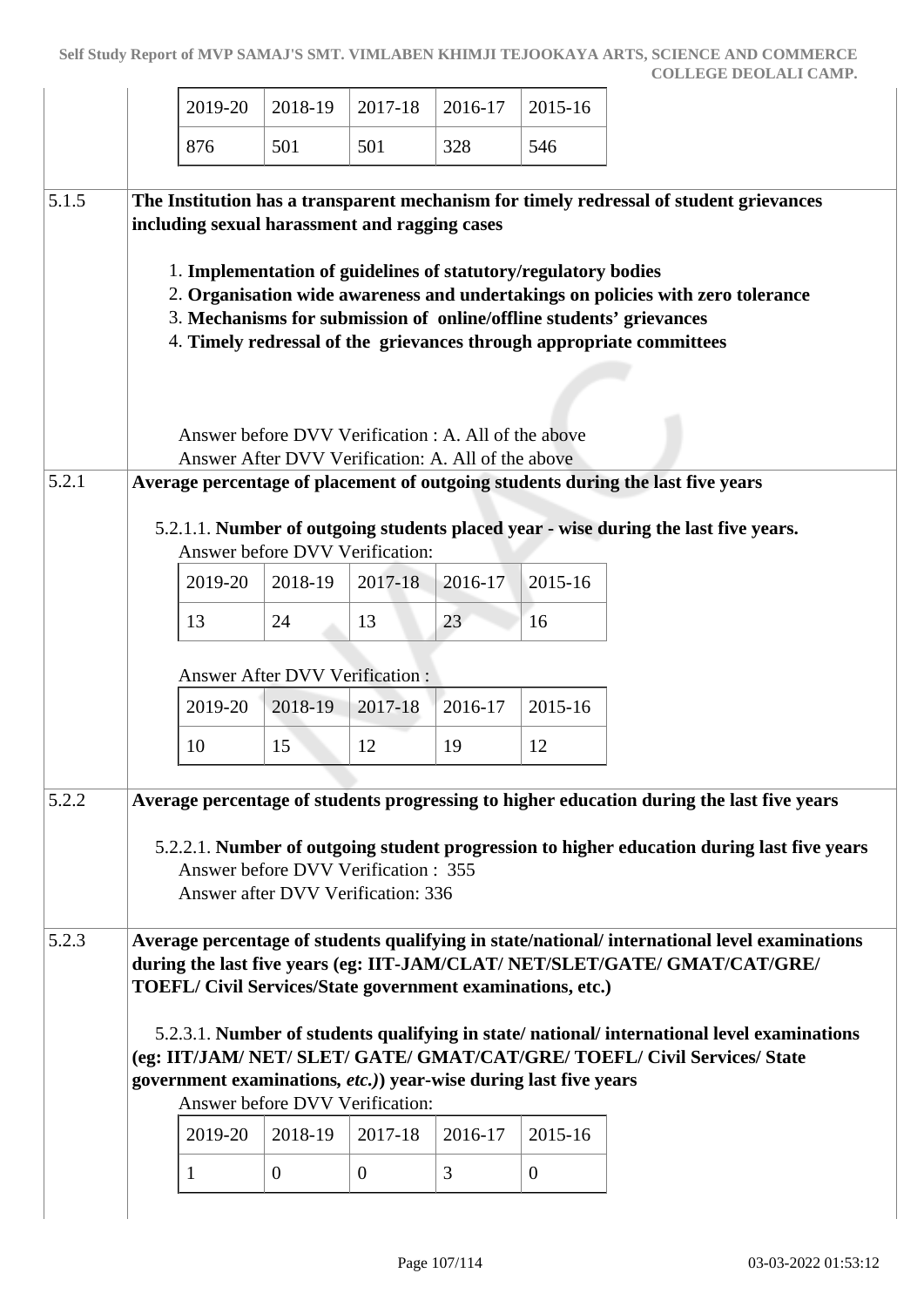|       |                                                                                              |              | <b>Answer After DVV Verification:</b> |                |                  |                                                                                                                                                                                                                                                                                                                                                                                               |
|-------|----------------------------------------------------------------------------------------------|--------------|---------------------------------------|----------------|------------------|-----------------------------------------------------------------------------------------------------------------------------------------------------------------------------------------------------------------------------------------------------------------------------------------------------------------------------------------------------------------------------------------------|
|       | 2019-20                                                                                      | 2018-19      | 2017-18                               | 2016-17        | 2015-16          |                                                                                                                                                                                                                                                                                                                                                                                               |
|       | 1                                                                                            | 00           | 00                                    | $\overline{2}$ | $\theta$         |                                                                                                                                                                                                                                                                                                                                                                                               |
|       |                                                                                              |              |                                       |                |                  | 5.2.3.2. Number of students appearing in state/national/international level examinations                                                                                                                                                                                                                                                                                                      |
|       |                                                                                              |              |                                       |                |                  | (eg: JAM/CLAT/NET/ SLET/ GATE/ GMAT/CAT, GRE/ TOFEL/ Civil Services/ State                                                                                                                                                                                                                                                                                                                    |
|       | government examinations) year-wise during last five years                                    |              | Answer before DVV Verification:       |                |                  |                                                                                                                                                                                                                                                                                                                                                                                               |
|       | 2019-20                                                                                      | 2018-19      | 2017-18                               | 2016-17        | 2015-16          |                                                                                                                                                                                                                                                                                                                                                                                               |
|       | 10                                                                                           | $\mathbf{0}$ | $\overline{0}$                        | 30             | $\overline{0}$   |                                                                                                                                                                                                                                                                                                                                                                                               |
|       |                                                                                              |              | Answer After DVV Verification :       |                |                  |                                                                                                                                                                                                                                                                                                                                                                                               |
|       | 2019-20                                                                                      | 2018-19      | 2017-18                               | 2016-17        | 2015-16          |                                                                                                                                                                                                                                                                                                                                                                                               |
|       | 10                                                                                           | $\mathbf{0}$ | $\boldsymbol{0}$                      | 22             | $\boldsymbol{0}$ |                                                                                                                                                                                                                                                                                                                                                                                               |
|       | for 2015-16 name of the examination was SET                                                  |              |                                       |                |                  | Remark : AS PER HEI Given documents for the Avg percentage of students qualifying students                                                                                                                                                                                                                                                                                                    |
| 5.3.1 | be counted as one) during the last five years.<br>one) year-wise during the last five years. |              | Answer before DVV Verification:       |                |                  | Number of awards/medals won by students for outstanding performance in sports/cultural<br>activities at inter-university/state/national / international level (award for a team event should<br>5.3.1.1. Number of awards/medals for outstanding performance in sports/cultural activities<br>at university/state/national / international level (award for a team event should be counted as |
|       | 2019-20                                                                                      |              | 2018-19   2017-18                     | 2016-17        | 2015-16          |                                                                                                                                                                                                                                                                                                                                                                                               |
|       | 20                                                                                           | 3            | $\overline{0}$                        | 1              | $\mathbf{0}$     |                                                                                                                                                                                                                                                                                                                                                                                               |
|       |                                                                                              |              | <b>Answer After DVV Verification:</b> |                |                  |                                                                                                                                                                                                                                                                                                                                                                                               |
|       | 2019-20                                                                                      | 2018-19      | 2017-18                               | 2016-17        | 2015-16          |                                                                                                                                                                                                                                                                                                                                                                                               |
|       | 19                                                                                           | 3            | $\boldsymbol{0}$                      | $\mathbf{1}$   | $\boldsymbol{0}$ |                                                                                                                                                                                                                                                                                                                                                                                               |
| 5.3.3 | Institution participated year-wise during last five years                                    |              | Answer before DVV Verification:       |                |                  | Average number of sports and cultural events/competitions in which students of the Institution<br>participated during last five years (organised by the institution/other institutions)<br>5.3.3.1. Number of sports and cultural events/competitions in which students of the                                                                                                                |
|       | 2019-20                                                                                      | 2018-19      | 2017-18                               | 2016-17        | 2015-16          |                                                                                                                                                                                                                                                                                                                                                                                               |
|       | 707                                                                                          | 767          | 599                                   | 547            | 572              |                                                                                                                                                                                                                                                                                                                                                                                               |
|       |                                                                                              |              |                                       |                |                  |                                                                                                                                                                                                                                                                                                                                                                                               |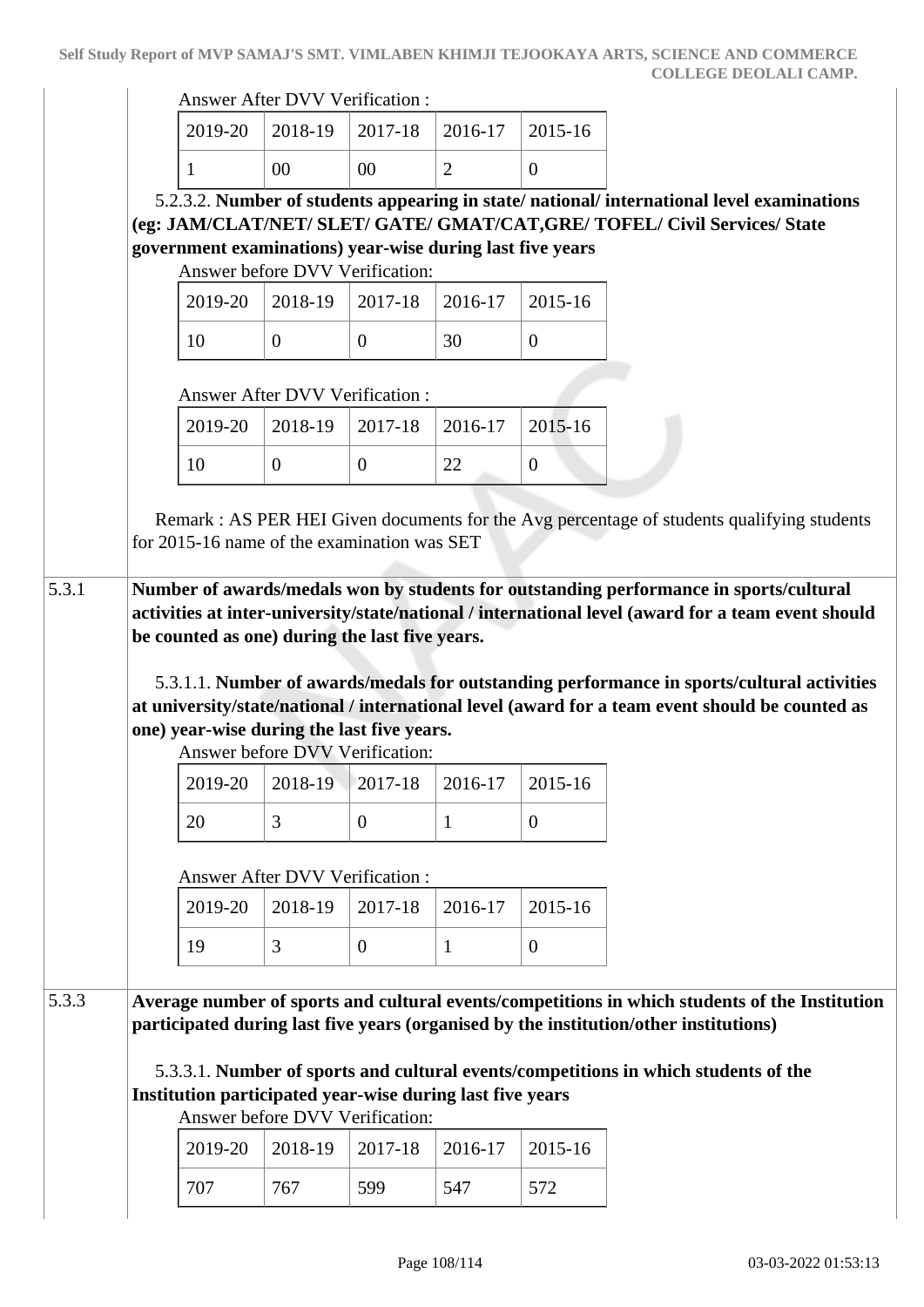|       |                                                                                                                                                                                                                          |                         | <b>Answer After DVV Verification:</b>   |                                                                                                            |         |
|-------|--------------------------------------------------------------------------------------------------------------------------------------------------------------------------------------------------------------------------|-------------------------|-----------------------------------------|------------------------------------------------------------------------------------------------------------|---------|
|       | 2019-20                                                                                                                                                                                                                  | 2018-19                 | 2017-18                                 | 2016-17                                                                                                    | 2015-16 |
|       | 655                                                                                                                                                                                                                      | 760                     | 544                                     | 509                                                                                                        | 509     |
| 5.4.2 | Alumni contribution during the last five years (INR in lakhs)                                                                                                                                                            |                         |                                         |                                                                                                            |         |
|       |                                                                                                                                                                                                                          |                         |                                         | Answer before DVV Verification : A. ? 5 Lakhs<br>Answer After DVV Verification: A. ? 5 Lakhs               |         |
| 6.2.3 | Implementation of e-governance in areas of operation                                                                                                                                                                     |                         |                                         |                                                                                                            |         |
|       | 1. Administration<br>4. Examination                                                                                                                                                                                      | 2. Finance and Accounts | <b>3. Student Admission and Support</b> | Answer before DVV Verification : A. All of the above<br>Answer After DVV Verification: A. All of the above |         |
|       | conferences/workshops and towards membership fee of professional bodies during the last five<br>years<br>conferences/workshops and towards membership fee of professional bodies year wise during<br>the last five years |                         | Answer before DVV Verification:         | 6.3.2.1. Number of teachers provided with financial support to attend                                      |         |
|       | 2019-20                                                                                                                                                                                                                  | 2018-19                 | 2017-18                                 | 2016-17                                                                                                    | 2015-16 |
|       | 10                                                                                                                                                                                                                       | 18                      | 15                                      | 23                                                                                                         | 26      |
|       |                                                                                                                                                                                                                          |                         | <b>Answer After DVV Verification:</b>   |                                                                                                            |         |
|       | 2019-20                                                                                                                                                                                                                  | 2018-19                 | 2017-18                                 | 2016-17                                                                                                    | 2015-16 |
|       | 9                                                                                                                                                                                                                        | 9                       | 14                                      | 18                                                                                                         | 21      |
|       |                                                                                                                                                                                                                          |                         |                                         |                                                                                                            |         |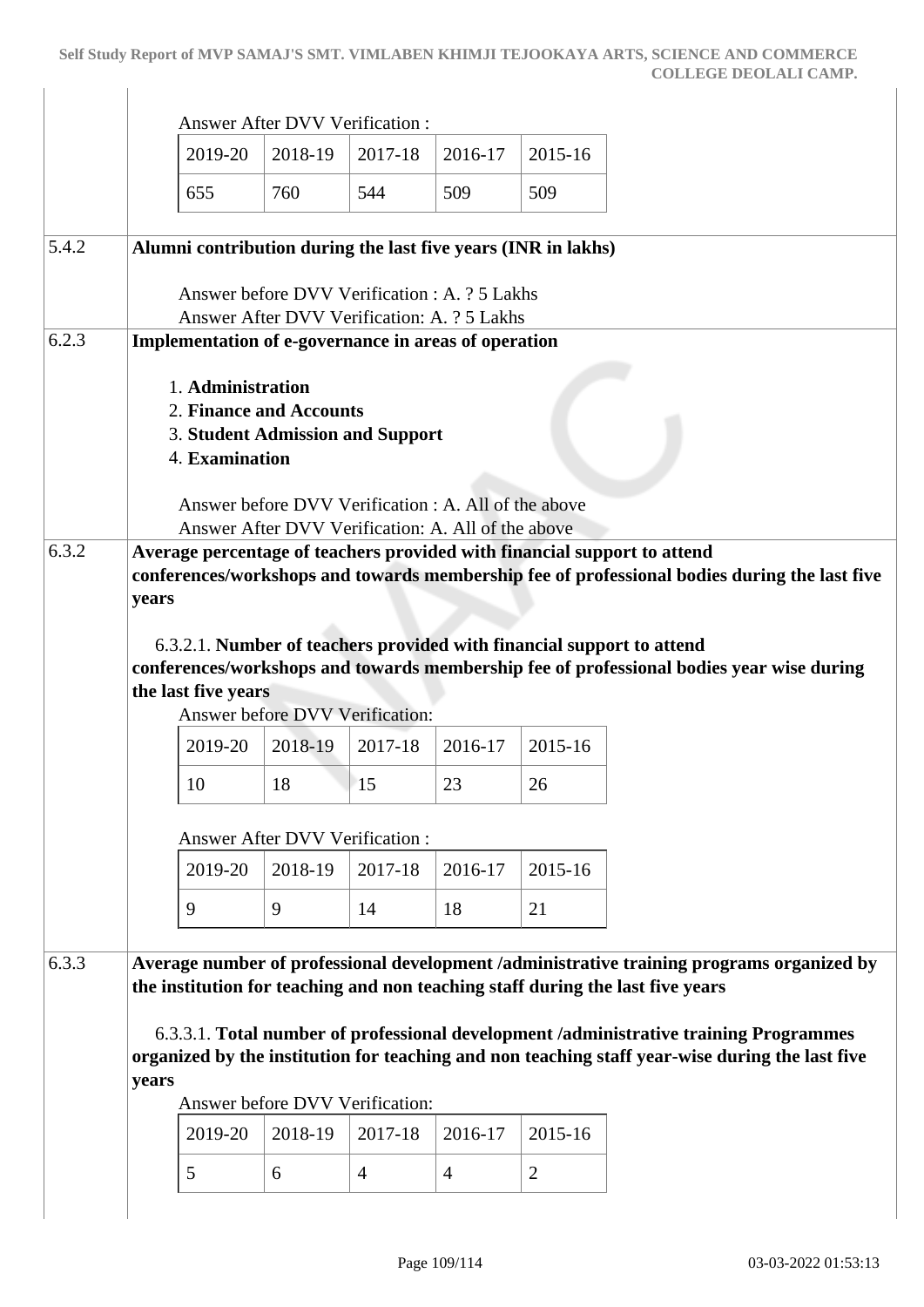|       |                                                                                             | <b>Answer After DVV Verification:</b>                                                                                                                           |                |                |              |                                                                                                                                                                                                                                                                                                                                                                                                                                         |
|-------|---------------------------------------------------------------------------------------------|-----------------------------------------------------------------------------------------------------------------------------------------------------------------|----------------|----------------|--------------|-----------------------------------------------------------------------------------------------------------------------------------------------------------------------------------------------------------------------------------------------------------------------------------------------------------------------------------------------------------------------------------------------------------------------------------------|
|       | 2019-20                                                                                     | 2018-19                                                                                                                                                         | 2017-18        | 2016-17        | 2015-16      |                                                                                                                                                                                                                                                                                                                                                                                                                                         |
|       | 3                                                                                           | 3                                                                                                                                                               | $\overline{2}$ | $\overline{2}$ | $\mathbf{1}$ |                                                                                                                                                                                                                                                                                                                                                                                                                                         |
| 6.3.4 | the last five years                                                                         | Answer before DVV Verification:                                                                                                                                 |                |                |              | Average percentage of teachers undergoing online/face-to-face Faculty Development<br>Programmes (FDP) during the last five years (Professional Development Programmes,<br>Orientation / Induction Programmes, Refresher Course, Short Term Course).<br>6.3.4.1. Total number of teachers attending professional development Programmes viz.,<br>Orientation / Induction Programme, Refresher Course, Short Term Course year-wise during |
|       | 2019-20                                                                                     | 2018-19                                                                                                                                                         | 2017-18        | 2016-17        | 2015-16      |                                                                                                                                                                                                                                                                                                                                                                                                                                         |
|       | 42                                                                                          | 08                                                                                                                                                              | 00             | $00\,$         | 00           |                                                                                                                                                                                                                                                                                                                                                                                                                                         |
|       |                                                                                             | <b>Answer After DVV Verification:</b>                                                                                                                           |                |                |              |                                                                                                                                                                                                                                                                                                                                                                                                                                         |
|       | 2019-20                                                                                     | 2018-19                                                                                                                                                         | 2017-18        | 2016-17        | 2015-16      |                                                                                                                                                                                                                                                                                                                                                                                                                                         |
|       | 16                                                                                          | 06                                                                                                                                                              | 02             | $00\,$         | 02           |                                                                                                                                                                                                                                                                                                                                                                                                                                         |
|       | last five years (not covered in Criterion III)<br>during the last five years (INR in Lakhs) | Answer before DVV Verification:                                                                                                                                 |                |                |              | 6.4.2.1. Total Grants received from non-government bodies, individuals, Philanthropers year wise                                                                                                                                                                                                                                                                                                                                        |
|       |                                                                                             | 2019-20   2018-19   2017-18   2016-17   2015-16                                                                                                                 |                |                |              |                                                                                                                                                                                                                                                                                                                                                                                                                                         |
|       | 29.01                                                                                       | 9.28                                                                                                                                                            | 00             | $00\,$         | 00           |                                                                                                                                                                                                                                                                                                                                                                                                                                         |
|       |                                                                                             | <b>Answer After DVV Verification:</b>                                                                                                                           |                |                |              |                                                                                                                                                                                                                                                                                                                                                                                                                                         |
|       | 2019-20                                                                                     | 2018-19                                                                                                                                                         | 2017-18        | 2016-17        | 2015-16      |                                                                                                                                                                                                                                                                                                                                                                                                                                         |
|       | 24.29                                                                                       | 9.6                                                                                                                                                             | 0.148          | 0.399          | 2.7          |                                                                                                                                                                                                                                                                                                                                                                                                                                         |
| 6.5.3 | Quality assurance initiatives of the institution include:                                   | analysed and used for improvements<br>2. Collaborative quality intitiatives with other institution(s)<br>3. Participation in NIRF<br><b>Certification, NBA)</b> |                |                |              | 1. Regular meeting of Internal Quality Assurance Cell (IQAC); Feedback collected,<br>4. any other quality audit recognized by state, national or international agencies (ISO                                                                                                                                                                                                                                                            |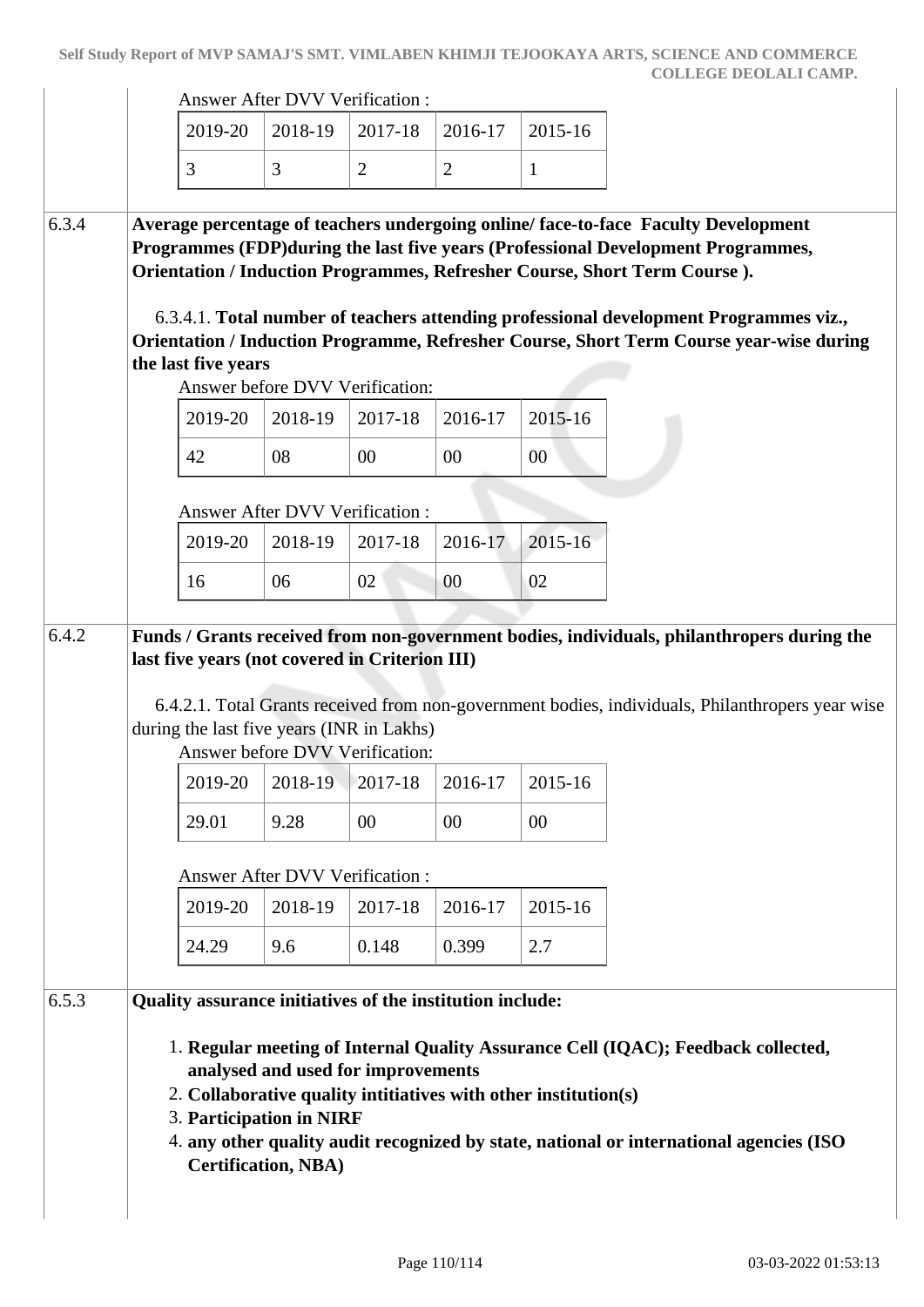| Answer After DVV Verification: C. 2 of the above                                                      |  |
|-------------------------------------------------------------------------------------------------------|--|
| Remark : as per hei                                                                                   |  |
| 7.1.2<br>The Institution has facilities for alternate sources of energy and energy conservation       |  |
| measures                                                                                              |  |
| 1. Solar energy                                                                                       |  |
| 2. Biogas plant                                                                                       |  |
| 3. Wheeling to the Grid                                                                               |  |
| 4. Sensor-based energy conservation                                                                   |  |
| 5. Use of LED bulbs/ power efficient equipment                                                        |  |
| Answer before DVV Verification : A. 4 or All of the above                                             |  |
| Answer After DVV Verification: A. 4 or All of the above                                               |  |
| 7.1.4<br>Water conservation facilities available in the Institution:                                  |  |
| 1. Rain water harvesting                                                                              |  |
| 2. Borewell /Open well recharge                                                                       |  |
| 3. Construction of tanks and bunds                                                                    |  |
| 4. Waste water recycling                                                                              |  |
| 5. Maintenance of water bodies and distribution system in the campus                                  |  |
| Answer before DVV Verification : A. Any 4 or all of the above                                         |  |
| Answer After DVV Verification: A. Any 4 or all of the above                                           |  |
| 7.1.5<br>Green campus initiatives include:                                                            |  |
| 1. Restricted entry of automobiles                                                                    |  |
| 2. Use of Bicycles/ Battery powered vehicles                                                          |  |
| 3. Pedestrian Friendly pathways                                                                       |  |
| 4. Ban on use of Plastic                                                                              |  |
| 5. landscaping with trees and plants                                                                  |  |
| Answer before DVV Verification : A. Any 4 or All of the above                                         |  |
| Answer After DVV Verification: A. Any 4 or All of the above                                           |  |
| Quality audits on environment and energy are regularly undertaken by the Institution and any<br>7.1.6 |  |
| awards received for such green campus initiatives:                                                    |  |
| 1. Green audit                                                                                        |  |
| 2. Energy audit                                                                                       |  |
| 3. Environment audit                                                                                  |  |
| 4. Clean and green campus recognitions / awards                                                       |  |
| 5. Beyond the campus environmental promotion activities                                               |  |
| Answer before DVV Verification : A. Any 4 or all of the above                                         |  |
| Answer After DVV Verification: A. Any 4 or all of the above                                           |  |
| The Institution has disabled-friendly, barrier free environment<br>7.1.7                              |  |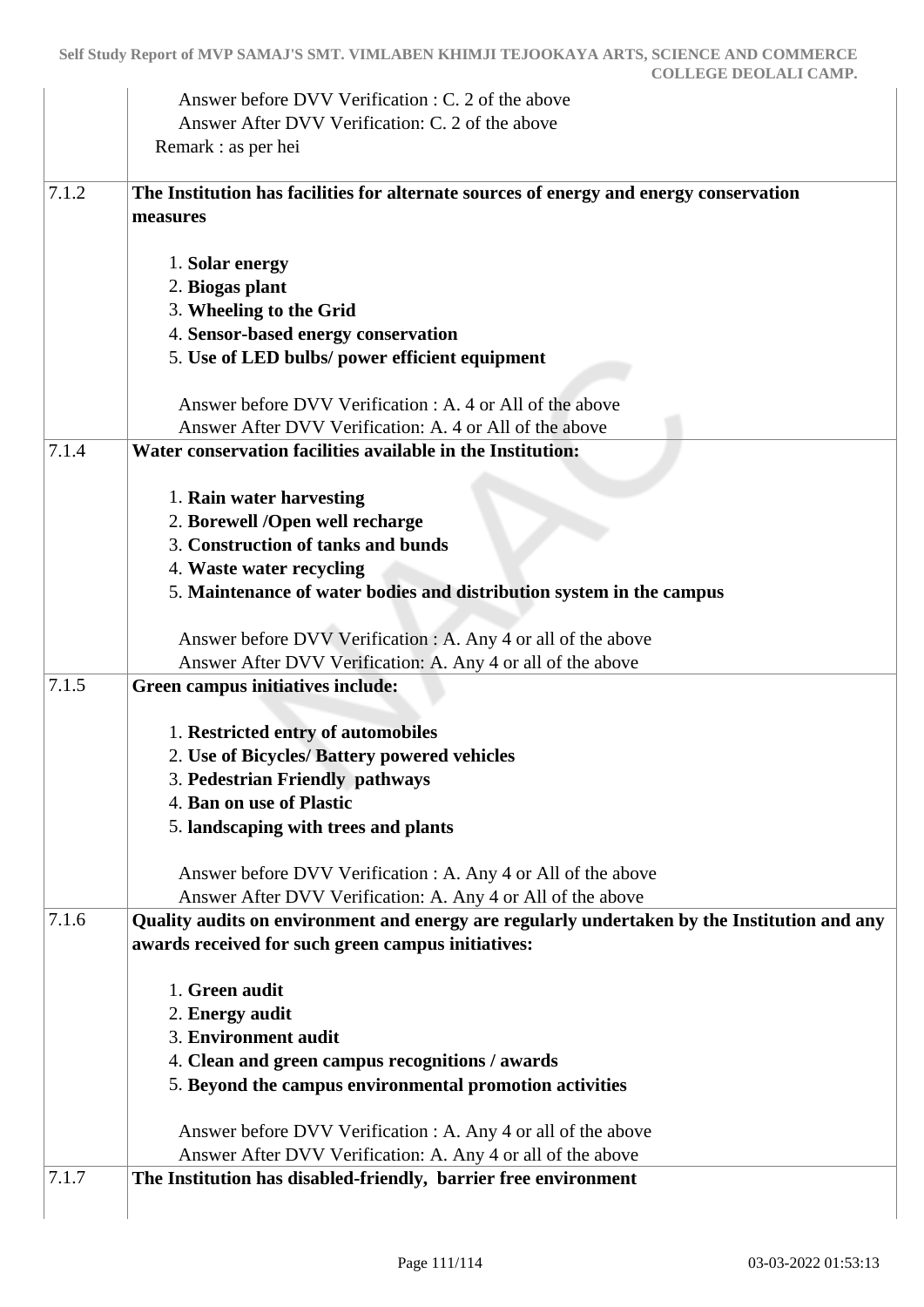|        | 1. Built environment with ramps/lifts for easy access to classrooms.                                                           |
|--------|--------------------------------------------------------------------------------------------------------------------------------|
|        | 2. Divyangjan friendly washrooms                                                                                               |
|        | 3. Signage including tactile path, lights, display boards and signposts                                                        |
|        | 4. Assistive technology and facilities for Divyangjan accessible website, screen-reading<br>software, mechanized equipment     |
|        | 5. Provision for enquiry and information: Human assistance, reader, scribe, soft copies of<br>reading material, screen reading |
|        | Answer before DVV Verification : A. Any 4 or all of the above                                                                  |
|        | Answer After DVV Verification: A. Any 4 or all of the above                                                                    |
| 7.1.10 | The Institution has a prescribed code of conduct for students, teachers, administrators and                                    |
|        | other staff and conducts periodic programmes in this regard.                                                                   |
|        | 1. The Code of Conduct is displayed on the website                                                                             |
|        | 2. There is a committee to monitor adherence to the Code of Conduct                                                            |
|        | 3. Institution organizes professional ethics programmes for students, teachers,<br>administrators and other staff              |
|        | 4. Annual awareness programmes on Code of Conduct are organized                                                                |
|        | Answer before DVV Verification : A. All of the above                                                                           |
|        | Answer After DVV Verification: A. All of the above                                                                             |

## **2.Extended Profile Deviations**

| ID  | <b>Extended Questions</b> |                                        |         |                                                     |                                                          |                                                                                             |  |
|-----|---------------------------|----------------------------------------|---------|-----------------------------------------------------|----------------------------------------------------------|---------------------------------------------------------------------------------------------|--|
| 1.1 |                           |                                        |         |                                                     |                                                          | Number of courses offered by the Institution across all programs during the last five years |  |
|     |                           | <b>Answer before DVV Verification:</b> |         |                                                     |                                                          |                                                                                             |  |
|     | 2019-20                   | 2018-19                                | 2017-18 | 2016-17                                             | 2015-16                                                  |                                                                                             |  |
|     | 298                       | 256                                    | 256     | 256                                                 | 226                                                      |                                                                                             |  |
|     |                           | <b>Answer After DVV Verification:</b>  |         |                                                     |                                                          |                                                                                             |  |
|     | 2019-20                   | 2018-19                                | 2017-18 | 2016-17                                             | 2015-16                                                  |                                                                                             |  |
|     | 297                       | 255                                    | 255     | 255                                                 | 225                                                      |                                                                                             |  |
|     |                           |                                        |         |                                                     |                                                          |                                                                                             |  |
| 1.2 |                           |                                        |         |                                                     | Number of programs offered year-wise for last five years |                                                                                             |  |
|     |                           | Answer before DVV Verification:        |         |                                                     |                                                          |                                                                                             |  |
|     | 2019-20                   | 2018-19                                | 2017-18 | 2016-17                                             | 2015-16                                                  |                                                                                             |  |
|     | 12                        | 12                                     | 12      | 12                                                  | 10                                                       |                                                                                             |  |
|     |                           | Answer After DVV Verification:         |         |                                                     |                                                          |                                                                                             |  |
|     | 2019-20                   | 2018-19                                | 2017-18 | 2016-17                                             | 2015-16                                                  |                                                                                             |  |
|     | 12                        | 12                                     | 12      | 12                                                  | 10                                                       |                                                                                             |  |
|     |                           |                                        |         |                                                     |                                                          |                                                                                             |  |
| 2.1 |                           |                                        |         | Number of students year-wise during last five years |                                                          |                                                                                             |  |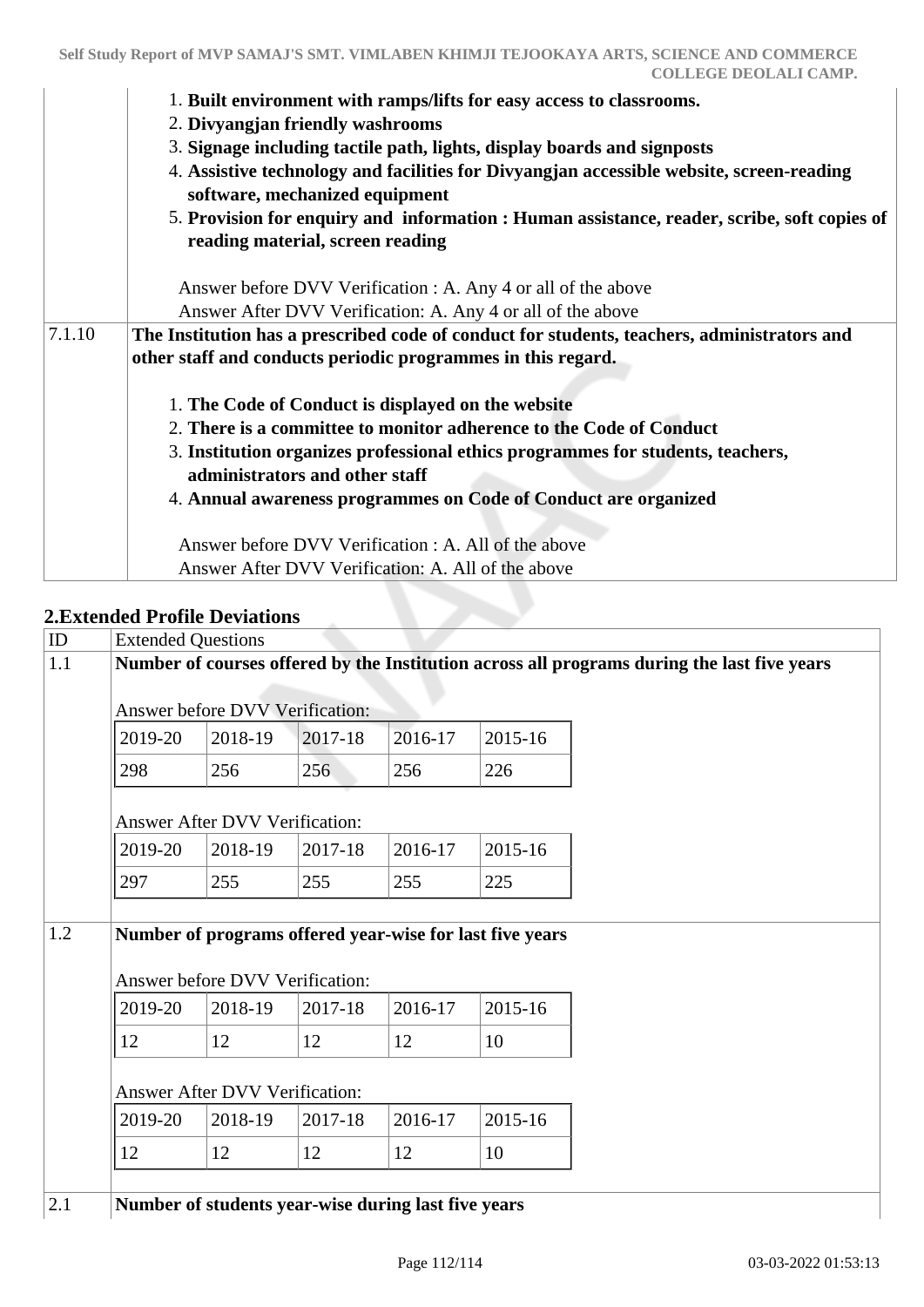## **Self Study Report of MVP SAMAJ'S SMT. VIMLABEN KHIMJI TEJOOKAYA ARTS, SCIENCE AND COMMERCE COLLEGE DEOLALI CAMP.**

| 2019-20                                    | 2018-19                                   | 2017-18       | 2016-17       | 2015-16                                                           |                                                                           |                                                                                             |
|--------------------------------------------|-------------------------------------------|---------------|---------------|-------------------------------------------------------------------|---------------------------------------------------------------------------|---------------------------------------------------------------------------------------------|
| 1868                                       | 1985                                      | 1991          | 1748          | 1430                                                              |                                                                           |                                                                                             |
|                                            | Answer After DVV Verification:            |               |               |                                                                   |                                                                           |                                                                                             |
| 2019-20                                    | 2018-19                                   | 2017-18       | 2016-17       | 2015-16                                                           |                                                                           |                                                                                             |
| 1861                                       | 1984                                      | 1990          | 1738          | 1429                                                              |                                                                           |                                                                                             |
| last five years                            | Answer before DVV Verification:           |               |               |                                                                   |                                                                           | Number of seats earmarked for reserved category as per GOI/State Govt rule year-wise during |
| 2019-20                                    | 2018-19                                   | 2017-18       | 2016-17       | 2015-16                                                           |                                                                           |                                                                                             |
| 1654                                       | 1654                                      | 1463          | 1272          | 1081                                                              |                                                                           |                                                                                             |
|                                            |                                           |               |               |                                                                   |                                                                           |                                                                                             |
| 2019-20                                    | Answer After DVV Verification:<br>2018-19 | 2017-18       | 2016-17       | 2015-16                                                           |                                                                           |                                                                                             |
| 1311                                       | 1311                                      | 1159          | 1008          | 857                                                               |                                                                           |                                                                                             |
|                                            | Answer before DVV Verification:           |               |               |                                                                   | Number of outgoing / final year students year-wise during last five years |                                                                                             |
|                                            | 2018-19                                   | 2017-18       | 2016-17       | 2015-16                                                           |                                                                           |                                                                                             |
| 497                                        | 449                                       | 398           | 324           | 345                                                               |                                                                           |                                                                                             |
|                                            | <b>Answer After DVV Verification:</b>     |               |               |                                                                   |                                                                           |                                                                                             |
|                                            | 2018-19                                   | 2017-18       | 2016-17       | 2015-16                                                           |                                                                           |                                                                                             |
|                                            | 428                                       | 394           | 297           | 315                                                               |                                                                           |                                                                                             |
|                                            |                                           |               |               |                                                                   |                                                                           |                                                                                             |
|                                            |                                           |               |               | Number of full time teachers year-wise during the last five years |                                                                           |                                                                                             |
|                                            | Answer before DVV Verification:           |               |               |                                                                   |                                                                           |                                                                                             |
| 2019-20<br>2019-20<br>485<br>2019-20<br>48 | 2018-19<br>47                             | 2017-18<br>45 | 2016-17<br>44 | 2015-16<br>39                                                     |                                                                           |                                                                                             |
|                                            |                                           |               |               |                                                                   |                                                                           |                                                                                             |
|                                            | <b>Answer After DVV Verification:</b>     |               |               |                                                                   |                                                                           |                                                                                             |
| 2019-20<br>48                              | 2018-19<br>47                             | 2017-18<br>45 | 2016-17<br>44 | 2015-16<br>39                                                     |                                                                           |                                                                                             |